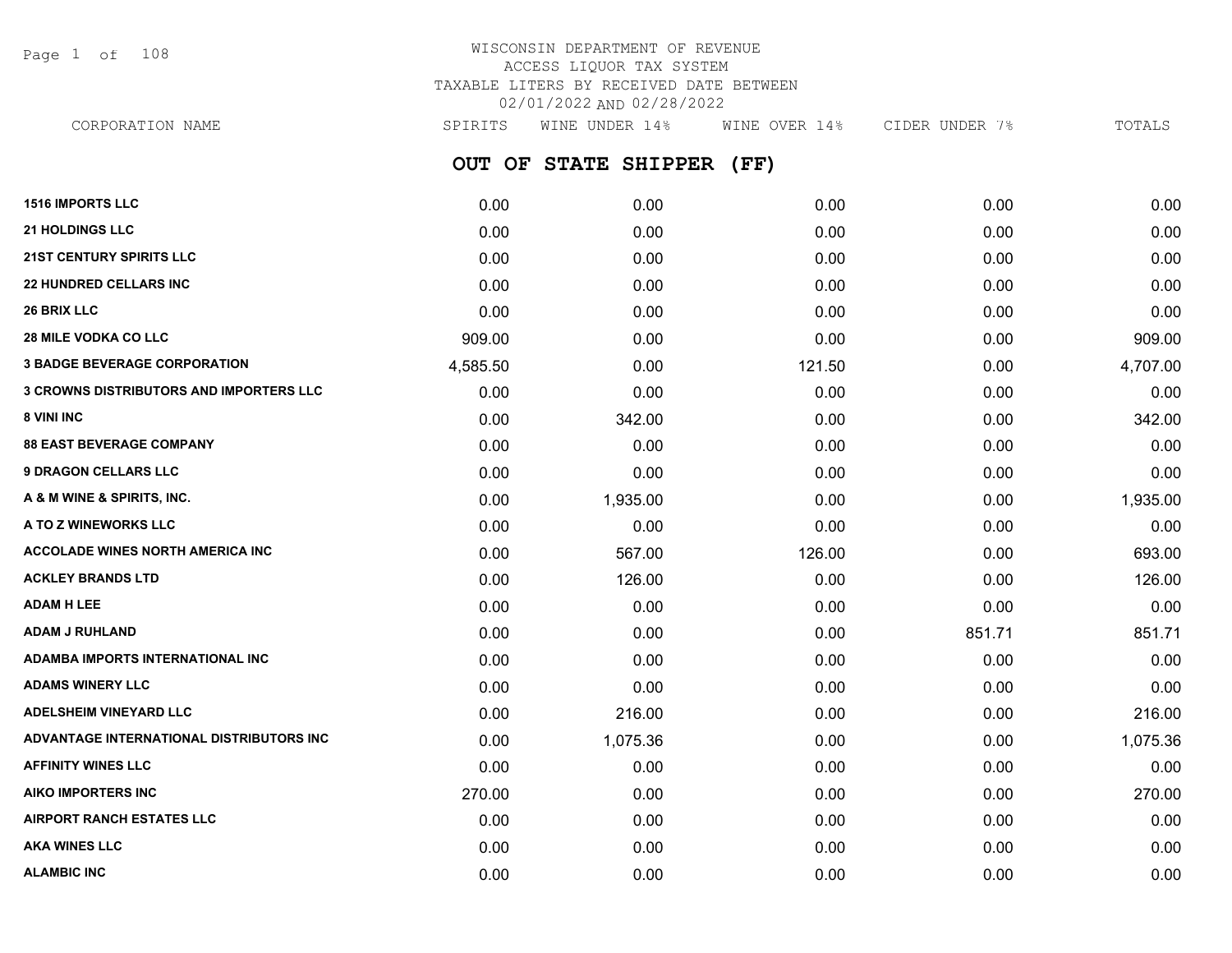Page 2 of 108

| CORPORATION NAME                       | SPIRITS  | WINE UNDER 14% | WINE OVER 14% | CIDER UNDER 7% | TOTALS    |
|----------------------------------------|----------|----------------|---------------|----------------|-----------|
| ALBERT BICHOT USA LLC                  | 0.00     | 0.00           | 0.00          | 0.00           | 0.00      |
| <b>ALBERT P BEHLER</b>                 | 0.00     | 0.00           | 0.00          | 0.00           | 0.00      |
| ALEJANDRO BULGHERONI ESTATE LLC        | 0.00     | 0.00           | 0.00          | 0.00           | 0.00      |
| ALEXANDRIA NICOLE CELLARS LLC          | 0.00     | 0.00           | 0.00          | 0.00           | 0.00      |
| <b>ALEXANDRIE CELLARS, LLC</b>         | 0.00     | 0.00           | 0.00          | 0.00           | 0.00      |
| ALL BRAZILIAN IMPORT & EXPORT INC      | 0.00     | 0.00           | 0.00          | 0.00           | 0.00      |
| <b>ALLIED IMPORTERS USA LTD</b>        | 0.00     | 252.00         | 0.00          | 0.00           | 252.00    |
| <b>ALLTECH'S BEVERAGE DIVISION LLC</b> | 558.00   | 0.00           | 0.00          | 0.00           | 558.00    |
| <b>ALPHA &amp; OMEGA WINERY LLC</b>    | 0.00     | 0.00           | 0.00          | 0.00           | 0.00      |
| ALPHA MARKETING NETWORK INC            | 0.00     | 0.00           | 0.00          | 0.00           | 0.00      |
| <b>ALTAMAR BRANDS LLC</b>              | 270.00   | 0.00           | 0.00          | 0.00           | 270.00    |
| <b>ALTAMURA WINERY INC</b>             | 0.00     | 0.00           | 0.00          | 0.00           | 0.00      |
| <b>AMAVI CELLARS LLC</b>               | 0.00     | 0.00           | 0.00          | 0.00           | 0.00      |
| <b>AMBRABEV LLC</b>                    | 0.00     | 0.00           | 0.00          | 0.00           | 0.00      |
| <b>AMERICAN BEVERAGE CORP</b>          | 0.00     | 0.00           | 0.00          | 0.00           | 0.00      |
| <b>AMERICAN ESTATES WINES INC</b>      | 0.00     | 0.00           | 0.00          | 0.00           | 0.00      |
| AMERICAN NORTHWEST DISTRIBUTORS INC    | 0.00     | 0.00           | 0.00          | 0.00           | 0.00      |
| AMERICAN OUTLAW SPIRITS INC            | 2,254.50 | 0.00           | 0.00          | 0.00           | 2,254.50  |
| AMERICAN VINTAGE BEVERAGE INC.         | 0.00     | 0.00           | 0.00          | 0.00           | 0.00      |
| <b>AMERICAN VINTNERS LLC</b>           | 0.00     | 5,677.28       | 22,770.65     | 0.00           | 28,447.93 |
| <b>AMERICAN WINE TRADE INC</b>         | 0.00     | 531.00         | 0.00          | 0.00           | 531.00    |
| <b>AMIR PEAY</b>                       | 0.00     | 0.00           | 0.00          | 0.00           | 0.00      |
| <b>AMPHORA IMPORTS LLC</b>             | 0.00     | 0.00           | 0.00          | 0.00           | 0.00      |
| <b>AMUSE BOUCHE LLC</b>                | 0.00     | 0.00           | 0.00          | 0.00           | 0.00      |
| <b>ANCIEN WINES INC</b>                | 0.00     | 0.00           | 126.00        | 0.00           | 126.00    |
| <b>ANCIENT PEAK INC</b>                | 0.00     | 0.00           | 0.00          | 0.00           | 0.00      |
| <b>ANDIS WINES LLC</b>                 | 0.00     | 0.00           | 0.00          | 0.00           | 0.00      |
| <b>ANDREW FOX</b>                      | 0.00     | 0.00           | 0.00          | 0.00           | 0.00      |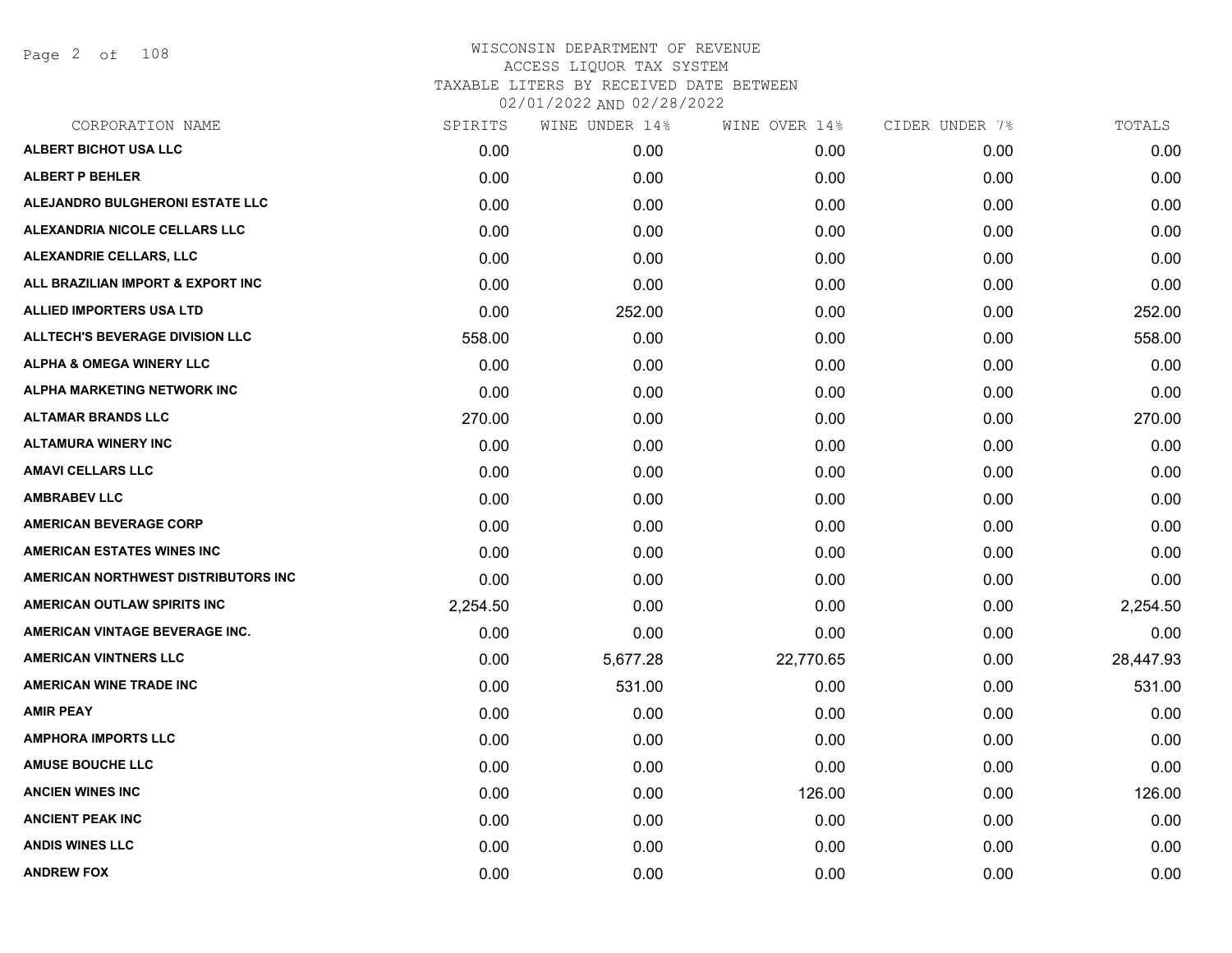Page 3 of 108

#### WISCONSIN DEPARTMENT OF REVENUE ACCESS LIQUOR TAX SYSTEM

TAXABLE LITERS BY RECEIVED DATE BETWEEN

| CORPORATION NAME                                | SPIRITS   | WINE UNDER 14% | WINE OVER 14% | CIDER UNDER 7% | TOTALS    |
|-------------------------------------------------|-----------|----------------|---------------|----------------|-----------|
| <b>ANGELA OSBORNE</b>                           | 0.00      | 0.00           | 0.00          | 0.00           | 0.00      |
| <b>ANHEUSER-BUSCH COMPANIES LLC</b>             | 71,796.18 | 1,661.74       | 0.00          | 1,891.75       | 75,349.67 |
| <b>ANTHONY G MOLL</b>                           | 0.00      | 0.00           | 0.00          | 0.00           | 0.00      |
| <b>ANTHONY M TRUCHARD</b>                       | 0.00      | 0.00           | 0.00          | 0.00           | 0.00      |
| <b>ANTIPODEAN WINES LLC</b>                     | 0.00      | 393.00         | 0.00          | 0.00           | 393.00    |
| <b>APOLOGUE LLC</b>                             | 0.00      | 0.00           | 0.00          | 0.00           | 0.00      |
| <b>APOSTROPHE BRANDS LLC</b>                    | 0.00      | 0.00           | 0.00          | 0.00           | 0.00      |
| <b>APPELLATION TRADING COMPANY LLC</b>          | 0.00      | 1,260.00       | 756.00        | 0.00           | 2,016.00  |
| <b>APPELLATIONS LP</b>                          | 0.00      | 0.00           | 0.00          | 0.00           | 0.00      |
| <b>AQUILINI BRANDS USA INC.</b>                 | 0.00      | 0.00           | 1,008.00      | 0.00           | 1,008.00  |
| <b>ARANO LLC</b>                                | 0.00      | 0.00           | 59.45         | 0.00           | 59.45     |
| <b>ARCHANA A DAVE</b>                           | 0.00      | 0.00           | 0.00          | 0.00           | 0.00      |
| <b>ARCHER ROOSE INC</b>                         | 0.00      | 0.00           | 0.00          | 0.00           | 0.00      |
| <b>AREL GROUP WINE &amp; SPIRITS INC</b>        | 0.00      | 4,032.00       | 0.00          | 0.00           | 4,032.00  |
| <b>ARETE WINES LLC</b>                          | 0.00      | 0.00           | 0.00          | 0.00           | 0.00      |
| <b>ARIETTA INC</b>                              | 0.00      | 0.00           | 0.00          | 0.00           | 0.00      |
| <b>ARMSTRONG FAMILY WINERY LLC</b>              | 0.00      | 0.00           | 0.00          | 0.00           | 0.00      |
| <b>ARNOLD ANTON CARLSON</b>                     | 0.00      | 0.00           | 0.00          | 0.00           | 0.00      |
| <b>ARNOT-ROBERTS LLC</b>                        | 0.00      | 0.00           | 0.00          | 0.00           | 0.00      |
| <b>ARPENT LLC</b>                               | 0.00      | 0.00           | 0.00          | 0.00           | 0.00      |
| <b>ARTISANAL DISTILLATES INC.</b>               | 0.00      | 0.00           | 0.00          | 0.00           | 0.00      |
| <b>ARTISANAL IMPORTS INC</b>                    | 0.00      | 0.00           | 0.00          | 0.00           | 0.00      |
| ASSOCIATED BREWING COMPANY, LLC                 | 0.00      | 0.00           | 0.00          | 0.00           | 0.00      |
| <b>ASV WINES INC</b>                            | 0.00      | 378.00         | 0.00          | 0.00           | 378.00    |
| <b>ATHENEE IMPORTERS &amp; DISTRIBUTORS LTD</b> | 0.00      | 0.00           | 0.00          | 0.00           | 0.00      |
| ATLAS WINE COMPANY LLC                          | 0.00      | 0.00           | 0.00          | 0.00           | 0.00      |
| <b>ATOMIC BRANDS INC</b>                        | 17,162.11 | 0.00           | 0.00          | 0.00           | 17,162.11 |
| <b>AUGUST WINE GROUP LLC</b>                    | 0.00      | 207.00         | 0.00          | 0.00           | 207.00    |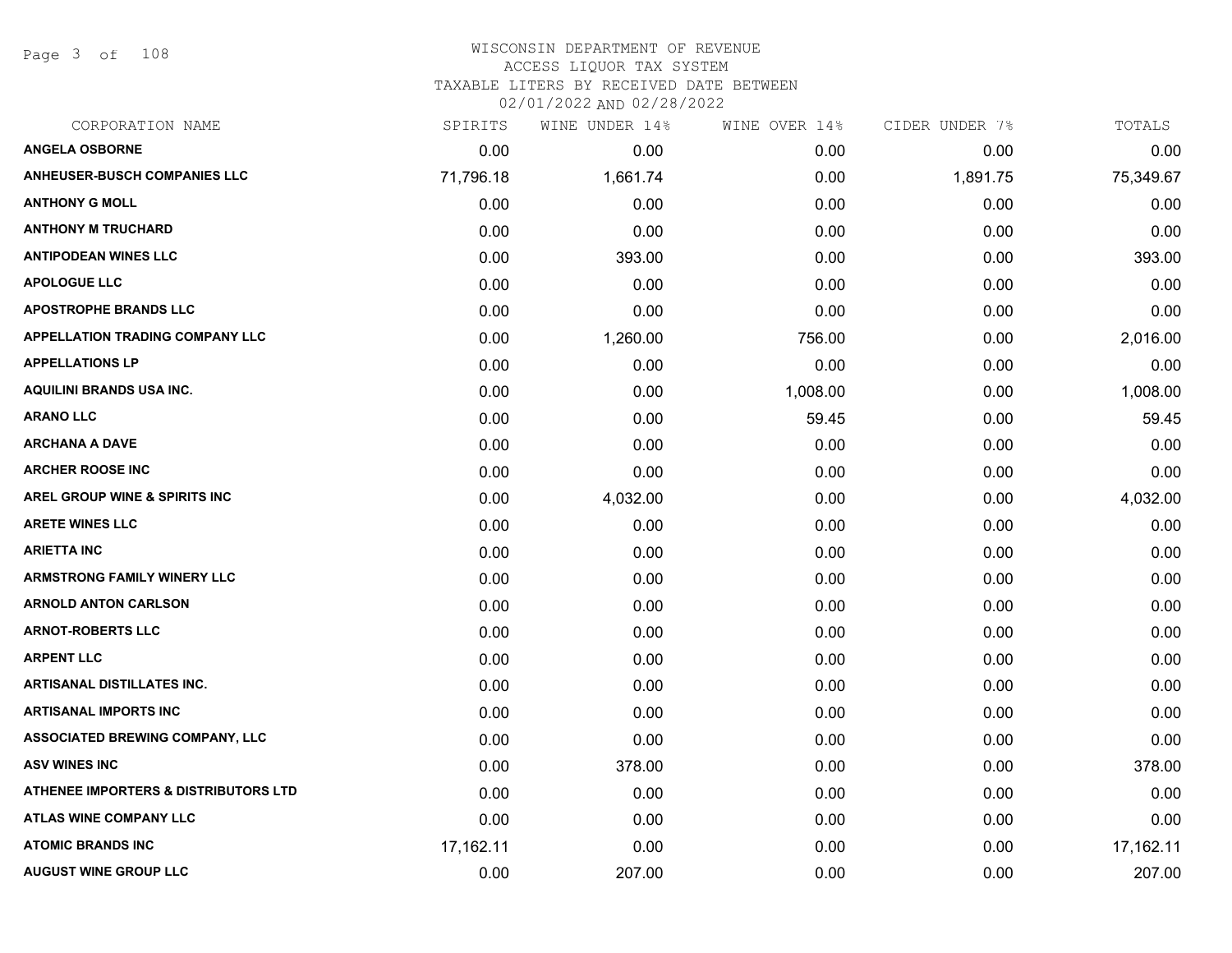| CORPORATION NAME                           | SPIRITS    | WINE UNDER 14% | WINE OVER 14% | CIDER UNDER 7% | TOTALS     |
|--------------------------------------------|------------|----------------|---------------|----------------|------------|
| <b>AUSTIN VODKA COMPANY LLC</b>            | 0.00       | 0.00           | 0.00          | 0.00           | 0.00       |
| <b>AUSTIN WHISKEY COMPANY, LLC</b>         | 0.00       | 0.00           | 0.00          | 0.00           | 0.00       |
| <b>AUSTRAL WINES LLC</b>                   | 0.00       | 54.00          | 0.00          | 0.00           | 54.00      |
| <b>AV BRANDS INC</b>                       | 0.00       | 692.92         | 553.50        | 0.00           | 1,246.42   |
| AVA FOOD LABS, INC                         | 32,052.00  | 0.00           | 0.00          | 0.00           | 32,052.00  |
| <b>AVALINE LTD</b>                         | 0.00       | 0.00           | 0.00          | 0.00           | 0.00       |
| <b>AVID INC</b>                            | 0.00       | 0.00           | 0.00          | 0.00           | 0.00       |
| <b>AVV WINERY CO LLC</b>                   | 0.00       | 1,008.00       | 0.00          | 0.00           | 1,008.00   |
| <b>AXIOS INC</b>                           | 0.00       | 0.00           | 0.00          | 0.00           | 0.00       |
| <b>AZAR DISTILLING LLC</b>                 | 0.00       | 0.00           | 0.00          | 0.00           | 0.00       |
| <b>AZZURRE SPIRITS CORPORATION</b>         | 1,350.00   | 0.00           | 0.00          | 0.00           | 1,350.00   |
| <b>B &amp; I OVERSEAS TRADING INC</b>      | 0.00       | 0.00           | 0.00          | 0.00           | 0.00       |
| <b>B UNITED INTERNATIONAL INC</b>          | 0.00       | 0.00           | 0.00          | 0.00           | 0.00       |
| <b>B. NEKTAR LLC</b>                       | 0.00       | 0.00           | 0.00          | 825.85         | 825.85     |
| <b>BACARDI U.S.A., INC.</b>                | 142,586.61 | 278.42         | 429.00        | 0.00           | 143,294.03 |
| <b>BACCHUS TECHNOLOGIES LLC</b>            | 0.00       | 0.00           | 0.00          | 0.00           | 0.00       |
| <b>BACIO DIVINO CELLARS LLC</b>            | 0.00       | 0.00           | 0.00          | 0.00           | 0.00       |
| <b>BADGER MOUNTAIN INC</b>                 | 0.00       | 0.00           | 0.00          | 0.00           | 0.00       |
| <b>BALCONES DISTILLING LLC</b>             | 0.00       | 0.00           | 0.00          | 0.00           | 0.00       |
| <b>BALLENTINE VINEYARDS INC</b>            | 0.00       | 0.00           | 0.00          | 0.00           | 0.00       |
| <b>BALTHAZAR REX LLC</b>                   | 0.00       | 0.00           | 0.00          | 0.00           | 0.00       |
| <b>BANFI PRODUCTS CORPORATION</b>          | 0.00       | 2,364.73       | 0.00          | 0.00           | 2,364.73   |
| <b>BANVILLE &amp; JONES WINE MERCHANTS</b> | 0.00       | 2,307.50       | 0.00          | 0.00           | 2,307.50   |
| <b>BARGETTOS SANTA CRUZ WINERY INC</b>     | 0.00       | 378.00         | 0.00          | 0.00           | 378.00     |
| <b>BARLOW VINEYARDS LLC</b>                | 0.00       | 0.00           | 126.00        | 0.00           | 126.00     |
| <b>BARNARD GRIFFIN INC</b>                 | 0.00       | 0.00           | 0.00          | 0.00           | 0.00       |
| <b>BARNETT VINEYARDS LP</b>                | 0.00       | 0.00           | 0.00          | 0.00           | 0.00       |
| <b>BARON FRANCOIS LTD</b>                  | 0.00       | 0.00           | 0.00          | 0.00           | 0.00       |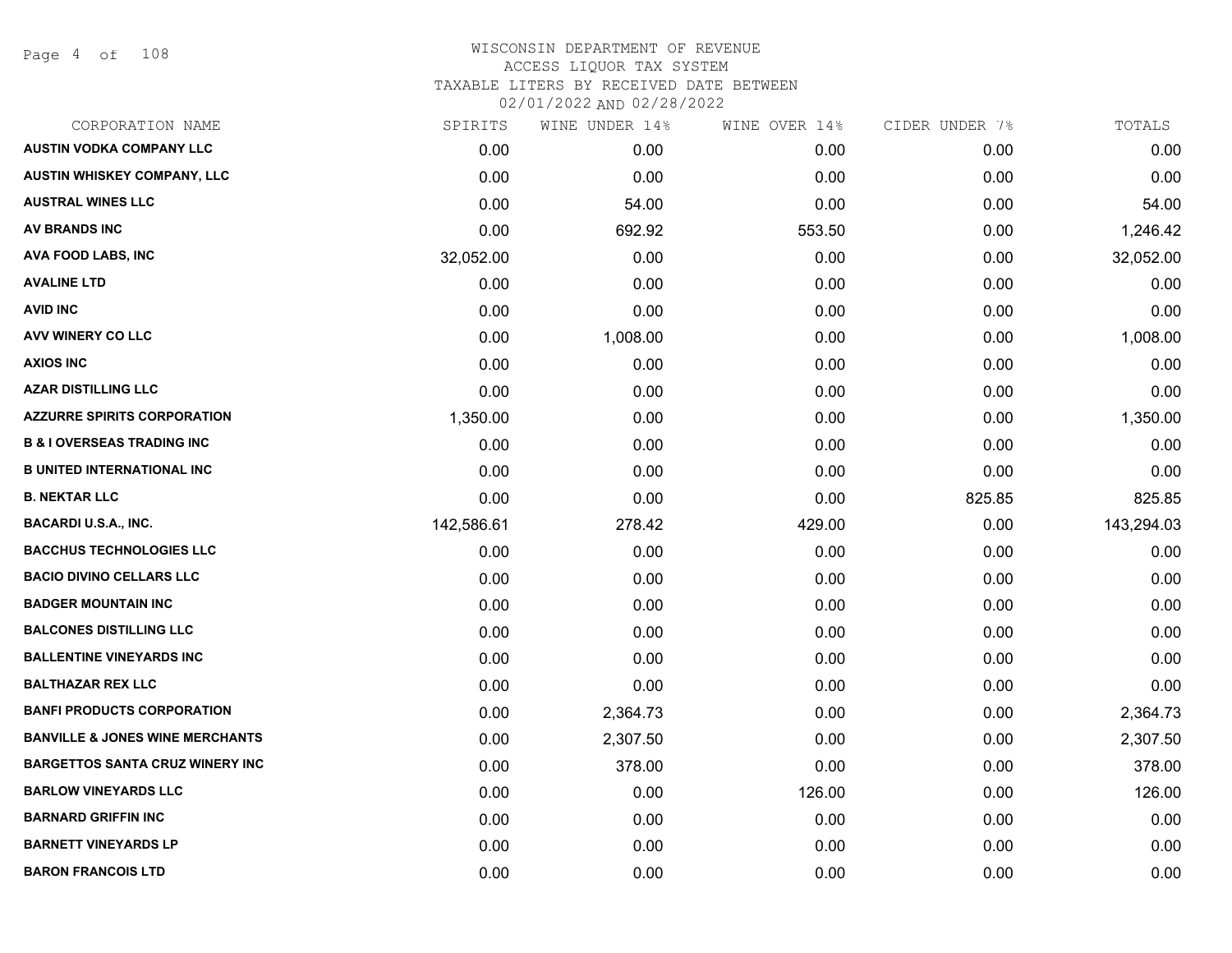Page 5 of 108

| CORPORATION NAME                         | SPIRITS | WINE UNDER 14% | WINE OVER 14% | CIDER UNDER 7% | TOTALS   |
|------------------------------------------|---------|----------------|---------------|----------------|----------|
| <b>BARRA FAMILY WINES, LLC</b>           | 0.00    | 0.00           | 0.00          | 0.00           | 0.00     |
| <b>BATTAGLIA DISTRIBUTING CORP INC</b>   | 0.00    | 0.00           | 3.17          | 0.00           | 3.17     |
| <b>BAUM WINE IMPORTS INC</b>             | 48.00   | 4,662.00       | 327.00        | 0.00           | 5,037.00 |
| <b>BE IN GOOD SPIRITS LLC</b>            | 0.00    | 0.00           | 0.00          | 0.00           | 0.00     |
| <b>BEAUX FRERES LLC</b>                  | 0.00    | 0.00           | 0.00          | 0.00           | 0.00     |
| <b>BEDFORD &amp; GROVE LLC</b>           | 0.00    | 0.00           | 0.00          | 0.00           | 0.00     |
| <b>BEDROCK WINE COMPANY LP</b>           | 0.00    | 0.00           | 0.00          | 0.00           | 0.00     |
| <b>BENDISTILLERY INC</b>                 | 0.00    | 0.00           | 0.00          | 0.00           | 0.00     |
| <b>BENOVIA WINERY LLC</b>                | 0.00    | 0.00           | 0.00          | 0.00           | 0.00     |
| <b>BEPPE &amp; THE ARCHITECT LLC</b>     | 0.00    | 0.00           | 0.00          | 0.00           | 0.00     |
| <b>BERGSTROM WINES LLC</b>               | 0.00    | 0.00           | 0.00          | 0.00           | 0.00     |
| <b>BERNARDUS LLC</b>                     | 0.00    | 0.00           | 0.00          | 0.00           | 0.00     |
| BETHEL HEIGHTS VINEYARD INC              | 0.00    | 0.00           | 0.00          | 0.00           | 0.00     |
| BETTER BRANDS INTERNATIONAL              | 0.00    | 126.00         | 1,575.00      | 0.00           | 1,701.00 |
| <b>BETZ CELLARS LLC</b>                  | 0.00    | 0.00           | 0.00          | 0.00           | 0.00     |
| <b>BEVAN CELLARS, LLC</b>                | 0.00    | 0.00           | 0.00          | 0.00           | 0.00     |
| <b>BEVERAGE INNOVATION CORP</b>          | 0.00    | 0.00           | 0.00          | 0.00           | 0.00     |
| <b>BIAGIO CRU &amp; ESTATE WINES LLC</b> | 0.00    | 0.00           | 0.00          | 0.00           | 0.00     |
| <b>BILTMORE ESTATE WINE COMPANY</b>      | 0.00    | 0.00           | 0.00          | 0.00           | 0.00     |
| <b>BLACK ROCK SPIRITS LLC</b>            | 283.50  | 0.00           | 0.00          | 0.00           | 283.50   |
| <b>BLACKBIRD VINEYARDS LLC</b>           | 0.00    | 0.00           | 0.00          | 0.00           | 0.00     |
| <b>BLAIR VINEYARDS LLC</b>               | 0.00    | 0.00           | 0.00          | 0.00           | 0.00     |
| <b>BLAKE FARMS HARD APPLE CIDER LLC</b>  | 0.00    | 0.00           | 0.00          | 0.00           | 0.00     |
| <b>BLASON LOUIS USA, INC.</b>            | 0.00    | 0.00           | 0.00          | 0.00           | 0.00     |
| <b>BLAUM BROS DISTILLING CO LLC</b>      | 0.00    | 0.00           | 0.00          | 0.00           | 0.00     |
| BLUE OX SPIRITS, INC.                    | 0.00    | 0.00           | 0.00          | 0.00           | 0.00     |
| <b>BLUE RIDGE DISTILLING CO INC</b>      | 0.00    | 0.00           | 0.00          | 0.00           | 0.00     |
| <b>BLUE ROCK VINEYARD LLC</b>            | 0.00    | 0.00           | 0.00          | 0.00           | 0.00     |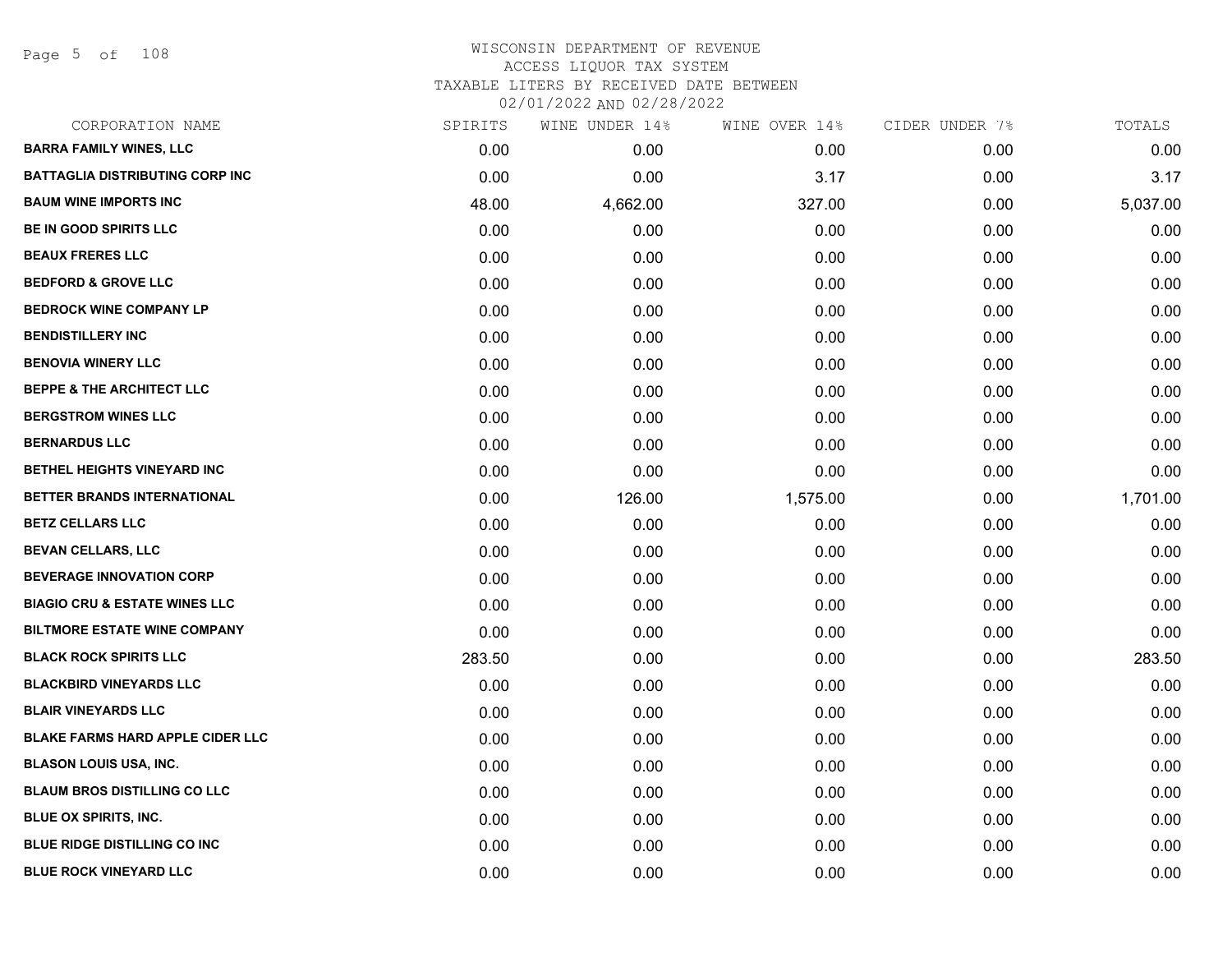Page 6 of 108

| CORPORATION NAME                        | SPIRITS    | WINE UNDER 14% | WINE OVER 14% | CIDER UNDER 7% | TOTALS      |
|-----------------------------------------|------------|----------------|---------------|----------------|-------------|
| <b>BODEGAS RIOJANAS USA CORPORATION</b> | 0.00       | 0.00           | 0.00          | 0.00           | 0.00        |
| <b>BOEGER WINERY INC</b>                | 0.00       | 0.00           | 0.00          | 0.00           | 0.00        |
| <b>BOGLE VINEYARDS INC</b>              | 0.00       | 1,008.00       | 17,772.00     | 0.00           | 18,780.00   |
| <b>BON VIVANT IMPORTS INC</b>           | 0.00       | 0.00           | 0.00          | 0.00           | 0.00        |
| <b>BONANNO VINTNERS LLC</b>             | 0.00       | 0.00           | 0.00          | 0.00           | 0.00        |
| <b>BONAVITA BEVERAGE GROUP, LLC</b>     | 0.00       | 0.00           | 0.00          | 0.00           | 0.00        |
| <b>BOOKWALTER WINERY LLC</b>            | 0.00       | 0.75           | 0.75          | 0.00           | 1.50        |
| <b>BOSTON BEER CORPORATION</b>          | 3,986.04   | 0.00           | 0.00          | 101,680.89     | 105,666.93  |
| <b>BOUCHAINE VINEYARDS INC</b>          | 0.00       | 0.00           | 0.00          | 0.00           | 0.00        |
| <b>BOUNDARY BREAKS LLC</b>              | 0.00       | 0.00           | 0.00          | 0.00           | 0.00        |
| <b>BOURGET IMPORTS LLC</b>              | 0.00       | 0.00           | 0.00          | 0.00           | 0.00        |
| <b>BOUTINOT USA INC</b>                 | 0.00       | 0.00           | 0.00          | 0.00           | 0.00        |
| <b>BOUTIQUE BEVERAGE CO</b>             | 0.00       | 0.00           | 0.00          | 0.00           | 0.00        |
| <b>BRAIN BREW VENTURES 3.0, INC.</b>    | 0.00       | 0.00           | 0.00          | 0.00           | 0.00        |
| <b>BRASSFIELD ESTATE WINERY LLC</b>     | 0.00       | 0.00           | 774.00        | 0.00           | 774.00      |
| <b>BRAZOS WINE IMPORTS LLC</b>          | 0.00       | 519.00         | 252.00        | 0.00           | 771.00      |
| <b>BREWDOG BREWING COMPANY LLC</b>      | 0.00       | 0.00           | 0.00          | 0.00           | 0.00        |
| <b>BRICKELL WINES LLC</b>               | 0.00       | 0.00           | 0.00          | 0.00           | 0.00        |
| <b>BRIGHT CELLARS INC.</b>              | 0.00       | 0.00           | 0.00          | 0.00           | 0.00        |
| <b>BROADBENT SELECTIONS INC</b>         | 0.00       | 1,260.00       | 54.00         | 0.00           | 1,314.00    |
| <b>BRONCO WINE COMPANY</b>              | 27.00      | 50,901.60      | 288.00        | 0.00           | 51,216.60   |
| <b>BROVO SPIRITS LLC</b>                | 0.00       | 0.00           | 0.00          | 0.00           | 0.00        |
| <b>BROWN ESTATE VINEYARDS LLC</b>       | 0.00       | 0.00           | 0.00          | 0.00           | 0.00        |
| <b>BROWNE FAMILY WINES LLC</b>          | 0.00       | 0.00           | 0.00          | 0.00           | 0.00        |
| <b>BROWN-FORMAN CORPORATION</b>         | 254,794.80 | 1,893.42       | 0.00          | 0.00           | 256,688.22  |
| <b>BRUTOCAO CELLARS LP</b>              | 0.00       | 6.75           | 0.75          | 0.00           | 7.50        |
| <b>BRYN MAWR VINEYARDS INC</b>          | 0.00       | 27.00          | 0.00          | 0.00           | 27.00       |
| <b>BUCKLER FAMILY VINEYARDS LLC</b>     | 0.00       | $-126.00$      | $-1,134.00$   | 0.00           | $-1,260.00$ |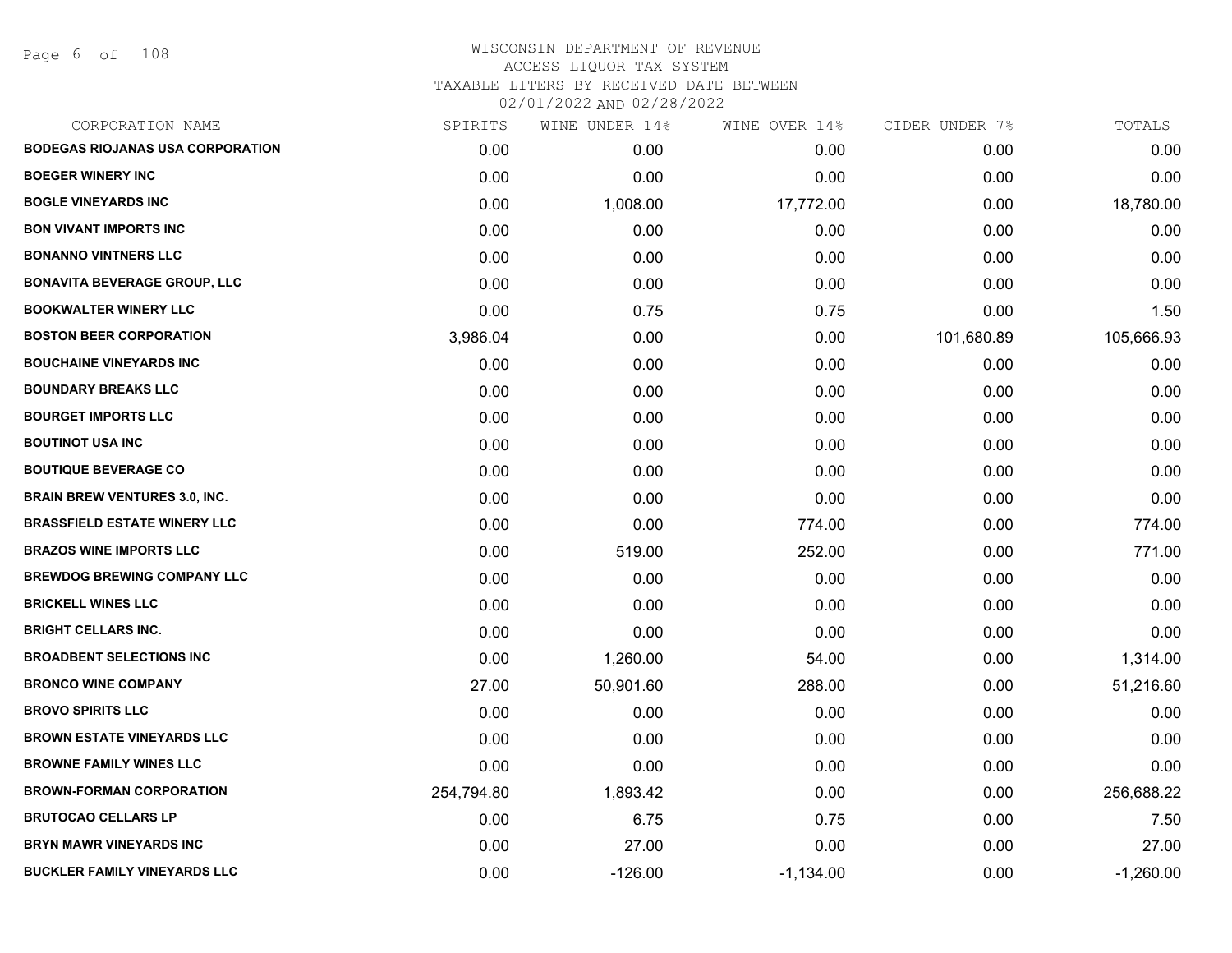| CORPORATION NAME                            | SPIRITS   | WINE UNDER 14% | WINE OVER 14% | CIDER UNDER 7% | TOTALS    |
|---------------------------------------------|-----------|----------------|---------------|----------------|-----------|
| <b>BUEHLER VINEYARDS INC</b>                | 0.00      | 0.00           | 0.00          | 0.00           | 0.00      |
| <b>BULLY HILL VINEYARDS INC</b>             | 0.00      | 2.25           | 0.00          | 0.00           | 2.25      |
| <b>BURGESS CELLARS INC</b>                  | 0.00      | 0.00           | 0.00          | 0.00           | 0.00      |
| <b>BURKE &amp; MORRIS SPIRITS LLC</b>       | 0.00      | 0.00           | 0.00          | 0.00           | 0.00      |
| <b>BUZZBALLZ LLC</b>                        | 0.00      | 0.00           | 0.00          | 0.00           | 0.00      |
| <b>BUZZBOX PREMIUM COCKTAILS, INC.</b>      | 0.00      | 0.00           | 0.00          | 0.00           | 0.00      |
| <b>BWSC LLC</b>                             | 0.00      | 1,386.00       | 612.00        | 0.00           | 1,998.00  |
| <b>C &amp; C WINE SERVICES INC</b>          | 0.00      | 0.00           | 0.00          | 0.00           | 0.00      |
| <b>C MONDAVI &amp; FAMILY</b>               | 0.00      | 10,575.00      | 594.00        | 0.00           | 11,169.00 |
| <b>C SQUARED CIDERS LLC</b>                 | 0.00      | 0.00           | 0.00          | 0.00           | 0.00      |
| <b>CABERNET CORP</b>                        | 0.00      | 504.00         | 0.00          | 0.00           | 504.00    |
| <b>CAIN CELLARS INC</b>                     | 0.00      | 0.00           | 67.50         | 0.00           | 67.50     |
| <b>CAL VIN ENTERPRISES CORPORATION</b>      | 0.00      | 0.00           | 1,008.00      | 0.00           | 1,008.00  |
| <b>CALEDONIA SPIRITS INC</b>                | 274.50    | 0.00           | 0.00          | 0.00           | 274.50    |
| <b>CALIFORNIA CIDER COMPANY</b>             | 0.00      | 0.00           | 0.00          | 0.00           | 0.00      |
| <b>CALIFORNIA FINE WINES LLC</b>            | 0.00      | 0.00           | 0.00          | 0.00           | 0.00      |
| <b>CALIFORNIA HOLDING LLC</b>               | 0.00      | 0.00           | 0.00          | 0.00           | 0.00      |
| <b>CALIFORNIA VINEYARDS INC</b>             | 0.00      | 0.00           | 0.00          | 0.00           | 0.00      |
| <b>CALIFORNIA WINE WORKS LLC</b>            | 0.00      | 0.00           | 0.00          | 0.00           | 0.00      |
| <b>CALLUNA VINEYARDS LLC</b>                | 0.00      | 0.00           | 0.00          | 0.00           | 0.00      |
| <b>CAMARDA CORP</b>                         | 0.00      | 0.00           | 0.00          | 0.00           | 0.00      |
| <b>CAMARENA IMPORTS LLC</b>                 | 0.00      | 0.00           | 0.00          | 0.00           | 0.00      |
| <b>CAMELOT IMPORTING CO INC</b>             | 0.00      | 0.00           | 0.00          | 0.00           | 0.00      |
| <b>CAMPARI AMERICA LLC</b>                  | 11,956.50 | 180.00         | 0.00          | 0.00           | 12,136.50 |
| <b>CAMPBELL &amp; MCGILL SELECTIONS LLC</b> | 0.00      | 0.00           | 0.00          | 0.00           | 0.00      |
| <b>CAMPEON SPIRITS COMPANY INC</b>          | 0.00      | 0.00           | 0.00          | 0.00           | 0.00      |
| <b>CANNED FUN LLC</b>                       | 0.00      | 0.00           | 0.00          | 0.00           | 0.00      |
| <b>CANNON RIVER WINERY LLC</b>              | 0.00      | 0.00           | 1,494.00      | 0.00           | 1,494.00  |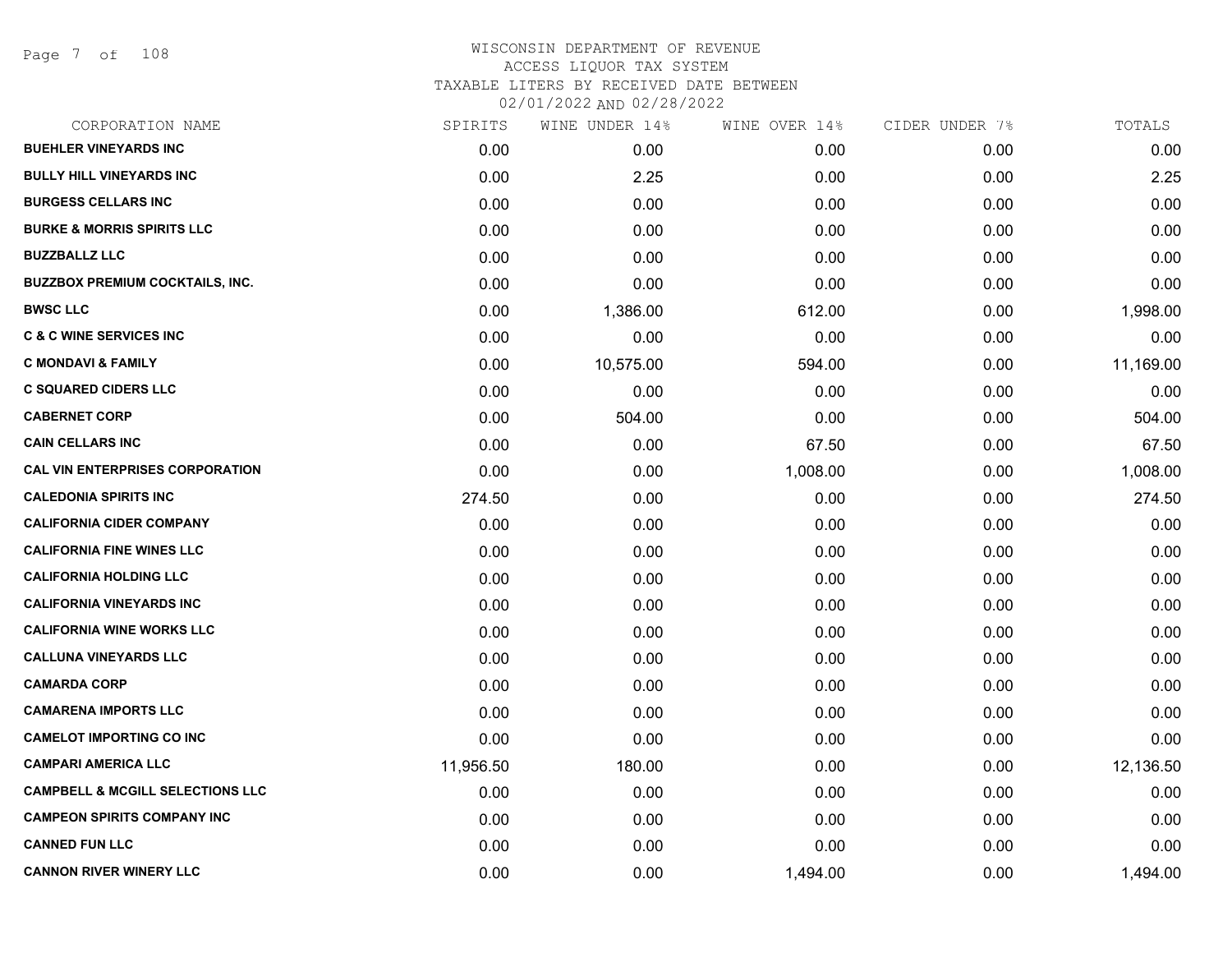Page 8 of 108

#### WISCONSIN DEPARTMENT OF REVENUE ACCESS LIQUOR TAX SYSTEM TAXABLE LITERS BY RECEIVED DATE BETWEEN

| CORPORATION NAME                            | SPIRITS   | WINE UNDER 14% | WINE OVER 14% | CIDER UNDER 7% | TOTALS    |
|---------------------------------------------|-----------|----------------|---------------|----------------|-----------|
| <b>CAPARONE WINERY LLC</b>                  | 0.00      | 0.00           | 0.00          | 0.00           | 0.00      |
| <b>CAPE CLASSICS INC</b>                    | 0.00      | 2,510.98       | 27.00         | 0.00           | 2,537.98  |
| <b>CARACCIOLI CELLARS INC</b>               | 0.00      | 0.00           | 0.00          | 0.00           | 0.00      |
| <b>CARDINAL SPIRITS LLC</b>                 | 0.00      | 0.00           | 0.00          | 0.00           | 0.00      |
| <b>CARDINAL WINE GROUP LLC</b>              | 0.00      | 0.00           | 0.00          | 0.00           | 0.00      |
| <b>CARDWELL HILL CELLARS LLC</b>            | 0.00      | 0.00           | 0.00          | 0.00           | 0.00      |
| <b>CARIBBEAN DISTILLERS LLC</b>             | 19.20     | 1,979.98       | 0.00          | 0.00           | 1,999.18  |
| <b>CARIBBEAN SPIRITS INC</b>                | 93.00     | 0.00           | 0.00          | 0.00           | 93.00     |
| <b>CARL THOMA</b>                           | 0.00      | 0.00           | 0.00          | 0.00           | 0.00      |
| <b>CARLOS HUBNER-ARTETA</b>                 | 0.00      | 0.00           | 0.00          | 0.00           | 0.00      |
| <b>CARLSON VINEYARDS INC</b>                | 0.00      | 0.00           | 0.00          | 0.00           | 0.00      |
| <b>CAROLINA DISTRIBUTION LLC</b>            | 0.00      | 0.00           | 0.00          | 0.00           | 0.00      |
| <b>CARRIAGE HOUSE IMPORTS, LTD.</b>         | 315.00    | 0.00           | 0.00          | 0.00           | 315.00    |
| <b>CASTIEL ESTATE LLC</b>                   | 0.00      | 0.00           | 0.00          | 0.00           | 0.00      |
| <b>CASTLE BRANDS USA CORP</b>               | 1,108.50  | 0.00           | 0.00          | 0.00           | 1,108.50  |
| <b>CASTORO CELLARS</b>                      | 0.00      | 0.00           | 0.00          | 0.00           | 0.00      |
| <b>CAYMUS VINEYARDS INC</b>                 | 0.00      | 0.00           | 0.00          | 0.00           | 0.00      |
| <b>CEDAR KNOLL VINEYARDS INC</b>            | 0.00      | 0.00           | 0.00          | 0.00           | 0.00      |
| <b>CELEBRATION DISTILLATION CORPORATION</b> | 0.00      | 0.00           | 0.00          | 0.00           | 0.00      |
| <b>CELLIER WINES DISTRIBUTING INC</b>       | 0.00      | 0.00           | 0.00          | 0.00           | 0.00      |
| <b>CH WINES, LLC</b>                        | 0.00      | 0.00           | 0.00          | 0.00           | 0.00      |
| <b>CHAD J WILTZ</b>                         | 0.00      | 248.07         | 0.00          | 0.00           | 248.07    |
| <b>CHANNING DAUGHTERS WINERY LLC</b>        | 0.00      | 0.00           | 0.00          | 0.00           | 0.00      |
| <b>CHAPPELLET WINERY INC</b>                | 0.00      | 0.00           | 9.00          | 0.00           | 9.00      |
| <b>CHARBAUT AMERICA INC</b>                 | 0.00      | 0.00           | 0.00          | 0.00           | 0.00      |
| <b>CHARLES JACQUIN ET CIE INC</b>           | 10,649.46 | 0.00           | 139.49        | 0.00           | 10,788.95 |
| <b>CHARLES JEFFREY MATTINGLY</b>            | 0.00      | 0.00           | 0.00          | 0.00           | 0.00      |
| <b>CHARLES NEAL SELECTIONS INC</b>          | 0.00      | 486.00         | 0.00          | 0.00           | 486.00    |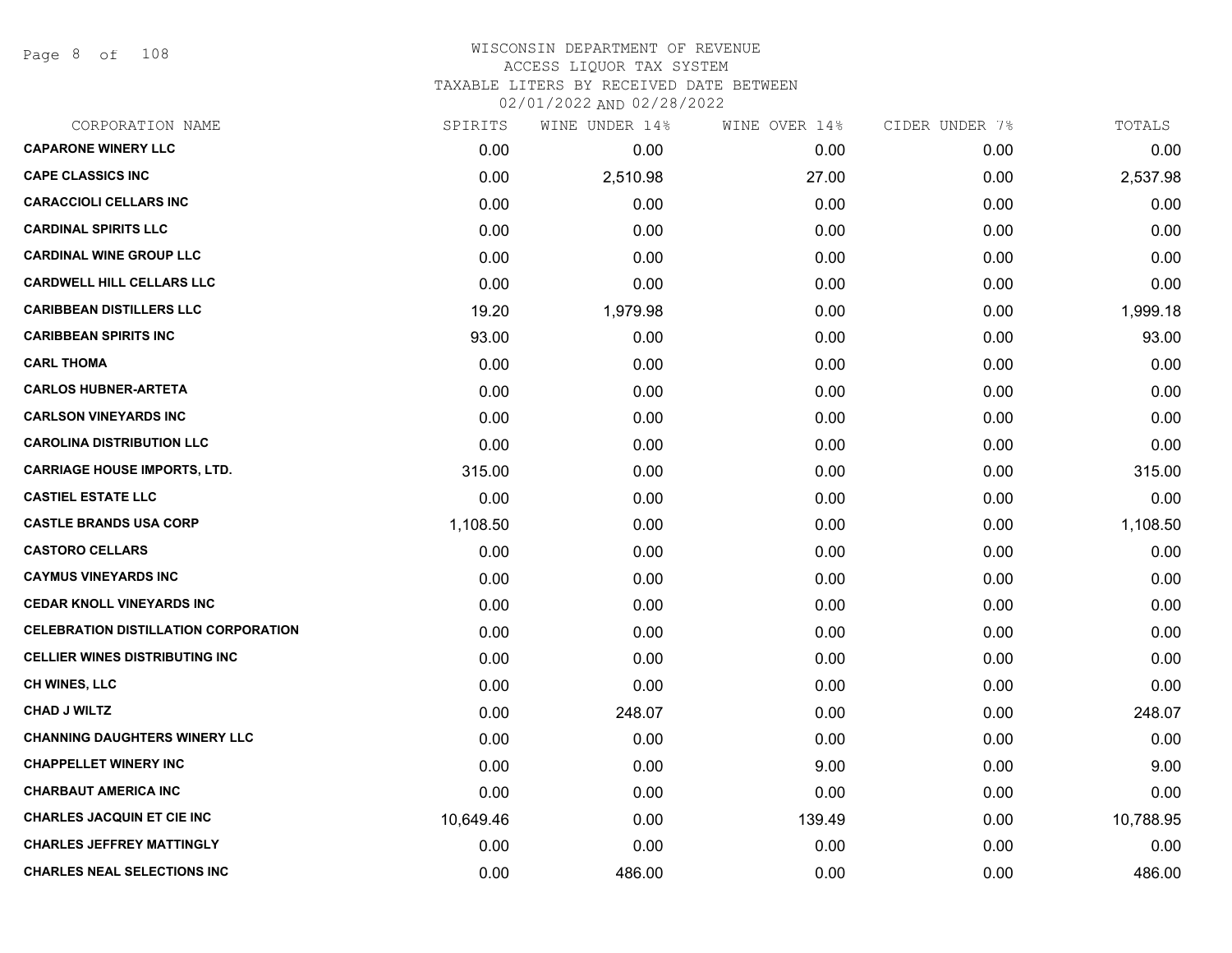Page 9 of 108

### WISCONSIN DEPARTMENT OF REVENUE ACCESS LIQUOR TAX SYSTEM TAXABLE LITERS BY RECEIVED DATE BETWEEN

| CORPORATION NAME                      | SPIRITS   | WINE UNDER 14% | WINE OVER 14% | CIDER UNDER 7% | TOTALS     |
|---------------------------------------|-----------|----------------|---------------|----------------|------------|
| <b>CHARLES REININGER LLC</b>          | 0.00      | 0.00           | 0.00          | 0.00           | 0.00       |
| <b>CHATEAU BARNABY LLC</b>            | 0.00      | 0.00           | 0.00          | 0.00           | 0.00       |
| <b>CHATEAU DIANA LLC</b>              | 0.00      | 56,889.00      | 12,870.00     | 0.00           | 69,759.00  |
| <b>CHATEAU OPERATIONS, LTD.</b>       | 0.00      | 0.00           | 0.00          | 0.00           | 0.00       |
| <b>CHATHAM IMPORTS INC</b>            | 2,782.80  | 675.00         | 255.00        | 0.00           | 3,712.80   |
| <b>CHEHALEM INC</b>                   | 0.00      | 0.00           | 0.00          | 0.00           | 0.00       |
| <b>CHICAGO DISTILLING COMPANY LLC</b> | 0.00      | 0.00           | 0.00          | 0.00           | 0.00       |
| <b>CHOYA UMESHU USA INC</b>           | 0.00      | 79.00          | 168.00        | 0.00           | 247.00     |
| <b>CHRISTOPHER F PITTENGER</b>        | 0.00      | 0.00           | 0.00          | 0.00           | 0.00       |
| <b>CHRISTOPHER FIGGINS</b>            | 0.00      | 0.00           | 0.00          | 0.00           | 0.00       |
| <b>CHRISTOPHER J BROCKWAY</b>         | 0.00      | 0.00           | 0.00          | 0.00           | 0.00       |
| <b>CHRISTOPHER MICHAEL WINES LLC</b>  | 0.00      | 315.00         | 0.00          | 0.00           | 315.00     |
| <b>CITADEL BEVERAGES, LLC</b>         | 0.00      | 0.00           | 0.00          | 0.00           | 0.00       |
| CIV (USA) INC                         | 0.00      | 0.00           | 0.00          | 0.00           | 0.00       |
| <b>CLAAR CELLARS LLC</b>              | 0.00      | 0.00           | 0.00          | 0.00           | 0.00       |
| <b>CLASSIC WINES INC</b>              | 0.00      | 1,344.00       | 0.00          | 0.00           | 1,344.00   |
| <b>CLENDENENLINDQUIST VINTNERS</b>    | 0.00      | 63.00          | 0.00          | 0.00           | 63.00      |
| <b>CLEVELAND DISTILLERY LLC</b>       | 0.00      | 0.00           | 0.00          | 0.00           | 0.00       |
| <b>CLINE CELLARS INC</b>              | 0.00      | 1,008.00       | 2,542.50      | 0.00           | 3,550.50   |
| <b>CLINE SISTERS IMPORTS LLC</b>      | 0.00      | 67.50          | 0.00          | 0.00           | 67.50      |
| <b>CLOCK SHOP BEVERAGE LLC</b>        | 0.00      | 0.00           | 0.00          | 0.00           | 0.00       |
| <b>CLOS DU VAL WINE CO LTD</b>        | 0.00      | 0.00           | 126.00        | 0.00           | 126.00     |
| <b>CLOS LACHANCE WINES LLC</b>        | 0.00      | 0.00           | 0.00          | 0.00           | 0.00       |
| <b>CNS ENTERPRISES INC</b>            | 0.00      | 0.00           | 0.00          | 0.00           | 0.00       |
| <b>COCKERELL WINE CONSULTING LLC</b>  | 0.00      | 0.00           | 0.00          | 0.00           | 0.00       |
| <b>CODY T WRIGHT</b>                  | 0.00      | 0.00           | 0.00          | 0.00           | 0.00       |
| <b>COGNAC FERRAND USA, INC.</b>       | 0.00      | 0.00           | 0.00          | 0.00           | 0.00       |
| <b>CONSTELLATION BRANDS, INC.</b>     | 72,165.76 | 216,480.32     | 5,598.12      | 0.00           | 294,244.20 |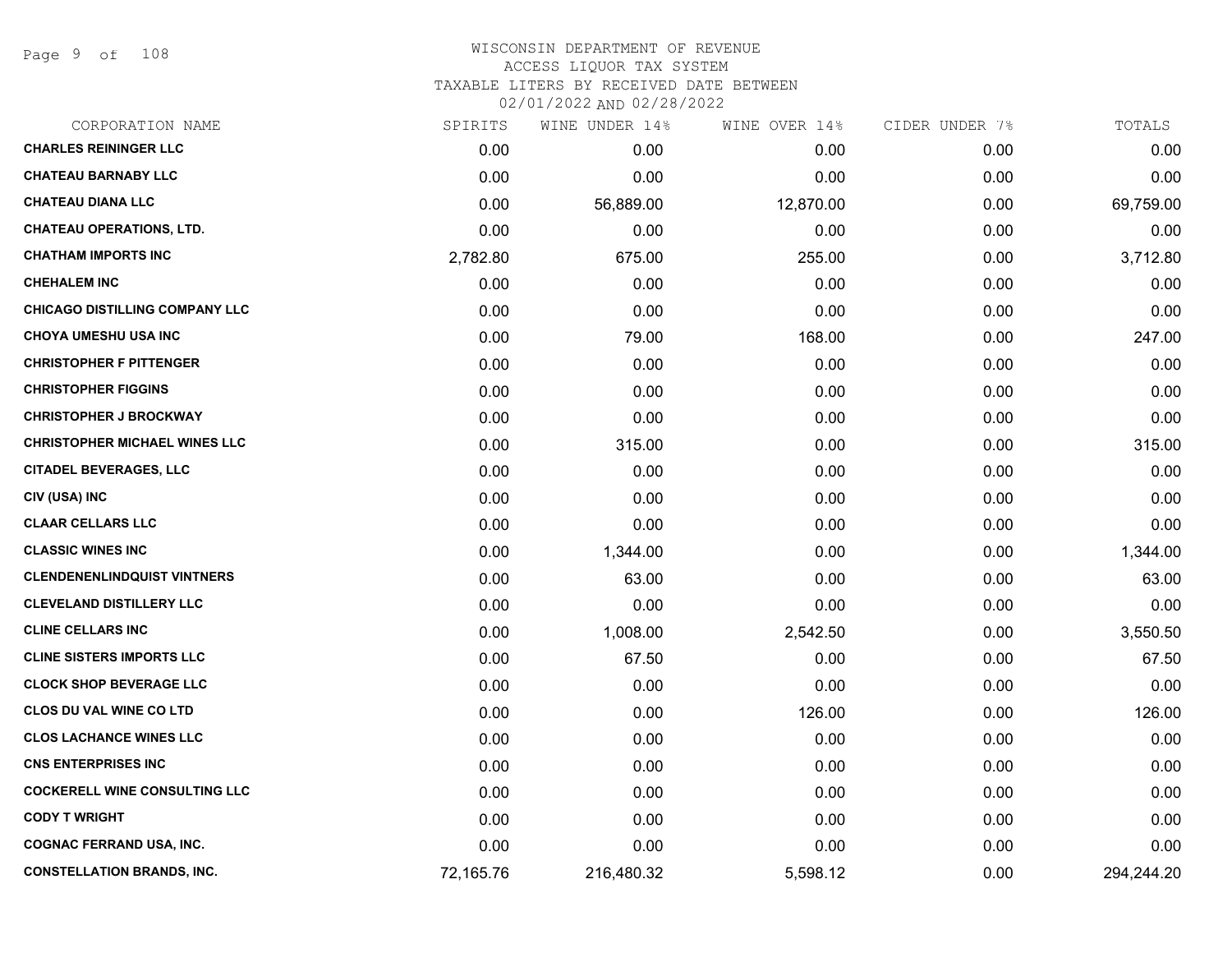| CORPORATION NAME                                   | SPIRITS | WINE UNDER 14% | WINE OVER 14% | CIDER UNDER 7% | TOTALS   |
|----------------------------------------------------|---------|----------------|---------------|----------------|----------|
| <b>COOL HAND VINEYARDS LLC</b>                     | 0.00    | 126.00         | 378.00        | 0.00           | 504.00   |
| <b>COPPER CANE LLC</b>                             | 0.00    | 0.00           | 1,638.00      | 0.00           | 1,638.00 |
| <b>CORA IMPORTS LTD</b>                            | 16.05   | 0.00           | 0.00          | 0.00           | 16.05    |
| <b>CORBETT VINEYARDS LLC</b>                       | 0.00    | 252.00         | 0.00          | 0.00           | 252.00   |
| <b>CORDELINA WINE COMPANY LLC</b>                  | 0.00    | 0.00           | 0.00          | 0.00           | 0.00     |
| <b>CORK ALLIANCE INC</b>                           | 0.00    | 576.00         | 0.00          | 0.00           | 576.00   |
| <b>CORNERSTONE CELLARS LLC</b>                     | 0.00    | 0.00           | 0.00          | 0.00           | 0.00     |
| <b>CORNERSTONE U.S. WINE IMPORTS INC</b>           | 0.00    | 0.00           | 0.00          | 0.00           | 0.00     |
| <b>CORY J MICHAL</b>                               | 0.00    | 0.00           | 0.00          | 0.00           | 0.00     |
| <b>COTE WEST LLC</b>                               | 0.00    | 0.00           | 0.00          | 0.00           | 0.00     |
| <b>COUNTRY HERITAGE WINERY &amp; VINEYARD INC.</b> | 0.00    | 0.00           | 0.00          | 0.00           | 0.00     |
| <b>COUNTRY SMOOTH SPIRITS, LLC</b>                 | 0.00    | 0.00           | 0.00          | 0.00           | 0.00     |
| <b>COUP DE FOUDRE LLC</b>                          | 0.00    | 0.00           | 0.00          | 0.00           | 0.00     |
| <b>COURAGEOUS INC</b>                              | 0.00    | 0.00           | 0.00          | 0.00           | 0.00     |
| <b>CRACOVIA BRANDS INC</b>                         | 81.00   | 36.00          | 90.00         | 0.00           | 207.00   |
| <b>CRAFTED ARTISAN MEADERY LLC</b>                 | 0.00    | 0.00           | 0.00          | 0.00           | 0.00     |
| <b>CRAIG S HANDLY</b>                              | 0.00    | 0.00           | 0.00          | 0.00           | 0.00     |
| <b>CREATIVE WINE CONCEPTS INC</b>                  | 0.00    | 0.00           | 0.00          | 0.00           | 0.00     |
| <b>CREW WINE COMPANY LLC</b>                       | 0.00    | 567.00         | 0.00          | 0.00           | 567.00   |
| <b>CRIBARI VINEYARDS INC</b>                       | 0.00    | 0.00           | 0.00          | 0.00           | 0.00     |
| <b>CRIMSON WINE GROUP LTD</b>                      | 0.00    | 0.00           | 0.00          | 0.00           | 0.00     |
| <b>CRISTOM VINEYARDS INC</b>                       | 0.00    | 0.00           | 0.00          | 0.00           | 0.00     |
| <b>CROWN IMPORTS LLC</b>                           | 0.00    | 953.93         | 0.00          | 0.00           | 953.93   |
| <b>CROWN POINT WINERY LLC</b>                      | 0.00    | 0.00           | 0.00          | 0.00           | 0.00     |
| <b>CRYSTAL RAIN DISTILLERY INC</b>                 | 0.00    | 0.00           | 0.00          | 0.00           | 0.00     |
| <b>CULT OF 8</b>                                   | 0.00    | 756.00         | 157.50        | 0.00           | 913.50   |
| <b>CUNAT PREMIUM VINEYARDS LLC</b>                 | 0.00    | 0.00           | 0.00          | 0.00           | 0.00     |
| <b>CUSHMAN WINERY CORPORATION</b>                  | 0.00    | 0.00           | 0.00          | 0.00           | 0.00     |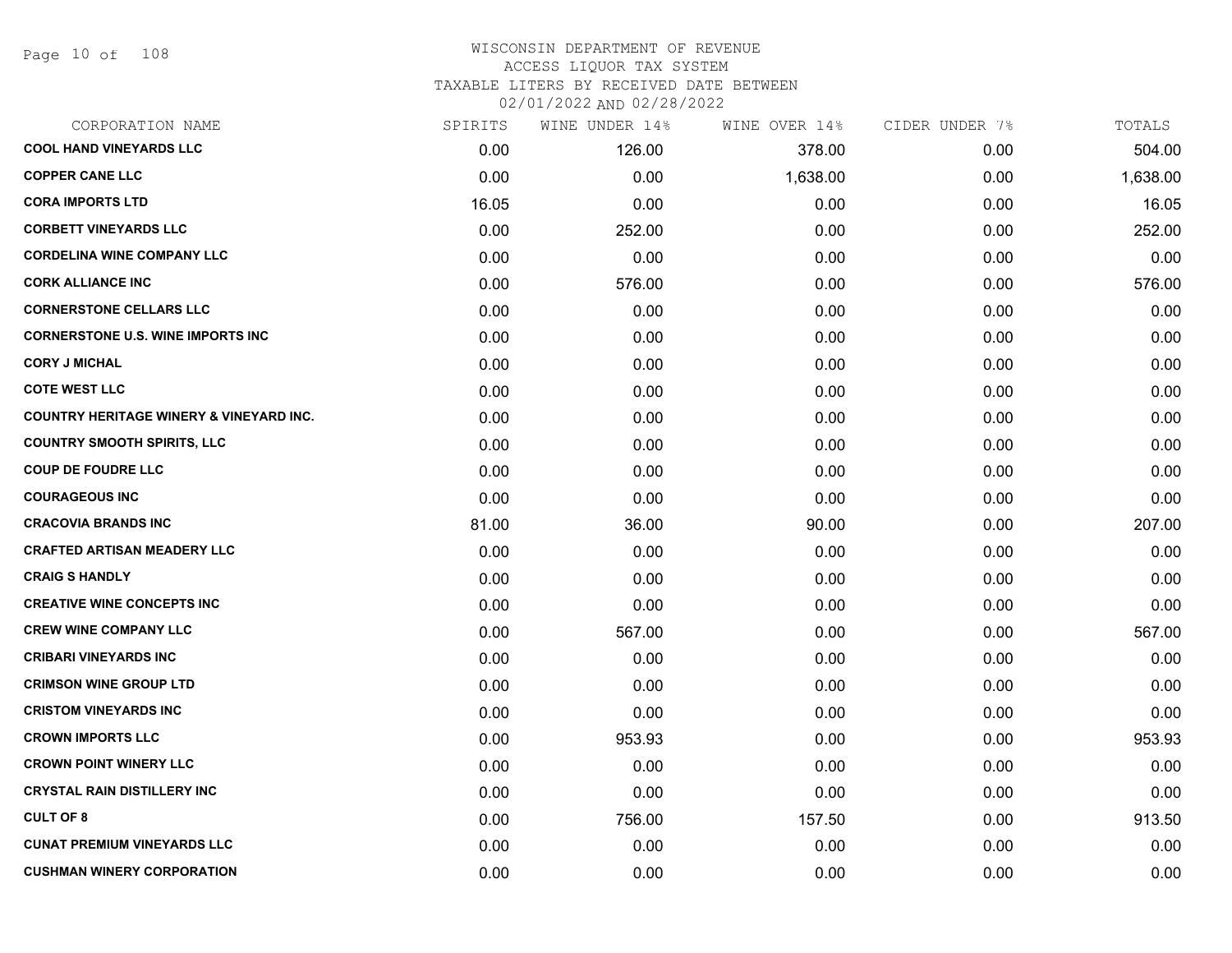Page 11 of 108

| CORPORATION NAME                   | SPIRITS  | WINE UNDER 14% | WINE OVER 14% | CIDER UNDER 7% | TOTALS    |
|------------------------------------|----------|----------------|---------------|----------------|-----------|
| <b>D &amp; D VINEYARDS INC</b>     | 0.00     | 0.00           | 0.00          | 0.00           | 0.00      |
| <b>D MYERS LLC</b>                 | 0.00     | 0.00           | 0.00          | 0.00           | 0.00      |
| <b>D&amp;V INTERNATIONAL INC</b>   | 112.50   | 0.00           | 0.00          | 0.00           | 112.50    |
| <b>D.G.L. DISTRIBUTORS, INC</b>    | 0.00     | 0.00           | 0.00          | 0.00           | 0.00      |
| <b>DAEDALUS CELLARS CO</b>         | 0.00     | 0.00           | 0.00          | 0.00           | 0.00      |
| <b>DAN CAREY</b>                   | 0.00     | 0.00           | 0.00          | 0.00           | 0.00      |
| <b>DANA ESTATES INC</b>            | 0.00     | 0.00           | 0.00          | 0.00           | 0.00      |
| <b>DANICA PATRICK</b>              | 0.00     | 0.00           | 0.00          | 0.00           | 0.00      |
| <b>DANIEL A LASNER</b>             | 0.00     | 0.00           | 0.00          | 0.00           | 0.00      |
| <b>DANIEL KEEFE IV</b>             | 0.00     | 0.00           | 0.00          | 0.00           | 0.00      |
| <b>DANIEL SCHOENFELD</b>           | 0.00     | 0.00           | 0.00          | 0.00           | 0.00      |
| <b>DANNY RAKOVIC</b>               | 0.00     | 0.00           | 0.00          | 0.00           | 0.00      |
| <b>DAOU VINEYARDS LLC</b>          | 0.00     | 0.00           | 0.00          | 0.00           | 0.00      |
| DAQUINO ITALIAN IMPORTING CO INC   | 0.00     | 0.00           | 0.00          | 0.00           | 0.00      |
| <b>DARIOUSH KHALEDI WINERY LLC</b> | 0.00     | 0.00           | 0.00          | 0.00           | 0.00      |
| DAVID ARTHUR VINEYARDS LLC         | 0.00     | 0.00           | 0.00          | 0.00           | 0.00      |
| <b>DAVID B POTTER</b>              | 0.00     | 0.00           | 0.00          | 0.00           | 0.00      |
| <b>DAVID BOWLER LLC</b>            | 0.00     | 288.00         | 117.00        | 0.00           | 405.00    |
| <b>DAVID J ECKERT</b>              | 0.00     | 0.00           | 0.00          | 0.00           | 0.00      |
| <b>DAVID JAMES LLC</b>             | 0.00     | 0.00           | 0.00          | 0.00           | 0.00      |
| <b>DAVID L DENNIGMANN</b>          | 0.00     | 90.00          | 0.00          | 0.00           | 90.00     |
| <b>DAVID MEIER</b>                 | 0.00     | 0.00           | 0.00          | 0.00           | 0.00      |
| <b>DAVID N RAYNE</b>               | 1,239.73 | 15,416.83      | 8,801.59      | 0.00           | 25,458.15 |
| <b>DAVID R BARNES</b>              | 0.00     | 0.00           | 0.00          | 0.00           | 0.00      |
| <b>DAVIS WINES LLC</b>             | 0.00     | 90.00          | 0.00          | 0.00           | 90.00     |
| <b>DAVOS BRANDS LLC</b>            | 0.00     | 0.00           | 0.00          | 0.00           | 0.00      |
| DAYLIGHT WINE COMPANY LLC          | 0.00     | 0.00           | 0.00          | 0.00           | 0.00      |
| DE MAISON SELECTIONS INC           | 0.00     | 675.00         | 386.40        | 0.00           | 1,061.40  |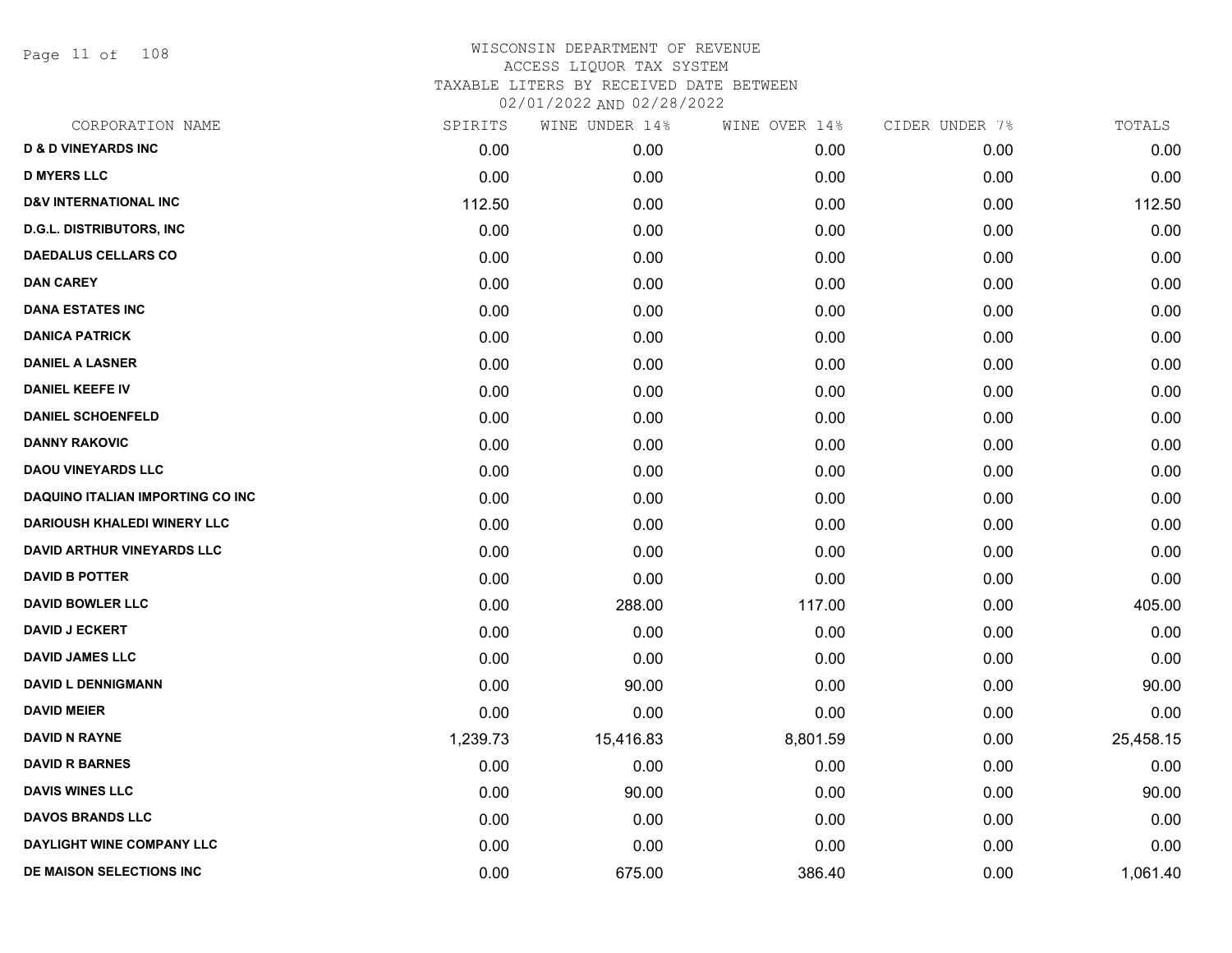Page 12 of 108

## WISCONSIN DEPARTMENT OF REVENUE ACCESS LIQUOR TAX SYSTEM TAXABLE LITERS BY RECEIVED DATE BETWEEN

| CORPORATION NAME                                                    | SPIRITS    | WINE UNDER 14% | WINE OVER 14% | CIDER UNDER 7% | TOTALS     |
|---------------------------------------------------------------------|------------|----------------|---------------|----------------|------------|
| <b>DEANNA BASTIANICH</b>                                            | 0.00       | 0.00           | 0.00          | 0.00           | 0.00       |
| <b>DECLAN DISTILLERS LLC</b>                                        | 0.00       | 0.00           | 0.00          | 0.00           | 0.00       |
| <b>DEL RIO VINEYARDS LLC</b>                                        | 0.00       | 0.00           | 0.00          | 0.00           | 0.00       |
| <b>DELEGAT USA INC</b>                                              | 0.00       | 693.00         | 0.00          | 0.00           | 693.00     |
| <b>DELICATO VINEYARDS INC</b>                                       | 0.00       | 203,455.44     | 30,885.00     | 0.00           | 234,340.44 |
| <b>DELILLE CELLARS LLC</b>                                          | 0.00       | 0.00           | 0.00          | 0.00           | 0.00       |
| <b>DELUXE WINE &amp; SPIRITS CO</b>                                 | 0.00       | 0.00           | 0.00          | 0.00           | 0.00       |
| <b>DEMEINE ESTATES LLC</b>                                          | 0.00       | 0.00           | 0.00          | 0.00           | 0.00       |
| <b>DEMERARA DISTILLERS (USA) INC</b>                                | 0.00       | 0.00           | 0.00          | 0.00           | 0.00       |
| DEMETRIA VINEYARDS AND WINERY LLC                                   | 0.00       | 0.00           | 0.00          | 0.00           | 0.00       |
| <b>DENNIS ROBERT PATTON &amp; ANDREA BETH</b><br><b>SILVERSTEIN</b> | 0.00       | 0.00           | 0.00          | 0.00           | 0.00       |
| <b>DERRICK C MANCINI</b>                                            | 0.00       | 0.00           | 0.00          | 0.00           | 0.00       |
| <b>DESTILADOS DE MEXICO LLC</b>                                     | 0.00       | 0.00           | 0.00          | 0.00           | 0.00       |
| <b>DIAGEO AMERICAS, INC.</b>                                        | 723,523.75 | 0.00           | 0.00          | 0.00           | 723,523.75 |
| <b>DIAMOND IMPORTERS INC</b>                                        | 0.00       | 0.00           | 0.00          | 0.00           | 0.00       |
| <b>DISARONNO INTERNATIONAL LLC</b>                                  | 523.50     | 0.00           | 180.00        | 0.00           | 703.50     |
| <b>DISTILLED RESOURCES INCORPORATED</b>                             | 0.00       | 0.00           | 0.00          | 0.00           | 0.00       |
| <b>DISTILLERS WAY, LLC</b>                                          | 0.00       | 0.00           | 0.00          | 0.00           | 0.00       |
| <b>DISTILLERY 291 INC</b>                                           | 0.00       | 0.00           | 0.00          | 0.00           | 0.00       |
| <b>DIVOT ENTERPRISES LLC</b>                                        | 0.00       | 0.00           | 0.00          | 0.00           | 0.00       |
| <b>DMK INCORPORATED</b>                                             | 0.00       | 0.00           | 0.00          | 0.00           | 0.00       |
| <b>DOMACE VINO LLC</b>                                              | 0.00       | 0.00           | 0.00          | 0.00           | 0.00       |
| <b>DOMAINE CO.</b>                                                  | 0.00       | 0.00           | 126.00        | 0.00           | 126.00     |
| DOMAINE DE LA TERRE ROUGE LTD                                       | 0.00       | 0.00           | 0.00          | 0.00           | 0.00       |
| <b>DOMAINE DE MARIA SOTER LLC</b>                                   | 0.00       | 0.00           | 0.00          | 0.00           | 0.00       |
| <b>DOMAINE SERENE VINEYARDS &amp; WINERY INC</b>                    | 0.00       | 9.00           | 450.00        | 0.00           | 459.00     |
| <b>DOMAINE ST GEORGE</b>                                            | 0.00       | 0.00           | 0.00          | 0.00           | 0.00       |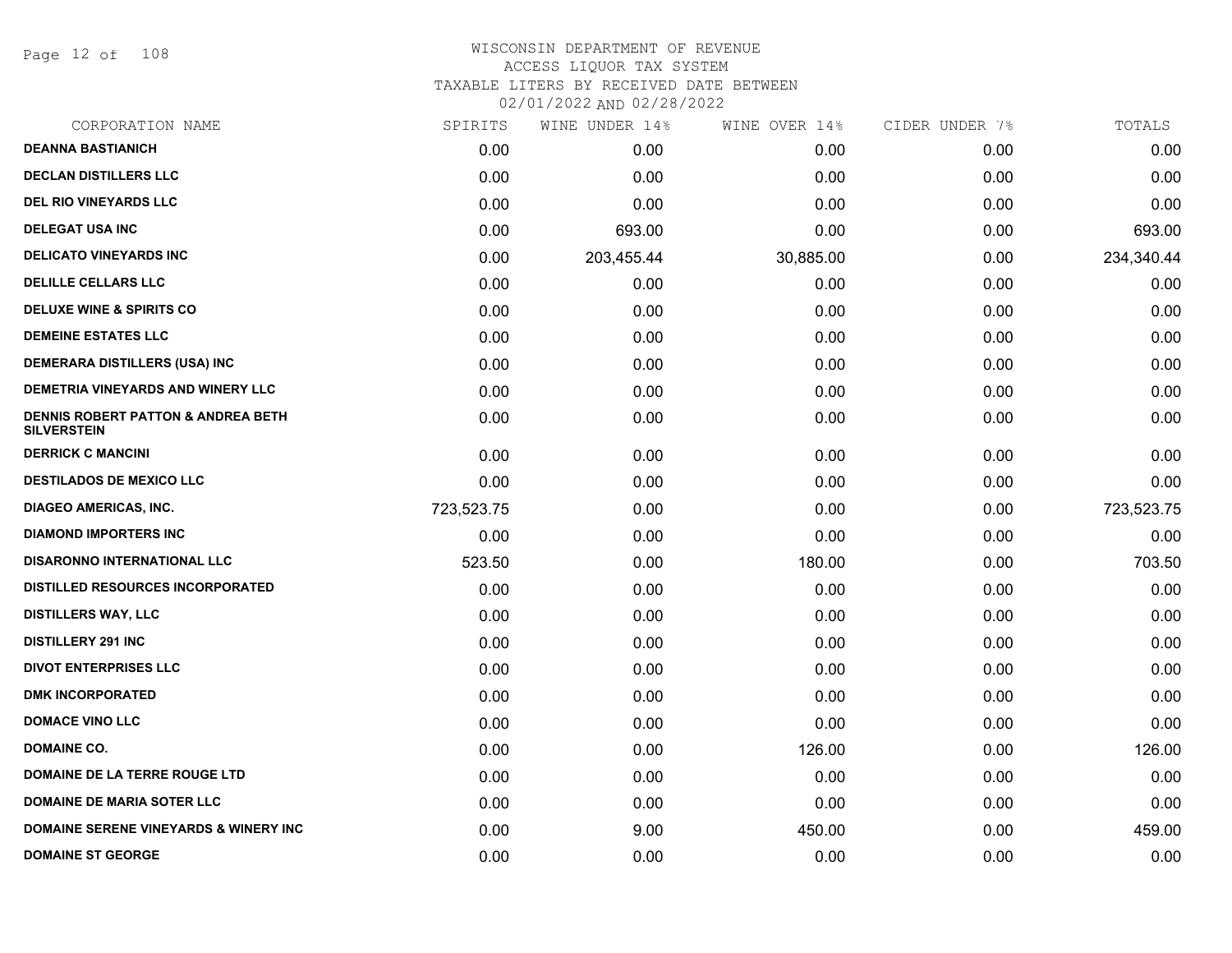Page 13 of 108

#### WISCONSIN DEPARTMENT OF REVENUE ACCESS LIQUOR TAX SYSTEM

TAXABLE LITERS BY RECEIVED DATE BETWEEN

| CORPORATION NAME                                              | SPIRITS    | WINE UNDER 14% | WINE OVER 14% | CIDER UNDER 7% | TOTALS       |
|---------------------------------------------------------------|------------|----------------|---------------|----------------|--------------|
| DON SEBASTIANI & SONS INTERNATIONAL WINE<br><b>NEGOCIANTS</b> | 0.00       | 4,536.00       | 4,725.00      | 0.00           | 9,261.00     |
| <b>DONALD ALDRIDGE</b>                                        | 0.00       | 0.00           | 0.00          | 0.00           | 0.00         |
| DONATI FAMILY VINEYARD, INC                                   | 0.00       | 315.00         | 0.00          | 0.00           | 315.00       |
| <b>DOUBLE DIAMOND DISTILLERY LLC</b>                          | 0.00       | 0.00           | 0.00          | 0.00           | 0.00         |
| <b>DOUBLE DOWN SPIRITS LLC</b>                                | 148.50     | 0.00           | 0.00          | 0.00           | 148.50       |
| <b>DOWNEAST CIDER HOUSE, LLC</b>                              | 0.00       | 0.00           | 0.00          | 0.00           | 0.00         |
| <b>DOWNRANGE DISTRIBUTION, INC.</b>                           | 0.00       | 0.00           | 0.00          | 0.00           | 0.00         |
| <b>DOYNA LTD</b>                                              | 0.00       | 0.00           | 0.00          | 0.00           | 0.00         |
| DRAKE MAKES WINE, INC.                                        | 0.00       | 0.00           | 0.00          | 0.00           | 0.00         |
| <b>DREW M BLEDSOE</b>                                         | 0.00       | 0.00           | 0.00          | 0.00           | 0.00         |
| DREYER WINE LLC                                               | 0.00       | 441.00         | 63.00         | 0.00           | 504.00       |
| <b>DREYFUS ASHBY INC</b>                                      | 0.00       | 2,628.00       | 351.00        | 0.00           | 2,979.00     |
| <b>DRG IMPORTS LLC</b>                                        | 0.00       | 0.00           | 0.00          | 0.00           | 0.00         |
| DRUM CIRCLE DISTILLING LLC                                    | 0.00       | 0.00           | 0.00          | 0.00           | 0.00         |
| DRY CREEK VINEYARD INC                                        | 0.00       | 3,258.00       | 0.00          | 0.00           | 3,258.00     |
| DRY FLY DISTILLING INC                                        | 0.00       | 0.00           | 0.00          | 0.00           | 0.00         |
| <b>DUCKHORN WINE COMPANY</b>                                  | 0.00       | 13,608.00      | 8,037.00      | 0.00           | 21,645.00    |
| DUGGANS DISTILLERS PRODUCTS CORPORATION                       | 0.00       | 0.00           | 0.00          | 0.00           | 0.00         |
| <b>DULUTH CIDER LLC</b>                                       | 0.00       | 0.00           | 0.00          | 621.44         | 621.44       |
| <b>DUMOL WINERY LLC</b>                                       | 0.00       | 0.00           | 121.50        | 0.00           | 121.50       |
| <b>DUNHAM CELLARS LLC</b>                                     | 0.00       | 0.00           | 0.00          | 0.00           | 0.00         |
| <b>DUNN VINEYARDS LLC</b>                                     | 0.00       | 0.00           | 0.00          | 0.00           | 0.00         |
| <b>DUVEL MOORTGAT USA LTD</b>                                 | 0.00       | 0.00           | 0.00          | 0.00           | 0.00         |
| <b>DV SPIRITS LLC</b>                                         | 2,504.00   | 0.00           | 0.00          | 0.00           | 2,504.00     |
| <b>E &amp; J GALLO WINERY</b>                                 | 215,925.64 | 999,377.56     | 30,425.50     | 0.00           | 1,245,728.70 |
| <b>EAGLE EYE IMPORTS LLC</b>                                  | 0.00       | 864.00         | 0.00          | 0.00           | 864.00       |
| <b>EAGLES LANDING WINERY LLC</b>                              | 0.00       | 933.75         | 0.00          | 0.00           | 933.75       |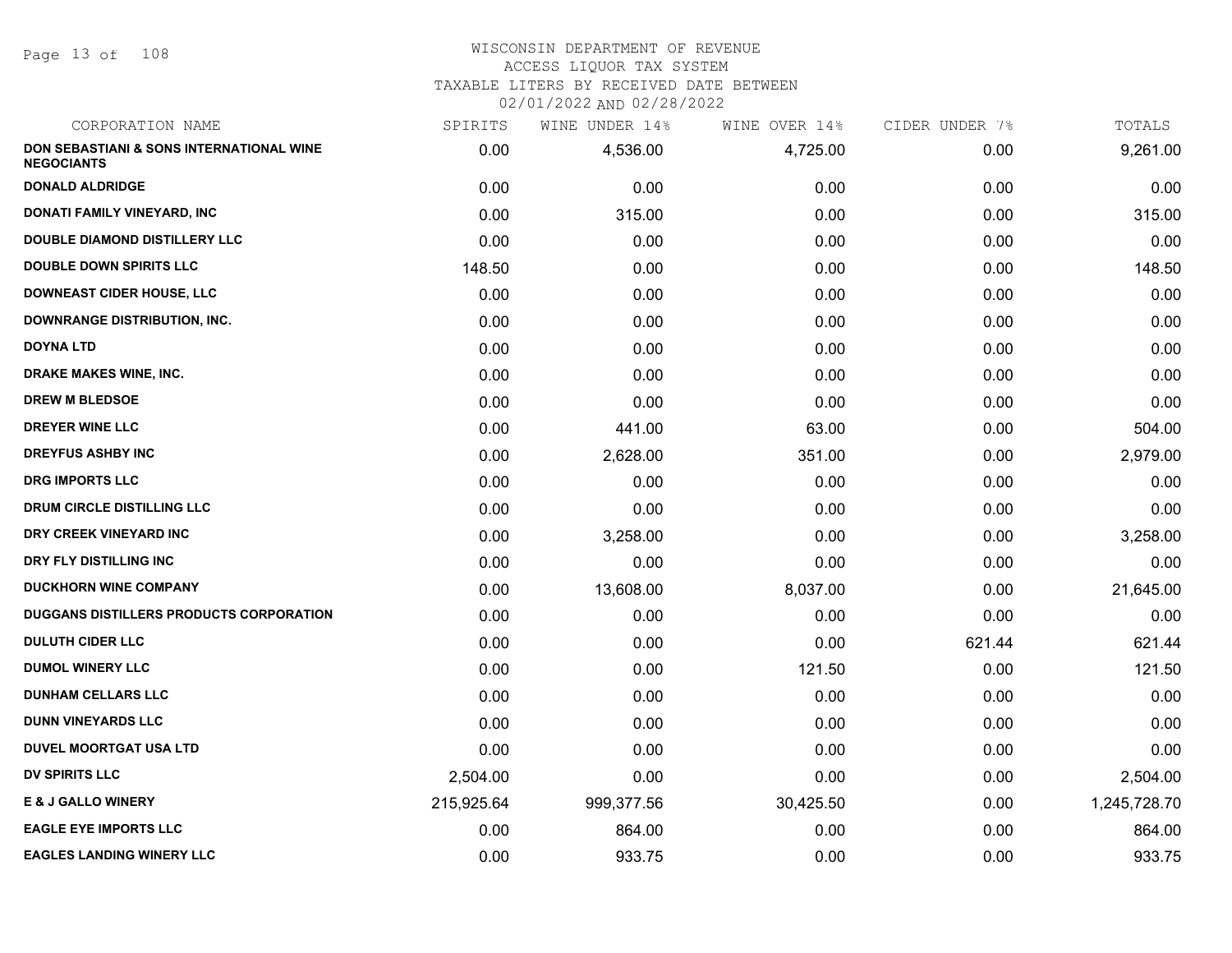Page 14 of 108

| CORPORATION NAME                        | SPIRITS | WINE UNDER 14% | WINE OVER 14% | CIDER UNDER 7% | TOTALS   |
|-----------------------------------------|---------|----------------|---------------|----------------|----------|
| <b>EASLEY ENTERPRISES INC.</b>          | 0.00    | 0.00           | 0.00          | 0.00           | 0.00     |
| <b>EASTERN LIQUORS USA INC</b>          | 0.00    | 0.00           | 0.00          | 0.00           | 0.00     |
| <b>EBERLE WINERY LP</b>                 | 0.00    | 0.00           | 0.00          | 0.00           | 0.00     |
| <b>ECLIPSE ASSETS LLC</b>               | 0.00    | 252.00         | 324.00        | 0.00           | 576.00   |
| <b>ECOSUR GROUP LLC</b>                 | 0.00    | 0.00           | 0.00          | 0.00           | 0.00     |
| <b>EGGHEAD TOO, LLC</b>                 | 0.00    | 0.00           | 0.00          | 0.00           | 0.00     |
| EHREN JORDAN WINE CELLARS LLC           | 0.00    | 16.50          | 10.50         | 0.00           | 27.00    |
| <b>EIGHT BOTTLES LLC</b>                | 0.00    | 0.00           | 0.00          | 0.00           | 0.00     |
| ELK COVE VINEYARDS INC                  | 0.00    | 0.00           | 0.00          | 0.00           | 0.00     |
| <b>ELLEN FORREST</b>                    | 0.00    | 0.00           | 0.00          | 0.00           | 0.00     |
| <b>ELV-OREGON LLC</b>                   | 0.00    | 0.00           | 0.00          | 0.00           | 0.00     |
| <b>EMCO CHEMICAL DISTRIBUTORS, INC.</b> | 0.00    | 0.00           | 0.00          | 0.00           | 0.00     |
| <b>EMILIO GUGLIELMO WINERY INC</b>      | 0.00    | 4.54           | 0.00          | 0.00           | 4.54     |
| <b>EMPSON USA INC</b>                   | 0.00    | 1,227.00       | 0.00          | 0.00           | 1,227.00 |
| <b>ENOS VINEYARDS INC</b>               | 0.00    | 0.00           | 1,008.00      | 0.00           | 1,008.00 |
| <b>ENOTEC IMPORTS INC</b>               | 0.00    | 443.25         | 198.00        | 0.00           | 641.25   |
| <b>ENOVATION BRANDS INC</b>             | 0.00    | 0.00           | 0.00          | 0.00           | 0.00     |
| <b>ENTENTE SPIRITS LLC</b>              | 0.00    | 0.00           | 0.00          | 0.00           | 0.00     |
| <b>EOLA HILLS WINE CELLARS INC</b>      | 0.00    | 0.00           | 0.00          | 0.00           | 0.00     |
| <b>EPICUREAN WINES LLC</b>              | 0.00    | 0.00           | 0.00          | 0.00           | 0.00     |
| <b>ERIC FLANAGAN</b>                    | 0.00    | 0.00           | 0.00          | 0.00           | 0.00     |
| ERIC TRUMP WINE MANUFACTURING LLC       | 0.00    | 0.00           | 0.00          | 0.00           | 0.00     |
| <b>ERIK MILLER WINES, INC.</b>          | 0.00    | 0.00           | 0.00          | 0.00           | 0.00     |
| <b>ESSER WINES LLC</b>                  | 0.00    | 0.00           | 126.00        | 0.00           | 126.00   |
| <b>EURO LIQUOR LLC</b>                  | 0.00    | 0.00           | 0.00          | 0.00           | 0.00     |
| <b>EVAKI INC</b>                        | 0.00    | 0.00           | 0.00          | 0.00           | 0.00     |
| <b>EVATON INC</b>                       | 0.00    | 1,215.00       | 552.00        | 0.00           | 1,767.00 |
| EVESHAM WOOD VINEYARD AND WINERY LLC    | 0.00    | 0.00           | 0.00          | 0.00           | 0.00     |
|                                         |         |                |               |                |          |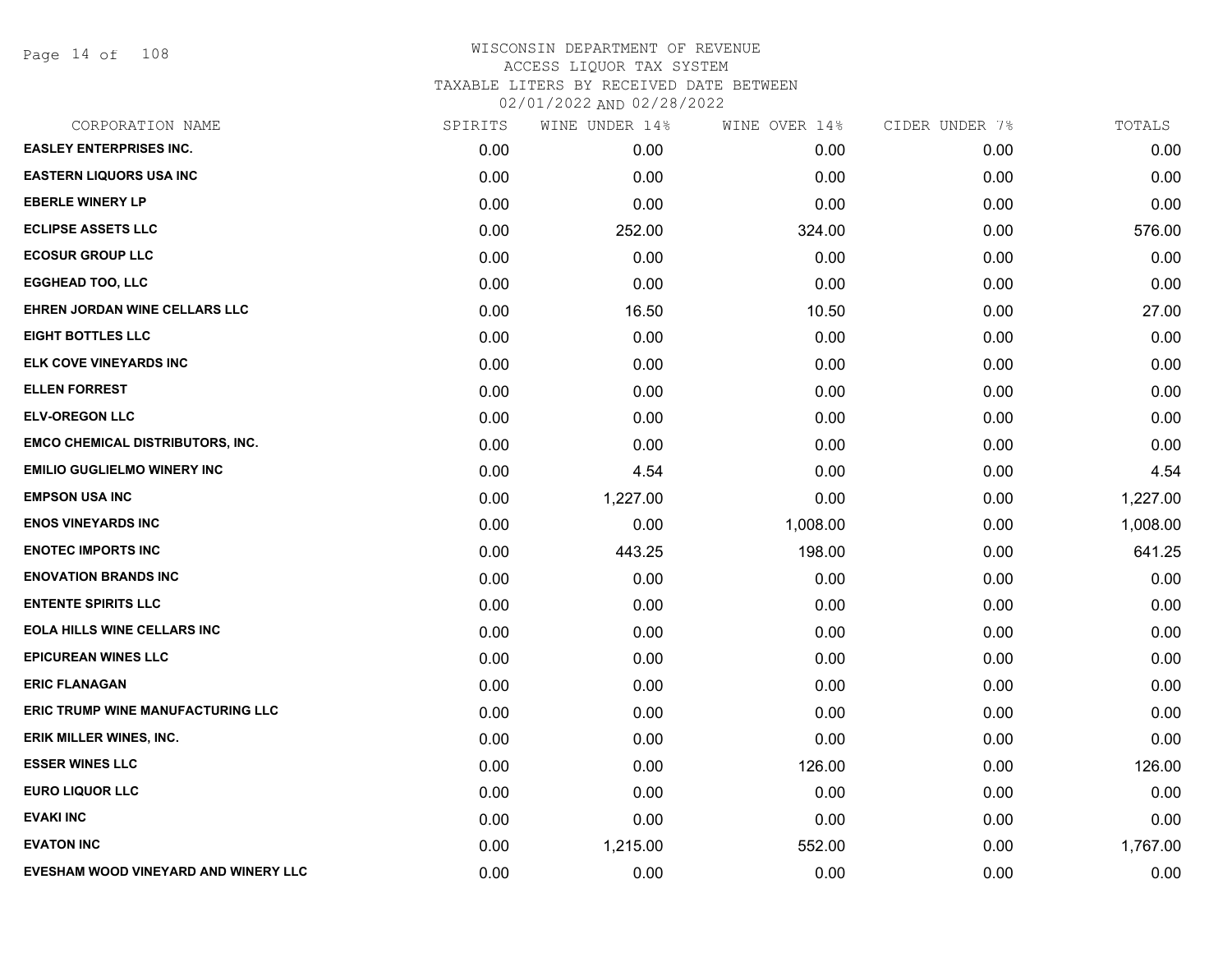Page 15 of 108

| CORPORATION NAME                            | SPIRITS    | WINE UNDER 14% | WINE OVER 14% | CIDER UNDER 7% | TOTALS     |
|---------------------------------------------|------------|----------------|---------------|----------------|------------|
| <b>EXPERIENCE WINES LLC</b>                 | 0.00       | 252.00         | 0.00          | 0.00           | 252.00     |
| F L NAVARRO LIMITED                         | 0.00       | 441.00         | 504.00        | 0.00           | 945.00     |
| <b>F&amp;F FINE WINES INTERNATIONAL INC</b> | 0.00       | 693.00         | 0.00          | 0.00           | 693.00     |
| F.X. MAGNER SELECTIONS, INC.                | 0.00       | 0.00           | 0.00          | 0.00           | 0.00       |
| <b>FAMILY &amp; FARMERS LLC</b>             | 0.00       | 180.88         | 0.00          | 0.00           | 180.88     |
| <b>FAMOUS BRANDS LLC</b>                    | 0.00       | 0.00           | 0.00          | 0.00           | 0.00       |
| <b>FANTIS IMPORTS INC</b>                   | 0.00       | 63.06          | 0.00          | 0.00           | 63.06      |
| <b>FAR NORTH SPIRITS INC</b>                | 180.00     | 0.00           | 0.00          | 0.00           | 180.00     |
| <b>FASEL SHENSTONE LLC</b>                  | 0.00       | 0.00           | 0.00          | 0.00           | 0.00       |
| FELIX SOLIS AVANTIS USA INC                 | 0.00       | 945.00         | 0.00          | 0.00           | 945.00     |
| <b>FERMENTED SCIENCES II INC</b>            | 0.00       | 0.00           | 0.00          | 0.00           | 0.00       |
| <b>FETZER VINEYARDS</b>                     | 0.00       | 504.00         | 1,008.00      | 0.00           | 1,512.00   |
| FIFTH GENERATION INC                        | 217,158.00 | 0.00           | 0.00          | 0.00           | 217,158.00 |
| FIFTY FOURTH STREET ENTERPRISES LLC         | 0.00       | 63.00          | 0.00          | 0.00           | 63.00      |
| <b>FINO TEQUILA LLC</b>                     | 360.00     | 0.00           | 0.00          | 0.00           | 360.00     |
| FIOR DI SOLE, LLC                           | 0.00       | 0.00           | 0.00          | 0.00           | 0.00       |
| <b>FIRESTEED CORPORATION</b>                | 0.00       | 0.00           | 0.00          | 0.00           | 0.00       |
| <b>FISHER VINEYARDS</b>                     | 0.00       | 0.00           | 0.00          | 0.00           | 0.00       |
| <b>FITVINE LLC</b>                          | 0.00       | 0.00           | 0.00          | 0.00           | 0.00       |
| <b>FIVE GRAPES LLC</b>                      | 0.00       | 0.00           | 0.00          | 0.00           | 0.00       |
| FIVE POINTS DISTILLING, LLC                 | 0.00       | 0.00           | 0.00          | 0.00           | 0.00       |
| <b>FLORA SPRINGS WINE COMPANY</b>           | 0.00       | 0.00           | 99.00         | 0.00           | 99.00      |
| <b>FLORIDA ORANGE GROVES INC</b>            | 0.00       | 0.00           | 0.00          | 0.00           | 0.00       |
| <b>FN CELLARS LLC</b>                       | 0.00       | 0.00           | 481.50        | 0.00           | 481.50     |
| FOGGY MOUNTAIN SPIRIT COMPANY, LLC          | 0.00       | 0.00           | 0.00          | 0.00           | 0.00       |
| <b>FOLEY FAMILY WINES INC</b>               | 0.00       | 2,736.00       | 517.50        | 0.00           | 3,253.50   |
| <b>FOLIO WINE COMPANY LLC</b>               | 0.00       | 817.50         | 315.00        | 0.00           | 1,132.50   |
| <b>FORIS VINEYARDS WINERY LLC</b>           | 0.00       | 378.00         | 0.00          | 0.00           | 378.00     |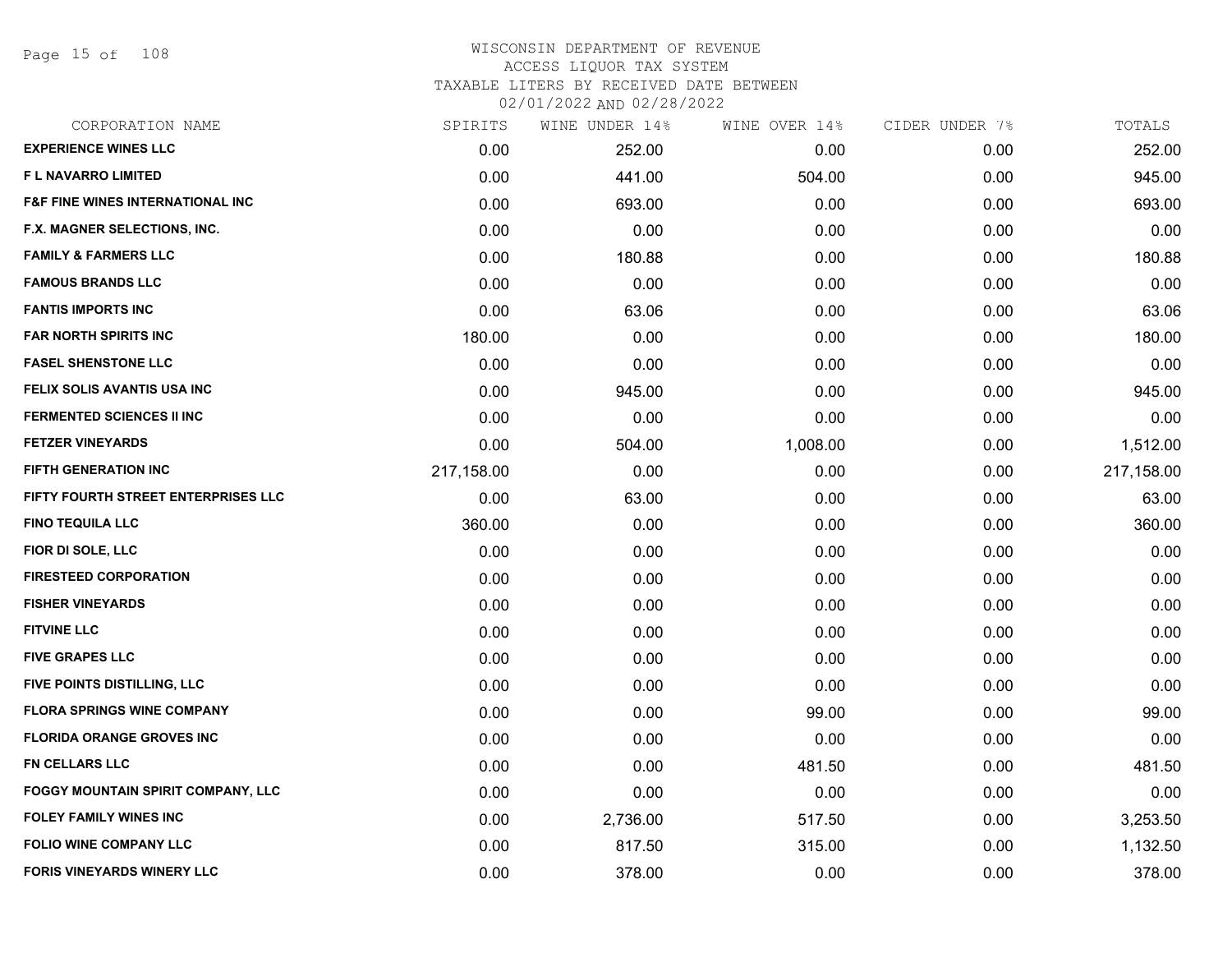| CORPORATION NAME                        | SPIRITS   | WINE UNDER 14% | WINE OVER 14% | CIDER UNDER 7% | TOTALS    |
|-----------------------------------------|-----------|----------------|---------------|----------------|-----------|
| <b>FORKING PATHS VINEYARDS,INC</b>      | 0.00      | 0.00           | 0.00          | 0.00           | 0.00      |
| FORT ROSS VINEYARD & WINERY LLC         | 0.00      | 0.00           | 126.00        | 0.00           | 126.00    |
| <b>FOUR BEARS WINERY LLC</b>            | 0.00      | 0.00           | 0.00          | 0.00           | 0.00      |
| FOUR DAUGHTERS VINEYARD AND WINERY LLC  | 0.00      | 0.00           | 0.00          | 9,280.50       | 9,280.50  |
| <b>FOUR ROSES DISTILLERY LLC</b>        | 24,928.50 | 0.00           | 0.00          | 0.00           | 24,928.50 |
| <b>FOWLES WINE USA INC</b>              | 0.00      | 0.00           | 0.00          | 0.00           | 0.00      |
| <b>FOXEN VINEYARD INC</b>               | 0.00      | 0.00           | 0.00          | 0.00           | 0.00      |
| <b>FRANCIS COPPOLA WINERY LLC</b>       | 0.00      | 1,764.00       | 0.00          | 0.00           | 1,764.00  |
| <b>FRANK FAMILY VINEYARDS LLC</b>       | 0.00      | 0.00           | 954.00        | 0.00           | 954.00    |
| FRANK LIN DISTILLERS PRODUCTS LTD       | 3,820.50  | 0.00           | 0.00          | 0.00           | 3,820.50  |
| <b>FRANK R VEZER</b>                    | 0.00      | 0.00           | 0.00          | 0.00           | 0.00      |
| <b>FRED C SCHERRER</b>                  | 0.00      | 0.00           | 0.00          | 0.00           | 0.00      |
| <b>FREDERICK WILDMAN &amp; SONS LTD</b> | 0.00      | 22,473.46      | 63.00         | 0.00           | 22,536.46 |
| <b>FRESH GRAPES LLC</b>                 | 0.00      | 0.00           | 0.00          | 0.00           | 0.00      |
| <b>FREY VINEYARDS LTD</b>               | 0.00      | 0.00           | 0.00          | 0.00           | 0.00      |
| <b>FRITZ CELLARS INC</b>                | 0.00      | 0.00           | 0.00          | 0.00           | 0.00      |
| <b>FROGS LEAP WINERY</b>                | 0.00      | 630.00         | 252.00        | 0.00           | 882.00    |
| <b>FRUIT OF THE VINES INC</b>           | 0.00      | 684.07         | 0.00          | 0.00           | 684.07    |
| FULL THROTTLE SLOON SHINE LLC           | 0.00      | 0.00           | 0.00          | 0.00           | 0.00      |
| <b>FULLERTON WINES, INC</b>             | 0.00      | 0.00           | 0.00          | 0.00           | 0.00      |
| <b>FULTON STREET BREWERY LLC</b>        | 0.00      | 0.00           | 0.00          | 0.00           | 0.00      |
| <b>FUTURE PROOF BRANDS LLC</b>          | 0.00      | 0.00           | 0.00          | 0.00           | 0.00      |
| <b>G K SKAGGS INC</b>                   | 0.00      | 0.00           | 0.00          | 0.00           | 0.00      |
| G.S.W.C. INC.                           | 0.00      | 0.00           | 0.00          | 0.00           | 0.00      |
| <b>GALENA AVIATION, LLC</b>             | 0.00      | 126.00         | 0.00          | 0.00           | 126.00    |
| <b>GAMBA VINEYARDS AND WINERY LLC</b>   | 0.00      | 0.00           | 0.00          | 0.00           | 0.00      |
| <b>GAMBLE FAMILY VINEYARDS LLC</b>      | 0.00      | 0.00           | 0.00          | 0.00           | 0.00      |
| <b>GEORGE BOZIC JR</b>                  | 2,310.90  | 549.50         | 0.00          | 0.00           | 2,860.40  |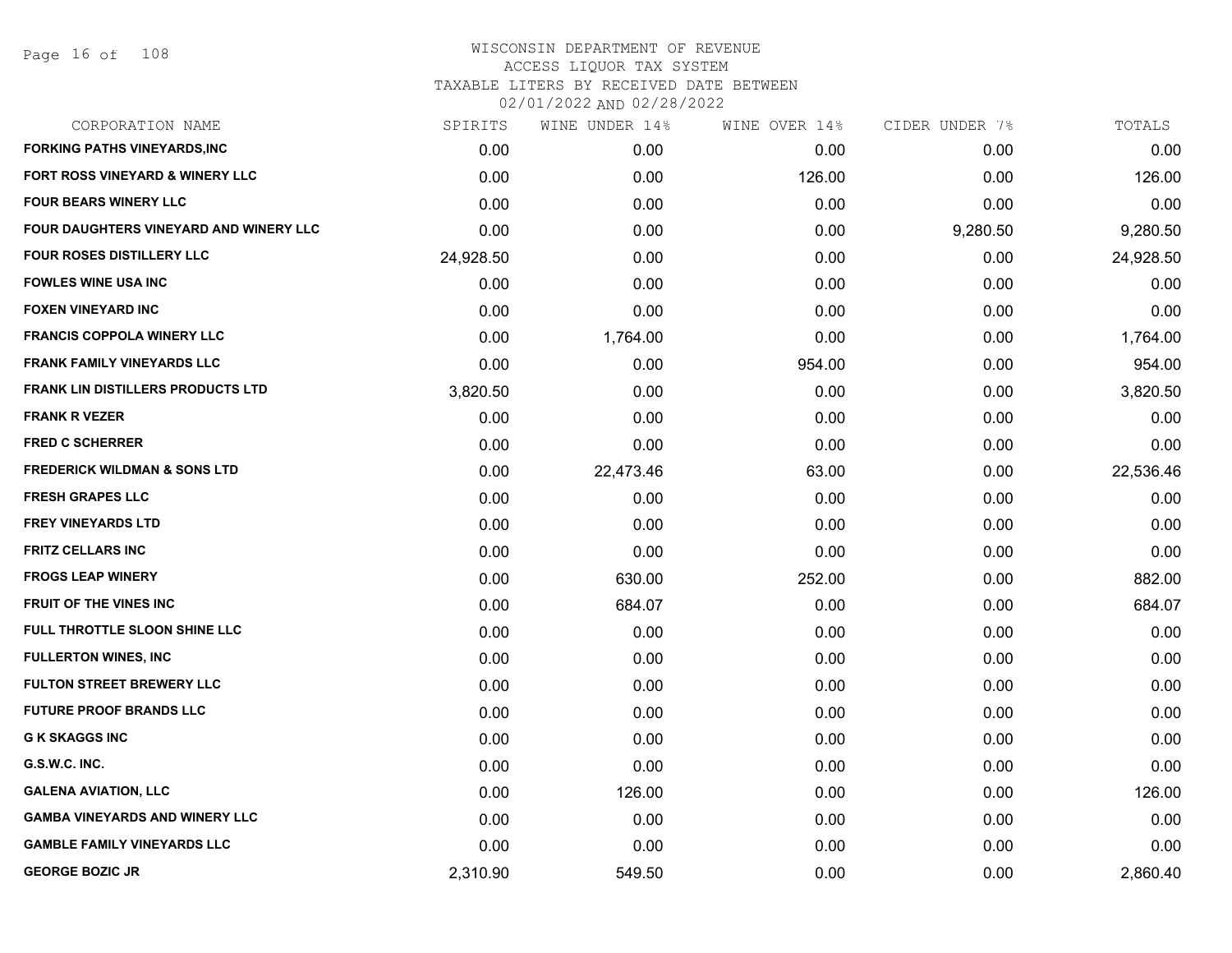Page 17 of 108

| CORPORATION NAME                                | SPIRITS  | WINE UNDER 14% | WINE OVER 14% | CIDER UNDER 7% | TOTALS   |
|-------------------------------------------------|----------|----------------|---------------|----------------|----------|
| <b>GEORGIAN HOUSE OF GREATER WASHINGTON LLC</b> | 0.00     | 0.00           | 0.00          | 0.00           | 0.00     |
| <b>GF WINES LLC</b>                             | 0.00     | 0.00           | 0.00          | 0.00           | 0.00     |
| <b>GH HOLDINGS LP</b>                           | 0.00     | 0.00           | 0.00          | 0.00           | 0.00     |
| <b>GIBSON WINE COMPANY</b>                      | 0.00     | 0.00           | 270.00        | 0.00           | 270.00   |
| <b>GILDARDO PARTIDA LLC</b>                     | 0.00     | 0.00           | 0.00          | 0.00           | 0.00     |
| <b>GLASS REVOLUTION IMPORTS USA LLC</b>         | 0.00     | 0.00           | 0.00          | 0.00           | 0.00     |
| <b>GLOBAL BEVERAGE TEAM, LLC</b>                | 0.00     | 0.00           | 0.00          | 0.00           | 0.00     |
| <b>GLOBAL SPIRITS USA LLC</b>                   | 2,877.00 | 0.00           | 0.00          | 0.00           | 2,877.00 |
| <b>GLOBAL VINEYARD IMPORTERS INC</b>            | 0.00     | 0.00           | 0.00          | 0.00           | 0.00     |
| <b>GLUNZ FAMILY WINERY &amp; CELLARS INC</b>    | 0.00     | 0.00           | 0.00          | 0.00           | 0.00     |
| <b>GNEKOW FAMILY WINERY LLC</b>                 | 0.00     | 0.00           | 63.00         | 0.00           | 63.00    |
| <b>GOAMERICAGO BEVERAGES LLC</b>                | 1,732.50 | 0.00           | 0.00          | 0.00           | 1,732.50 |
| <b>GOLDSCHMIDT VINEYARDS LLC</b>                | 0.00     | 0.00           | 0.00          | 0.00           | 0.00     |
| <b>GOOSE RIDGE LLC</b>                          | 0.00     | 378.00         | 279.00        | 0.00           | 657.00   |
| <b>GORDON BROTHERS CELLARS INC</b>              | 0.00     | 0.00           | 0.00          | 0.00           | 0.00     |
| <b>GRAPE EXPECTATIONS, INC</b>                  | 0.00     | 2,826.00       | 0.00          | 0.00           | 2,826.00 |
| <b>GRAPE VISIONS LLC</b>                        | 0.00     | 0.00           | 0.00          | 0.00           | 0.00     |
| <b>GRAPES &amp; BARLEY LLC</b>                  | 0.00     | 0.00           | 0.00          | 0.00           | 0.00     |
| <b>GRAPES OF SPAIN INC</b>                      | 0.00     | 0.00           | 0.00          | 0.00           | 0.00     |
| <b>GRATON SPIRITS COMPANY LLC</b>               | 567.00   | 0.00           | 0.00          | 0.00           | 567.00   |
| <b>GRAY DUCK BREWING COMPANY LLC</b>            | 0.00     | 0.00           | 0.00          | 0.00           | 0.00     |
| <b>GRAY DUCK SPIRITS LLC</b>                    | 1,980.00 | 0.00           | 0.00          | 0.00           | 1,980.00 |
| <b>GREEN BUS PROVISIONS</b>                     | 0.00     | 108.00         | 0.00          | 0.00           | 108.00   |
| <b>GREEN RIVER DISTILLING COMPANY LLC</b>       | 0.00     | 0.00           | 0.00          | 0.00           | 0.00     |
| <b>GREENFIELD GLOBAL USA INC</b>                | 0.00     | 0.00           | 0.00          | 0.00           | 0.00     |
| <b>GREG &amp; GREG INC</b>                      | 0.00     | 0.00           | 0.00          | 0.00           | 0.00     |
| <b>GREG &amp; PAM HARRINGTON WINES LLC</b>      | 0.00     | 0.00           | 0.00          | 0.00           | 0.00     |
| <b>GREGORY EDWARD GRAZIANO</b>                  | 0.00     | 0.00           | 0.00          | 0.00           | 0.00     |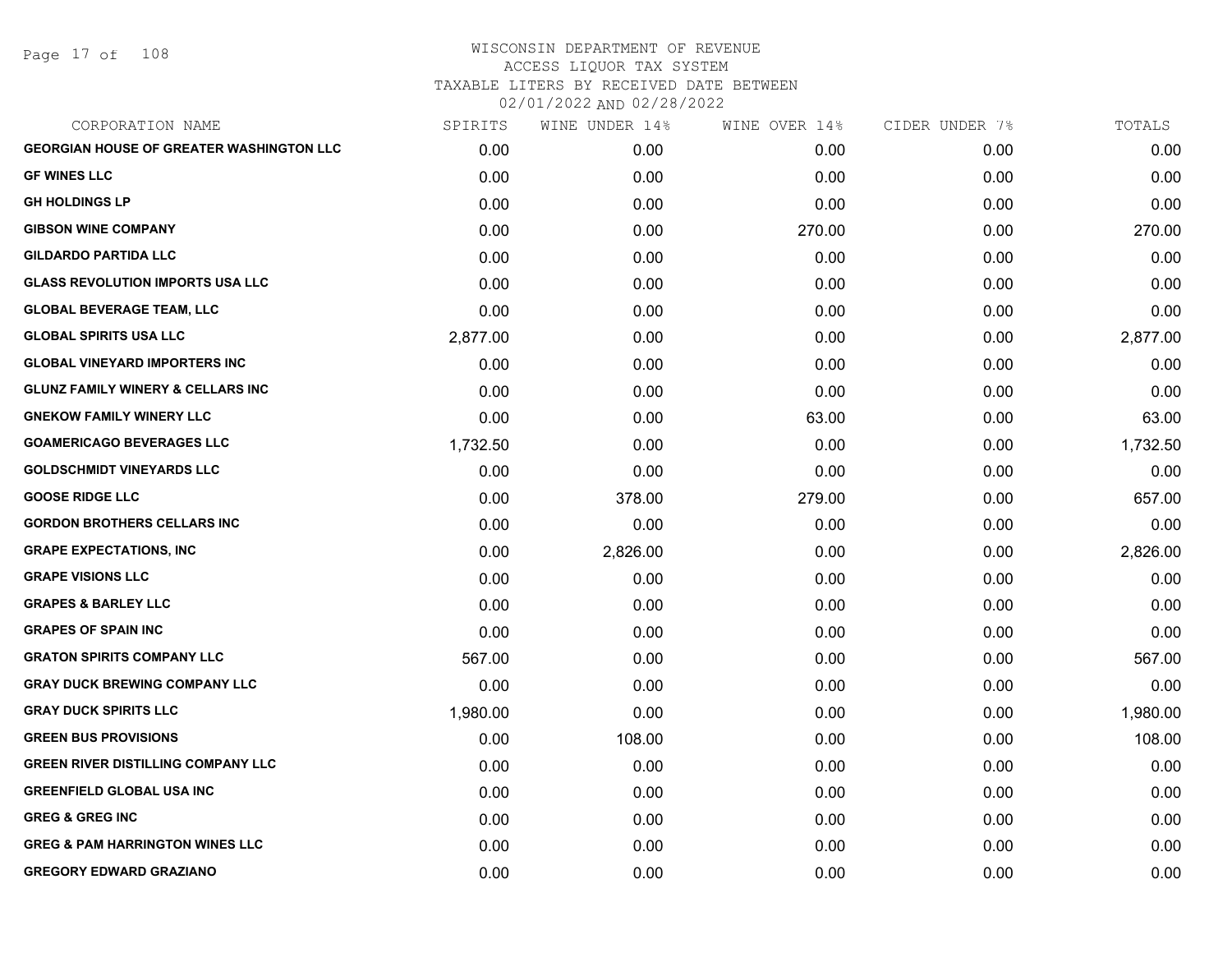Page 18 of 108

| CORPORATION NAME                        | SPIRITS    | WINE UNDER 14% | WINE OVER 14% | CIDER UNDER 7% | TOTALS     |
|-----------------------------------------|------------|----------------|---------------|----------------|------------|
| <b>GREGORY F BUONOCORE</b>              | 0.00       | 0.00           | 0.00          | 0.00           | 0.00       |
| <b>GRGICH HILLS CELLAR</b>              | 0.00       | 18.00          | 747.00        | 0.00           | 765.00     |
| <b>GRIEB OPTIMAL WINECRAFTING LLC</b>   | 0.00       | 0.00           | 0.00          | 0.00           | 0.00       |
| <b>GROTH VINEYARDS &amp; WINERY LLC</b> | 0.00       | 1,512.00       | 981.00        | 0.00           | 2,493.00   |
| <b>GROUNDED WINE PROJECT LLC</b>        | 0.00       | 0.00           | 0.00          | 0.00           | 0.00       |
| <b>GUARACHI WINE PARTNERS INC</b>       | 0.00       | 531.00         | 261.00        | 0.00           | 792.00     |
| <b>GUILLAUME LACHETEAU</b>              | 0.00       | 0.00           | 0.00          | 0.00           | 0.00       |
| <b>H ERIK ZETTERSTROM</b>               | 0.00       | 415.50         | 0.00          | 0.00           | 415.50     |
| <b>HAAS BROTHERS INC</b>                | 0.00       | 0.00           | 0.00          | 0.00           | 0.00       |
| <b>HAHN ESTATE</b>                      | 0.00       | 0.00           | 0.00          | 0.00           | 0.00       |
| <b>HALBY MARKETING INC</b>              | 0.00       | 153.00         | 0.00          | 0.00           | 153.00     |
| <b>HALCYON SYNDICATE LTD LLC</b>        | 0.00       | 0.00           | 0.00          | 0.00           | 0.00       |
| <b>HALL WINES LLC</b>                   | 0.00       | 0.00           | 175.50        | 0.00           | 175.50     |
| <b>HAMEL FAMILY WINES LLC</b>           | 0.00       | 0.00           | 31.50         | 0.00           | 31.50      |
| HAND PICKED SELECTIONS INC              | 0.00       | 981.00         | 0.00          | 0.00           | 981.00     |
| <b>HANSJOERG WYSS</b>                   | 0.00       | 0.00           | 0.00          | 0.00           | 0.00       |
| HARD TRUTH DISTILLING COMPANY, LLC      | 0.00       | 0.00           | 0.00          | 0.00           | 0.00       |
| <b>HARLAN ESTATE WINERY INC</b>         | 0.00       | 0.00           | 0.00          | 0.00           | 0.00       |
| <b>HARRIS &amp; HARRIS</b>              | 0.00       | 0.00           | 0.00          | 0.00           | 0.00       |
| <b>HAWAII SEA SPIRITS LLC</b>           | 225.00     | 0.00           | 0.00          | 0.00           | 225.00     |
| <b>HDD LLC</b>                          | 0.00       | 0.00           | 0.00          | 0.00           | 0.00       |
| <b>HEARTLAND DISTILLERS LLC</b>         | 0.00       | 0.00           | 0.00          | 0.00           | 0.00       |
| <b>HEAVEN HILL SALES CO.</b>            | 133,599.00 | 0.00           | 468.00        | 0.00           | 134,067.00 |
| <b>HEAVENLY SPIRITS LLC</b>             | 0.00       | 0.00           | 0.00          | 0.00           | 0.00       |
| <b>HEINEKEN USA INCORPORATED</b>        | 0.00       | 2,878.83       | 0.00          | 6,882.00       | 9,760.83   |
| <b>HEITZ WINE CELLARS</b>               | 0.00       | 0.00           | 0.00          | 0.00           | 0.00       |
| <b>HEMINGWAY RUM COMPANY LLC</b>        | 0.00       | 0.00           | 0.00          | 0.00           | 0.00       |
| <b>HEMISPHERE WINE COMPANY INC</b>      | 0.00       | 0.00           | 0.00          | 0.00           | 0.00       |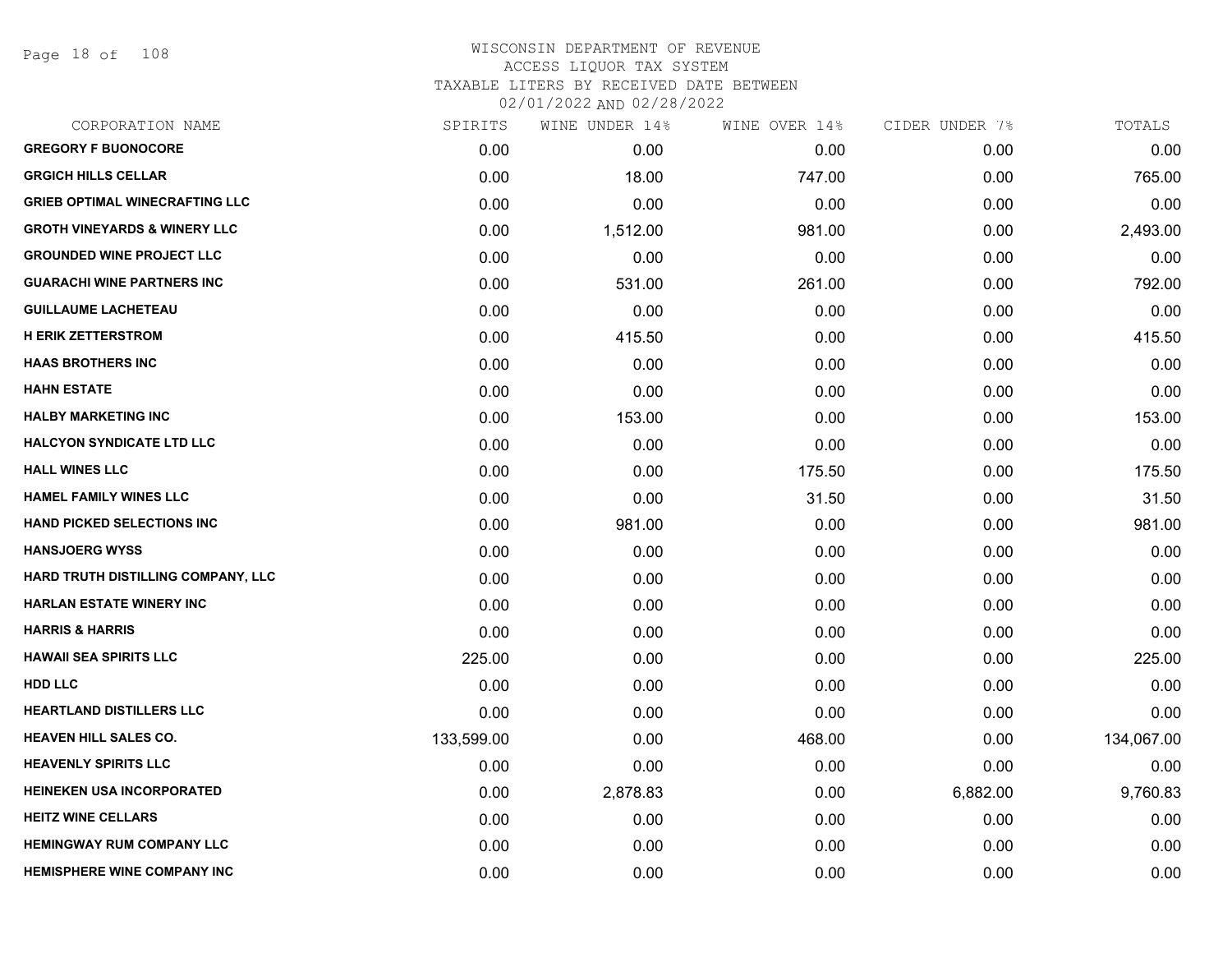Page 19 of 108

| CORPORATION NAME                       | SPIRITS | WINE UNDER 14% | WINE OVER 14% | CIDER UNDER 7% | TOTALS   |
|----------------------------------------|---------|----------------|---------------|----------------|----------|
| <b>HEMISPHERES LLC</b>                 | 0.00    | 0.00           | 0.00          | 0.00           | 0.00     |
| <b>HENRIOT INC</b>                     | 0.00    | 623.25         | 0.00          | 0.00           | 623.25   |
| <b>HENRY BELMONTE</b>                  | 0.00    | 0.00           | 0.00          | 0.00           | 0.00     |
| <b>HENRY CORNELL</b>                   | 0.00    | 0.00           | 0.00          | 0.00           | 0.00     |
| <b>HENRY L LAW</b>                     | 0.00    | 0.00           | 0.00          | 0.00           | 0.00     |
| HENRY STEELE IMPORTS LLC               | 0.00    | 0.00           | 0.00          | 0.00           | 0.00     |
| <b>HERITAGE DISTILLING COMPANY INC</b> | 0.00    | 0.00           | 0.00          | 0.00           | 0.00     |
| <b>HERITAGE WINE CELLARS LTD</b>       | 0.00    | 1,566.02       | 0.00          | 0.00           | 1,566.02 |
| <b>HERMAN STORY WINES INC</b>          | 0.00    | 0.00           | 0.00          | 0.00           | 0.00     |
| <b>HERON WINES INC</b>                 | 0.00    | 0.00           | 0.00          | 0.00           | 0.00     |
| <b>HIDALGO IMPORTS LLC</b>             | 0.00    | 0.00           | 0.00          | 0.00           | 0.00     |
| HIDDEN RIDGE VINEYARD LLC              | 0.00    | 0.00           | 42.75         | 0.00           | 42.75    |
| <b>HIGHLAND IMPORTS, LLC</b>           | 0.00    | 0.00           | 0.00          | 0.00           | 0.00     |
| <b>HILL ESTATES INC</b>                | 0.00    | 0.00           | 0.00          | 0.00           | 0.00     |
| <b>HIPSTIR, LLC</b>                    | 0.00    | 0.00           | 0.00          | 0.00           | 0.00     |
| <b>HIRSCH WINERY LLC</b>               | 0.00    | 0.00           | 0.00          | 0.00           | 0.00     |
| <b>HONEYWOOD INC</b>                   | 0.00    | 0.00           | 0.00          | 0.00           | 0.00     |
| HONIG VINEYARD AND WINERY LLC          | 0.00    | 0.00           | 531.00        | 0.00           | 531.00   |
| <b>HOOD RIVER DISTILLERS INC</b>       | 180.00  | 0.00           | 0.00          | 0.00           | 180.00   |
| <b>HOPE WINE LLC</b>                   | 0.00    | 0.00           | 0.00          | 0.00           | 0.00     |
| <b>HORSE &amp; PLOW INC,</b>           | 0.00    | 0.00           | 0.00          | 0.00           | 0.00     |
| <b>HOTALING &amp; CO., LLC</b>         | 0.00    | 0.00           | 0.00          | 0.00           | 0.00     |
| HOTEL TANGO DISTILLERY                 | 0.00    | 0.00           | 0.00          | 0.00           | 0.00     |
| HOURGLASS WINE COMPANY INC             | 0.00    | 0.00           | 36.00         | 0.00           | 36.00    |
| <b>HPS EPICUREAN</b>                   | 54.00   | 0.00           | 0.00          | 0.00           | 54.00    |
| <b>HUBER ORCHARDS INC</b>              | 477.00  | 0.00           | 0.00          | 0.00           | 477.00   |
| <b>HUDSON WINE BROKERS LLC</b>         | 0.00    | 189.00         | 657.00        | 0.00           | 846.00   |
| HUNEEUS WINES HOLDCO LLC               | 0.00    | 441.00         | 252.00        | 0.00           | 693.00   |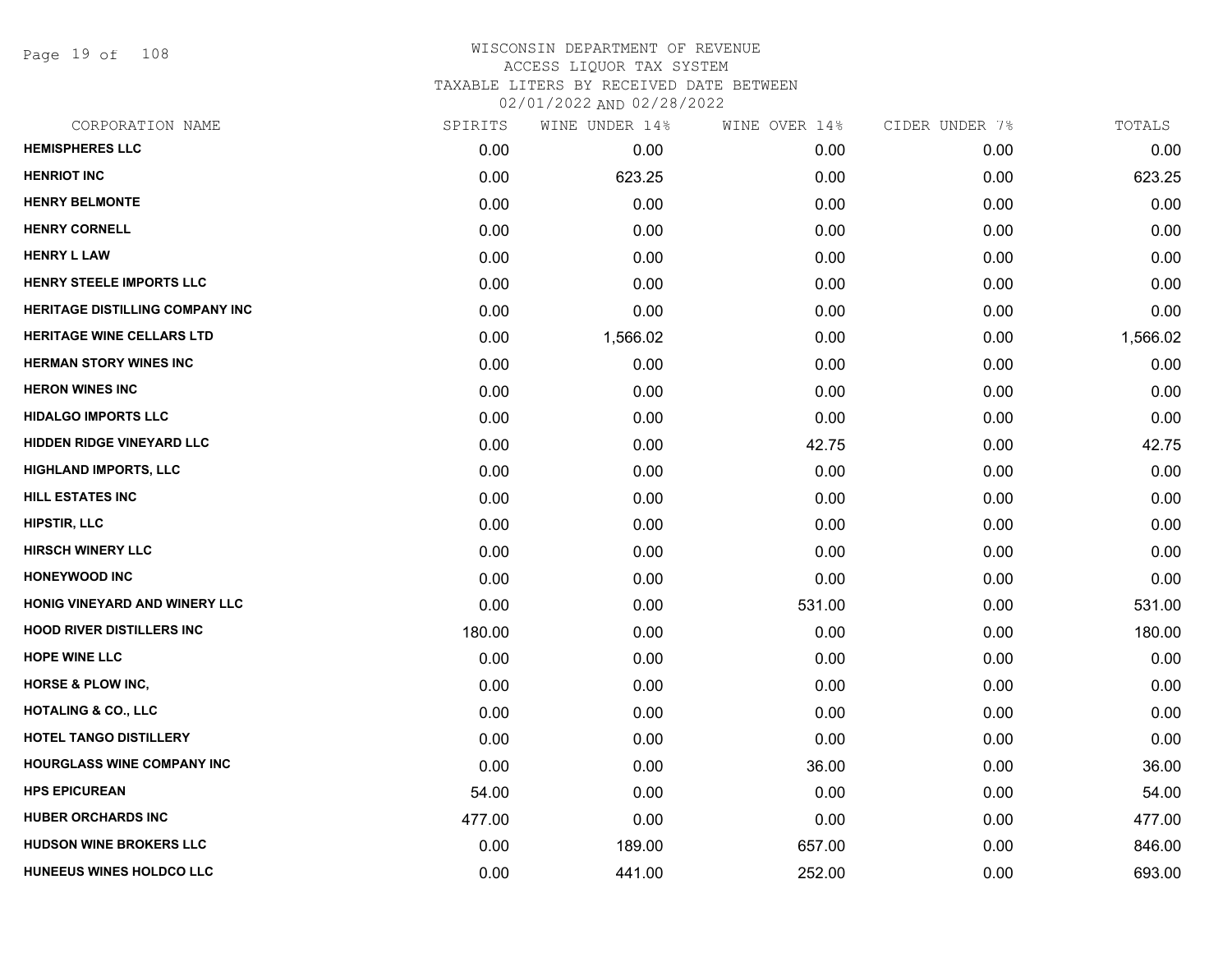Page 20 of 108

| CORPORATION NAME                                  | SPIRITS  | WINE UNDER 14% | WINE OVER 14% | CIDER UNDER 7% | TOTALS   |
|---------------------------------------------------|----------|----------------|---------------|----------------|----------|
| <b>HUSCH VINEYARDS INC</b>                        | 0.00     | 63.00          | 0.00          | 0.00           | 63.00    |
| <b>HYATT FARM PARTNERSHIP</b>                     | 0.00     | 0.00           | 0.00          | 0.00           | 0.00     |
| <b>IAN BRAND</b>                                  | 0.00     | 195.00         | 0.00          | 0.00           | 195.00   |
| <b>IDA GRAVES, LLC</b>                            | 0.00     | 0.00           | 0.00          | 0.00           | 0.00     |
| <b>IDEAL WINE &amp; SPIRITS CO INC</b>            | 0.00     | 0.00           | 0.00          | 0.00           | 0.00     |
| <b>IDLEWILD WINES, INC.</b>                       | 0.00     | 0.00           | 0.00          | 0.00           | 0.00     |
| <b>ILLAHE VINEYARDS AND WINERY INC</b>            | 0.00     | 0.00           | 0.00          | 0.00           | 0.00     |
| <b>ILLYRIAN IMPORT INC</b>                        | 0.00     | 0.00           | 0.00          | 0.00           | 0.00     |
| <b>IMPEX BEVERAGES INC</b>                        | 40.50    | 0.00           | 0.00          | 0.00           | 40.50    |
| IN AGAVE WE TRUST LLC                             | 735.00   | 0.00           | 0.00          | 0.00           | 735.00   |
| <b>IND BEVERAGES LLC</b>                          | 0.00     | 0.00           | 0.00          | 0.00           | 0.00     |
| <b>INDIGENOUS SELECTIONS LLC</b>                  | 0.00     | 418.50         | 24.00         | 0.00           | 442.50   |
| <b>INDIGO WINE GROUP LLC</b>                      | 0.00     | 504.00         | 0.00          | 0.00           | 504.00   |
| <b>INFINIUM SPIRITS INC.</b>                      | 8,387.10 | 0.00           | 0.00          | 0.00           | 8,387.10 |
| INNO VINO INTERNATIONAL INC                       | 0.00     | 0.00           | 0.00          | 0.00           | 0.00     |
| <b>INNOTRI LIMITED LLC</b>                        | 0.00     | 0.00           | 0.00          | 0.00           | 0.00     |
| <b>INTERACTIONS &amp; TRANSACTIONS, INC.</b>      | 0.00     | 0.00           | 0.00          | 0.00           | 0.00     |
| <b>INTERNATIONAL DISTILLERS &amp; VINTERS LTD</b> | 0.00     | 0.00           | 0.00          | 0.00           | 0.00     |
| INTERNATIONAL TRADE ONE CORP.                     | 0.00     | 0.00           | 0.00          | 0.00           | 0.00     |
| <b>INTERNATIONAL VINES INC</b>                    | 0.00     | 0.00           | 0.00          | 0.00           | 0.00     |
| <b>INTERTRADE USA COMPANY</b>                     | 0.00     | 0.00           | 0.00          | 0.00           | 0.00     |
| <b>INVOER EKKE LLC</b>                            | 0.00     | 0.00           | 0.00          | 0.00           | 0.00     |
| <b>IRON FISH DISTILLERY LLC</b>                   | 0.00     | 0.00           | 0.00          | 0.00           | 0.00     |
| <b>IRON HORSE VINEYARDS LP</b>                    | 0.00     | 0.00           | 0.00          | 0.00           | 0.00     |
| <b>IWK USA IMPORTERS LLC</b>                      | 0.00     | 0.00           | 0.00          | 0.00           | 0.00     |
| <b>J K WILLIAMS DISTILLING LLC</b>                | 0.00     | 0.00           | 0.00          | 0.00           | 0.00     |
| <b>J LOHR WINERY CORP</b>                         | 0.00     | 5,472.00       | 378.00        | 0.00           | 5,850.00 |
| <b>J PEDRONCELLI WINERY</b>                       | 0.00     | 0.00           | 0.00          | 0.00           | 0.00     |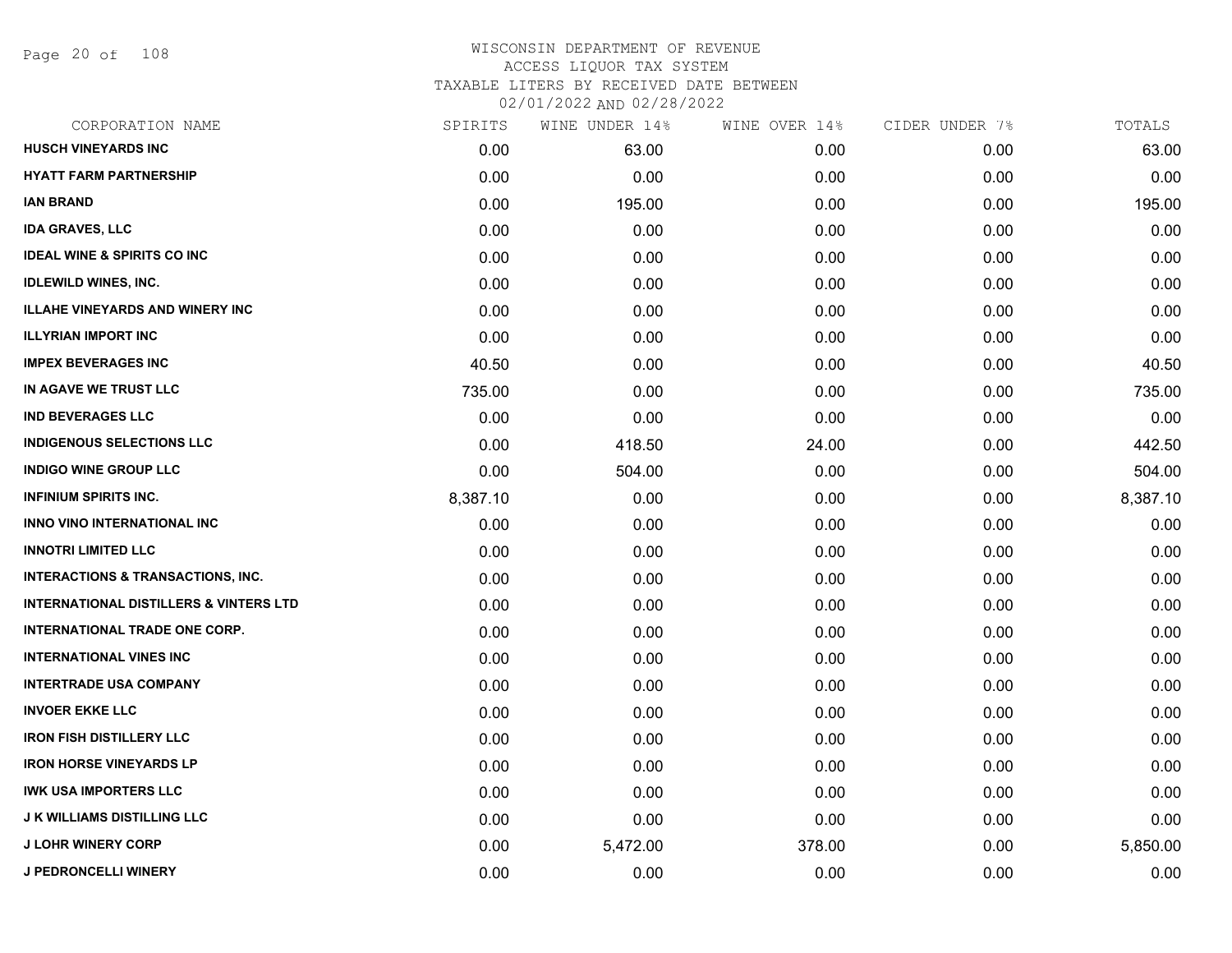Page 21 of 108

| CORPORATION NAME                      | SPIRITS    | WINE UNDER 14% | WINE OVER 14% | CIDER UNDER 7% | TOTALS     |
|---------------------------------------|------------|----------------|---------------|----------------|------------|
| <b>J WILLETT COMPANIES</b>            | 0.00       | 0.00           | 0.00          | 0.00           | 0.00       |
| <b>JACK POUST &amp; COMPANY INC</b>   | 0.00       | 0.00           | 27.00         | 0.00           | 27.00      |
| <b>JACKSON FAMILY ENTERPRISES INC</b> | 0.00       | 18,729.00      | 2,889.00      | 0.00           | 21,618.00  |
| <b>JACUZZI FAMILY VINEYARDS LLC</b>   | 0.00       | 0.00           | 0.00          | 0.00           | 0.00       |
| <b>JAM CELLARS INC</b>                | 0.00       | 990.00         | 8,808.00      | 0.00           | 9,798.00   |
| <b>JAMES L LAMBERT</b>                | 0.00       | 810.00         | 270.00        | 0.00           | 1,080.00   |
| <b>JAMES MORONEY INC</b>              | 0.00       | 0.00           | 0.00          | 0.00           | 0.00       |
| JAPAN PRESTIGE SAKE INTERNATIONAL INC | 0.00       | 0.00           | 0.00          | 0.00           | 0.00       |
| JARVIS                                | 0.00       | 0.00           | 0.00          | 0.00           | 0.00       |
| <b>JASON DRISCOLL</b>                 | 0.00       | 0.00           | 0.00          | 0.00           | 0.00       |
| <b>JAX VINEYARDS LLC</b>              | 0.00       | 0.00           | 49.93         | 0.00           | 49.93      |
| <b>JAY MIDWEST INC</b>                | 610.50     | 0.00           | 0.00          | 0.00           | 610.50     |
| <b>JC CELLARS INC</b>                 | 0.00       | 0.00           | 0.00          | 0.00           | 0.00       |
| <b>JDSO, INC.</b>                     | 41,645.76  | 0.00           | 0.00          | 0.00           | 41,645.76  |
| JEAN CLAUDE BOISSET WINES USA INC     | 0.00       | 3,114.00       | 225.00        | 0.00           | 3,339.00   |
| <b>JEFF QUINT</b>                     | 450.00     | 0.00           | 0.00          | 0.00           | 450.00     |
| <b>JEFFREY R DAVIS</b>                | 0.00       | 0.00           | 0.00          | 0.00           | 0.00       |
| <b>JEM BEVERAGE COMPANY</b>           | 6,313.00   | 0.00           | 0.00          | 0.00           | 6,313.00   |
| <b>JENNY R ANDERSON</b>               | 0.00       | 0.00           | 0.00          | 0.00           | 0.00       |
| JERSEY ARTISAN DISTILLING INC         | 0.00       | 0.00           | 0.00          | 0.00           | 0.00       |
| JFC INTERNATIONAL INC                 | 0.00       | 898.65         | 2,655.47      | 0.00           | 3,554.12   |
| <b>JIM BEAM BRANDS CO</b>             | 230,583.06 | 135.00         | 0.00          | 0.00           | 230,718.06 |
| <b>J-NH WINE GROUP LLC</b>            | 0.00       | 0.00           | 0.00          | 0.00           | 0.00       |
| <b>JOHN A KRUGER</b>                  | 0.00       | 0.00           | 0.00          | 0.00           | 0.00       |
| JOHN ANTHONY VINEYARDS LLC            | 0.00       | 0.00           | 882.00        | 0.00           | 882.00     |
| <b>JOHN C BAKER</b>                   | 0.00       | 0.00           | 0.00          | 0.00           | 0.00       |
| JOHN H OWOC                           | 0.00       | 0.00           | 0.00          | 0.00           | 0.00       |
| <b>JOHN R LUCAS</b>                   | 0.00       | 18.00          | 18.00         | 0.00           | 36.00      |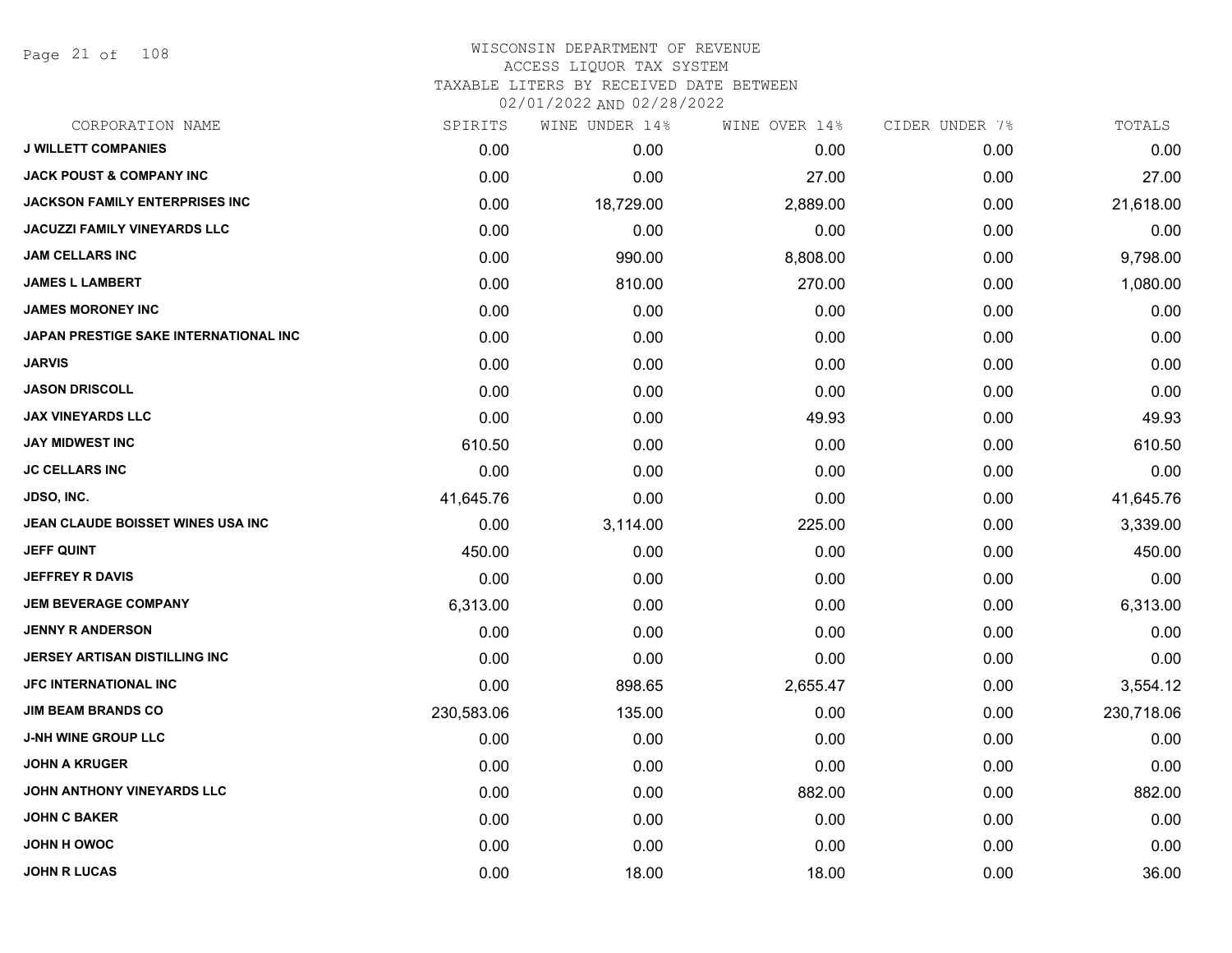Page 22 of 108

|        | WINE UNDER 14% |          |               | TOTALS         |
|--------|----------------|----------|---------------|----------------|
| 0.00   | 0.00           | 0.00     | 0.00          | 0.00           |
| 0.00   | 0.00           | 0.00     | 0.00          | 0.00           |
| 0.00   | 0.00           | 0.00     | 0.00          | 0.00           |
| 0.00   | 0.00           | 22.50    | 0.00          | 22.50          |
| 0.00   | 0.00           | 0.00     | 0.00          | 0.00           |
| 0.00   | 126.00         | 126.00   | 0.00          | 252.00         |
| 324.00 | 0.00           | 0.00     | 0.00          | 324.00         |
| 0.00   | 693.00         | 1,885.50 | 0.00          | 2,578.50       |
| 0.00   | 0.00           | 0.00     | 0.00          | 0.00           |
| 0.00   | 1,386.00       | 0.00     | 0.00          | 1,386.00       |
| 0.00   | 126.00         | 0.00     | 0.00          | 126.00         |
| 0.00   | 1,530.00       | 0.00     | 0.00          | 1,530.00       |
| 0.00   | 0.00           | 0.00     | 0.00          | 0.00           |
| 0.00   | 0.00           | 0.00     | 0.00          | 0.00           |
| 0.00   | 0.00           | 0.00     | 0.00          | 0.00           |
| 0.00   | 0.00           | 0.00     | 0.00          | 0.00           |
| 0.00   | 0.00           | 0.00     | 0.00          | 0.00           |
| 0.00   | 0.00           | 0.00     | 0.00          | 0.00           |
| 0.00   | 307.00         | 0.00     | 0.00          | 307.00         |
| 0.00   | 0.00           | 0.00     | 0.00          | 0.00           |
| 0.00   | 63.00          | 0.00     | 0.00          | 63.00          |
| 858.00 | 0.00           | 0.00     | 0.00          | 858.00         |
| 0.00   | 596.25         | 441.00   | 0.00          | 1,037.25       |
| 0.00   | 0.00           | 0.00     | 0.00          | 0.00           |
| 0.00   | 0.00           | 0.00     | 0.00          | 0.00           |
| 0.00   | 0.00           | 0.00     | 0.00          | 0.00           |
| 0.00   | 0.00           | 0.00     | 0.00          | 0.00           |
| 0.00   | 0.00           | 0.00     | 0.00          | 0.00           |
|        | SPIRITS        |          | WINE OVER 14% | CIDER UNDER 7% |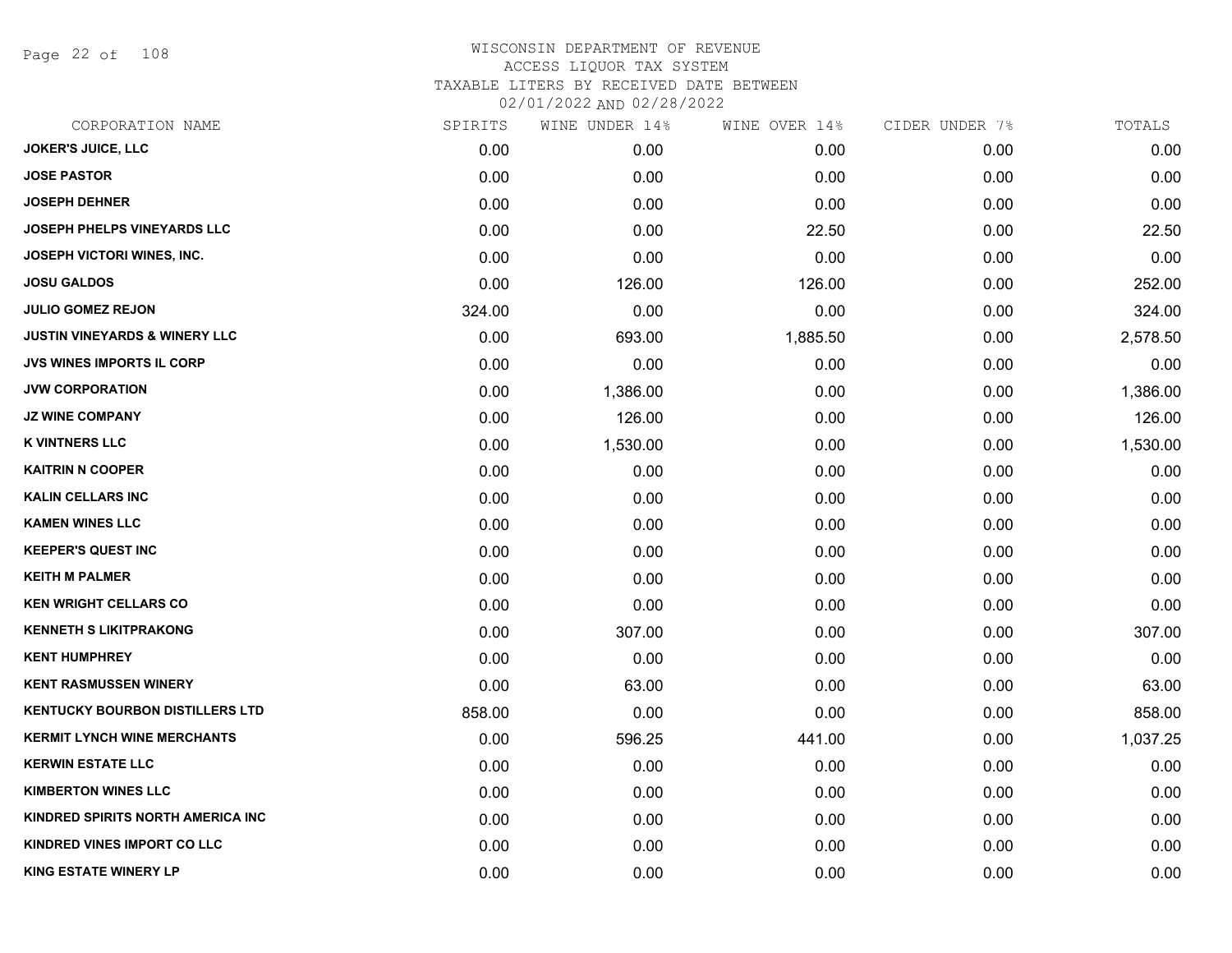Page 23 of 108

| CORPORATION NAME                      | SPIRITS | WINE UNDER 14% | WINE OVER 14% | CIDER UNDER 7% | TOTALS    |
|---------------------------------------|---------|----------------|---------------|----------------|-----------|
| <b>KING SPIRITS, LLC</b>              | 0.00    | 0.00           | 0.00          | 0.00           | 0.00      |
| KINGS COUNTY DISTILLERY LLC           | 103.50  | 0.00           | 0.00          | 0.00           | 103.50    |
| <b>KIONA VINEYARDS LLC</b>            | 0.00    | 0.00           | 0.00          | 0.00           | 0.00      |
| KISMET WINE, INC.                     | 0.00    | 0.00           | 0.00          | 0.00           | 0.00      |
| <b>KISTLER VINEYARDS, LLC</b>         | 0.00    | 0.00           | 0.00          | 0.00           | 0.00      |
| <b>KITFOX VINEYARDS LLC</b>           | 0.00    | 0.00           | 0.00          | 0.00           | 0.00      |
| <b>KLEIN FOODS INC</b>                | 0.00    | 0.00           | 0.00          | 0.00           | 0.00      |
| <b>KLIN SPIRITS LLC</b>               | 0.00    | 0.00           | 0.00          | 0.00           | 0.00      |
| <b>KLINKER BRICK WINERY INC</b>       | 0.00    | 0.00           | 0.00          | 0.00           | 0.00      |
| <b>KNIGHTS BRIDGE WINERY LLC</b>      | 0.00    | 0.00           | 0.00          | 0.00           | 0.00      |
| <b>KOBRAND CORPORATION</b>            | 211.50  | 18,412.02      | 11,461.80     | 0.00           | 30,085.32 |
| KOJIMA & INTERNATIONAL ASSOCIATES INC | 0.00    | 0.00           | 0.00          | 0.00           | 0.00      |
| <b>KOLOA RUM CORP</b>                 | 0.00    | 0.00           | 0.00          | 0.00           | 0.00      |
| <b>KONGSGAARD WINE LLC</b>            | 0.00    | 0.00           | 0.00          | 0.00           | 0.00      |
| <b>KONSTANTIN D FRANK &amp; SONS</b>  | 0.00    | 0.00           | 0.00          | 0.00           | 0.00      |
| <b>KOPRI INC</b>                      | 0.00    | 0.00           | 0.00          | 0.00           | 0.00      |
| <b>KORE WINE COMPANY, LLC</b>         | 0.00    | 0.00           | 0.00          | 0.00           | 0.00      |
| <b>KOVAL INC</b>                      | 542.25  | 0.00           | 0.00          | 0.00           | 542.25    |
| KOZUBA & SONS DISTILLERY INC          | 0.00    | 0.00           | 0.00          | 0.00           | 0.00      |
| <b>KRUPP BROTHERS LLC</b>             | 0.00    | 0.00           | 0.00          | 0.00           | 0.00      |
| <b>KYSELA PERE ET FILS LTD</b>        | 0.00    | 1,890.00       | 3,348.00      | 0.00           | 5,238.00  |
| <b>LC WINE</b>                        | 0.00    | 0.00           | 0.00          | 0.00           | 0.00      |
| L. MAWBY, LLC                         | 0.00    | 0.00           | 0.00          | 0.00           | 0.00      |
| <b>L18 HOLDINGS, INC.</b>             | 0.00    | 0.00           | 0.00          | 0.00           | 0.00      |
| <b>LADERA WINERY LLC</b>              | 0.00    | 0.00           | 0.00          | 0.00           | 0.00      |
| <b>LAIL VINEYARDS LLC</b>             | 0.00    | 0.00           | 36.00         | 0.00           | 36.00     |
| <b>LAIRD &amp; COMPANY</b>            | 0.00    | 0.00           | 0.00          | 0.00           | 0.00      |
| <b>LAIRD FAMILY ESTATE LLC</b>        | 0.00    | 0.00           | 0.00          | 0.00           | 0.00      |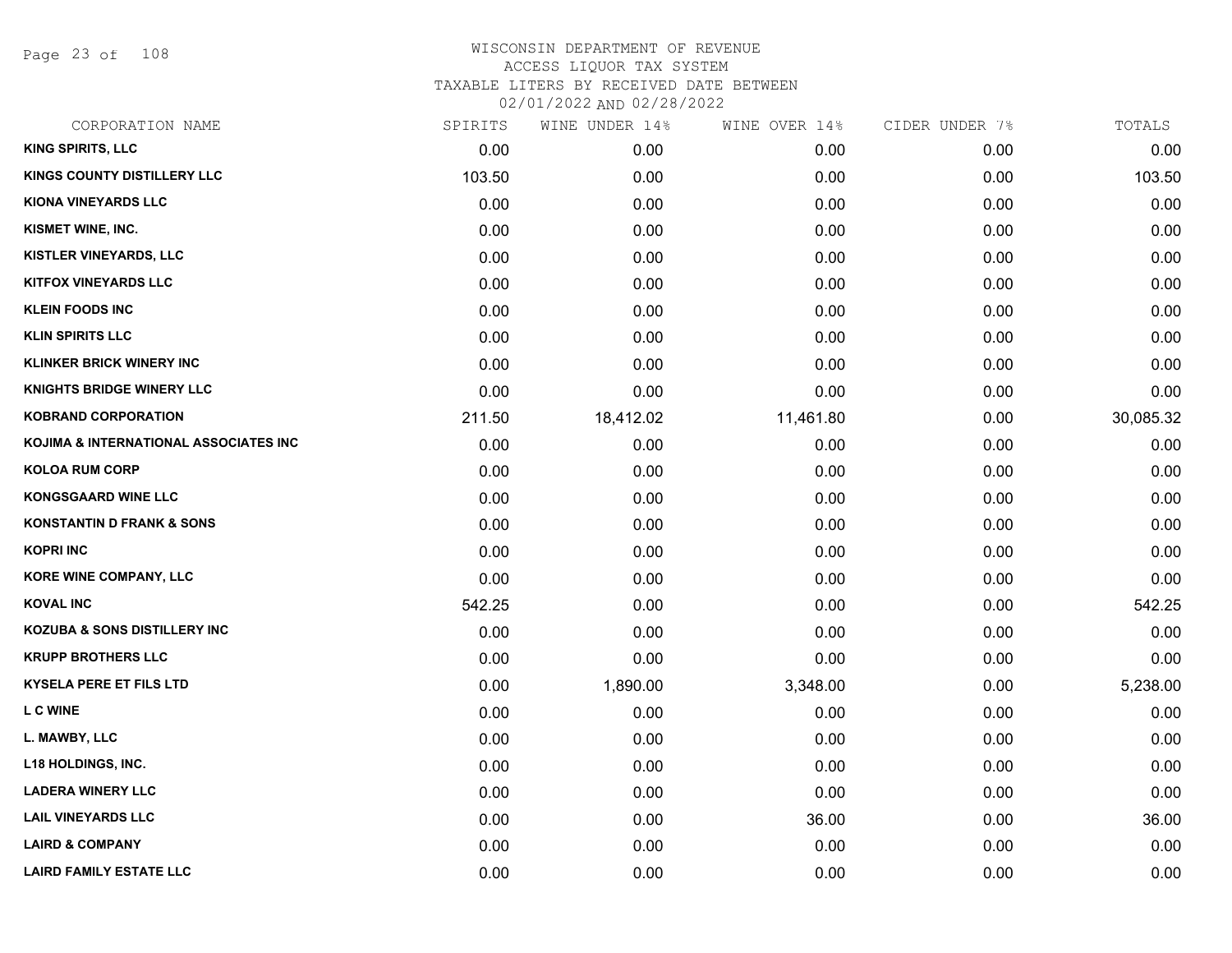| CORPORATION NAME                          | SPIRITS   | WINE UNDER 14% | WINE OVER 14% | CIDER UNDER 7% | TOTALS    |
|-------------------------------------------|-----------|----------------|---------------|----------------|-----------|
| <b>LAKE COUNTRY LIBARE DISTILLING LLC</b> | 0.00      | 0.00           | 0.00          | 0.00           | 0.00      |
| <b>LANGDON SHIVERICK INC</b>              | 0.00      | 27.00          | 0.00          | 0.00           | 27.00     |
| <b>LANGE WINERY LLC</b>                   | 0.00      | 0.00           | 0.00          | 0.00           | 0.00      |
| <b>LATITUDE BEVERAGE COMPANY</b>          | 0.00      | 0.00           | 0.00          | 0.00           | 0.00      |
| LAUREATE IMPORTS & MARKETING COMPANY, INC | 0.00      | 0.00           | 0.00          | 0.00           | 0.00      |
| <b>LAVA SPRINGS INC</b>                   | 0.00      | 0.00           | 0.00          | 0.00           | 0.00      |
| <b>LAWER FAMILY WINERY INC</b>            | 0.00      | 0.00           | 0.00          | 0.00           | 0.00      |
| <b>LAWLESS DISTILLING COMPANY LLC</b>     | 495.00    | 0.00           | 0.00          | 0.00           | 495.00    |
| LCF WINE COMPANY LLC                      | 0.00      | 0.00           | 0.00          | 0.00           | 0.00      |
| <b>LCS ENTERTAINMENT LLC</b>              | 0.00      | 0.00           | 0.00          | 0.00           | 0.00      |
| LE CEP II INC                             | 0.00      | 0.00           | 0.00          | 0.00           | 0.00      |
| LE GRAND COURTAGE LLC                     | 0.00      | 0.00           | 0.00          | 0.00           | 0.00      |
| LE VIGNE WINERY INC                       | 0.00      | 0.00           | 0.00          | 0.00           | 0.00      |
| LEELANAU WINE CELLARS, LTD.               | 0.00      | 0.00           | 0.00          | 0.00           | 0.00      |
| <b>LEFGROUP</b>                           | 0.00      | 315.00         | 0.00          | 0.00           | 315.00    |
| LEFT COAST CELLARS LLC                    | 0.00      | 0.00           | 0.00          | 0.00           | 0.00      |
| <b>LEMELSON WINERY LLC</b>                | 0.00      | 0.00           | 0.00          | 0.00           | 0.00      |
| <b>LEONARD KREUSCH INC</b>                | 0.00      | 0.00           | 0.00          | 0.00           | 0.00      |
| <b>LEONARDINI FAMILY WINERY LLC</b>       | 0.00      | 252.00         | 180.00        | 0.00           | 432.00    |
| <b>LEONETTI CELLAR LLC</b>                | 0.00      | 0.00           | 0.00          | 0.00           | 0.00      |
| LES CHENEAUX DISTILLERS, INC.             | 0.00      | 0.00           | 0.00          | 0.00           | 0.00      |
| <b>LES LUNES WINE LLC</b>                 | 0.00      | 0.00           | 0.00          | 0.00           | 0.00      |
| <b>LEVECKE CORPORATION</b>                | 27,090.90 | 0.00           | 0.00          | 0.00           | 27,090.90 |
| <b>LIDESTRI BEVERAGES LLC</b>             | 0.00      | 0.00           | 0.00          | 0.00           | 0.00      |
| <b>LIMERICK LANE CELLARS INC</b>          | 0.00      | 0.00           | 0.00          | 0.00           | 0.00      |
| LINCOLN SQUARE WINE COMPANY LLC           | 0.00      | 0.00           | 0.00          | 0.00           | 0.00      |
| LINGUA FRANCA-LS VINEYARDS HOLDINGS, LLC  | 0.00      | 0.00           | 0.00          | 0.00           | 0.00      |
| <b>LINKS DRINKS LLC</b>                   | 0.00      | 0.00           | 0.00          | 0.00           | 0.00      |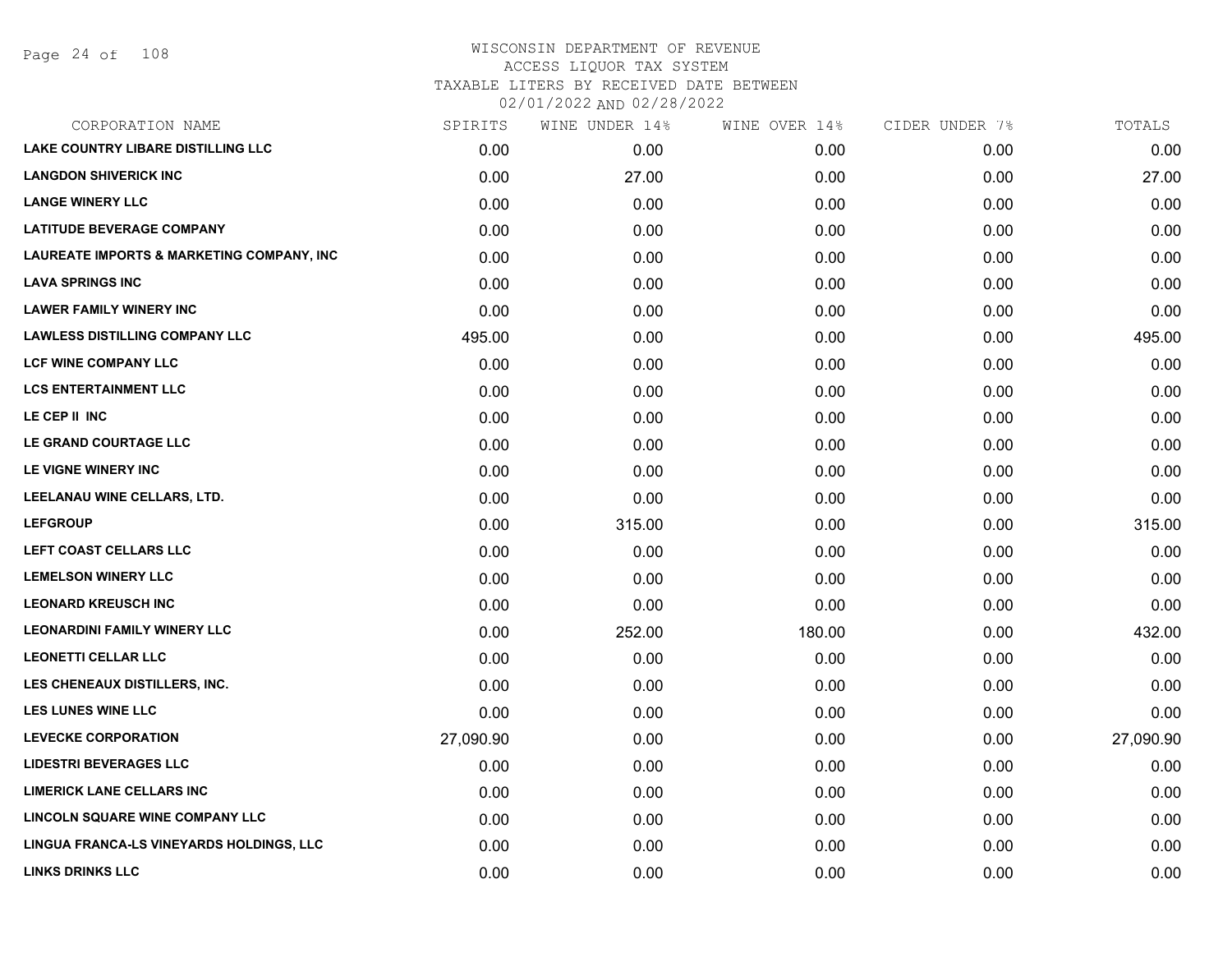Page 25 of 108

# WISCONSIN DEPARTMENT OF REVENUE ACCESS LIQUOR TAX SYSTEM TAXABLE LITERS BY RECEIVED DATE BETWEEN

| CORPORATION NAME                      | SPIRITS   | WINE UNDER 14% | WINE OVER 14% | CIDER UNDER 7% | TOTALS    |
|---------------------------------------|-----------|----------------|---------------|----------------|-----------|
| <b>LIOCO WINE COMPANY LLC</b>         | 0.00      | 0.00           | 0.00          | 0.00           | 0.00      |
| <b>LION NATHAN USA INC</b>            | 0.00      | 1,914.00       | 1,008.00      | 0.00           | 2,922.00  |
| <b>LISA CHASE</b>                     | 0.00      | 0.00           | 0.00          | 0.00           | 0.00      |
| <b>LISA LISA INCORPORATED</b>         | 0.00      | 0.00           | 0.00          | 0.00           | 0.00      |
| <b>LISA MARLOW</b>                    | 0.00      | 0.00           | 0.00          | 0.00           | 0.00      |
| LITTLE PEACOCK NY, LLC                | 0.00      | 0.00           | 0.00          | 0.00           | 0.00      |
| <b>LIVING FOODS. LLC</b>              | 0.00      | 0.00           | 0.00          | 0.00           | 0.00      |
| <b>LLOYD CELLARS INC</b>              | 0.00      | 0.00           | 63.00         | 0.00           | 63.00     |
| <b>LMR WINE ESTATES LLC</b>           | 0.00      | 0.00           | 0.00          | 0.00           | 0.00      |
| <b>LOCAL DISTILLING INC</b>           | 1,290.00  | 0.00           | 0.00          | 0.00           | 1,290.00  |
| <b>LOEST &amp; MCNAMEE INC</b>        | 0.00      | 0.00           | 0.00          | 0.00           | 0.00      |
| <b>LOMBARDI WINES LLC</b>             | 0.00      | 0.00           | 0.00          | 0.00           | 0.00      |
| <b>LONE STAR DISTILLERY LLC</b>       | 0.00      | 0.00           | 0.00          | 0.00           | 0.00      |
| <b>LONG SHADOWS VINTNERS LLC</b>      | 0.00      | 0.00           | 252.00        | 0.00           | 252.00    |
| <b>LONZ WINERY INC</b>                | 0.00      | 0.00           | 0.00          | 0.00           | 0.00      |
| <b>LOOSEN BROS USA LTD</b>            | 0.00      | 153.00         | 0.00          | 0.00           | 153.00    |
| <b>LORING WINE COMPANY LLC</b>        | 0.00      | 0.00           | 0.00          | 0.00           | 0.00      |
| <b>LOST GENERATION LLC</b>            | 0.00      | 0.00           | 0.00          | 0.00           | 0.00      |
| <b>LOUIS GLUNZ BEER INC</b>           | 0.00      | 0.00           | 0.00          | 0.00           | 0.00      |
| <b>LOUIS LATOUR INC</b>               | 0.00      | 1,404.00       | 0.00          | 0.00           | 1,404.00  |
| <b>LOWDEN SCHOOLHOUSE CORPORATION</b> | 0.00      | 0.00           | 0.00          | 0.00           | 0.00      |
| <b>LUNEAU USA INC</b>                 | 0.00      | 117.00         | 0.00          | 0.00           | 117.00    |
| <b>LUXCO INC</b>                      | 56,420.30 | 336.00         | 0.00          | 0.00           | 56,756.30 |
| <b>LYNFRED WINERY INC</b>             | 0.00      | 0.00           | 0.00          | 0.00           | 0.00      |
| <b>LYNMAR WINERY LLC</b>              | 0.00      | 0.00           | 0.00          | 0.00           | 0.00      |
| <b>M.A.C. WINES, LLC</b>              | 0.00      | 0.00           | 0.00          | 0.00           | 0.00      |
| <b>MACH FLYNT INC</b>                 | 504.00    | 80,082.00      | 0.00          | 0.00           | 80,586.00 |
| <b>MACK &amp; SCHUHLE INC</b>         | 180.00    | 13,563.00      | 0.00          | 0.00           | 13,743.00 |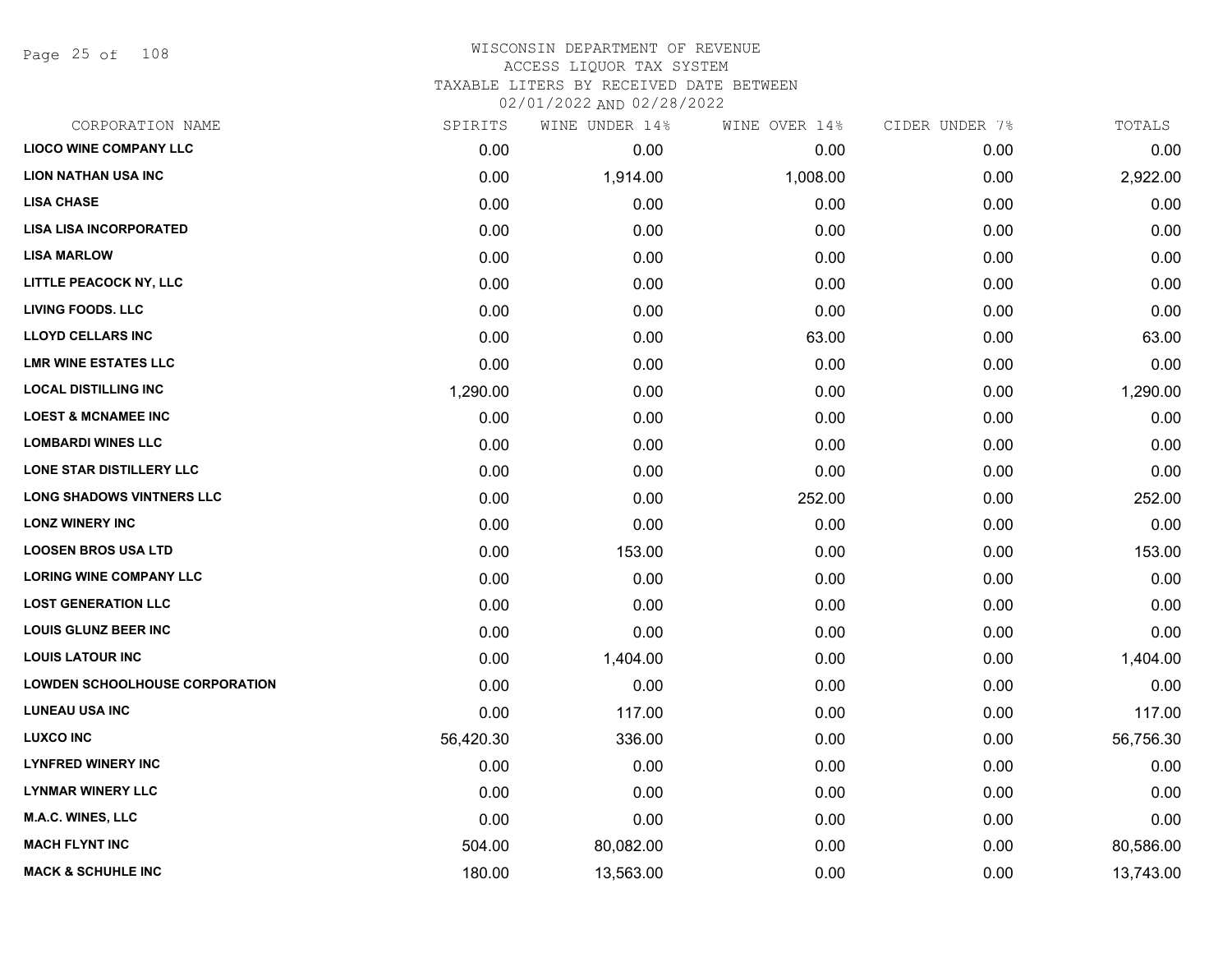Page 26 of 108

| SPIRITS  | WINE UNDER 14% | WINE OVER 14% | CIDER UNDER 7% | TOTALS   |
|----------|----------------|---------------|----------------|----------|
| 0.00     | 0.00           | 0.00          | 0.00           | 0.00     |
| 0.00     | 2,886.59       | 1,189.50      | 0.00           | 4,076.09 |
| 0.00     | 0.00           | 0.00          | 0.00           | 0.00     |
| 0.00     | 12.00          | 0.00          | 0.00           | 12.00    |
| 0.00     | 0.00           | 0.00          | 0.00           | 0.00     |
| 0.00     | 0.00           | 0.00          | 0.00           | 0.00     |
| 0.00     | 0.00           | 0.00          | 0.00           | 0.00     |
| 0.00     | 0.00           | 0.00          | 0.00           | 0.00     |
| 0.00     | 0.00           | 0.00          | 0.00           | 0.00     |
| 0.00     | 0.00           | 0.00          | 0.00           | 0.00     |
| 0.00     | 0.00           | 0.00          | 0.00           | 0.00     |
| 0.00     | 189.00         | 315.00        | 0.00           | 504.00   |
| 0.00     | 0.00           | 0.00          | 0.00           | 0.00     |
| 0.00     | 0.00           | 0.00          | 0.00           | 0.00     |
| 0.00     | 0.00           | 0.00          | 0.00           | 0.00     |
| 0.00     | 0.00           | 0.00          | 0.00           | 0.00     |
| 0.00     | 0.00           | 0.00          | 0.00           | 0.00     |
| 0.00     | 0.00           | 0.00          | 0.00           | 0.00     |
| 0.00     | 0.00           | 0.00          | 0.00           | 0.00     |
| 0.00     | 0.00           | 0.00          | 0.00           | 0.00     |
| 0.00     | 0.00           | 162.00        | 0.00           | 162.00   |
| 0.00     | 0.00           | 0.00          | 0.00           | 0.00     |
| 543.00   | 90.00          | 0.00          | 0.00           | 633.00   |
| 0.00     | 0.00           | 0.00          | 0.00           | 0.00     |
| 0.00     | 504.00         | 0.00          | 0.00           | 504.00   |
| 0.00     | 1,967.25       | 0.00          | 0.00           | 1,967.25 |
| 1,728.00 | 0.00           | 0.00          | 0.00           | 1,728.00 |
| 0.00     | 0.00           | 0.00          | 0.00           | 0.00     |
|          |                |               |                |          |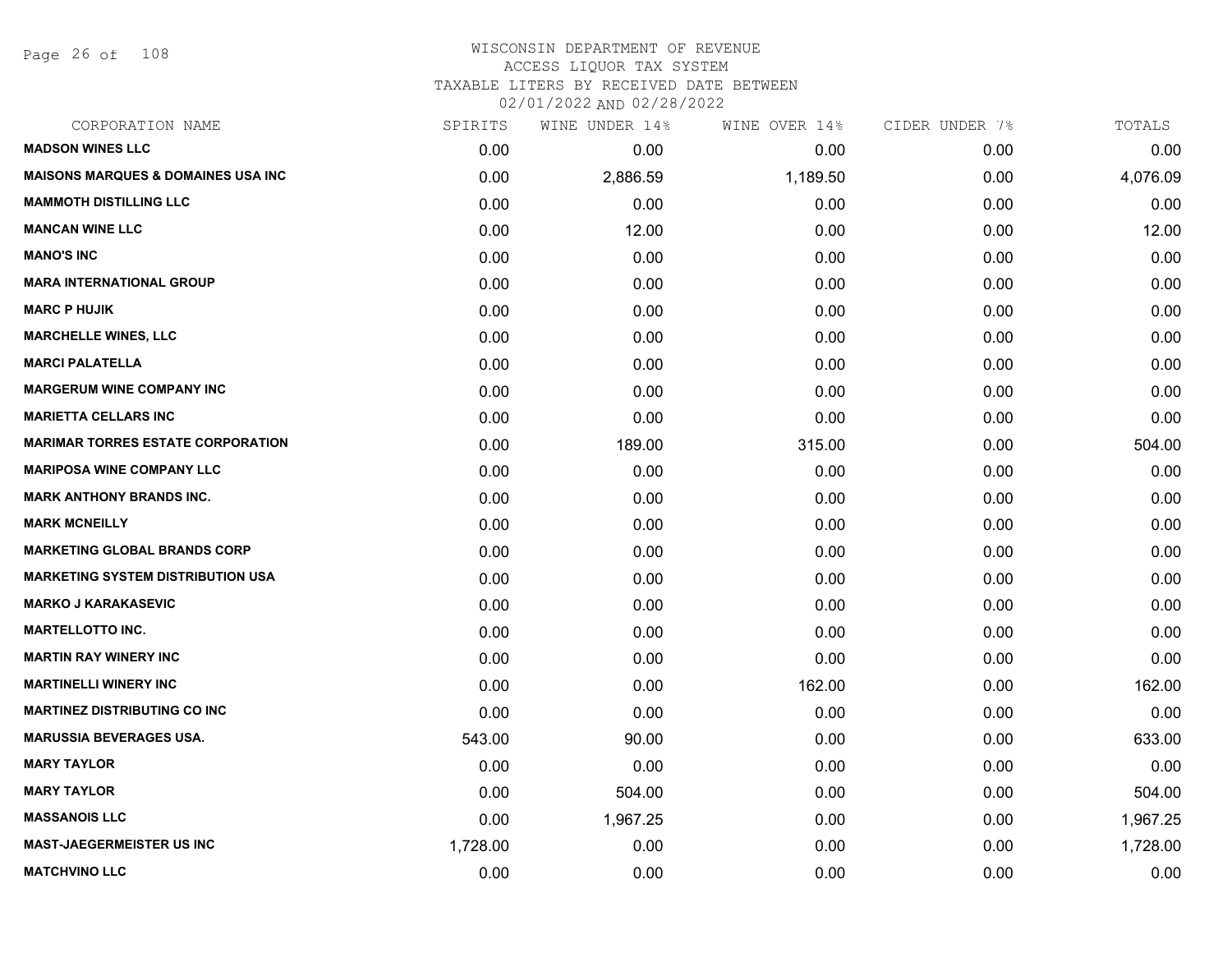Page 27 of 108

| CORPORATION NAME                        | SPIRITS   | WINE UNDER 14% | WINE OVER 14% | CIDER UNDER 7% | TOTALS    |
|-----------------------------------------|-----------|----------------|---------------|----------------|-----------|
| <b>MATHY WINERY LLC</b>                 | 0.00      | 0.00           | 0.00          | 0.00           | 0.00      |
| <b>MATRICK HOLDINGS CORPORATION</b>     | 0.00      | 33.28          | 0.00          | 0.00           | 33.28     |
| <b>MATT PREIS</b>                       | 0.00      | 0.00           | 0.00          | 0.00           | 0.00      |
| <b>MATTHEW C VILLARD</b>                | 0.00      | 0.00           | 0.00          | 0.00           | 0.00      |
| <b>MATTHEW RORICK WINES INC</b>         | 0.00      | 0.00           | 0.00          | 0.00           | 0.00      |
| <b>MATTHIASSON FAMILY VINEYARDS LLC</b> | 0.00      | 9.00           | 0.00          | 0.00           | 9.00      |
| <b>MAURITSON FAMILY WINERY</b>          | 0.00      | 0.00           | 0.00          | 0.00           | 0.00      |
| <b>MAYACAMAS VINEYARDS INC</b>          | 0.00      | 0.00           | 0.00          | 0.00           | 0.00      |
| <b>MAYNARD JAMES KEENAN</b>             | 0.00      | 0.00           | 0.00          | 0.00           | 0.00      |
| MC CORMICK DISTILLING CO INC            | 11,130.00 | 0.00           | 0.00          | 0.00           | 11,130.00 |
| <b>MCBRIDE SISTERS COLLECTIONS INC</b>  | 0.00      | 2,034.00       | 0.00          | 0.00           | 2,034.00  |
| <b>MCKAHN FAMILY CELLARS, LLC</b>       | 0.00      | 0.00           | 0.00          | 0.00           | 0.00      |
| <b>MCKENZIE'S BEVERAGES INC</b>         | 0.00      | 0.00           | 0.00          | 0.00           | 0.00      |
| <b>MCNAB RIDGE WINERY LLC</b>           | 0.00      | 0.00           | 0.00          | 0.00           | 0.00      |
| <b>MEDCO ATLANTIC INC</b>               | 0.00      | 0.00           | 0.00          | 0.00           | 0.00      |
| <b>MEIERS WINE CELLARS INC</b>          | 0.00      | 0.00           | 0.00          | 0.00           | 0.00      |
| <b>MENDOCINO WINE GROUP LLC</b>         | 0.00      | 882.00         | 207.00        | 0.00           | 1,089.00  |
| <b>MERCER WINE ESTATES LLC</b>          | 0.00      | 0.00           | 378.00        | 0.00           | 378.00    |
| <b>MERCHANT DU VIN CORPORATION</b>      | 0.00      | 0.00           | 0.00          | 381.57         | 381.57    |
| <b>METAMORPHOSIS WINES LLC</b>          | 0.00      | 0.00           | 0.00          | 0.00           | 0.00      |
| <b>METEOR VINEYARD LLC</b>              | 0.00      | 0.00           | 0.00          | 0.00           | 0.00      |
| <b>METIER LLC</b>                       | 0.00      | 126.00         | 0.00          | 0.00           | 126.00    |
| <b>METTLER WINES LLC</b>                | 0.00      | 0.00           | 171.00        | 0.00           | 171.00    |
| <b>MEV CORPORATION</b>                  | 0.00      | 63.00          | 0.00          | 0.00           | 63.00     |
| <b>MEXCOR INC</b>                       | 1,929.00  | 0.00           | 0.00          | 0.00           | 1,929.00  |
| <b>MEYER CELLARS LLC</b>                | 0.00      | 0.00           | 0.00          | 0.00           | 0.00      |
| <b>MHW LTD</b>                          | 28,446.15 | 4,285.36       | 2,796.00      | 0.00           | 35,527.51 |
| <b>MICHAEL BELLO</b>                    | 0.00      | 0.00           | 0.00          | 0.00           | 0.00      |
|                                         |           |                |               |                |           |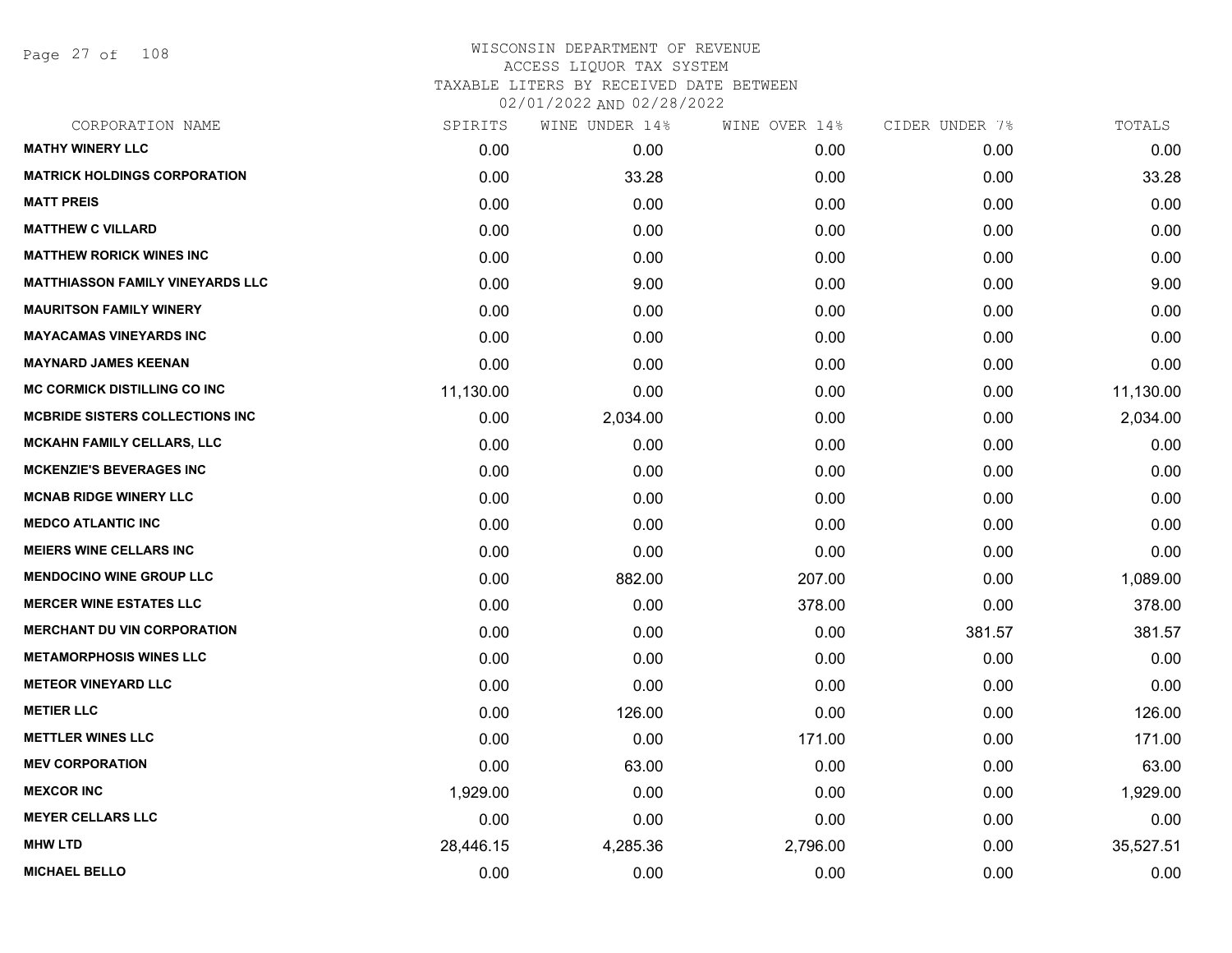Page 28 of 108

## WISCONSIN DEPARTMENT OF REVENUE ACCESS LIQUOR TAX SYSTEM TAXABLE LITERS BY RECEIVED DATE BETWEEN

| CORPORATION NAME                                  | SPIRITS   | WINE UNDER 14% | WINE OVER 14% | CIDER UNDER 7% | TOTALS    |
|---------------------------------------------------|-----------|----------------|---------------|----------------|-----------|
| <b>MICHAEL HOUGH</b>                              | 0.00      | 2,774.00       | 0.00          | 0.00           | 2,774.00  |
| <b>MICHAEL KUSH</b>                               | 0.00      | 7.13           | 0.00          | 0.00           | 7.13      |
| <b>MICHAEL SKURNIK WINES INC</b>                  | 0.00      | 1,165.50       | 0.00          | 0.00           | 1,165.50  |
| <b>MICHEAL DASHE</b>                              | 0.00      | 0.00           | 0.00          | 0.00           | 0.00      |
| <b>MIDDLE WEST SPIRITS</b>                        | 0.00      | 0.00           | 0.00          | 0.00           | 0.00      |
| <b>MIDNIGHT CELLARS INC</b>                       | 0.00      | 0.00           | 0.00          | 0.00           | 0.00      |
| <b>MID-OAK DISTILLERY INC</b>                     | 0.00      | 0.00           | 0.00          | 0.00           | 0.00      |
| <b>MIGNANELLI WINERY LLC</b>                      | 0.00      | 0.00           | 0.00          | 0.00           | 0.00      |
| <b>MILBRANDT FAMILY WINES LLC</b>                 | 0.00      | 0.00           | 0.00          | 0.00           | 0.00      |
| <b>MILK AND HONEY, LLC</b>                        | 0.00      | 0.00           | 0.00          | 0.00           | 0.00      |
| MILLER FAMILY WINE COMPANY LLC                    | 0.00      | 36.00          | 0.00          | 0.00           | 36.00     |
| <b>MILLER SQUARED INC</b>                         | 0.00      | 0.00           | 0.00          | 0.00           | 0.00      |
| <b>MILLER SQUARED INC</b>                         | 0.00      | 0.00           | 0.00          | 0.00           | 0.00      |
| <b>MILTONS DISTRIBUTING CO INC</b>                | 18.00     | 910.50         | 63.00         | 0.00           | 991.50    |
| <b>MINER FAMILY WINERY LLC</b>                    | 0.00      | 0.00           | 306.00        | 0.00           | 306.00    |
| <b>MINNESOTAS FINEST FERMENTED PRODUCTS</b>       | 0.00      | 0.00           | 0.00          | 0.00           | 0.00      |
| <b>MIONETTO USA INC</b>                           | 0.00      | 6,664.13       | 0.00          | 0.00           | 6,664.13  |
| <b>MIRACLE IMPORTING AND DISTRIBUTION LLC</b>     | 0.00      | 0.00           | 0.00          | 0.00           | 0.00      |
| <b>MIRAMONT ESTATE VINEYARDS &amp; WINERY INC</b> | 0.00      | 0.00           | 0.00          | 0.00           | 0.00      |
| <b>MIRASOL WINE LLC</b>                           | 0.00      | 0.00           | 0.00          | 0.00           | 0.00      |
| <b>MIROSLAV IVANOV TCHOLAKOV</b>                  | 0.00      | 0.00           | 0.00          | 0.00           | 0.00      |
| <b>MISA IMPORTS INC</b>                           | 19,863.00 | 31,070.25      | 72.00         | 0.00           | 51,005.25 |
| <b>MISSISSIPPI RIVER DISTILLING COMPANY</b>       | 0.00      | 0.00           | 0.00          | 0.00           | 0.00      |
| <b>MISTARR WINE IMPORTERS</b>                     | 0.00      | 0.00           | 0.00          | 0.00           | 0.00      |
| <b>MODERN DEVELOPMENT COMPANY</b>                 | 0.00      | 0.00           | 0.00          | 0.00           | 0.00      |
| <b>MODERN SPIRITS LLC</b>                         | 0.00      | 0.00           | 0.00          | 0.00           | 0.00      |
| <b>MOET HENNESSY USA, INC.</b>                    | 41,951.90 | 855.00         | 0.00          | 6,903.00       | 49,709.90 |
| <b>MOLINA ENTERPRISES, INC</b>                    | 0.00      | 0.00           | 0.00          | 0.00           | 0.00      |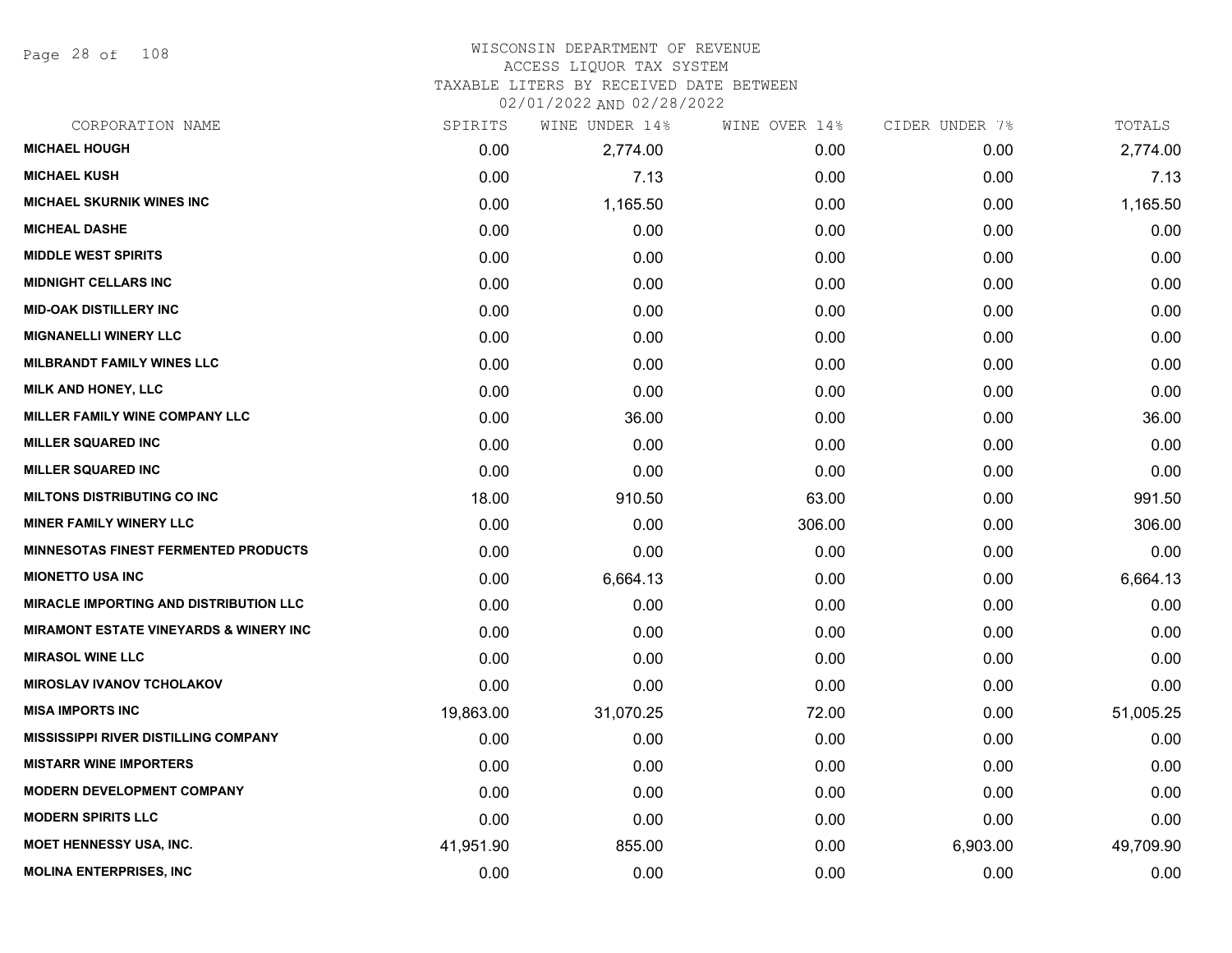# WISCONSIN DEPARTMENT OF REVENUE ACCESS LIQUOR TAX SYSTEM

TAXABLE LITERS BY RECEIVED DATE BETWEEN

| CORPORATION NAME                                                            | SPIRITS      | WINE UNDER 14% | WINE OVER 14% | CIDER UNDER 7% | TOTALS       |
|-----------------------------------------------------------------------------|--------------|----------------|---------------|----------------|--------------|
| <b>MOLLYDOOKER INTERNATIONAL LLC</b>                                        | 0.00         | 0.00           | 0.00          | 0.00           | 0.00         |
| <b>MOLLY'S WINERY INC</b>                                                   | 0.00         | 0.00           | 0.00          | 0.00           | 0.00         |
| <b>MOLSON COORS BEVERAGE COMPANY USA LLC</b>                                | $-14,615.70$ | 315.98         | 0.00          | 0.00           | $-14,299.72$ |
| <b>MONICA NOGUES</b>                                                        | 0.00         | 0.00           | 0.00          | 0.00           | 0.00         |
| <b>MONIKA ELLING</b>                                                        | 0.00         | 0.00           | 0.00          | 0.00           | 0.00         |
| <b>MONSIEUR TOUTON SELECTION LTD / ORIGIN USA</b>                           | 0.00         | 0.00           | 0.00          | 0.00           | 0.00         |
| <b>MONTCALM WINE IMPORTERS LTD</b>                                          | 0.00         | 0.00           | 0.00          | 0.00           | 0.00         |
| <b>MONTE CRISTO BLOCK IV LLC</b>                                            | 0.00         | 0.00           | 0.00          | 0.00           | 0.00         |
| <b>MONTEREY WINE COMPANY LLC</b>                                            | 0.00         | 504.00         | 0.00          | 0.00           | 504.00       |
| <b>MONTICELLO CELLARS INC</b>                                               | 0.00         | 0.00           | 0.00          | 0.00           | 0.00         |
| <b>MOONLIGHT MEADERY LLC</b>                                                | 0.00         | 0.00           | 0.00          | 0.00           | 0.00         |
| <b>MORE THAN GRAPES, LLC</b>                                                | 0.00         | 517.50         | 90.00         | 0.00           | 607.50       |
| <b>MORGAN WINERY INC</b>                                                    | 0.00         | 0.00           | 63.00         | 0.00           | 63.00        |
| <b>MOUNT VEEDER FARMS LLC</b>                                               | 0.00         | 0.00           | 0.00          | 0.00           | 0.00         |
| <b>MOUNTAIN VIEW VINTNERS LLC</b>                                           | 0.00         | 0.00           | 0.00          | 0.00           | 0.00         |
| <b>MPL BRANDS NV INC</b>                                                    | 0.00         | 9,847.44       | 0.00          | 0.00           | 9,847.44     |
| <b>MR WINE</b>                                                              | 0.00         | 0.00           | 0.00          | 0.00           | 0.00         |
| <b>MS WALKER INC</b>                                                        | 2,286.00     | 0.00           | 0.00          | 0.00           | 2,286.00     |
| MUTUAL WHOLESALE LIQUOR INC                                                 | 0.00         | 18.00          | 0.00          | 0.00           | 18.00        |
| <b>NAPA VALLEY SPECIALTY WINES INC</b>                                      | 0.00         | 0.00           | 0.00          | 0.00           | 0.00         |
| NATIONAL CONSUMER CREDIT GUARANTEE<br><b>ASSOCIATION OF CONNECTICUT INC</b> | 156.00       | 0.00           | 0.00          | 0.00           | 156.00       |
| <b>NATURAL SELECTIONS 357 LLC</b>                                           | 0.00         | 0.00           | 0.00          | 0.00           | 0.00         |
| <b>NATUREL WEST CORP</b>                                                    | 0.00         | 0.00           | 0.00          | 0.00           | 0.00         |
| <b>NBI ACQUISITION LLC</b>                                                  | 0.00         | 0.00           | 0.00          | 0.00           | 0.00         |
| <b>NDC SYSTEMS LP</b>                                                       | 2,448.00     | 31,797.00      | 4,447.50      | 0.00           | 38,692.50    |
| <b>NESTOR IMPORTS INC</b>                                                   | 0.00         | 18.00          | 171.00        | 0.00           | 189.00       |
| <b>NEVADA DISTILLING CO LLC</b>                                             | 225.00       | 0.00           | 0.00          | 0.00           | 225.00       |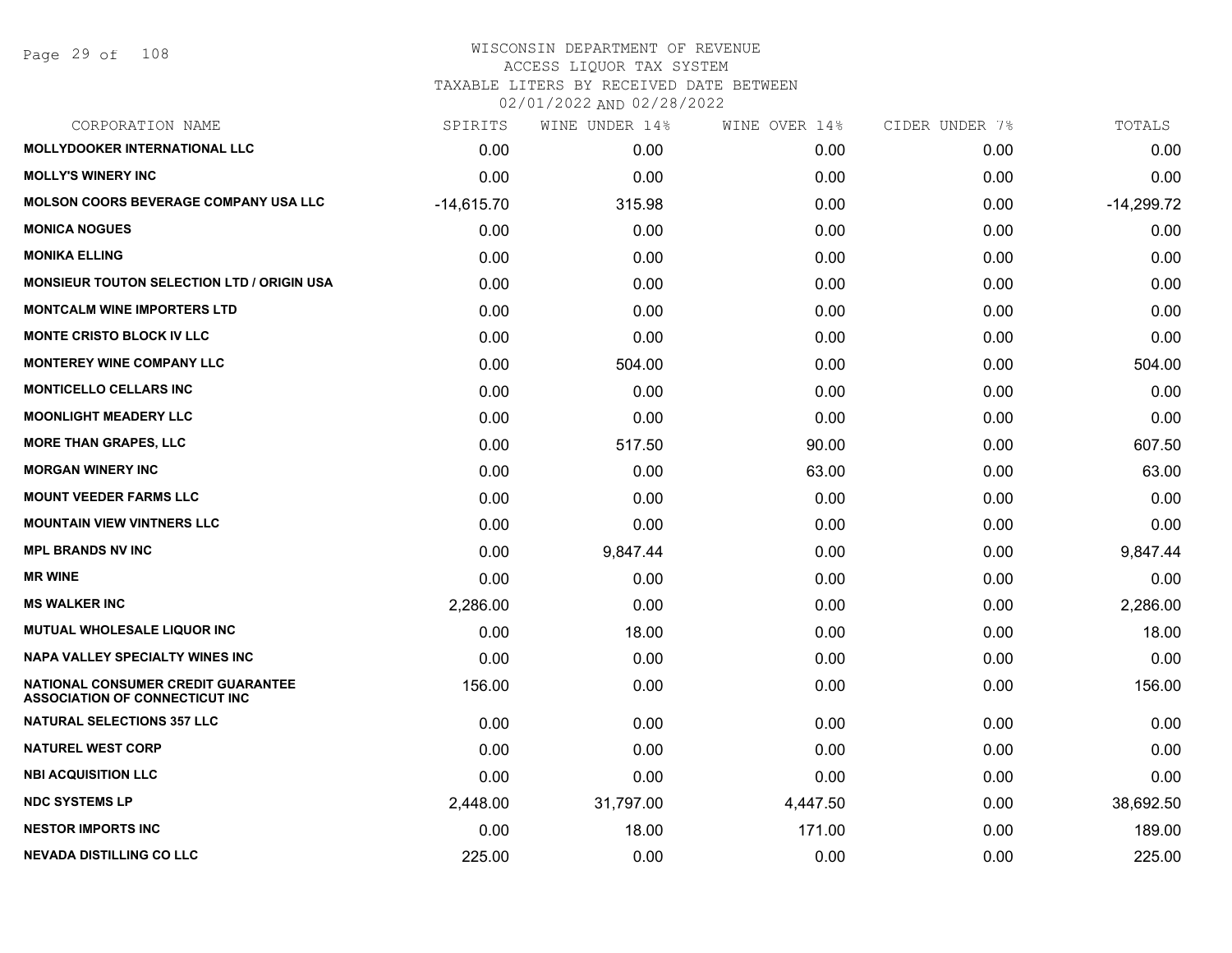Page 30 of 108

#### WISCONSIN DEPARTMENT OF REVENUE ACCESS LIQUOR TAX SYSTEM TAXABLE LITERS BY RECEIVED DATE BETWEEN

| CORPORATION NAME                      | SPIRITS   | WINE UNDER 14% | WINE OVER 14% | CIDER UNDER 7% | TOTALS    |
|---------------------------------------|-----------|----------------|---------------|----------------|-----------|
| <b>NEW HOLLAND BREWING CO LLC</b>     | 0.00      | 0.00           | 0.00          | 0.00           | 0.00      |
| <b>NEW MEXICO WINERIES INC</b>        | 0.00      | 2,520.00       | 0.00          | 0.00           | 2,520.00  |
| <b>NEW PARROTT &amp; CO</b>           | 0.00      | 1,602.00       | 90.00         | 0.00           | 1,692.00  |
| <b>NEW RIFF DISTILLING, LLC</b>       | 1,746.00  | 0.00           | 0.00          | 0.00           | 1,746.00  |
| <b>NEW VAVIN INC</b>                  | 0.00      | 0.00           | 0.00          | 0.00           | 0.00      |
| <b>NEW VINELAND LLC</b>               | 0.00      | 0.00           | 0.00          | 0.00           | 0.00      |
| <b>NEW YORK MUTUAL TRADING CO INC</b> | 0.00      | 0.00           | 0.00          | 0.00           | 0.00      |
| <b>NEXUS BRANDS LLC</b>               | 45.00     | 549.00         | 756.00        | 0.00           | 1,350.00  |
| NIEBAUM-COPPOLA ESTATE WINERY LP      | 0.00      | 0.00           | 0.00          | 0.00           | 0.00      |
| <b>NINER WINE ESTATES LLC</b>         | 0.00      | 0.00           | 0.00          | 0.00           | 0.00      |
| <b>NLV TEQUILA BOTTLING LLC</b>       | 0.00      | 0.00           | 0.00          | 0.00           | 0.00      |
| NOCA BEVERAGES, INC.                  | 0.00      | 0.00           | 0.00          | 0.00           | 0.00      |
| <b>NOLET SPIRITS USA INC</b>          | 0.00      | 0.00           | 0.00          | 0.00           | 0.00      |
| <b>NORMAN LEE WILLIAMS</b>            | 0.00      | 0.00           | 0.00          | 0.00           | 0.00      |
| <b>NORTH SHORE DISTILLERY LLC</b>     | 0.00      | 0.00           | 0.00          | 0.00           | 0.00      |
| <b>NORTHERN EMPIRE LLC</b>            | 0.00      | 0.00           | 0.00          | 0.00           | 0.00      |
| <b>NOVA WINES, INC.</b>               | 0.00      | 0.00           | 0.00          | 0.00           | 0.00      |
| <b>NV AWG LTD</b>                     | 0.00      | 35.00          | 7.50          | 0.00           | 42.50     |
| <b>NW WINE COMPANY LLC</b>            | 0.00      | 126.00         | 0.00          | 0.00           | 126.00    |
| OAK RIDGE WINERY LLC                  | 0.00      | 0.00           | 0.00          | 0.00           | 0.00      |
| <b>OLD BRIDGE CELLARS</b>             | 0.00      | 2,074.50       | 72.00         | 0.00           | 2,146.50  |
| <b>OLD DOMINICK DISTILLERY LLC</b>    | 0.00      | 0.00           | 0.00          | 0.00           | 0.00      |
| OLD ELK HOLDINGS LLC                  | 0.00      | 0.00           | 0.00          | 0.00           | 0.00      |
| <b>OLD SALEM SPIRITS INC</b>          | 0.00      | 0.00           | 0.00          | 0.00           | 0.00      |
| OLE SMOKY DISTILLERY LLC              | 33,010.08 | 0.00           | 0.00          | 0.00           | 33,010.08 |
| <b>OLIVER WINE COMPANY INC</b>        | 0.00      | 0.00           | 0.00          | 0.00           | 0.00      |
| ONE TRUE VINE LLC                     | 0.00      | 0.00           | 0.00          | 0.00           | 0.00      |
| <b>ONE87 WINE AND COCKTAILS, LLC</b>  | 0.00      | 0.00           | 0.00          | 0.00           | 0.00      |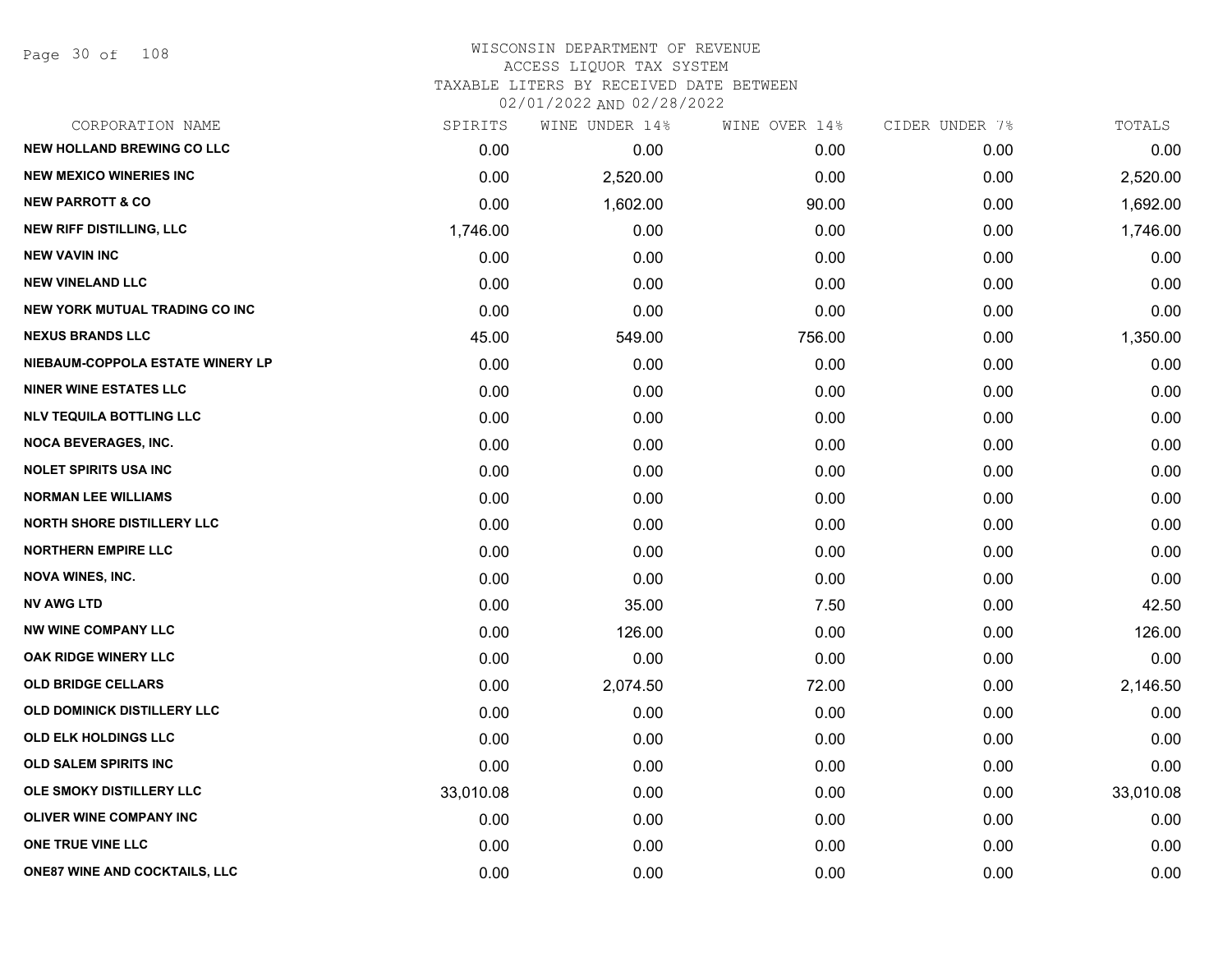Page 31 of 108

#### WISCONSIN DEPARTMENT OF REVENUE ACCESS LIQUOR TAX SYSTEM

TAXABLE LITERS BY RECEIVED DATE BETWEEN

| CORPORATION NAME                       | SPIRITS   | WINE UNDER 14% | WINE OVER 14% | CIDER UNDER 7% | TOTALS    |
|----------------------------------------|-----------|----------------|---------------|----------------|-----------|
| O'NEILL BEVERAGES CO LLC               | 189.00    | 4,045.50       | 1,377.00      | 0.00           | 5,611.50  |
| <b>OPAL WEST WINES, LLC</b>            | 0.00      | 0.00           | 252.00        | 0.00           | 252.00    |
| <b>OPICI IMPORT COMPANY</b>            | 607.50    | 3,073.50       | 72.00         | 0.00           | 3,753.00  |
| <b>OPOLO WINES LP</b>                  | 0.00      | 0.00           | 0.00          | 0.00           | 0.00      |
| OPUS ONE WINERY LLC                    | 0.00      | 229.50         | 0.00          | 0.00           | 229.50    |
| ORCA PROPERTIES LLC                    | 0.00      | 0.00           | 0.00          | 0.00           | 0.00      |
| <b>OREGON BREWING COMPANY INC</b>      | 0.00      | 0.00           | 0.00          | 0.00           | 0.00      |
| ORVINO IMPORTS & DISTRIBUTING INC      | 0.00      | 0.00           | 0.00          | 0.00           | 0.00      |
| <b>O'SHAUGHNESSY DEL OSO LLC</b>       | 0.00      | 0.00           | 63.00         | 0.00           | 63.00     |
| <b>OVUM WINES LLC</b>                  | 0.00      | 0.00           | 0.00          | 0.00           | 0.00      |
| <b>PABST HOLDINGS LLC</b>              | 0.00      | 0.00           | 0.00          | 0.00           | 0.00      |
| PACIFIC EDGE MARKETING GROUP INC       | 339.00    | 0.00           | 0.00          | 0.00           | 339.00    |
| PACIFIC INTERNATIONAL LIQUOR INC       | 0.00      | 108.96         | 317.16        | 0.00           | 426.12    |
| <b>PACIFIC WINE &amp; SPIRITS, LLC</b> | 0.00      | 0.00           | 0.00          | 0.00           | 0.00      |
| PALI WINE COMPANY LP                   | 0.00      | 0.00           | 0.00          | 0.00           | 0.00      |
| PALM BAY INTERNATIONAL INC             | 348.00    | 7,889.79       | 648.00        | 0.00           | 8,885.79  |
| PALMATEER CONSULTING LLC               | 0.00      | 0.00           | 0.00          | 0.00           | 0.00      |
| <b>PAMELA FRYE</b>                     | 0.00      | 0.00           | 0.00          | 0.00           | 0.00      |
| <b>PAMELA M MAHLE</b>                  | 0.00      | 0.00           | 0.00          | 0.00           | 0.00      |
| <b>PAMPA BEVERAGES LLC</b>             | 0.00      | 0.00           | 0.00          | 0.00           | 0.00      |
| <b>PANTHER CREEK CELLARS LLC</b>       | 0.00      | 0.00           | 0.00          | 0.00           | 0.00      |
| PARK STREET IMPORTS LLC                | 16,921.23 | 14,842.29      | 2,472.78      | 0.00           | 34,236.30 |
| PARK WINE COMPANY INC                  | 0.00      | 189.00         | 693.00        | 0.00           | 882.00    |
| <b>PARKER STATION INC</b>              | 0.00      | 252.00         | 526.50        | 0.00           | 778.50    |
| PASEK CELLARS WINERY INC               | 0.00      | 0.00           | 0.00          | 0.00           | 0.00      |
| <b>PAT WINES LLC</b>                   | 0.00      | 0.00           | 0.00          | 0.00           | 0.00      |
| <b>PATERNO IMPORTS LTD</b>             | 0.00      | 5,859.00       | 4,938.30      | 0.00           | 10,797.30 |
| <b>PATRICIO C MATA</b>                 | 0.00      | 177.50         | 27.00         | 0.00           | 204.50    |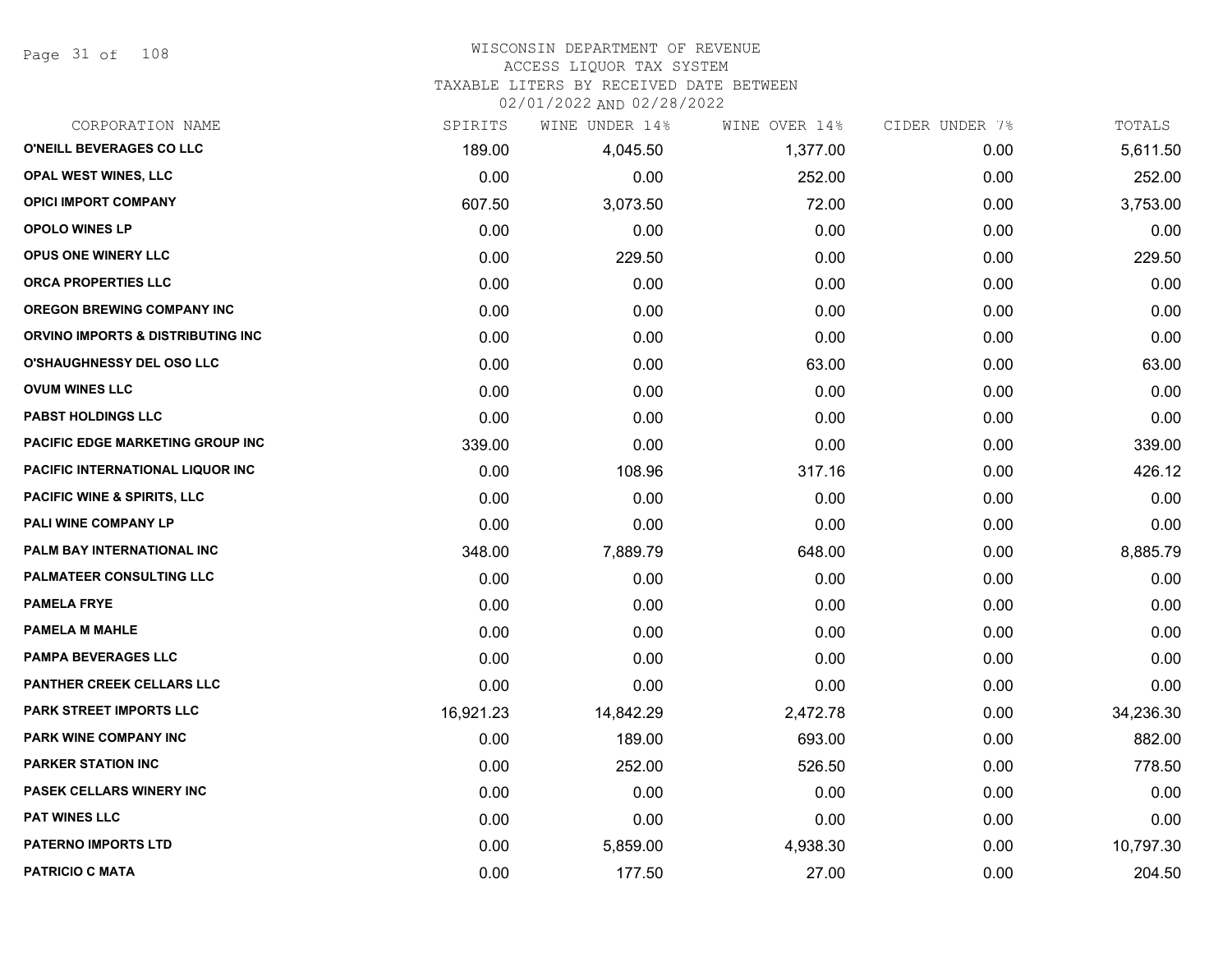Page 32 of 108

| CORPORATION NAME                     | SPIRITS    | WINE UNDER 14% | WINE OVER 14% | CIDER UNDER 7% | TOTALS     |
|--------------------------------------|------------|----------------|---------------|----------------|------------|
| <b>PATRICK D HOFFMAN</b>             | 0.00       | 0.00           | 0.00          | 0.00           | 0.00       |
| <b>PATRICK J BURNS SR</b>            | 0.00       | 0.00           | 0.00          | 0.00           | 0.00       |
| PATRICK T CAPPIELLO                  | 0.00       | 0.00           | 0.00          | 0.00           | 0.00       |
| PAUL HOBBS IMPORTS INC               | 0.00       | 0.00           | 0.00          | 0.00           | 0.00       |
| <b>PAUL HOBBS WINERY LP</b>          | 0.00       | 0.00           | 0.00          | 0.00           | 0.00       |
| PEACHY CANYON WINERY                 | 0.00       | 0.00           | 0.00          | 0.00           | 0.00       |
| PEIRANO ESTATE WINERY INC.           | 0.00       | 0.00           | 0.00          | 0.00           | 0.00       |
| PEJU FAMILY OPERATING PARTNERSHIP LP | 0.00       | 0.00           | 0.00          | 0.00           | 0.00       |
| PELTER BEVERAGE GROUP, LLC           | 0.00       | 0.00           | 0.00          | 0.00           | 0.00       |
| PENELOPE BOURBON LLC                 | 0.00       | 0.00           | 0.00          | 0.00           | 0.00       |
| <b>PENROSE HILL, LIMITED</b>         | 0.00       | 0.00           | 0.00          | 0.00           | 0.00       |
| PEPPER BRIDGE WINERY LLC             | 0.00       | 0.00           | 0.00          | 0.00           | 0.00       |
| PERCY SELECTIONS LLC                 | 0.00       | 0.00           | 0.00          | 0.00           | 0.00       |
| PERISTYLE, LLC                       | 0.00       | 0.00           | 0.00          | 0.00           | 0.00       |
| PERNOD RICARD USA LLC                | 208,857.23 | 2,942.71       | 504.00        | 0.00           | 212,303.94 |
| PETER H CONNOR                       | 0.00       | 0.00           | 0.00          | 0.00           | 0.00       |
| <b>PETER ROSBACK</b>                 | 0.00       | 0.00           | 0.00          | 0.00           | 0.00       |
| PETERSON WINERY LLC                  | 0.00       | 0.00           | 0.00          | 0.00           | 0.00       |
| PETIT HAMEAU LLC                     | 0.00       | 0.00           | 0.00          | 0.00           | 0.00       |
| PHASE 2 CELLARS LLC                  | 0.00       | 0.00           | 0.00          | 0.00           | 0.00       |
| <b>PHILIP LAROCCA</b>                | 0.00       | 0.00           | 0.00          | 0.00           | 0.00       |
| PHILIP TOGNI VINEYARD LP             | 0.00       | 63.00          | 0.00          | 0.00           | 63.00      |
| <b>PHILLIP MANSOUR</b>               | 0.00       | 0.00           | 0.00          | 0.00           | 0.00       |
| PHILLIP STEINSCHREIBER               | 0.00       | 0.00           | 0.00          | 0.00           | 0.00       |
| <b>PHILLIPS FARMS LLC</b>            | 0.00       | 530.64         | 6,070.32      | 0.00           | 6,600.96   |
| PHUSION PROJECTS LLC                 | 0.00       | 0.00           | 0.00          | 0.00           | 0.00       |
| PIEDMONT DISTILLERS INC              | 2,250.00   | 0.00           | 0.00          | 0.00           | 2,250.00   |
| PINA CELLARS LP                      | 0.00       | 0.00           | 0.00          | 0.00           | 0.00       |
|                                      |            |                |               |                |            |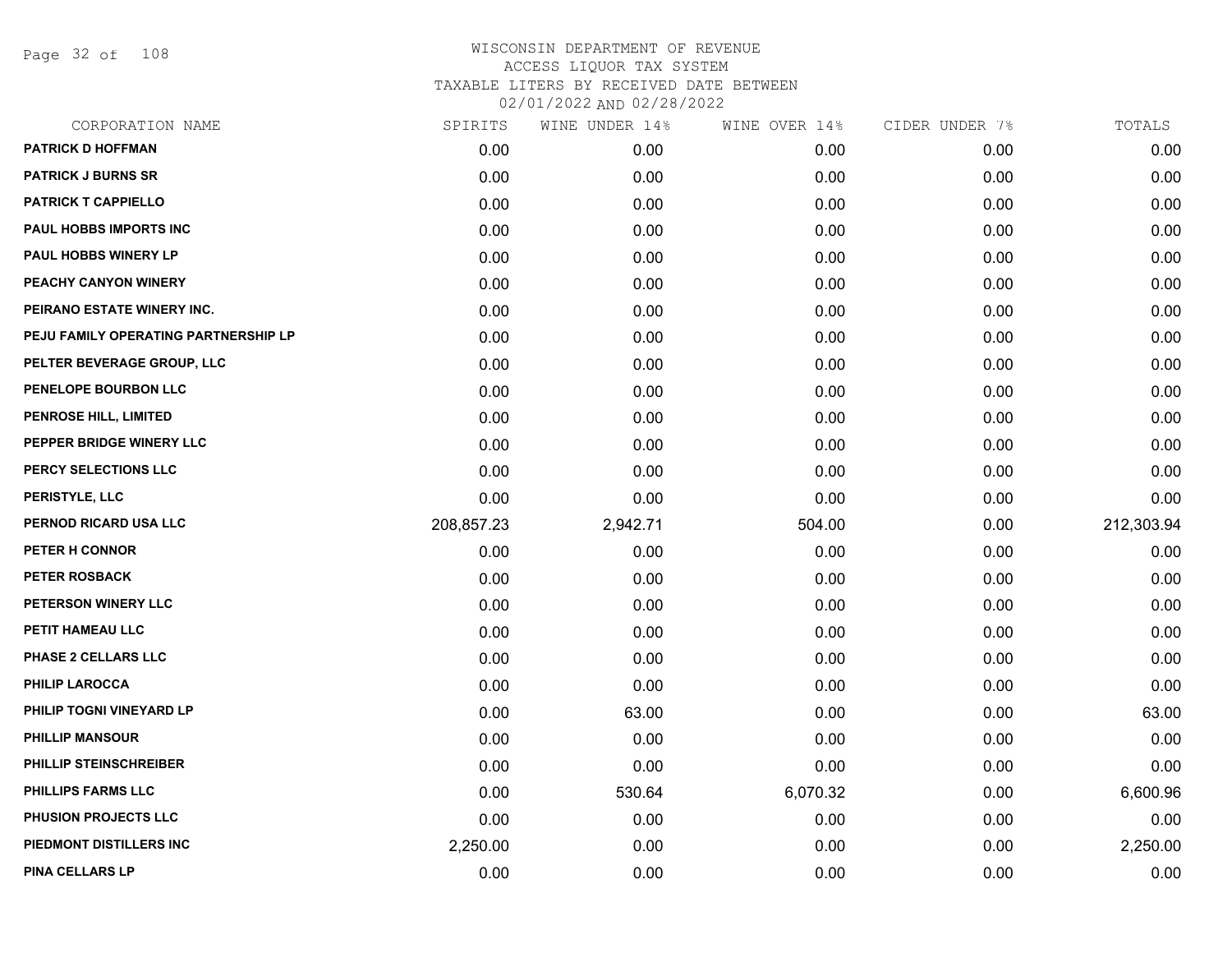Page 33 of 108

## WISCONSIN DEPARTMENT OF REVENUE ACCESS LIQUOR TAX SYSTEM TAXABLE LITERS BY RECEIVED DATE BETWEEN

| CORPORATION NAME                              | SPIRITS   | WINE UNDER 14% | WINE OVER 14% | CIDER UNDER 7% | TOTALS    |
|-----------------------------------------------|-----------|----------------|---------------|----------------|-----------|
| PINE RIDGE WINERY LLC                         | 0.00      | 2,247.00       | 2,715.00      | 0.00           | 4,962.00  |
| <b>PLANET WINE, INC</b>                       | 0.00      | 0.00           | 0.00          | 0.00           | 0.00      |
| PLATA WINE PARTNERS LLC                       | 0.00      | 0.00           | 0.00          | 0.00           | 0.00      |
| PLUME RIDGE IRREVOCABLE TRUST                 | 0.00      | 0.00           | 0.00          | 0.00           | 0.00      |
| POMAR JUNCTION CELLARS, LLC                   | 0.00      | 0.00           | 0.00          | 0.00           | 0.00      |
| POPCORN DESIGN LLC                            | 0.00      | 0.00           | 0.00          | 0.00           | 0.00      |
| PORT WASHINGTON IMPORTS LLC                   | 0.00      | 0.00           | 0.00          | 0.00           | 0.00      |
| <b>PORTOVINO LLC</b>                          | 0.00      | 1,093.50       | 0.00          | 0.00           | 1,093.50  |
| POUR MANAGEMENT LLC                           | 0.00      | 0.00           | 0.00          | 0.00           | 0.00      |
| <b>PRAGER WINERY &amp; PORT WORKS, INC.</b>   | 0.00      | 0.00           | 0.00          | 0.00           | 0.00      |
| PRECEPT BRANDS LLC                            | 0.00      | 18,841.56      | 9,315.00      | 0.00           | 28,156.56 |
| PRECISION BRAND COLLECTION WINE & SPIRITS LLC | 0.00      | 0.00           | 0.00          | 0.00           | 0.00      |
| PREMIER WINE GROUP, LLC                       | 0.00      | 0.00           | 0.00          | 0.00           | 0.00      |
| PREMIER WINE GROUP, LLC                       | 0.00      | 0.00           | 0.00          | 0.00           | 0.00      |
| PREMIERE DISTILLERY LLC                       | 0.00      | 0.00           | 0.00          | 0.00           | 0.00      |
| PREMIUM BEVERAGES LLC                         | 0.00      | 0.00           | 0.00          | 0.00           | 0.00      |
| PREMIUM PORT WINES INC                        | 0.00      | 0.00           | 2,974.50      | 0.00           | 2,974.50  |
| <b>PRESQU'ILE WINERY</b>                      | 0.00      | 0.00           | 0.00          | 0.00           | 0.00      |
| PRESTIGE IMPORTS LLC                          | 0.00      | 0.00           | 0.00          | 0.00           | 0.00      |
| <b>PRESTIGE WINE IMPORTS CORP</b>             | 0.00      | 12,883.50      | 63.00         | 0.00           | 12,946.50 |
| PRICHARDS DISTILLERY INC                      | 0.00      | 0.00           | 0.00          | 0.00           | 0.00      |
| PRIDE MOUNTAIN VINEYARDS LLC                  | 0.00      | 0.00           | 0.00          | 0.00           | 0.00      |
| PROLETARIAT WINE COMPANY, LLC                 | 0.00      | 0.00           | 0.00          | 0.00           | 0.00      |
| <b>PRO-LIQUITECH LLC</b>                      | 0.00      | 0.00           | 0.00          | 0.00           | 0.00      |
| <b>PROXIMO SPIRITS INC</b>                    | 70,602.00 | 0.00           | 0.00          | 0.00           | 70,602.00 |
| PUENTE-INTERNACIONAL INC                      | 0.00      | 0.00           | 0.00          | 0.00           | 0.00      |
| PURPLE WINE COMPANY LLC                       | 0.00      | 1,570.50       | 0.00          | 0.00           | 1,570.50  |
| <b>QUADY SOUTH WINERY LLC</b>                 | 0.00      | 0.00           | 0.00          | 0.00           | 0.00      |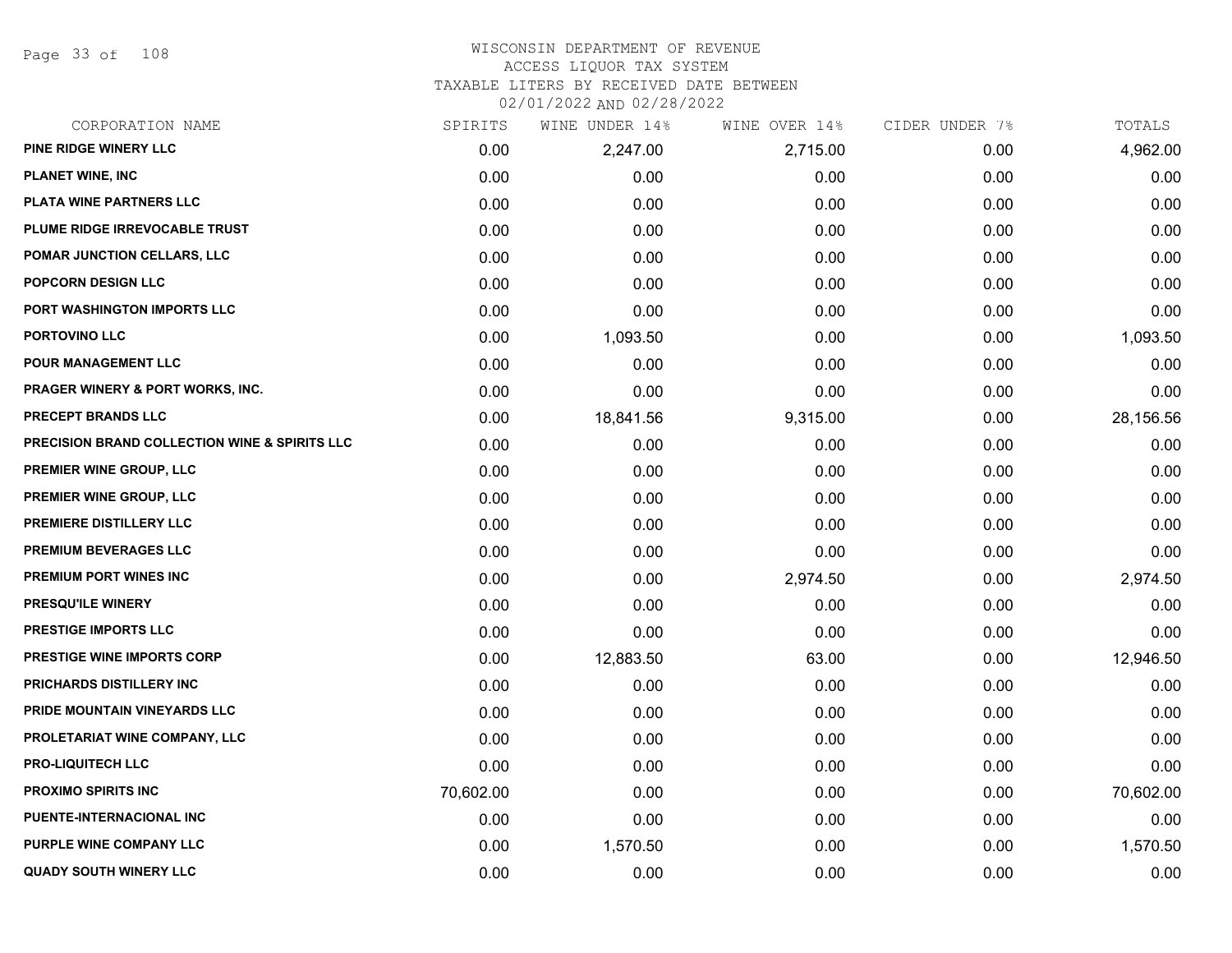| CORPORATION NAME                               | SPIRITS  | WINE UNDER 14% | WINE OVER 14% | CIDER UNDER 7% | TOTALS   |
|------------------------------------------------|----------|----------------|---------------|----------------|----------|
| QUE ONDA BEVERAGE, INC.                        | 0.00     | 0.00           | 0.00          | 0.00           | 0.00     |
| <b>QUILCEDA CREEK VINTNERS INC</b>             | 0.00     | 0.00           | 0.00          | 0.00           | 0.00     |
| <b>QUINTESSENTIAL LLC</b>                      | 0.00     | 3,006.00       | 945.00        | 0.00           | 3,951.00 |
| <b>R &amp; G SCHATZ FARMS INC</b>              | 0.00     | 630.00         | 419.99        | 0.00           | 1,049.99 |
| <b>R &amp; M BRANDS INC</b>                    | 1,317.00 | 202.50         | 0.00          | 0.00           | 1,519.50 |
| <b>RH KEENAN CO</b>                            | 0.00     | 0.00           | 72.00         | 0.00           | 72.00    |
| R. KEITH HAZELBAKER VENTURES, INC.             | 0.00     | 0.00           | 0.00          | 0.00           | 0.00     |
| <b>R.F. BEVERAGE, LLC</b>                      | 0.00     | 0.00           | 0.00          | 0.00           | 0.00     |
| R.S. LIPMAN COMPANY, LLC                       | 0.00     | 0.00           | 0.00          | 0.00           | 0.00     |
| <b>RACINE WINE CO LLC</b>                      | 0.00     | 0.00           | 0.00          | 0.00           | 0.00     |
| <b>RADIO-COTEAU WINE CELLARS LLC</b>           | 0.00     | 0.00           | 0.00          | 0.00           | 0.00     |
| <b>RAMEY WINE CELLARS INC</b>                  | 0.00     | 0.00           | 0.00          | 0.00           | 0.00     |
| <b>RANCH HAND LLC</b>                          | 0.00     | 0.00           | 0.00          | 0.00           | 0.00     |
| <b>RAYMOND SIGNORELLO</b>                      | 0.00     | 0.00           | 0.00          | 0.00           | 0.00     |
| <b>RB WINE ASSOCIATES LLC</b>                  | 0.00     | 0.00           | 99.00         | 0.00           | 99.00    |
| <b>RBZ VINEYARDS LLC</b>                       | 0.00     | 0.00           | 0.00          | 0.00           | 0.00     |
| <b>RED CAR WINE COMPANY LLC</b>                | 0.00     | 0.00           | 0.00          | 0.00           | 0.00     |
| <b>RED NEWT CELLARS INC</b>                    | 0.00     | 0.00           | 0.00          | 0.00           | 0.00     |
| <b>RED TAIL RIDGE INC</b>                      | 0.00     | 0.00           | 0.00          | 0.00           | 0.00     |
| <b>REDEMPTION SPIRITS LLC</b>                  | 3,312.00 | 0.00           | 0.00          | 0.00           | 3,312.00 |
| <b>REDWOOD SPIRITS INC</b>                     | 0.00     | 0.00           | 0.00          | 0.00           | 0.00     |
| <b>REGAL WINE IMPORTS INC</b>                  | 0.00     | 0.00           | 0.00          | 0.00           | 0.00     |
| <b>REMY COINTREAU AMERIQUE USA</b>             | 0.00     | 0.00           | 0.00          | 0.00           | 0.00     |
| <b>REN ACQUISITION INC</b>                     | 0.00     | 0.00           | 0.00          | 0.00           | 0.00     |
| <b>RENT A BBQ</b>                              | 0.00     | 0.00           | 0.00          | 0.00           | 0.00     |
| <b>RESERVA WINES LLC</b>                       | 0.00     | 0.00           | 0.00          | 0.00           | 0.00     |
| <b>RESTLESS SPIRITS DISTILLING COMPANY LLC</b> | 0.00     | 0.00           | 0.00          | 0.00           | 0.00     |
| REVANA FAMILY PARTNERS LP                      | 0.00     | 0.00           | 0.00          | 0.00           | 0.00     |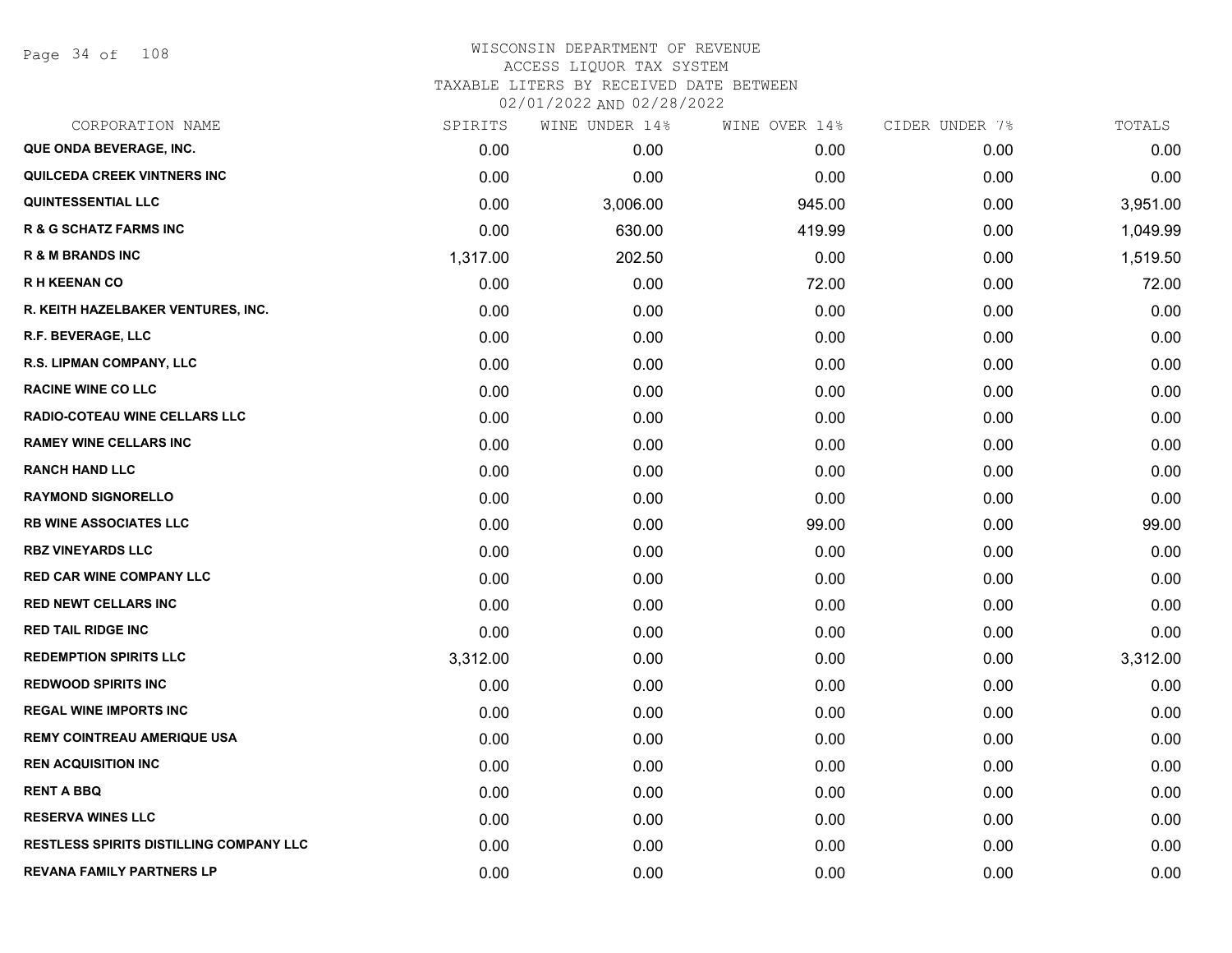Page 35 of 108

| CORPORATION NAME                                 | SPIRITS  | WINE UNDER 14% | WINE OVER 14% | CIDER UNDER 7% | TOTALS   |
|--------------------------------------------------|----------|----------------|---------------|----------------|----------|
| <b>REVELRY VINTNERS LLC</b>                      | 0.00     | 0.00           | 0.00          | 0.00           | 0.00     |
| <b>REYNOLDS CREATIVE PRODUCTS INC</b>            | 0.00     | 0.00           | 0.00          | 0.00           | 0.00     |
| <b>RGI BRANDS LLC</b>                            | 238.50   | 0.00           | 0.00          | 0.00           | 238.50   |
| <b>RHINEGEIST, LLC</b>                           | 0.00     | 0.00           | 0.00          | 170.34         | 170.34   |
| <b>RHYS VINEYARDS LLC</b>                        | 0.00     | 0.00           | 0.00          | 0.00           | 0.00     |
| <b>RIDGE VINEYARDS INC</b>                       | 0.00     | 0.00           | 189.00        | 0.00           | 189.00   |
| <b>RO SALES &amp; DISTRIBUTION SERVICES INC.</b> | 0.00     | 0.00           | 0.00          | 0.00           | 0.00     |
| <b>RO SALES &amp; DISTRIBUTION SERVICES INC.</b> | 0.00     | 700.50         | 0.00          | 0.00           | 700.50   |
| <b>ROBERT A CUTTER</b>                           | 0.00     | 315.00         | 63.00         | 0.00           | 378.00   |
| <b>ROBERT FOLEY LLC</b>                          | 0.00     | 0.00           | 0.00          | 0.00           | 0.00     |
| <b>ROBERT J GROSS</b>                            | 0.00     | 0.00           | 0.00          | 0.00           | 0.00     |
| <b>ROBERT L HUDSON</b>                           | 0.00     | 0.00           | 0.00          | 0.00           | 0.00     |
| <b>ROBERT YOUNG ESTATE WINERY LLC</b>            | 0.00     | 0.00           | 0.00          | 0.00           | 0.00     |
| ROCKFILTER DISTILLERY LLC                        | 0.00     | 0.00           | 0.00          | 0.00           | 0.00     |
| <b>ROGER PENG</b>                                | 0.00     | 0.00           | 0.00          | 0.00           | 0.00     |
| <b>ROMBAUER VINEYARDS INC</b>                    | 0.00     | 0.00           | 2,047.50      | 0.00           | 2,047.50 |
| <b>RONALD FORNACA</b>                            | 0.00     | 0.00           | 0.00          | 0.00           | 0.00     |
| <b>RONALD J WICKER</b>                           | 0.00     | 0.00           | 0.00          | 0.00           | 0.00     |
| <b>RONALD T RUBIN</b>                            | 0.00     | 0.00           | 0.00          | 0.00           | 0.00     |
| <b>ROOTS RUN DEEP LLC</b>                        | 0.00     | 0.00           | 549.00        | 0.00           | 549.00   |
| <b>ROSE COCKTAILS LLC</b>                        | 0.00     | 0.00           | 0.00          | 0.00           | 0.00     |
| <b>ROSE IMPORTING &amp; DISTRIBUTING LLC</b>     | 0.00     | 397.50         | 0.75          | 0.00           | 398.25   |
| ROSENTHAL WINE MERCHANT NY LTD                   | 0.00     | 1,539.00       | 0.00          | 0.00           | 1,539.00 |
| <b>ROSS PANGERE</b>                              | 0.00     | 0.00           | 0.00          | 0.00           | 0.00     |
| <b>ROUND HILL CELLARS</b>                        | 0.00     | 1,278.00       | 378.00        | 0.00           | 1,656.00 |
| <b>ROUND POND ESTATE LLC</b>                     | 0.00     | 189.00         | 513.00        | 0.00           | 702.00   |
| <b>ROY ESTATE WINES LLC</b>                      | 0.00     | 0.00           | 0.00          | 0.00           | 0.00     |
| <b>ROYAL WINE CORPORATION</b>                    | 2,622.00 | 6,876.00       | 9.00          | 0.00           | 9,507.00 |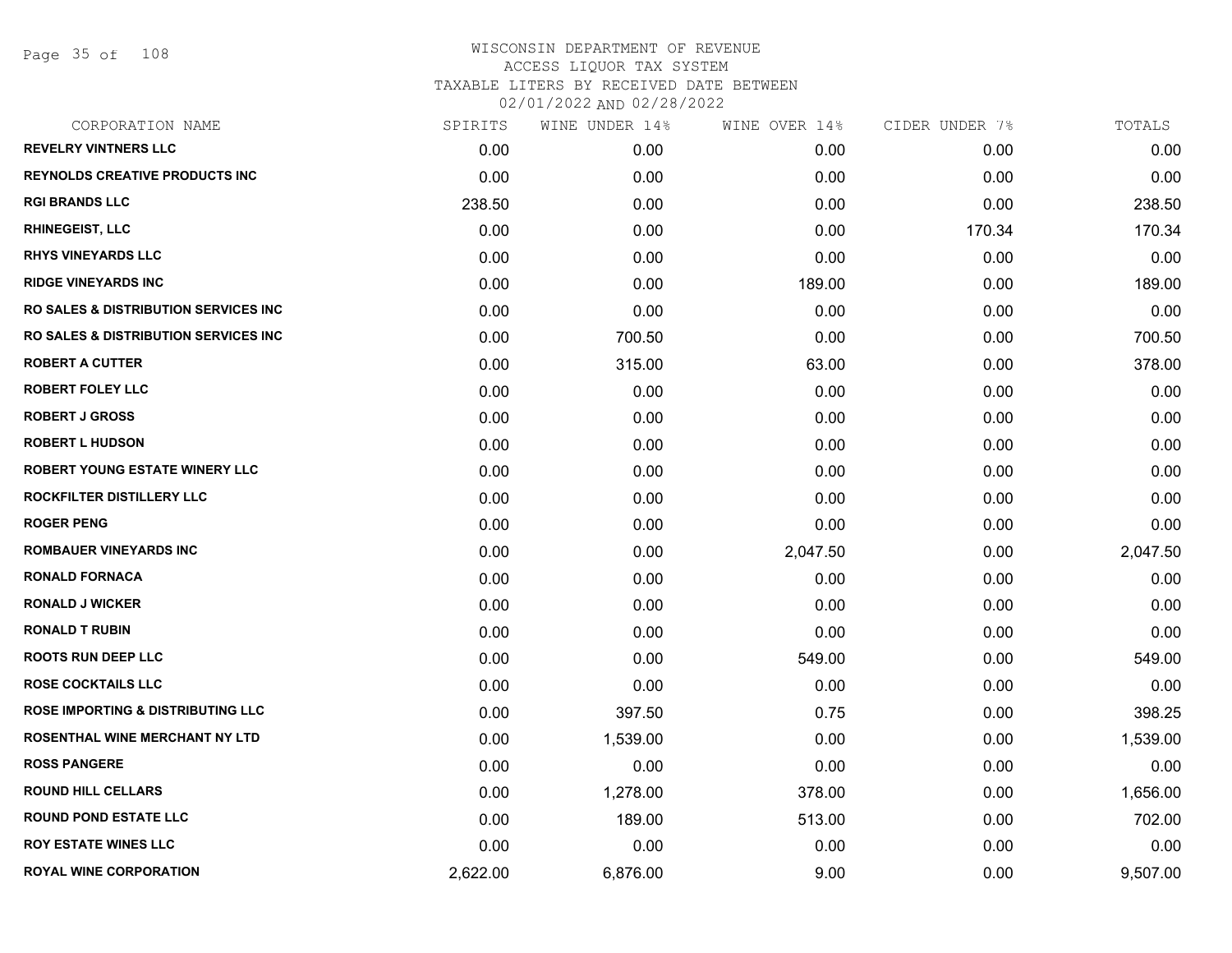# WISCONSIN DEPARTMENT OF REVENUE ACCESS LIQUOR TAX SYSTEM TAXABLE LITERS BY RECEIVED DATE BETWEEN

| CORPORATION NAME                           | SPIRITS  | WINE UNDER 14% | WINE OVER 14% | CIDER UNDER 7% | TOTALS    |
|--------------------------------------------|----------|----------------|---------------|----------------|-----------|
| ROZA HILLS VINEYARDS LLC                   | 0.00     | 0.00           | 0.00          | 0.00           | 0.00      |
| <b>RTM IMPORTS, LLC</b>                    | 0.00     | 0.00           | 0.00          | 0.00           | 0.00      |
| <b>RTV WINERY LLC</b>                      | 0.00     | 0.00           | 0.00          | 0.00           | 0.00      |
| <b>RUE 38 LLC</b>                          | 0.00     | 0.00           | 0.00          | 0.00           | 0.00      |
| <b>RUSH CREEK DISTILLING, LLC</b>          | 337.50   | 0.00           | 0.00          | 0.00           | 337.50    |
| RUSSIAN RIVER VINEYARDS, LLC               | 0.00     | 0.00           | 0.00          | 0.00           | 0.00      |
| RUSSIAN STANDARD VODKA (USA) INC           | 0.00     | 0.00           | 0.00          | 0.00           | 0.00      |
| <b>RWG USA LLC</b>                         | 0.00     | 0.00           | 0.00          | 0.00           | 0.00      |
| <b>S &amp; R WINES LLC</b>                 | 0.00     | 0.00           | 0.00          | 0.00           | 0.00      |
| <b>SLJ GROUP INC</b>                       | 0.00     | 2,012.10       | 821.67        | 0.00           | 2,833.77  |
| <b>SAGAMORE WHISKEY LLC</b>                | 8.52     | 0.00           | 0.00          | 0.00           | 8.52      |
| <b>SAKEONE CORPORATION</b>                 | 0.00     | 1,221.72       | 1,199.16      | 0.00           | 2,420.88  |
| <b>SALOON SPIRITS LLC</b>                  | 390.00   | 0.00           | 0.00          | 0.00           | 390.00    |
| <b>SALVESTRIN WINE CO LLC</b>              | 0.00     | 0.00           | 504.00        | 0.00           | 504.00    |
| <b>SAMANTHA A LOWERY</b>                   | 0.00     | 0.00           | 0.00          | 0.00           | 0.00      |
| <b>SAMANTHA SHEEHAN IMPORTS</b>            | 0.00     | 0.00           | 0.00          | 0.00           | 0.00      |
| <b>SAMUEL P BAXTER</b>                     | 0.00     | 0.00           | 0.00          | 0.00           | 0.00      |
| <b>SAN ANTONIO WINERY INC</b>              | 0.00     | 64,636.30      | 6,039.00      | 0.00           | 70,675.30 |
| <b>SAN FRANCISCO WINE EXCHANGE INC</b>     | 0.00     | 0.00           | 0.00          | 0.00           | 0.00      |
| SAN GABRIEL VALLEY WAREHOUSE & STORAGE INC | 0.00     | 0.00           | 0.00          | 0.00           | 0.00      |
| <b>SAN JOAQUIN WINE COMPANY INC</b>        | 0.00     | 1,417.25       | 363.40        | 0.00           | 1,780.65  |
| SAN LUIS SPIRITS DISTILLING CO LLC         | 0.00     | 0.00           | 0.00          | 0.00           | 0.00      |
| <b>SANGLIER SELECTIONS LLC</b>             | 0.00     | 0.00           | 0.00          | 0.00           | 0.00      |
| <b>SANS LIEGE INC</b>                      | 0.00     | 0.00           | 0.00          | 0.00           | 0.00      |
| <b>SANS WINE &amp; SPIRITS CO</b>          | 0.00     | 0.00           | 0.00          | 0.00           | 0.00      |
| <b>SANS WINE CO. LLC</b>                   | 0.00     | 0.00           | 0.00          | 0.00           | 0.00      |
| <b>SANTA CROCE LLC</b>                     | 1,296.00 | 0.00           | 0.00          | 0.00           | 1,296.00  |
| SANTA MARGHERITA USA INC                   | 0.00     | 1,633.50       | 31.50         | 0.00           | 1,665.00  |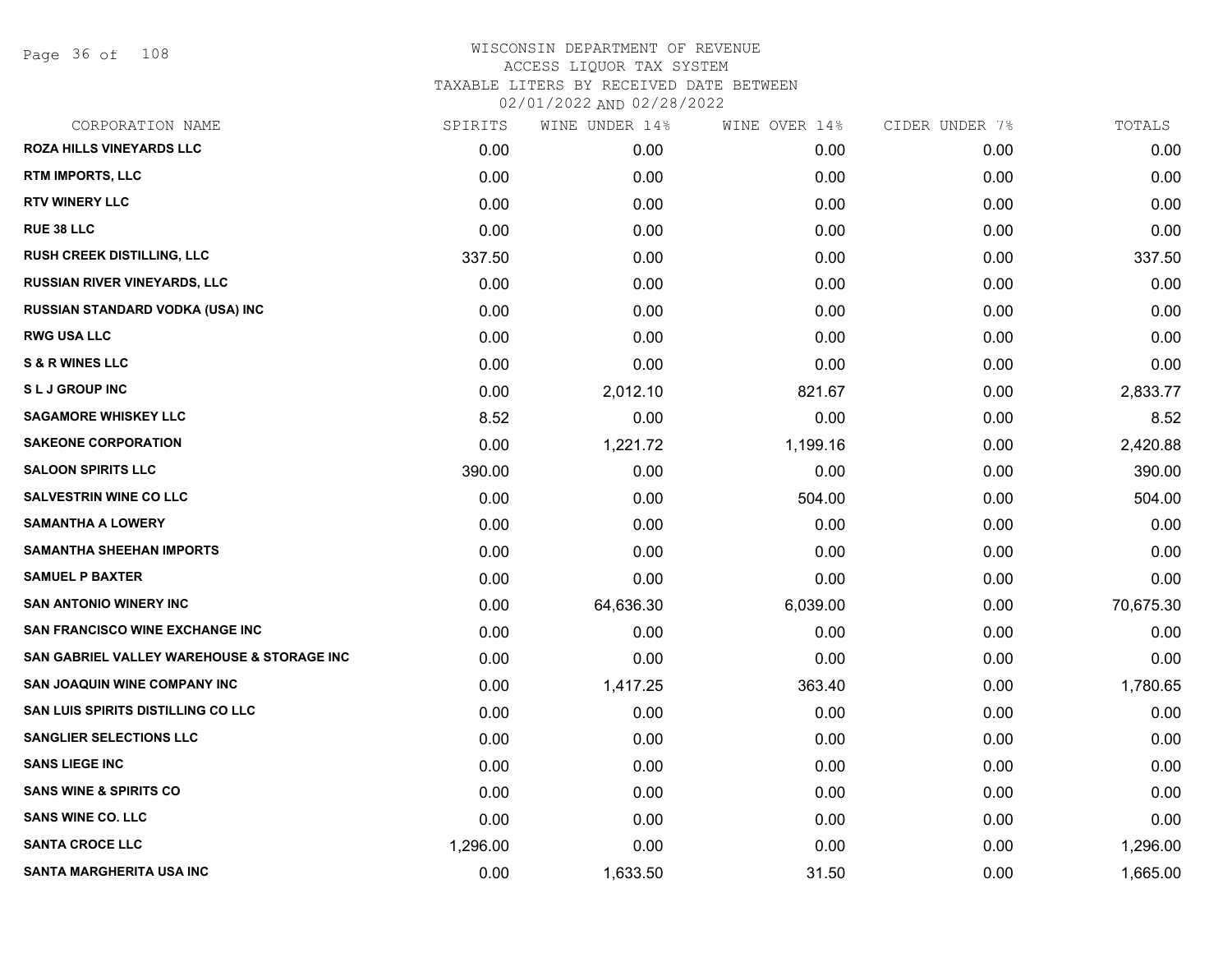Page 37 of 108

| CORPORATION NAME                             | SPIRITS      | WINE UNDER 14% | WINE OVER 14% | CIDER UNDER 7% | TOTALS       |
|----------------------------------------------|--------------|----------------|---------------|----------------|--------------|
| <b>SANTA RITA USA CORPORATION</b>            | 0.00         | 315.00         | 0.00          | 0.00           | 315.00       |
| <b>SARMENTO'S IMPORTS &amp; EXPORTS INC.</b> | 0.00         | 0.00           | 0.00          | 0.00           | 0.00         |
| <b>SAVIAH ROSE WINERY LLC</b>                | 0.00         | 0.00           | 0.00          | 0.00           | 0.00         |
| <b>SAZERAC COMPANY INC</b>                   | 1,106,803.20 | 6,288.13       | 132.00        | 0.00           | 1,113,223.33 |
| <b>SBRAGIA FAMILY VINEYARDS LLC</b>          | 0.00         | 0.00           | 0.00          | 0.00           | 0.00         |
| <b>SCENIC ROOT WINEGROWERS LLC</b>           | 0.00         | 0.00           | 0.00          | 0.00           | 0.00         |
| <b>SCHAFER-REICHART SELECTIONS, INC.</b>     | 0.00         | 1,080.00       | 0.00          | 3,066.18       | 4,146.18     |
| <b>SCHEID VINEYARDS CALIFORNIA INC</b>       | 0.00         | 14,109.00      | 522.00        | 0.00           | 14,631.00    |
| <b>SCHILLING CIDER LLC</b>                   | 0.00         | 0.00           | 0.00          | 0.00           | 0.00         |
| <b>SCHUG WINERY LLC</b>                      | 0.00         | 0.00           | 0.00          | 0.00           | 0.00         |
| <b>SCHWEIGER VINEYARDS INC</b>               | 0.00         | 0.00           | 0.00          | 0.00           | 0.00         |
| <b>SCOPERTA IMPORTING CO INC</b>             | 0.00         | 504.00         | 0.00          | 0.00           | 504.00       |
| <b>SEA SMOKE INC</b>                         | 0.00         | 0.00           | 0.00          | 0.00           | 0.00         |
| SEATTLE CIDER COMPANY LLC                    | 0.00         | 0.00           | 0.00          | 16,605.04      | 16,605.04    |
| <b>SEAVEY VINEYARD LP</b>                    | 0.00         | 0.00           | 0.00          | 0.00           | 0.00         |
| <b>SELECTIONATUREL, LLC</b>                  | 0.00         | 0.00           | 0.00          | 0.00           | 0.00         |
| SELECTIVE WINE ESTATES INC                   | 0.00         | 0.00           | 0.00          | 0.00           | 0.00         |
| <b>SERENDIPITY WINES LLC</b>                 | 18.00        | 0.00           | 0.00          | 0.00           | 18.00        |
| <b>SERGEY CHISTOV</b>                        | 0.00         | 0.00           | 0.00          | 0.00           | 0.00         |
| <b>SERRALLES USA LLC</b>                     | 1,329.00     | 0.00           | 0.00          | 0.00           | 1,329.00     |
| <b>SHACKSBURY HOLDING</b>                    | 0.00         | 0.00           | 0.00          | 0.00           | 0.00         |
| <b>SHAFER VINEYARDS INC</b>                  | 0.00         | 0.00           | 378.00        | 0.00           | 378.00       |
| <b>SHAND MOJDEH ZAMANI</b>                   | 0.00         | 0.00           | 0.00          | 0.00           | 0.00         |
| <b>SHANNON RIDGE INC</b>                     | 0.00         | 126.00         | 0.00          | 0.00           | 126.00       |
| <b>SHAW-ROSS HOLDING CO LLC</b>              | 135.00       | 855.00         | 4,770.00      | 0.00           | 5,760.00     |
| SHEA WINE CELLARS LLC                        | 0.00         | 0.00           | 126.00        | 0.00           | 126.00       |
| SHEEP BLACK WINE US INC                      | 0.00         | 3,744.00       | 0.00          | 0.00           | 3,744.00     |
| SHELTON-MACKENZIE WINE COMPANY               | 0.00         | 0.00           | 0.00          | 0.00           | 0.00         |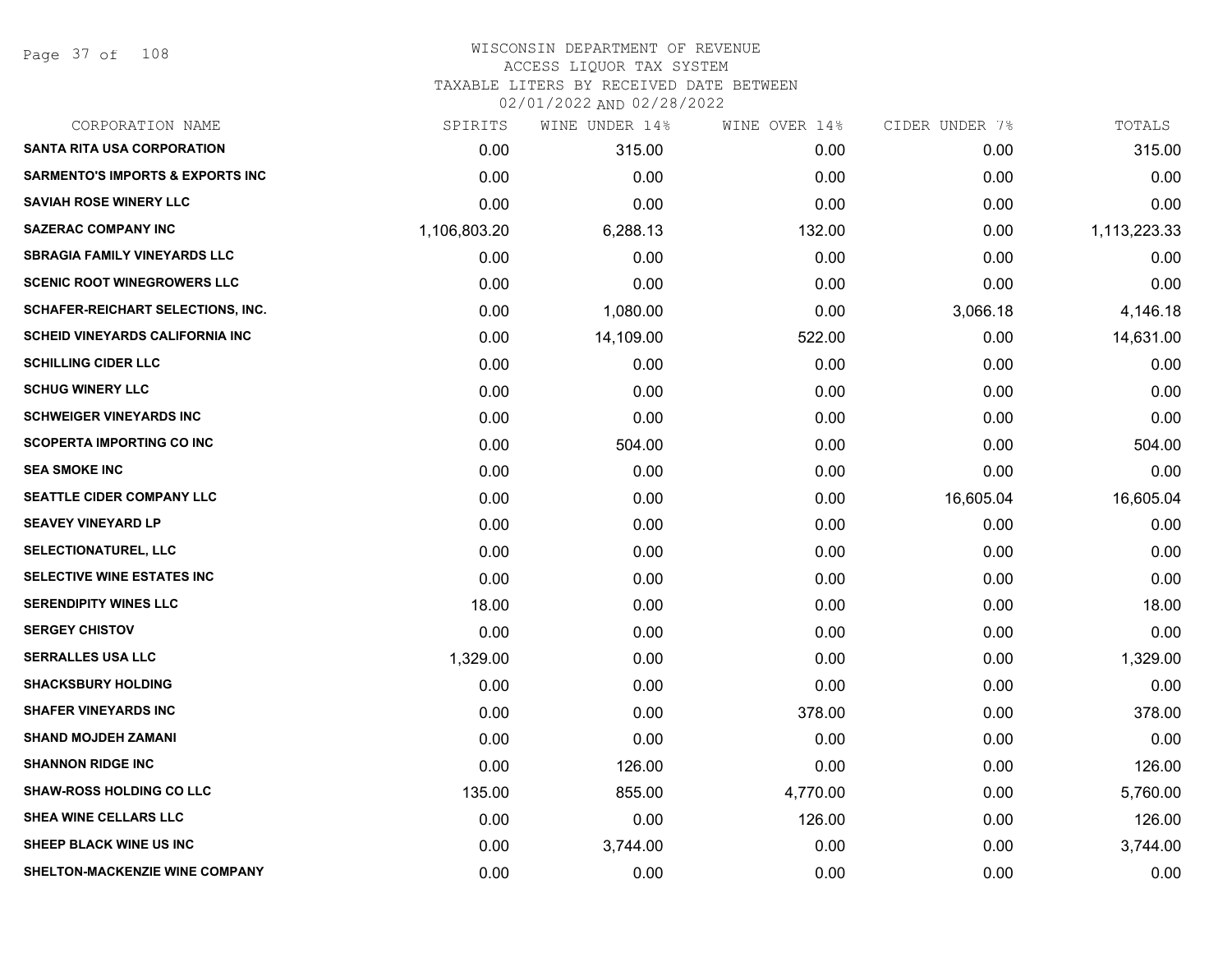Page 38 of 108

| CORPORATION NAME                        | SPIRITS  | WINE UNDER 14% | WINE OVER 14% | CIDER UNDER 7% | TOTALS    |
|-----------------------------------------|----------|----------------|---------------|----------------|-----------|
| <b>SHORTS BREWING COMPANY</b>           | 0.00     | 0.00           | 0.00          | 6,002.23       | 6,002.23  |
| SIERRA NEVADA BREWING COMPANY           | 0.00     | 0.00           | 0.00          | 0.00           | 0.00      |
| SILVER OAK WINE CELLARS LLC             | 0.00     | 0.00           | 582.00        | 0.00           | 582.00    |
| SILVER TRIDENT WINERY LLC               | 0.00     | 0.00           | 0.00          | 0.00           | 0.00      |
| SINGLE BARREL SPIRITS U.S. LLC          | 0.00     | 0.00           | 0.00          | 0.00           | 0.00      |
| <b>SINSKEY VINEYARDS INC</b>            | 0.00     | 45.00          | 0.00          | 0.00           | 45.00     |
| <b>SKINNER VINEYARDS LLC</b>            | 0.00     | 0.00           | 0.00          | 0.00           | 0.00      |
| <b>SKINNER-DAVENA LLC</b>               | 0.00     | 0.00           | 0.00          | 0.00           | 0.00      |
| <b>SKYLARK WINE COMPANY</b>             | 0.00     | 0.00           | 0.00          | 0.00           | 0.00      |
| <b>SLIM CHILLERS INC</b>                | 0.00     | 0.00           | 0.00          | 0.00           | 0.00      |
| <b>SLO DOWN WINES LLC</b>               | 0.00     | 0.00           | 0.00          | 0.00           | 0.00      |
| <b>SLURP LLC</b>                        | 0.00     | 0.00           | 0.00          | 0.00           | 0.00      |
| <b>SMALL VINES WINES INC</b>            | 0.00     | 0.00           | 0.00          | 0.00           | 0.00      |
| <b>SMT ACQUISITIONS LLC</b>             | 0.00     | 717.00         | 94.50         | 0.00           | 811.50    |
| <b>SOCIAL ENJOYMENTS LLC</b>            | 0.00     | 7.10           | 0.00          | 0.00           | 7.10      |
| SOGEVINUS FINE WINES USA INC            | 0.00     | 0.00           | 0.00          | 0.00           | 0.00      |
| <b>SOKOL BLOSSER LTD</b>                | 0.00     | 670.50         | 0.00          | 0.00           | 670.50    |
| <b>SOLBERG DISTILLING LLC</b>           | 0.00     | 0.00           | 0.00          | 0.00           | 0.00      |
| <b>SOLENA CELLARS LLC</b>               | 0.00     | 378.00         | 0.00          | 0.00           | 378.00    |
| SOMERSTON WINE COMPANY, LLC             | 0.00     | 0.00           | 0.00          | 0.00           | 0.00      |
| SOUL FLOWER WINE CO.                    | 0.00     | 0.00           | 0.00          | 0.00           | 0.00      |
| SOUTH BAY WINE GROUP LLC                | 0.00     | 3,339.00       | 8,253.00      | 0.00           | 11,592.00 |
| SOUTHERN ESTATES INVESTMENTS, LLC       | 0.00     | 0.00           | 0.00          | 0.00           | 0.00      |
| <b>SOUTHERN STARZ INC</b>               | 0.00     | 2,205.00       | 1,152.00      | 0.00           | 3,357.00  |
| SOUTHERN WINE GROUP LLC                 | 0.00     | 405.00         | 0.00          | 0.00           | 405.00    |
| <b>SOUTHWEST SPIRITS &amp; WINE LLC</b> | 0.00     | 0.00           | 0.00          | 0.00           | 0.00      |
| <b>SOVEREIGN BRANDS LLC</b>             | 1,332.00 | 4,575.99       | 0.00          | 0.00           | 5,907.99  |
| <b>SPANN VINEYARDS INC</b>              | 0.00     | 0.00           | 0.00          | 0.00           | 0.00      |
|                                         |          |                |               |                |           |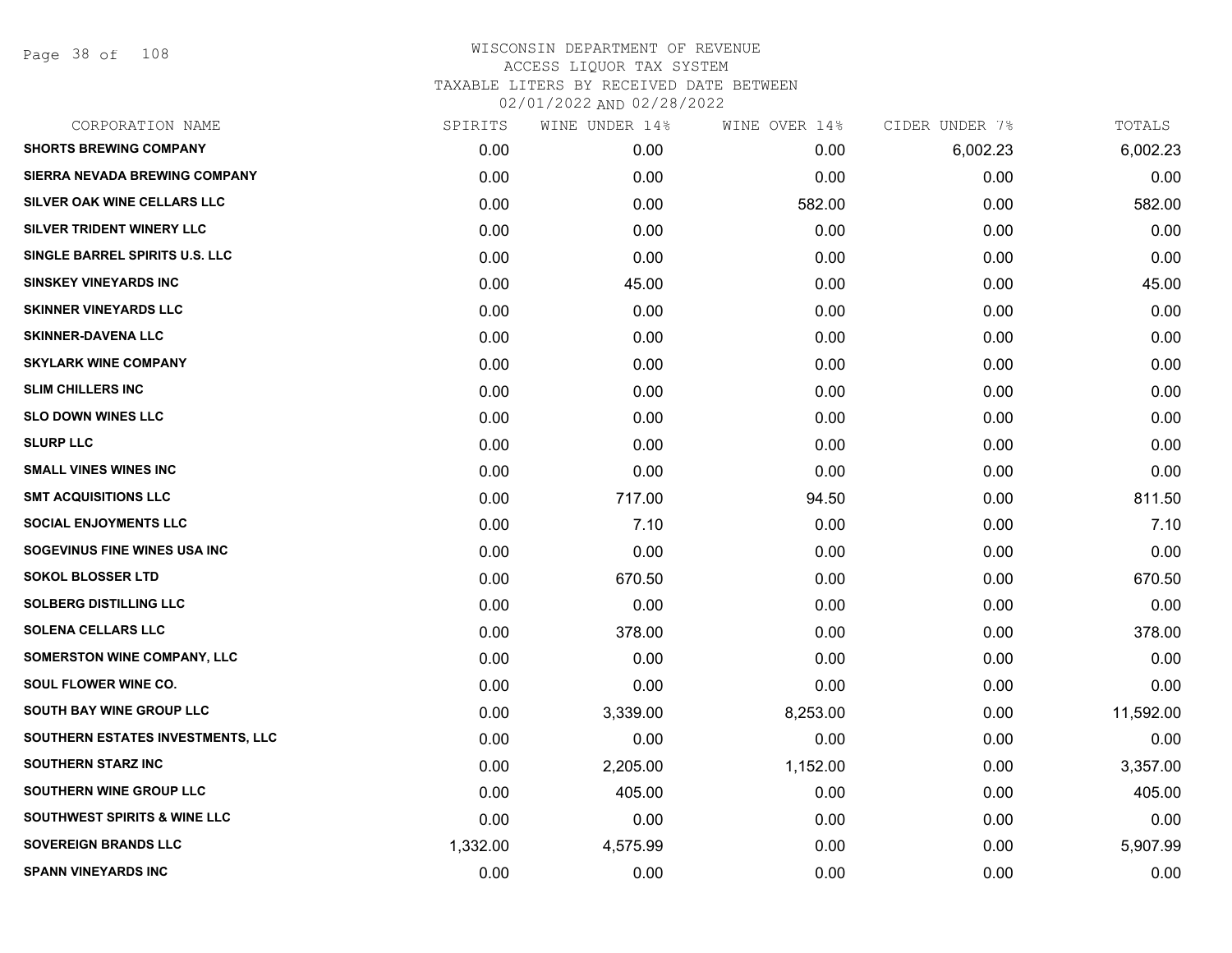Page 39 of 108

| CORPORATION NAME                             | SPIRITS   | WINE UNDER 14% | WINE OVER 14% | CIDER UNDER 7% | TOTALS    |
|----------------------------------------------|-----------|----------------|---------------|----------------|-----------|
| <b>SPARKLING OREGON LLC</b>                  | 0.00      | 0.00           | 0.00          | 0.00           | 0.00      |
| <b>SPEAKEASY SPIRITS LLC</b>                 | 0.00      | 0.00           | 0.00          | 0.00           | 0.00      |
| <b>SPENCER HOOPES</b>                        | 0.00      | 252.00         | 0.00          | 0.00           | 252.00    |
| SPIRITS OF TENNESSEE, LLC                    | 24,273.00 | 0.00           | 0.00          | 0.00           | 24,273.00 |
| <b>SPLINTER GROUP NAPA LLC</b>               | 18.00     | 0.00           | 0.00          | 0.00           | 18.00     |
| <b>SPOTTSWOODE WINERY INC</b>                | 0.00      | 0.00           | 0.00          | 0.00           | 0.00      |
| SPRING MOUNTAIN VINEYARD INC                 | 0.00      | 0.00           | 112.50        | 0.00           | 112.50    |
| <b>SQZ BEVS LLC</b>                          | 0.00      | 0.00           | 0.00          | 0.00           | 0.00      |
| <b>ST GEORGE SPIRITS INC</b>                 | 0.00      | 0.00           | 0.00          | 0.00           | 0.00      |
| <b>ST HELENA ESTATE LLC</b>                  | 0.00      | 0.00           | 0.00          | 0.00           | 0.00      |
| <b>ST INNOCENT LTD</b>                       | 0.00      | 0.00           | 0.00          | 0.00           | 0.00      |
| <b>ST JAMES WINERY INC</b>                   | 0.00      | 0.00           | 0.00          | 0.00           | 0.00      |
| ST JULIAN WINE COMPANY INC                   | 0.00      | 0.00           | 0.00          | 0.00           | 0.00      |
| ST KILLIAN IMPORTING CO INC                  | 373.50    | 0.00           | 0.00          | 0.00           | 373.50    |
| <b>ST SUPERY INC</b>                         | 0.00      | 39.00          | 252.00        | 0.00           | 291.00    |
| <b>STAGLIN FAMILY VINEYARD LLC</b>           | 0.00      | 0.00           | 126.00        | 0.00           | 126.00    |
| <b>STANLEY STAWSKI DIST CO INC</b>           | 0.00      | 0.00           | 0.00          | 0.00           | 0.00      |
| STE. MICHELLE WINE ESTATES LTD.              | 0.00      | 46,125.00      | 13,026.00     | 0.00           | 59,151.00 |
| <b>STEFFENS FAMILY WINES LLC</b>             | 0.00      | 0.00           | 0.00          | 0.00           | 0.00      |
| STELLAR IMPORTING COMPANY LLC                | 0.00      | 0.00           | 0.00          | 0.00           | 0.00      |
| <b>STEM CIDERS LLC</b>                       | 0.00      | 0.00           | 0.00          | 0.00           | 0.00      |
| <b>STEPHAN VINEYARD INC</b>                  | 0.00      | 0.00           | 0.00          | 0.00           | 0.00      |
| <b>STEVEN EDMUNDS &amp; CORNELIA ST JOHN</b> | 0.00      | 0.00           | 0.00          | 0.00           | 0.00      |
| <b>STEWART CELLARS, LLC</b>                  | 0.00      | 0.00           | 0.00          | 0.00           | 0.00      |
| <b>STEZ &amp; BOWER</b>                      | 0.00      | 297.00         | 0.00          | 0.00           | 297.00    |
| <b>STOLI GROUP (USA) LLC</b>                 | 0.00      | 0.00           | 0.00          | 0.00           | 0.00      |
| <b>STOLLER IMPORTS INC</b>                   | 1,596.02  | 0.00           | 0.00          | 0.00           | 1,596.02  |
| <b>STOLLER VINEYARDS INC</b>                 | 0.00      | 0.00           | 0.00          | 0.00           | 0.00      |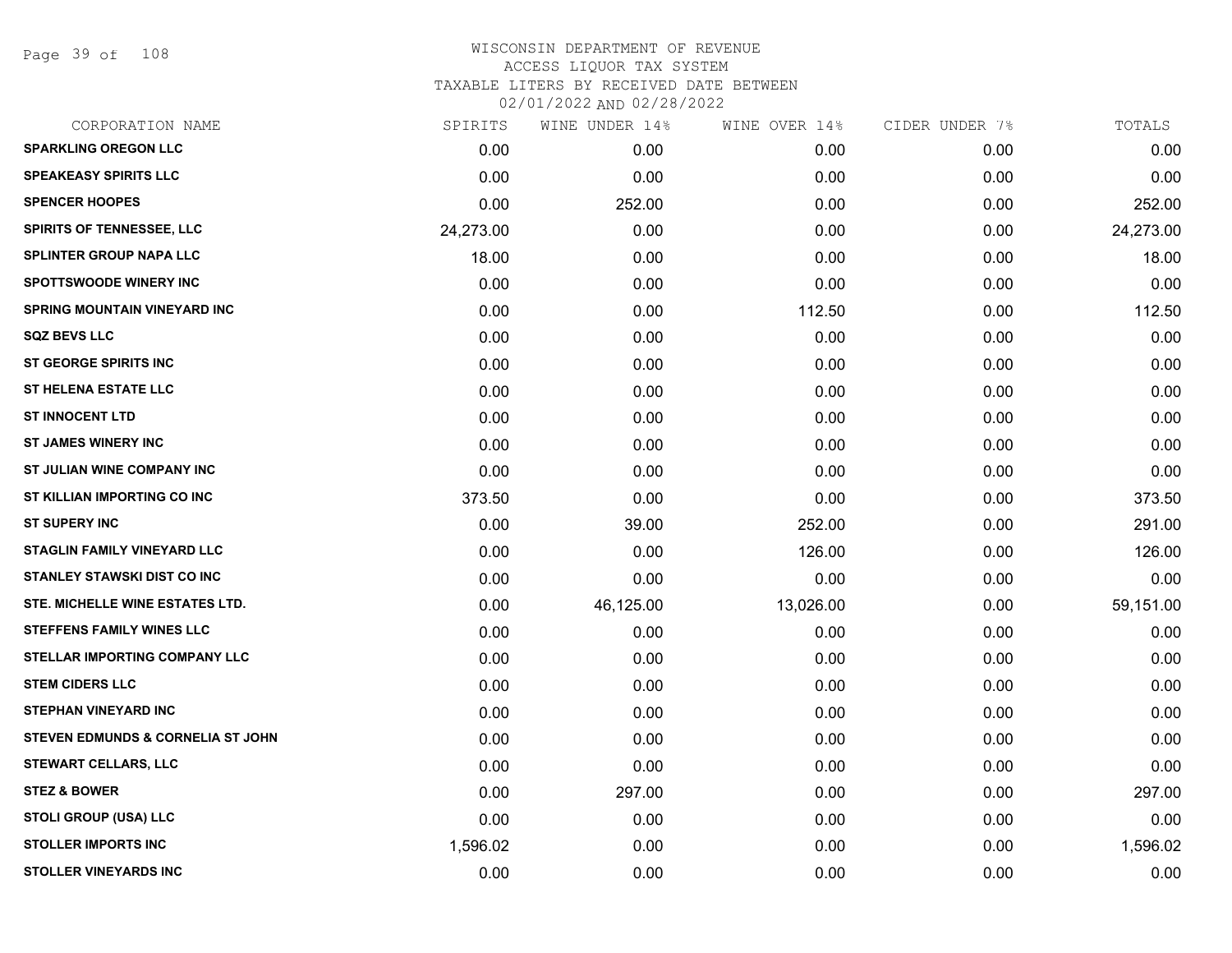Page 40 of 108

#### WISCONSIN DEPARTMENT OF REVENUE ACCESS LIQUOR TAX SYSTEM TAXABLE LITERS BY RECEIVED DATE BETWEEN

02/01/2022 AND 02/28/2022

| CORPORATION NAME                         | SPIRITS   | WINE UNDER 14% | WINE OVER 14% | CIDER UNDER 7% | TOTALS     |
|------------------------------------------|-----------|----------------|---------------|----------------|------------|
| STOLPMAN VINEYARDS LLC                   | 0.00      | 441.00         | 0.00          | 0.00           | 441.00     |
| <b>STONEBRAKER-SOLES INC</b>             | 0.00      | 504.00         | 0.00          | 0.00           | 504.00     |
| <b>STONECUSHION INC</b>                  | 0.00      | 0.00           | 0.00          | 0.00           | 0.00       |
| <b>STRATUS WINE AND SPIRITS LLC</b>      | 0.00      | 0.00           | 0.00          | 0.00           | 0.00       |
| <b>STUART BOSSOM</b>                     | 0.00      | 533.10         | 0.00          | 0.00           | 533.10     |
| <b>STUBING &amp; GANNON, LLC</b>         | 0.00      | 0.00           | 0.00          | 0.00           | 0.00       |
| <b>STUMPYS SPIRITS CO</b>                | 0.00      | 0.00           | 0.00          | 0.00           | 0.00       |
| <b>SUGARLANDS DISTILLING COMPANY LLC</b> | 10,245.00 | 0.00           | 0.00          | 0.00           | 10,245.00  |
| <b>SUNDANCE SPIRITS COMPANY</b>          | 0.00      | 0.00           | 0.00          | 0.00           | 0.00       |
| <b>SUPERSTITION MEADERY</b>              | 0.00      | 0.00           | 0.00          | 0.00           | 0.00       |
| <b>SURVILLE ENTERPRISES CORP</b>         | 0.00      | 1,552.50       | 27.75         | 0.00           | 1,580.25   |
| SUTTER HOME WINERY INC                   | 261.00    | 169,950.89     | 3,119.92      | 0.00           | 173,331.81 |
| <b>SVP WINERY LLC</b>                    | 0.00      | 126.00         | 0.00          | 0.00           | 126.00     |
| <b>T &amp; T DISTILLERY INC.</b>         | 0.00      | 0.00           | 0.00          | 0.00           | 0.00       |
| <b>T ELENTENY HOLDINGS LLC</b>           | 0.00      | 1,686.75       | 288.00        | 0.00           | 1,974.75   |
| T. EDWARD WINES, LTD                     | 147.00    | 505.50         | 0.00          | 0.00           | 652.50     |
| <b>TAFT STREET INC</b>                   | 0.00      | 0.00           | 0.00          | 0.00           | 0.00       |
| <b>TAKARA SAKE USA INC</b>               | 0.00      | 1,723.50       | 847.80        | 0.00           | 2,571.30   |
| TALLEY VINEYARDS INC                     | 0.00      | 63.00          | 0.00          | 0.00           | 63.00      |
| <b>TAMARELO INC</b>                      | 0.00      | 0.00           | 0.00          | 0.00           | 0.00       |
| <b>TAMBER BEY VINEYARDS LLC</b>          | 0.00      | 0.00           | 0.00          | 0.00           | 0.00       |
| TATTERSALL COMPANIES LLC                 | 0.00      | 0.00           | 0.00          | 0.00           | 0.00       |
| TEMPERANCE DISTILLING COMPANY            | 252.00    | 0.00           | 0.00          | 0.00           | 252.00     |
| <b>TENN SOUTH DISTILLERY</b>             | 0.00      | 0.00           | 0.00          | 0.00           | 0.00       |
| <b>TEQUILAS PREMIUM, INC</b>             | 561.00    | 0.00           | 0.00          | 0.00           | 561.00     |
| <b>TERRANEO MERCHANTS INC</b>            | 0.00      | 0.00           | 0.00          | 0.00           | 0.00       |
| <b>TERRAVANT WINE COMPANY LLC</b>        | 0.00      | 882.00         | 0.00          | 0.00           | 882.00     |
| <b>TERRESSENTIA CORPORATION</b>          | 0.00      | 0.00           | 0.00          | 0.00           | 0.00       |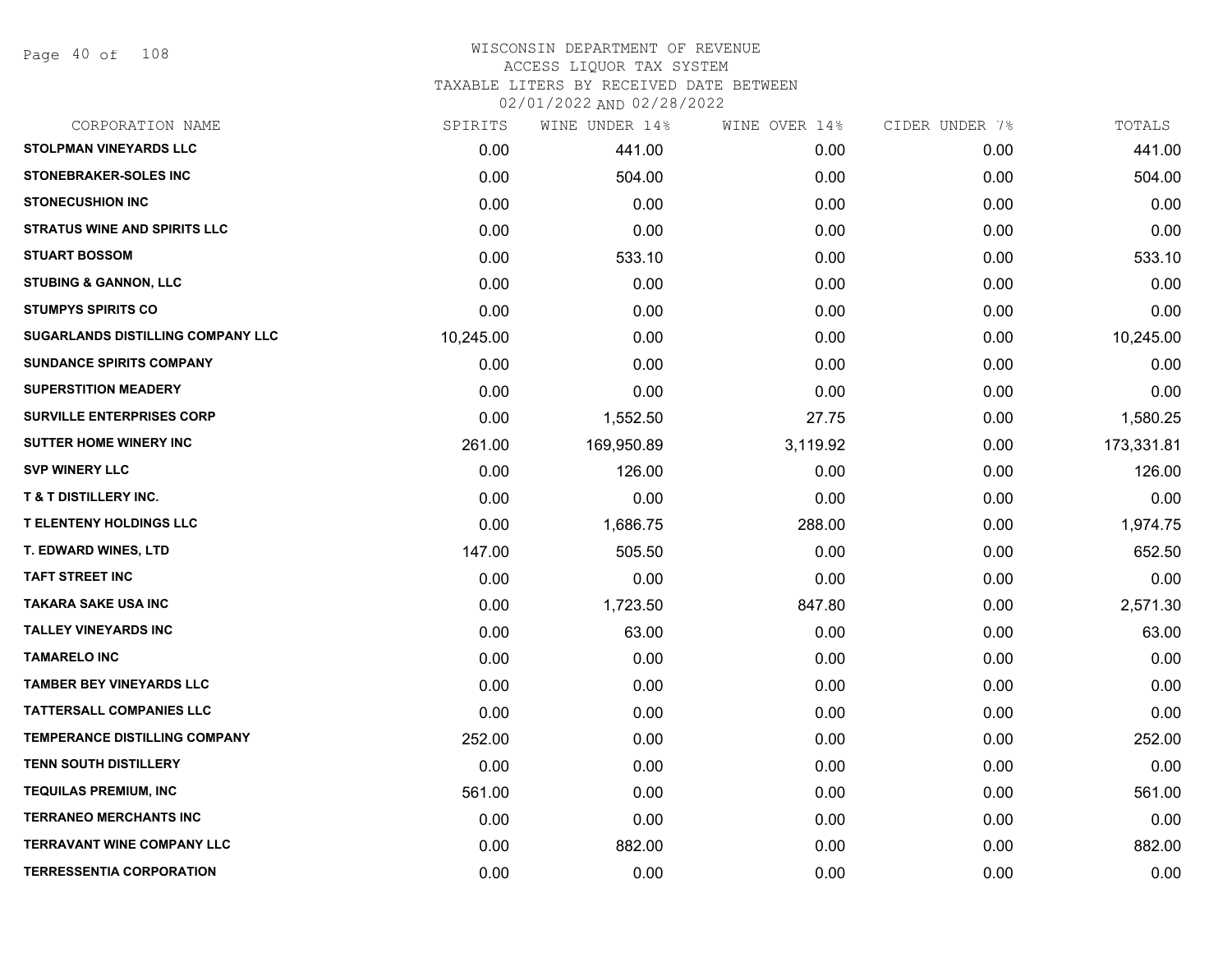Page 41 of 108

|          | WINE UNDER 14% |           |               | TOTALS         |
|----------|----------------|-----------|---------------|----------------|
| 0.00     | 0.00           | 0.00      | 0.00          | 0.00           |
| 0.00     | 0.00           | 0.00      | 0.00          | 0.00           |
| 0.00     | 0.00           | 0.00      | 0.00          | 0.00           |
| 0.00     | 710.10         | 0.00      | 0.00          | 710.10         |
| 0.00     | 0.00           | 0.00      | 0.00          | 0.00           |
| 0.00     | 0.00           | 0.00      | 0.00          | 0.00           |
| 0.00     | 0.00           | 0.00      | 0.00          | 0.00           |
| 0.00     | 0.00           | 0.00      | 0.00          | 0.00           |
| 0.00     | 0.00           | 0.00      | 0.00          | 0.00           |
| 3,182.13 | 0.00           | 0.00      | 0.00          | 3,182.13       |
| 0.00     | 0.00           | 0.00      | 0.00          | 0.00           |
| 0.00     | 0.00           | 0.00      | 0.00          | 0.00           |
| 0.00     | 756.00         | 171.00    | 0.00          | 927.00         |
| 0.00     | 0.00           | 0.00      | 0.00          | 0.00           |
| 0.00     | 0.00           | 0.00      | 0.00          | 0.00           |
| 0.00     | 0.00           | 0.00      | 0.00          | 0.00           |
| 0.00     | 0.00           | 0.00      | 0.00          | 0.00           |
| 0.00     | 0.00           | 0.00      | 0.00          | 0.00           |
| 0.00     | 0.00           | 0.00      | 0.00          | 0.00           |
| 0.00     | 12,400.00      | 823.50    | 0.00          | 13,223.50      |
| 0.00     | 0.00           | 0.00      | 0.00          | 0.00           |
| 0.00     | 918.00         | 0.00      | 0.00          | 918.00         |
| 0.00     | 225.00         | 0.00      | 0.00          | 225.00         |
| 0.00     | 644,009.46     | 16,266.00 | 0.00          | 660,275.46     |
| 0.00     | 0.00           | 0.00      | 0.00          | 0.00           |
| 0.00     | 1,008.00       | 0.00      | 0.00          | 1,008.00       |
| 0.00     | 4.50           | 0.00      | 0.00          | 4.50           |
| 0.00     | 1,975.50       | 0.00      | 0.00          | 1,975.50       |
|          | SPIRITS        |           | WINE OVER 14% | CIDER UNDER 7% |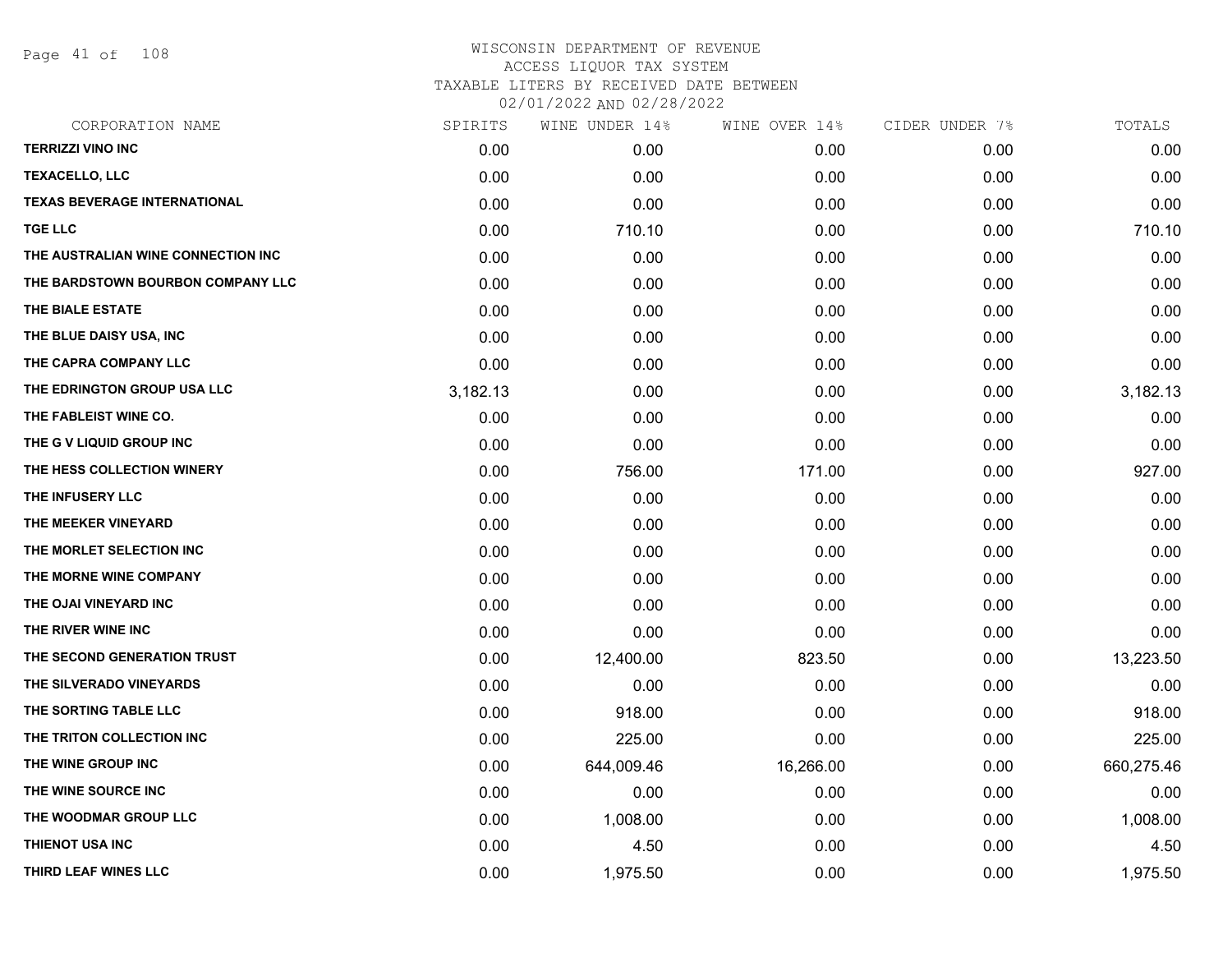Page 42 of 108

|          | WINE UNDER 14% |        |               | TOTALS         |
|----------|----------------|--------|---------------|----------------|
| 0.00     | 0.00           | 0.00   | 0.00          | 0.00           |
| 0.00     | 0.00           | 0.00   | 0.00          | 0.00           |
| 0.00     | 0.00           | 0.00   | 0.00          | 0.00           |
| 537.41   | 0.00           | 0.00   | 0.00          | 537.41         |
| 0.00     | 0.00           | 0.00   | 0.00          | 0.00           |
| 0.00     | 0.00           | 0.00   | 0.00          | 0.00           |
| 0.00     | 0.00           | 0.00   | 0.00          | 0.00           |
| 0.00     | 0.00           | 0.00   | 0.00          | 0.00           |
| 0.00     | 0.00           | 0.00   | 0.00          | 0.00           |
| 0.00     | 0.00           | 0.00   | 0.00          | 0.00           |
| 0.00     | 0.00           | 0.00   | 0.00          | 0.00           |
| 0.00     | 0.00           | 0.00   | 0.00          | 0.00           |
| 0.00     | 0.00           | 0.00   | 0.00          | 0.00           |
| 0.00     | 0.00           | 0.00   | 0.00          | 0.00           |
| 0.00     | 0.00           | 0.00   | 0.00          | 0.00           |
| 0.00     | 0.00           | 0.00   | 0.00          | 0.00           |
| 0.00     | 0.00           | 0.00   | 0.00          | 0.00           |
| 0.00     | 14,418.00      | 927.00 | 0.00          | 15,345.00      |
| 0.00     | 63.00          | 452.25 | 0.00          | 515.25         |
| 1,791.00 | 0.00           | 0.00   | 0.00          | 1,791.00       |
| 0.00     | 0.00           | 504.00 | 0.00          | 504.00         |
| 0.00     | 0.00           | 0.00   | 0.00          | 0.00           |
| 0.00     | 19,219.42      | 9.00   | 0.00          | 19,228.42      |
| 0.00     | 0.00           | 0.00   | 0.00          | 0.00           |
| 0.00     | 0.00           | 0.00   | 0.00          | 0.00           |
| 0.00     | 3.00           | 0.00   | 0.00          | 3.00           |
| 0.00     | 2,992.50       | 0.00   | 0.00          | 2,992.50       |
| 0.00     | 0.00           | 0.00   | 0.00          | 0.00           |
|          | SPIRITS        |        | WINE OVER 14% | CIDER UNDER 7% |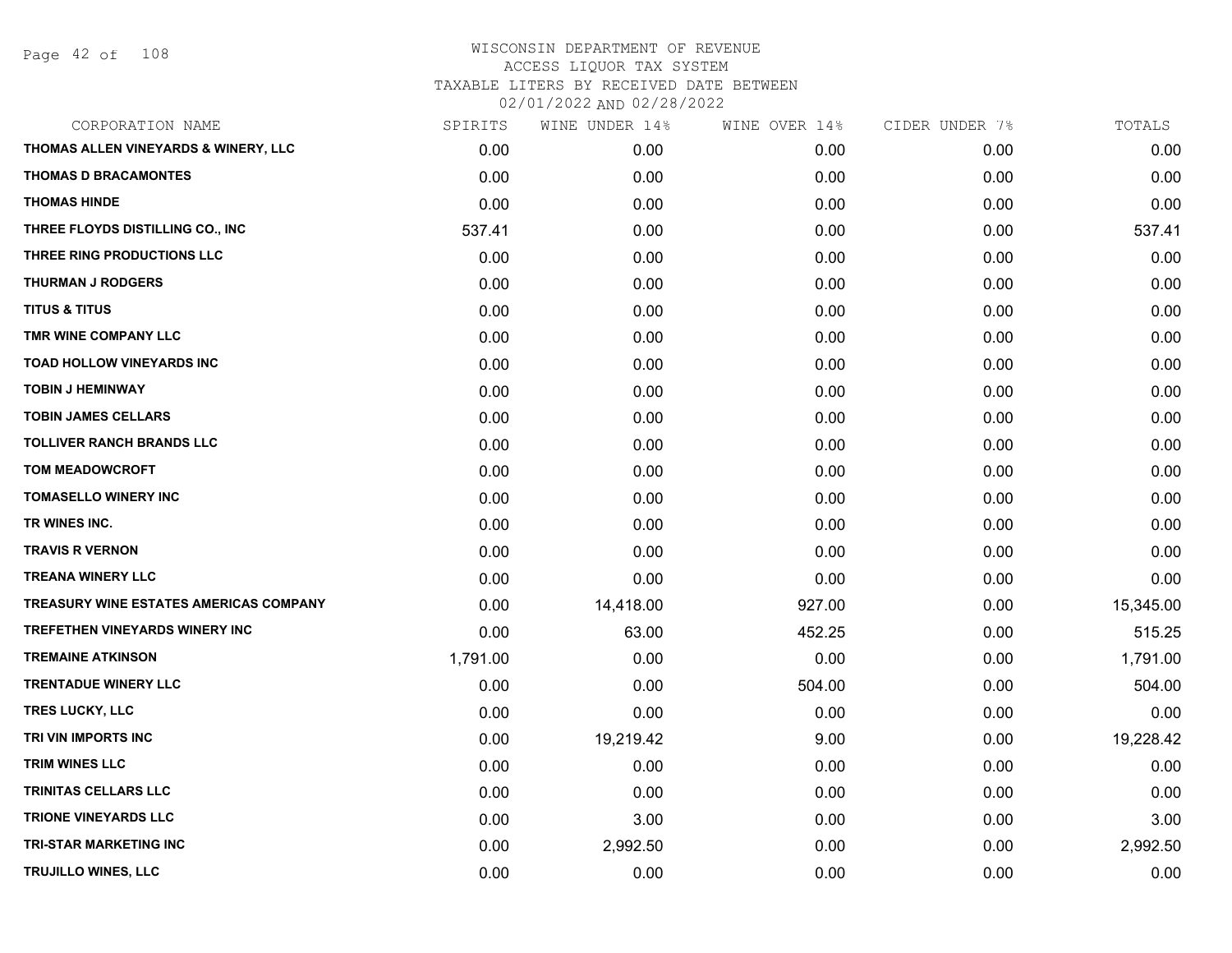Page 43 of 108

| CORPORATION NAME                     | SPIRITS    | WINE UNDER 14% | WINE OVER 14% | CIDER UNDER 7% | TOTALS     |
|--------------------------------------|------------|----------------|---------------|----------------|------------|
| <b>TRUVINO INC</b>                   | 0.00       | 40.50          | 0.00          | 0.00           | 40.50      |
| <b>TURLEY WINE CELLARS INC</b>       | 0.00       | 0.00           | 0.00          | 0.00           | 0.00       |
| <b>TURNBULL WINE CELLARS</b>         | 0.00       | 0.00           | 0.00          | 0.00           | 0.00       |
| <b>TWIN PEAKS WINERY INC</b>         | 0.00       | 0.00           | 0.00          | 0.00           | 0.00       |
| TWO BROTHERS ARTISAN SPIRITS COMPANY | 363.30     | 0.00           | 0.00          | 0.00           | 363.30     |
| <b>TWO SONS IMPORTS LLC</b>          | 0.00       | 0.00           | 0.00          | 0.00           | 0.00       |
| TWO TREES BEVERAGE COMPANY INC.      | 553.50     | 0.00           | 0.00          | 0.00           | 553.50     |
| TWO WORLDS WINE COMPANY, LLC         | 0.00       | 0.00           | 0.00          | 0.00           | 0.00       |
| UGLY DOG DISTILLERY, LLC             | 0.00       | 0.00           | 0.00          | 0.00           | 0.00       |
| UNCLE JOHN'S FRUIT HOUSE WINERY LLC  | 0.00       | 0.00           | 0.00          | 0.00           | 0.00       |
| UNDERGROUND WINE PROJECT LLC         | 0.00       | 0.00           | 0.00          | 0.00           | 0.00       |
| <b>UNION WINE COMPANY</b>            | 0.00       | 3,411.00       | 0.00          | 0.00           | 3,411.00   |
| <b>UNITED SPIRITS INC</b>            | 0.00       | 0.00           | 0.00          | 0.00           | 0.00       |
| UNITED STATES BEVERAGE LLC           | 0.00       | 0.00           | 0.00          | 0.00           | 0.00       |
| UNITED STATES DISTILLED PRODUCTS CO. | 245,344.80 | 36,704.11      | 1,669.00      | 0.00           | 283,717.91 |
| UNIVERSAL BEVERAGE IMPORTERS, LLC    | 0.00       | 0.00           | 0.00          | 0.00           | 0.00       |
| UNTI WINE CO LLC                     | 0.00       | 0.00           | 0.00          | 0.00           | 0.00       |
| <b>UPCHURCH VINEYARD LLC</b>         | 0.00       | 0.00           | 0.00          | 0.00           | 0.00       |
| USA WINE IMPORTS INC                 | 0.00       | 1,008.54       | 0.00          | 0.00           | 1,008.54   |
| <b>USA WINE WEST LLC</b>             | 1,811.40   | 3,883.50       | 238.50        | 0.00           | 5,933.40   |
| <b>UVE ENTERPRISES INC</b>           | 0.00       | 0.00           | 0.00          | 0.00           | 0.00       |
| <b>V&amp;CLLC</b>                    | 0.00       | 0.00           | 0.00          | 0.00           | 0.00       |
| <b>VALCKENBERG INTERNATIONAL INC</b> | 0.00       | 0.00           | 0.00          | 0.00           | 0.00       |
| <b>VALKYRIE SELECTIONS LLC</b>       | 0.00       | 315.00         | 63.00         | 0.00           | 378.00     |
| <b>VALOR WINE CO LLC</b>             | 0.00       | 0.00           | 0.00          | 0.00           | 0.00       |
| VAN RUITEN FAMILY WINERY LLC         | 0.00       | 0.00           | 0.00          | 0.00           | 0.00       |
| <b>VANDER MILL LLC</b>               | 0.00       | 0.00           | 0.00          | 0.00           | 0.00       |
| <b>VEN CAL RANCHES LLC</b>           | 0.00       | 0.00           | 0.00          | 0.00           | 0.00       |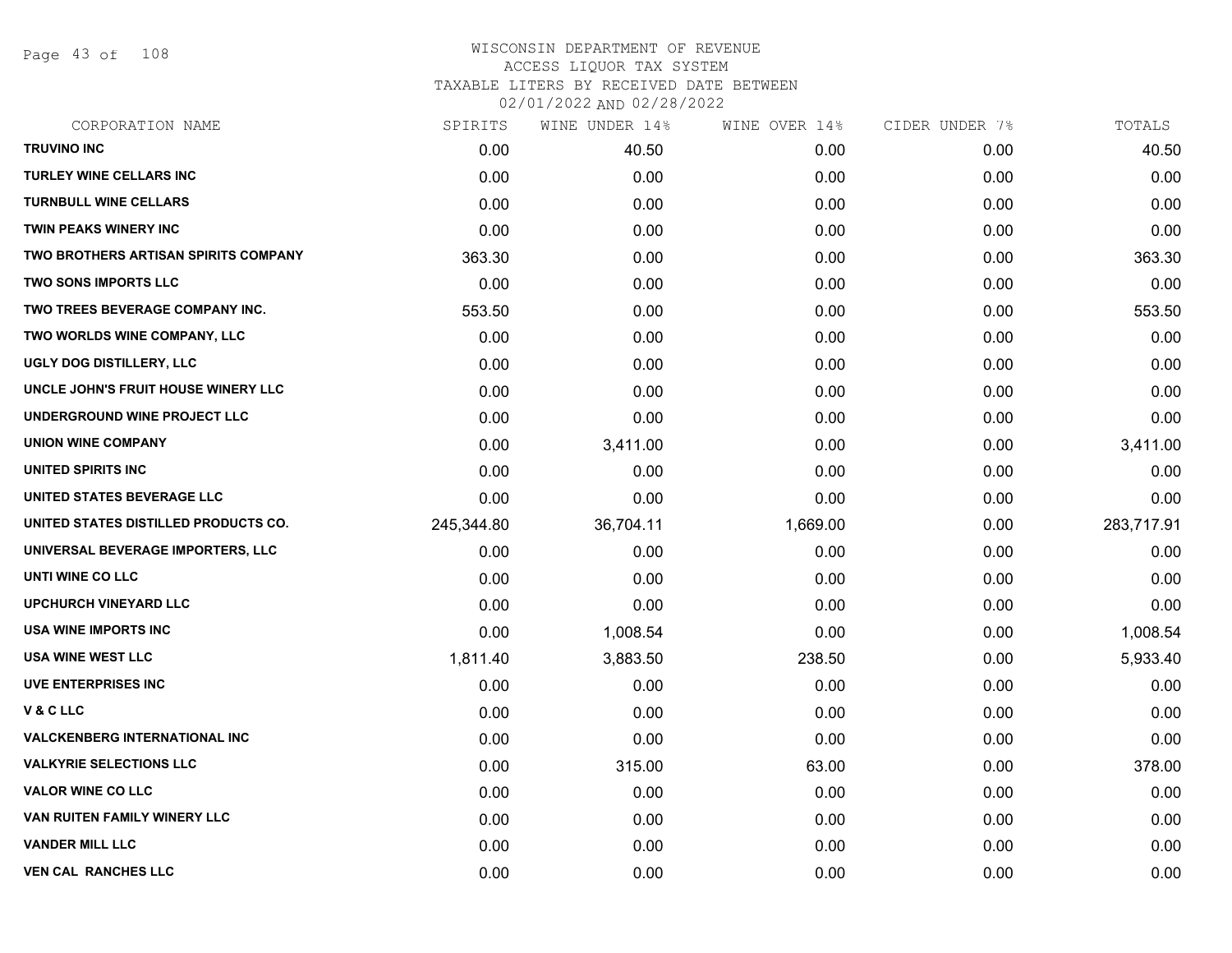Page 44 of 108

| CORPORATION NAME                      | SPIRITS  | WINE UNDER 14% | WINE OVER 14% | CIDER UNDER 7% | TOTALS    |
|---------------------------------------|----------|----------------|---------------|----------------|-----------|
| <b>VENGE VINEYARDS INC</b>            | 0.00     | 0.00           | 0.00          | 0.00           | 0.00      |
| <b>VERMEIL WINE GROUP LLC</b>         | 0.00     | 0.00           | 0.00          | 0.00           | 0.00      |
| <b>VERMONT HARD CIDER COMPANY LLC</b> | 0.00     | 0.00           | 0.00          | 8,745.00       | 8,745.00  |
| <b>VERTICAL PALATE WINE CO LLC</b>    | 0.00     | 0.00           | 0.00          | 0.00           | 0.00      |
| VI. SCO. INC                          | 0.00     | 0.00           | 0.00          | 0.00           | 0.00      |
| <b>VIAS IMPORTS LTD</b>               | 0.00     | 198.00         | 0.00          | 0.00           | 198.00    |
| <b>VICENTE GANDIA USA INC</b>         | 0.00     | 0.00           | 0.00          | 0.00           | 0.00      |
| <b>VICTOR G HARVEY SR</b>             | 0.00     | 0.00           | 0.00          | 0.00           | 0.00      |
| <b>VIEUX VINS INC</b>                 | 0.00     | 219.00         | 167.25        | 0.00           | 386.25    |
| <b>VIGNETTE WINERY LLC</b>            | 0.00     | 0.00           | 0.00          | 0.00           | 0.00      |
| <b>VIKRE DISTILLERY LLC</b>           | 0.00     | 0.00           | 0.00          | 0.00           | 0.00      |
| <b>VILLA CREEK INC</b>                | 0.00     | 0.00           | 0.00          | 0.00           | 0.00      |
| <b>VILLA ENCINAL PARTNERS LP</b>      | 0.00     | 0.00           | 90.00         | 0.00           | 90.00     |
| <b>VILLA SAN JULIETTE INC</b>         | 0.00     | 0.00           | 0.00          | 0.00           | 0.00      |
| VIN DE ZO LLC                         | 0.00     | 0.00           | 0.00          | 0.00           | 0.00      |
| <b>VIN DIVINO LTD</b>                 | 174.00   | 621.00         | 27.00         | 0.00           | 822.00    |
| <b>VINA ROBLES INC</b>                | 0.00     | 0.00           | 0.00          | 0.00           | 0.00      |
| <b>VINAMERICAS INC</b>                | 0.00     | 0.00           | 0.00          | 0.00           | 0.00      |
| <b>VINCENZO PADULA</b>                | 0.00     | 0.00           | 0.00          | 0.00           | 0.00      |
| <b>VINE CLIFF WINERY INC</b>          | 0.00     | 0.00           | 0.00          | 0.00           | 0.00      |
| <b>VINE CONNECTIONS LLC</b>           | 63.00    | 1,173.24       | 1,759.52      | 0.00           | 2,995.76  |
| <b>VINEBURG LLC</b>                   | 0.00     | 0.00           | 0.00          | 0.00           | 0.00      |
| <b>VINEDOS DISTRIBUTION LLC</b>       | 0.00     | 0.00           | 0.00          | 0.00           | 0.00      |
| <b>VINEYARD 29 LLC</b>                | 0.00     | 0.00           | 0.00          | 0.00           | 0.00      |
| <b>VINEYARD BRANDS LLC</b>            | 0.00     | 1,363.50       | 974.50        | 0.00           | 2,338.00  |
| VINO DEL SOL INC                      | 0.00     | 3,393.00       | 135.00        | 0.00           | 3,528.00  |
| <b>VINO LOGICS CORPORATION</b>        | 0.00     | 126.00         | 189.00        | 0.00           | 315.00    |
| <b>VINO.COM LLC</b>                   | 1,476.60 | 4,815.00       | 14,170.50     | 1,558.00       | 22,020.10 |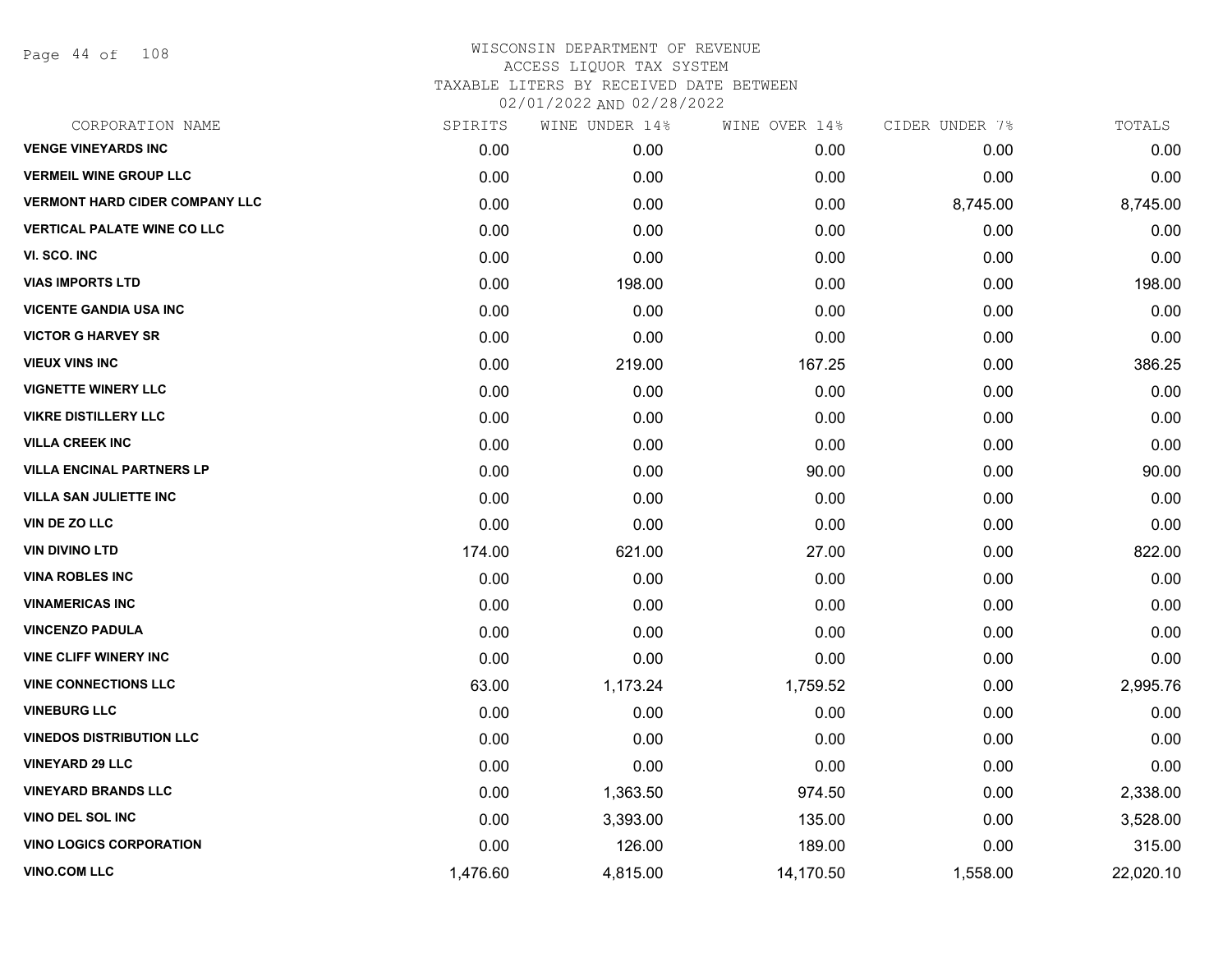Page 45 of 108

| CORPORATION NAME                       | SPIRITS   | WINE UNDER 14% | WINE OVER 14% | CIDER UNDER 7% | TOTALS    |
|----------------------------------------|-----------|----------------|---------------|----------------|-----------|
| <b>VINOANDES LLC</b>                   | 0.00      | 0.00           | 0.00          | 0.00           | 0.00      |
| <b>VINOCOPIA INC</b>                   | 0.00      | 0.00           | 288.00        | 0.00           | 288.00    |
| <b>VINOSPHERE INC</b>                  | 0.00      | 0.00           | 0.00          | 0.00           | 0.00      |
| <b>VINOVIA WINE GROUP INC</b>          | 0.00      | 1,008.00       | 0.00          | 0.00           | 1,008.00  |
| <b>VINTAGE '59 IMPORTS LLC</b>         | 0.00      | 0.00           | 0.00          | 0.00           | 0.00      |
| <b>VINTAGE POINT LLC</b>               | 0.00      | 0.00           | 0.00          | 0.00           | 0.00      |
| <b>VINTAGE WINE ESTATES, INC.</b>      | 0.00      | 2,889.00       | 1,786.50      | 0.00           | 4,675.50  |
| <b>VINTURE WINE COMPANY LLC</b>        | 0.00      | 0.00           | 0.00          | 0.00           | 0.00      |
| <b>VINTUS LLC</b>                      | 0.00      | 0.00           | 0.00          | 0.00           | 0.00      |
| <b>VOLIO VINO IMPORTS, INC.</b>        | 0.00      | 2,929.50       | 567.00        | 0.00           | 3,496.50  |
| <b>VOTTO VINES IMPORTING INC</b>       | 0.00      | 0.00           | 0.00          | 0.00           | 0.00      |
| <b>VRBAS TRADING COMPANY LLC</b>       | 0.00      | 0.00           | 0.00          | 0.00           | 0.00      |
| <b>VTPR INC</b>                        | 0.00      | 0.00           | 0.00          | 0.00           | 0.00      |
| <b>W J DEUTSCH &amp; SONS LTD</b>      | 14,782.37 | 36,296.79      | 8,643.01      | 0.00           | 59,722.17 |
| <b>WAGNER WINE COMPANY LLC</b>         | 0.00      | 22.50          | 1,404.00      | 0.00           | 1,426.50  |
| <b>WAGNER WINERY LLC</b>               | 0.00      | 0.00           | 0.00          | 0.00           | 0.00      |
| <b>WAYFARER LLC</b>                    | 0.00      | 0.00           | 0.00          | 0.00           | 0.00      |
| <b>WEBSTER BARNES LLC</b>              | 0.00      | 0.00           | 0.00          | 0.00           | 0.00      |
| <b>WEIBEL INCORPORATED</b>             | 0.00      | 0.00           | 0.00          | 0.00           | 0.00      |
| <b>WEIN BAUER INC</b>                  | 252.06    | 9,413.28       | 0.00          | 0.00           | 9,665.34  |
| WELL OILED WINE COMPANY LLC            | 0.00      | 0.00           | 0.00          | 0.00           | 0.00      |
| <b>WEST COAST WINE PARTNERS LLC</b>    | 0.00      | 0.00           | 0.00          | 0.00           | 0.00      |
| <b>WEST MICHIGAN RUM COMPANY, LLC</b>  | 0.00      | 0.00           | 0.00          | 0.00           | 0.00      |
| <b>WESTERN SPIRITS BEVERAGE CO LLC</b> | 5,722.50  | 0.00           | 0.00          | 0.00           | 5,722.50  |
| <b>WEYGANDT-METZLER IMPORTING LTD</b>  | 0.00      | 1,089.00       | 0.00          | 0.00           | 1,089.00  |
| <b>WHISKEY ACRES DISTILLING CO</b>     | 0.00      | 0.00           | 0.00          | 0.00           | 0.00      |
| <b>WI INC</b>                          | 193.50    | 0.00           | 0.00          | 0.00           | 193.50    |
| <b>WILD AGAVE IMPORTS LLC</b>          | 0.00      | 0.00           | 0.00          | 0.00           | 0.00      |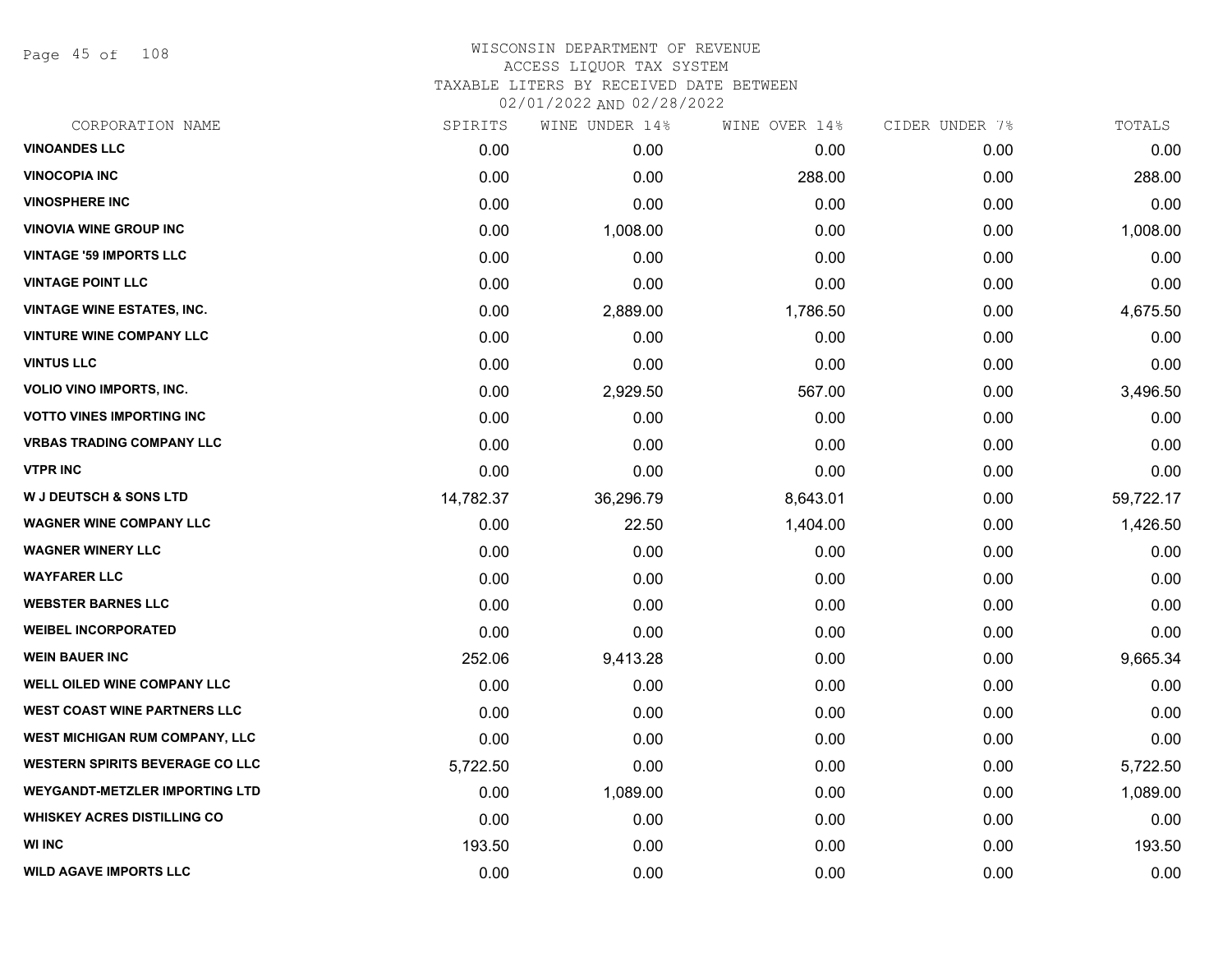Page 46 of 108

| CORPORATION NAME                               | SPIRITS   | WINE UNDER 14% | WINE OVER 14% | CIDER UNDER 7% | TOTALS    |
|------------------------------------------------|-----------|----------------|---------------|----------------|-----------|
| <b>WILDERNESS TRACE DISTILLERY, LLC</b>        | 585.00    | 0.00           | 0.00          | 0.00           | 585.00    |
| <b>WILLAMETTE VALLEY VINEYARDS INC</b>         | 0.00      | 0.00           | 0.00          | 0.00           | 0.00      |
| <b>WILLIAM COLE VINEYARDS LLC</b>              | 0.00      | 0.00           | 0.00          | 0.00           | 0.00      |
| <b>WILLIAM GRANT &amp; SONS INC</b>            | 45,153.60 | 0.00           | 0.00          | 0.00           | 45,153.60 |
| <b>WILLIAM P KNUTTEL</b>                       | 0.00      | 0.00           | 0.00          | 0.00           | 0.00      |
| <b>WILLIAM T HOLLORAN</b>                      | 0.00      | 0.00           | 0.00          | 0.00           | 0.00      |
| <b>WILLIAM WOLF BRAND LLC</b>                  | 0.00      | 0.00           | 0.00          | 0.00           | 0.00      |
| <b>WILLIAM WOODRUFF</b>                        | 0.00      | 0.00           | 0.00          | 0.00           | 0.00      |
| <b>WILLIAMS &amp; SELYEM LLC</b>               | 0.00      | 0.00           | 0.00          | 0.00           | 0.00      |
| <b>WILSON CREEK WINERY &amp; VINEYARDS INC</b> | 0.00      | 0.00           | 0.00          | 0.00           | 0.00      |
| <b>WILSON DANIELS LLC</b>                      | 0.00      | 3,606.00       | 162.00        | 0.00           | 3,768.00  |
| <b>WINE ATTITUDE INC</b>                       | 0.00      | 0.00           | 0.00          | 0.00           | 0.00      |
| <b>WINE BRIDGE IMPORTS INC</b>                 | 0.00      | 504.00         | 0.00          | 0.00           | 504.00    |
| WINE COUNTRY INTERNATIONAL INC                 | 0.00      | 0.00           | 0.00          | 0.00           | 0.00      |
| <b>WINE CREEK LLC</b>                          | 0.00      | 0.00           | 0.00          | 0.00           | 0.00      |
| <b>WINE HOOLIGANS LLC</b>                      | 0.00      | 315.00         | 1,039.50      | 0.00           | 1,354.50  |
| <b>WINE SPOTS CELLARS, INC.</b>                | 0.00      | 0.00           | 0.00          | 0.00           | 0.00      |
| <b>WINE WINE SITUATION LLC</b>                 | 0.00      | 0.00           | 0.00          | 0.00           | 0.00      |
| <b>WINEHAVEN INC</b>                           | 0.00      | 270.00         | 135.00        | 0.00           | 405.00    |
| <b>WINEPLAYGROUND.COM INC</b>                  | 0.00      | 0.00           | 0.00          | 0.00           | 0.00      |
| <b>WINERIES &amp; SELECT PRODUCTS LLC</b>      | 0.00      | 0.00           | 0.00          | 0.00           | 0.00      |
| <b>WINERY EXCHANGE, INC.</b>                   | 0.00      | 61,909.87      | 1,210.50      | 0.00           | 63,120.37 |
| <b>WINES OF FRANCE INC</b>                     | 0.00      | 180.00         | 132.75        | 0.00           | 312.75    |
| <b>WINES UNLIMITED INC</b>                     | 0.00      | 10,003.50      | 0.00          | 0.00           | 10,003.50 |
| <b>WINESELLERS LTD</b>                         | 0.00      | 1,269.00       | 126.00        | 0.00           | 1,395.00  |
| <b>WISD LLC</b>                                | 0.00      | 873.00         | 1,126.50      | 0.00           | 1,999.50  |
| <b>WOODSON WINES LLC</b>                       | 0.00      | 0.00           | 0.00          | 0.00           | 0.00      |
| <b>WOOLER BRANDS INC</b>                       | 0.00      | 0.00           | 0.00          | 0.00           | 0.00      |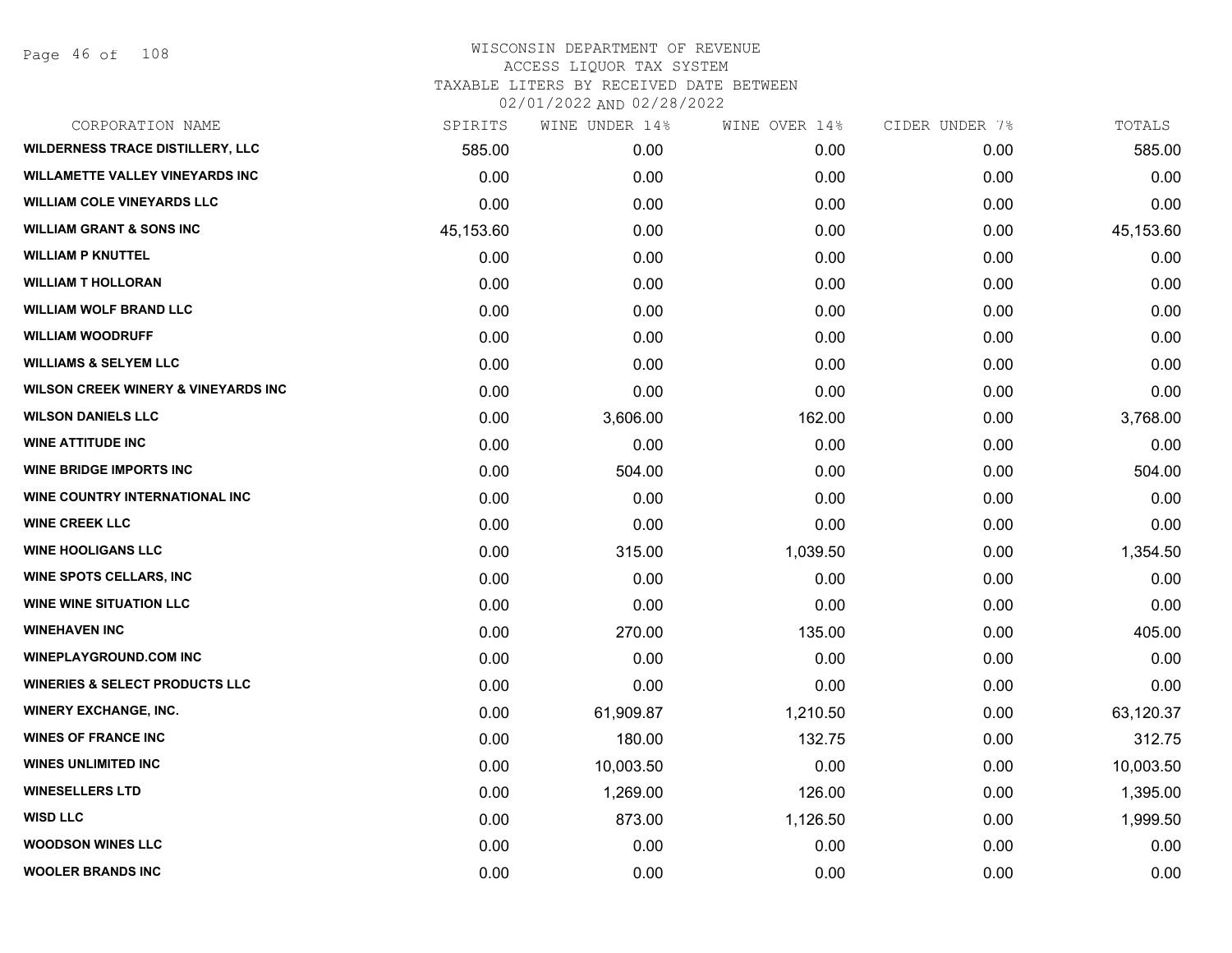Page 47 of 108

#### WISCONSIN DEPARTMENT OF REVENUE ACCESS LIQUOR TAX SYSTEM

#### TAXABLE LITERS BY RECEIVED DATE BETWEEN

02/01/2022 AND 02/28/2022

| CORPORATION NAME                   | SPIRITS      | WINE UNDER 14% | WINE OVER 14% | CIDER UNDER 7% | TOTALS       |
|------------------------------------|--------------|----------------|---------------|----------------|--------------|
| <b>WORLD TRAVELER IMPORTS LLC</b>  | 0.00         | 576.00         | 0.00          | 0.00           | 576.00       |
| <b>WORLDWIDE CELLARS INC</b>       | 0.00         | 2,240.25       | 190.50        | 0.00           | 2,430.75     |
| <b>WRS CO. LLC</b>                 | 0.00         | 0.00           | 0.00          | 0.00           | 0.00         |
| <b>WTC IMPORT &amp; EXPORT LLC</b> | 0.00         | 0.00           | 0.00          | 0.00           | 0.00         |
| XXX DISTILLERY, LLC                | 0.00         | 0.00           | 0.00          | 0.00           | 0.00         |
| YAEGAKI CORPORATION OF USA         | 0.00         | 1,845.00       | 200.88        | 0.00           | 2,045.88     |
| YOUNTVILLE WINE IMPORTS LLC        | 0.00         | 0.00           | 0.00          | 0.00           | 0.00         |
| <b>ZACH HOLLINGSWORTH</b>          | 0.00         | 0.00           | 0.00          | 0.00           | 0.00         |
| <b>ZD WINES LLC</b>                | 0.00         | 63.00          | 18.00         | 0.00           | 81.00        |
| <b>ZEILER SPIRITS LLC</b>          | 0.00         | 0.00           | 0.00          | 0.00           | 0.00         |
| <b>ZING ZANG, LLC</b>              | 885.79       | 0.00           | 0.00          | 0.00           | 885.79       |
| <b>ZONIN USA INC</b>               | 0.00         | 8,550.13       | 504.00        | 0.00           | 9,054.13     |
| <b>ZRS WINES LLC</b>               | 0.00         | 0.00           | 0.00          | 0.00           | 0.00         |
| TOTAL LITERS FOR 2/28/2022         | 4,254,366.99 | 3,269,726.74   | 353,423.98    | 165,465.50     | 8,042,983.21 |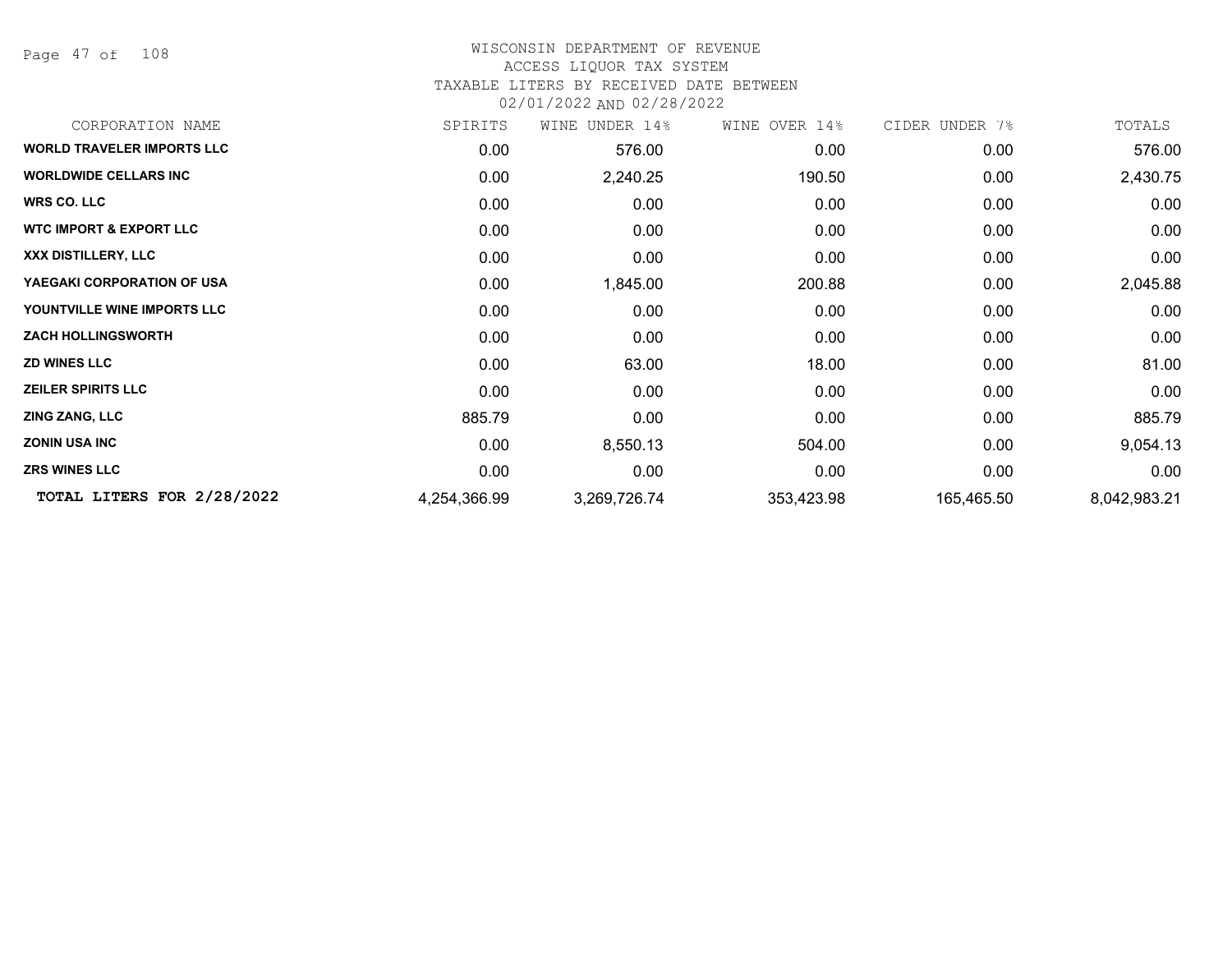Page 48 of 108

# WISCONSIN DEPARTMENT OF REVENUE ACCESS LIQUOR TAX SYSTEM TAXABLE LITERS BY RECEIVED DATE BETWEEN 02/01/2022 AND 02/28/2022

CORPORATION NAME SPIRITS WINE UNDER 14% WINE OVER 14% CIDER UNDER 7% TOTALS

**IN STATE WHOLESALER (W)**

| ALLSTATE LIQUOR & WINE COMPANY, INC.        | 0.00      | 0.00      | 0.00   | 0.00 | 0.00       |
|---------------------------------------------|-----------|-----------|--------|------|------------|
| <b>AMANDA MORDEN</b>                        | 0.00      | 422.25    | 5.25   | 0.00 | 427.50     |
| <b>ARCADIA BEVERAGE COMPANY</b>             | 0.00      | 0.00      | 0.00   | 0.00 | 0.00       |
| ARIS GLOBAL IMPORTS LLC                     | 0.00      | 0.00      | 0.00   | 0.00 | 0.00       |
| <b>AVA WINE &amp; SPIRITS LLC</b>           | 0.00      | 0.00      | 0.00   | 0.00 | 0.00       |
| <b>BADGER DISTRIBUTING OF MILWAUKEE LLC</b> | 0.00      | 0.00      | 0.00   | 0.00 | 0.00       |
| <b>BADGER LIQUOR CO. INC.</b>               | 83,476.80 | 21,357.05 | 0.00   | 0.00 | 104,833.85 |
| <b>BADGER STATE WINERY COOPERATIVE</b>      | 0.00      | 0.00      | 0.00   | 0.00 | 0.00       |
| <b>BADGER WINE &amp; SPIRITS LLC</b>        | 0.00      | 0.00      | 0.00   | 0.00 | 0.00       |
| BEECHWOOD DISTRIBUTORS, INC.                | 0.00      | 0.00      | 0.00   | 0.00 | 0.00       |
| BEER CAPITOL DISTRIBUTING LLC               | 0.00      | 0.00      | 0.00   | 0.00 | 0.00       |
| <b>BILJANA KLATT</b>                        | 0.00      | 0.00      | 0.00   | 0.00 | 0.00       |
| BILL'S DISTRIBUTING, LTD.                   | 0.00      | 0.00      | 0.00   | 0.00 | 0.00       |
| <b>BRANT T NEHMER</b>                       | 0.00      | 2,182.50  | 540.00 | 0.00 | 2,722.50   |
| <b>BREAKTHRU BEVERAGE GROUP LLC</b>         | 0.00      | 0.00      | 0.00   | 0.00 | 0.00       |
| <b>BREAKTHRU BEVERAGE GROUP LLC</b>         | 0.00      | 13,878.00 | 504.00 | 0.00 | 14,382.00  |
| <b>C.J.W., INC.</b>                         | 0.00      | 0.00      | 0.00   | 0.00 | 0.00       |
| <b>CAPITOL-HUSTING COMPANY, INC.</b>        | 41,208.00 | 9,396.00  | 0.00   | 0.00 | 50,604.00  |
| CHAS. A. BERNICK, INCORPORATED              | 0.00      | 0.00      | 0.00   | 0.00 | 0.00       |
| <b>CHRISTY SMITH</b>                        | 0.00      | 0.00      | 0.00   | 0.00 | 0.00       |
| <b>CHROMATIC WINE COMPANY LLC</b>           | 0.00      | 0.00      | 0.00   | 0.00 | 0.00       |
| DE PERE LIQUOR CO LLC                       | 0.00      | 0.00      | 0.00   | 0.00 | 0.00       |
| <b>DEAN DISTRIBUTING, INC.</b>              | 0.00      | 0.00      | 0.00   | 0.00 | 0.00       |
| <b>DEAN DISTRIBUTING, INC.</b>              | 0.00      | 0.00      | 0.00   | 0.00 | 0.00       |
| <b>DEWITT CHURCH GOODS, INC.</b>            | 0.00      | 0.00      | 0.00   | 0.00 | 0.00       |
| DREWRY'S DISTRIBUTING COMPANY LLC           | 0.00      | 0.00      | 0.00   | 0.00 | 0.00       |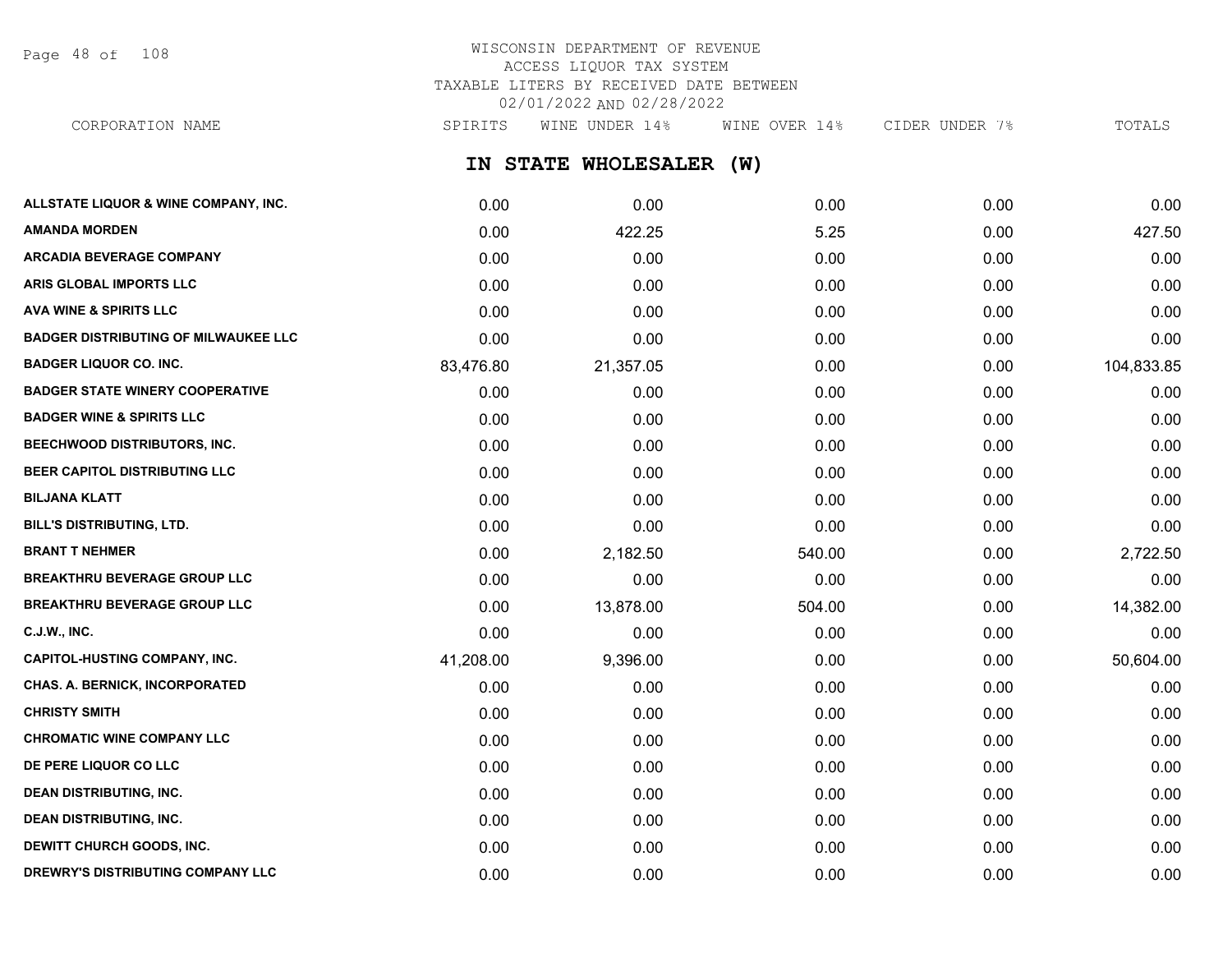Page 49 of 108

| SPIRITS   | WINE UNDER 14% | WINE OVER 14% |          | TOTALS         |
|-----------|----------------|---------------|----------|----------------|
| 0.00      | 0.00           | 0.00          | 0.00     | 0.00           |
| 0.00      | 0.00           | 0.00          | 0.00     | 0.00           |
| 0.00      | 0.00           | 0.00          | 0.00     | 0.00           |
| 0.00      | 0.00           | 0.00          | 0.00     | 0.00           |
| 0.00      | 0.00           | 0.00          | 0.00     | 0.00           |
| 0.00      | 0.00           | 0.00          | 0.00     | 0.00           |
| 0.00      | 0.00           | 0.00          | 0.00     | 0.00           |
| 0.00      | 0.00           | 0.00          | 0.00     | 0.00           |
| 40,315.08 | 0.00           | 0.00          | 0.00     | 40,315.08      |
| 0.00      | 0.00           | 0.00          | 0.00     | 0.00           |
| 0.00      | 0.00           | 0.00          | 0.00     | 0.00           |
| 0.00      | 0.00           | 0.00          | $-34.08$ | $-34.08$       |
| 0.00      | 0.00           | 0.00          | 0.00     | 0.00           |
| 0.00      | 0.00           | 0.00          | 0.00     | 0.00           |
| 0.00      | 0.00           | 0.00          | 0.00     | 0.00           |
| 0.00      | 0.00           | 0.00          | 0.00     | 0.00           |
| 0.00      | 0.00           | 0.00          | 0.00     | 0.00           |
| 0.00      | 0.00           | 0.00          | 0.00     | 0.00           |
| 8,905.50  | 8,892.00       | 1,323.00      | 0.00     | 19,120.50      |
| 0.00      | 0.00           | 0.00          | 0.00     | 0.00           |
| 0.00      | 0.00           | 0.00          | 0.00     | 0.00           |
| 0.00      | 0.00           | 0.00          | 0.00     | 0.00           |
| 0.00      | 0.00           | 0.00          | 0.00     | 0.00           |
| 0.00      | 0.00           | 0.00          | 0.00     | 0.00           |
| 504.00    | 4,860.00       | 360.00        | 0.00     | 5,724.00       |
| 0.00      | 0.00           | 0.00          | 0.00     | 0.00           |
| 0.00      | $-463.50$      | 0.00          | 0.00     | $-463.50$      |
| 18,083.10 | 18,879.82      | 0.00          | 0.00     | 36,962.92      |
|           |                |               |          | CIDER UNDER 7% |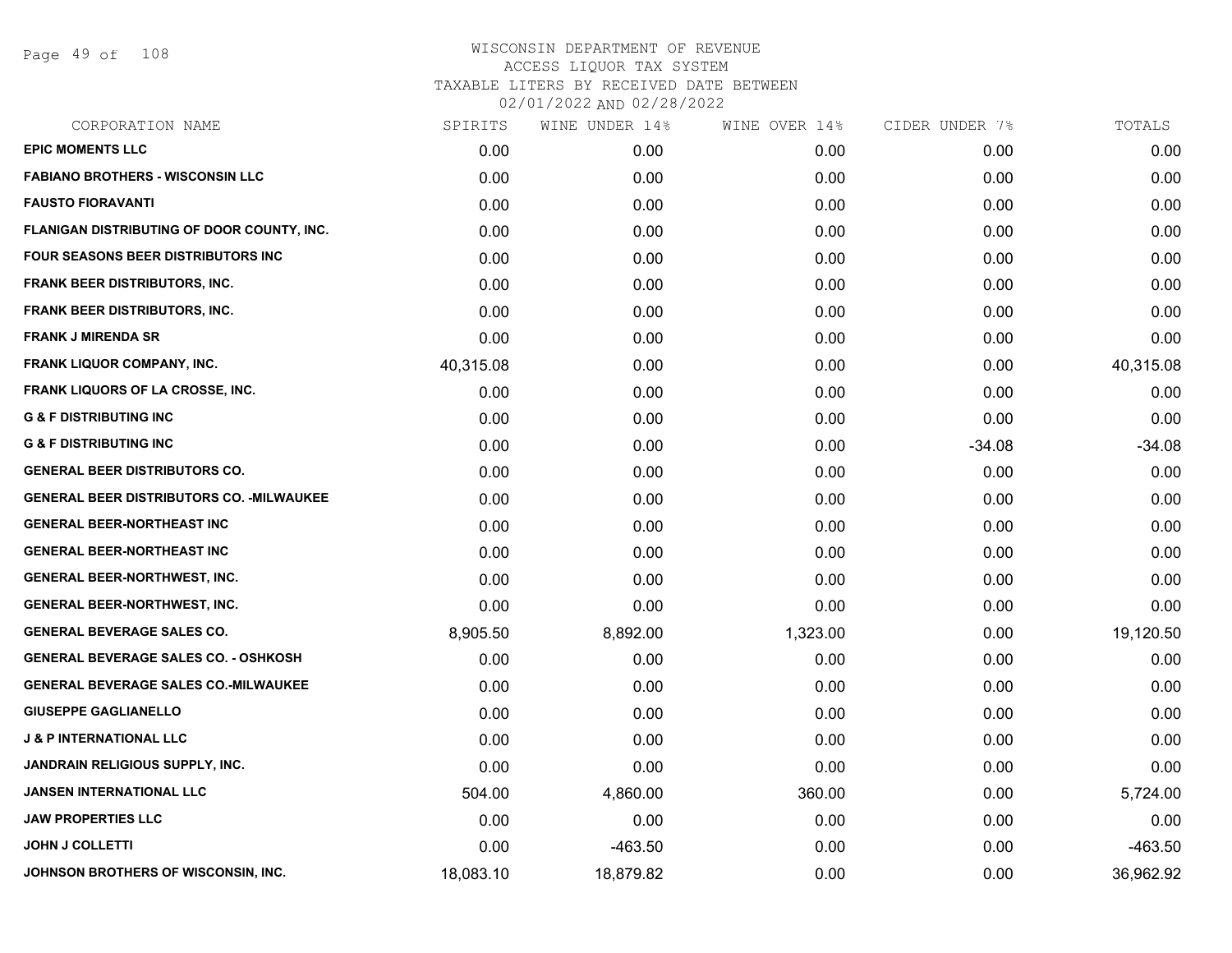Page 50 of 108

| CORPORATION NAME                            | SPIRITS  | WINE UNDER 14% | WINE OVER 14% | CIDER UNDER 7% | TOTALS    |
|---------------------------------------------|----------|----------------|---------------|----------------|-----------|
| <b>JONATHON LODUCA</b>                      | 0.00     | 0.00           | 0.00          | 0.00           | 0.00      |
| <b>JOYVINE LLC</b>                          | 0.00     | 0.00           | 0.00          | 0.00           | 0.00      |
| KAY BEER DISTRIBUTING, INC.                 | 0.00     | 0.00           | 0.00          | 0.00           | 0.00      |
| <b>KRH ENTERPRISES, LLC</b>                 | 0.00     | 0.00           | 0.00          | 0.00           | 0.00      |
| LA CROSSE BEVERAGE LLC                      | 0.00     | 0.00           | 0.00          | 0.00           | 0.00      |
| <b>LARRY'S DISTRIBUTING CO., INC.</b>       | 0.00     | 0.00           | 0.00          | 0.00           | 0.00      |
| LEE BEVERAGE OF WISCONSIN LLC               | 0.00     | 0.00           | 0.00          | 0.00           | 0.00      |
| LEE BEVERAGE OF WISCONSIN LLC               | 0.00     | 0.00           | 0.00          | 0.00           | 0.00      |
| LEE BEVERAGE-CIDERS WINES & SPIRITS LLC     | 0.00     | 0.00           | 0.00          | 0.00           | 0.00      |
| <b>L'EFT BANK WINE COMPANY LIMITED</b>      | 9,663.00 | 19,012.50      | 3,435.75      | 0.00           | 32,111.25 |
| LIB DIB, LLC                                | 0.00     | 0.00           | 0.00          | 0.00           | 0.00      |
| LO DUCA BROS., INC.                         | 0.00     | 10,998.00      | 0.00          | 0.00           | 10,998.00 |
| <b>LORI SCOTT</b>                           | 0.00     | 0.00           | 0.00          | 0.00           | 0.00      |
| <b>LOS ALTOS AGAVE DISTRIBUTOR INC</b>      | 0.00     | 0.00           | 0.00          | 0.00           | 0.00      |
| <b>M SHIRAZ LLC</b>                         | 0.00     | 0.00           | 0.00          | 0.00           | 0.00      |
| <b>MICCA HUTCHINS</b>                       | 0.00     | 0.00           | 0.00          | 0.00           | 0.00      |
| <b>MICHAEL G ANSAY</b>                      | 0.00     | 0.00           | 0.00          | 0.00           | 0.00      |
| <b>MICHAEL LENTINO</b>                      | 0.00     | 0.00           | 0.00          | 0.00           | 0.00      |
| <b>MIDWEST SALES &amp; SERVICE, INC.</b>    | 0.00     | 0.00           | 0.00          | 0.00           | 0.00      |
| <b>MOMENTUM BEVERAGE TEAM WISCONSIN LLC</b> | 0.00     | 0.00           | 0.00          | 0.00           | 0.00      |
| NOELKE DISTRIBUTORS, INC.                   | 0.00     | 0.00           | 0.00          | 0.00           | 0.00      |
| <b>NOUVEAU VENTURES LLC</b>                 | 0.00     | 0.00           | 0.00          | 0.00           | 0.00      |
| <b>ODIN WINE CO</b>                         | 0.00     | 0.00           | 0.00          | 0.00           | 0.00      |
| PARK RIDGE DISTRIBUTING, INC.               | 0.00     | 0.00           | 0.00          | 0.00           | 0.00      |
| PEHLER DISTRIBUTING, INC.                   | 0.00     | 0.00           | 0.00          | 0.00           | 0.00      |
| PHILLIPS DISTRIBUTING CORPORATION           | 0.00     | 0.00           | 0.00          | 0.00           | 0.00      |
| PHILLIPS WINE COMPANY                       | 0.00     | 0.00           | 0.00          | 0.00           | 0.00      |
| <b>PURE WINE WISCONSIN LLC</b>              | 0.00     | 0.00           | 0.00          | 0.00           | 0.00      |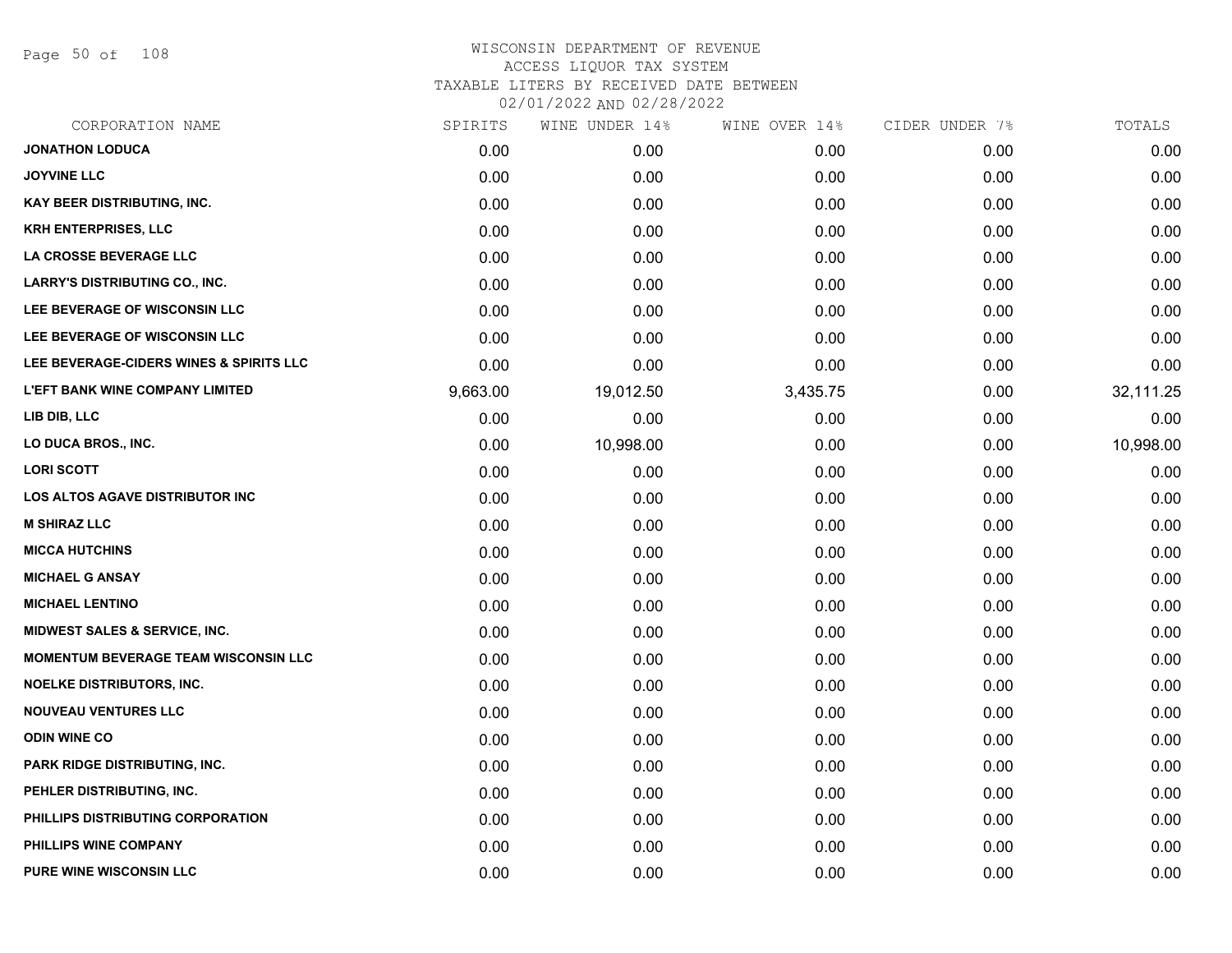Page 51 of 108

| CORPORATION NAME                        | SPIRITS | WINE UNDER 14% | WINE OVER 14% | CIDER UNDER 7% | TOTALS    |
|-----------------------------------------|---------|----------------|---------------|----------------|-----------|
| PURPLE FEET WINES, LLC                  | 0.00    | 0.00           | 0.00          | 0.00           | 0.00      |
| <b>RATAS WHOLESALE LIQUOR COMPANY</b>   | 0.00    | 0.00           | 0.00          | 0.00           | 0.00      |
| S. & S. DISTRIBUTING, INC.              | 0.00    | 0.00           | 0.00          | 0.00           | 0.00      |
| S. & S. DISTRIBUTING, INC.              | 0.00    | 0.00           | 0.00          | 0.00           | 0.00      |
| <b>SARATOGA LIQUOR CO., INC.</b>        | 0.00    | 9,450.00       | 0.00          | 0.00           | 9,450.00  |
| <b>SP3 LLC</b>                          | 0.00    | 0.00           | 0.00          | 0.00           | 0.00      |
| <b>SUPERIOR BEVERAGES LLC</b>           | 0.00    | $-144.00$      | 0.00          | $-97.47$       | $-241.47$ |
| <b>SYRIANA INC</b>                      | 0.00    | 0.00           | 0.00          | 0.00           | 0.00      |
| T.H. STEMPER COMPANY, INC.              | 0.00    | 0.00           | 0.00          | 0.00           | 0.00      |
| <b>THOMAS A DORAIRAJ</b>                | 0.00    | 0.00           | 0.00          | 0.00           | 0.00      |
| TJ INTERNATIONAL LTD                    | 0.00    | 0.00           | 0.00          | 0.00           | 0.00      |
| <b>TORI-VERDI GROUP LLC</b>             | 0.00    | 0.00           | 0.00          | 0.00           | 0.00      |
| TRANSNATIONAL ENTERPRISES, INCORPORATED | 0.00    | 0.00           | 0.00          | 0.00           | 0.00      |
| TRIANGLE DISTRIBUTING COMPANY, INC.     | 0.00    | 0.00           | 0.00          | 0.00           | 0.00      |
| TRI-MART COMPANY LLC                    | 0.00    | 0.00           | 0.00          | 0.00           | 0.00      |
| <b>VINO VERITAS, LTD.</b>               | 0.00    | 0.00           | 0.00          | 0.00           | 0.00      |
| <b>WDI LLC</b>                          | 0.00    | 0.00           | 0.00          | 0.00           | 0.00      |
| <b>WDI LLC</b>                          | 0.00    | 0.00           | 0.00          | 0.00           | 0.00      |
| <b>WEBB &amp; GERRITSEN, INC.</b>       | 0.00    | 0.00           | 0.00          | 0.00           | 0.00      |
| <b>WEBB &amp; GERRITSEN, INC.</b>       | 0.00    | 0.00           | 0.00          | 0.00           | 0.00      |
| <b>WILLIAM D HANSEN</b>                 | 0.00    | 0.00           | 0.00          | 0.00           | 0.00      |
| <b>WISCONSIN DISTRIBUTORS EAST LLC</b>  | 0.00    | 0.00           | 0.00          | 0.00           | 0.00      |
| <b>WISCONSIN DISTRIBUTORS NORTH LLC</b> | 0.00    | 0.00           | 0.00          | 0.00           | 0.00      |
| <b>WISCONSIN DISTRIBUTORS SOUTH LLC</b> | 0.00    | 0.00           | 0.00          | 0.00           | 0.00      |
| <b>WISCONSIN WINE AND SPIRITS INC</b>   | 0.00    | 0.00           | 0.00          | 0.00           | 0.00      |
| <b>WISCONSIN WINERY CO-OP</b>           | 0.00    | 0.00           | 0.00          | 0.00           | 0.00      |
| <b>WOODFIELD DISTRIBUTION LLC</b>       | 0.00    | 0.00           | 0.00          | 0.00           | 0.00      |
| ZASTROW THE BEER MAN, INC.              | 0.00    | 0.00           | 0.00          | 0.00           | 0.00      |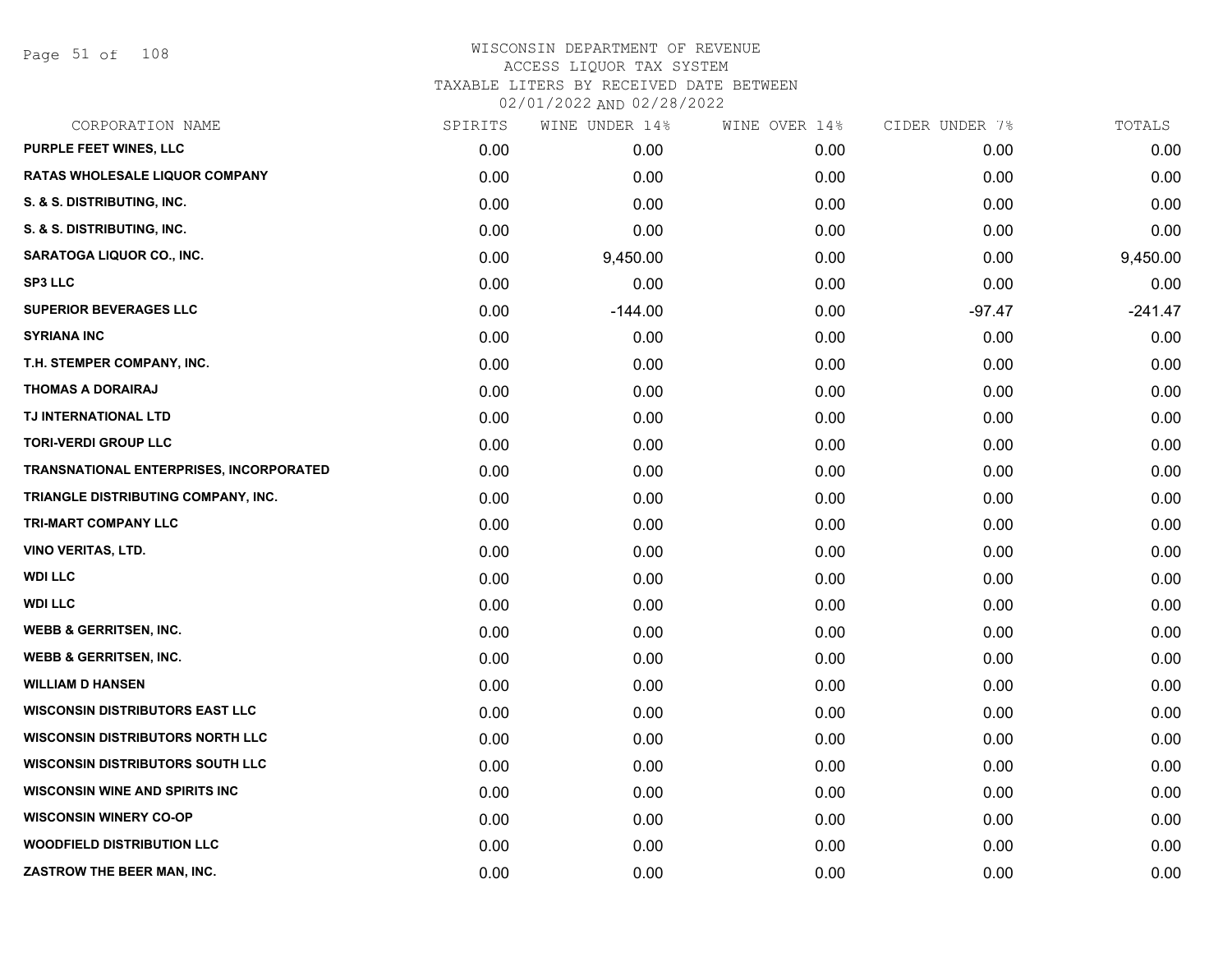Page 52 of 108

|                            |            | _______           |                  |             |            |
|----------------------------|------------|-------------------|------------------|-------------|------------|
| CORPORATION NAME           |            | INDER 14%<br>WINE | WINE OVER<br>14% | CIDER UNDER | TOTAL.     |
| TOTAL LITERS FOR 2/28/2022 | 202,155.48 | 118,720.62        | 5,168.00         | 131.55      | 326.912.55 |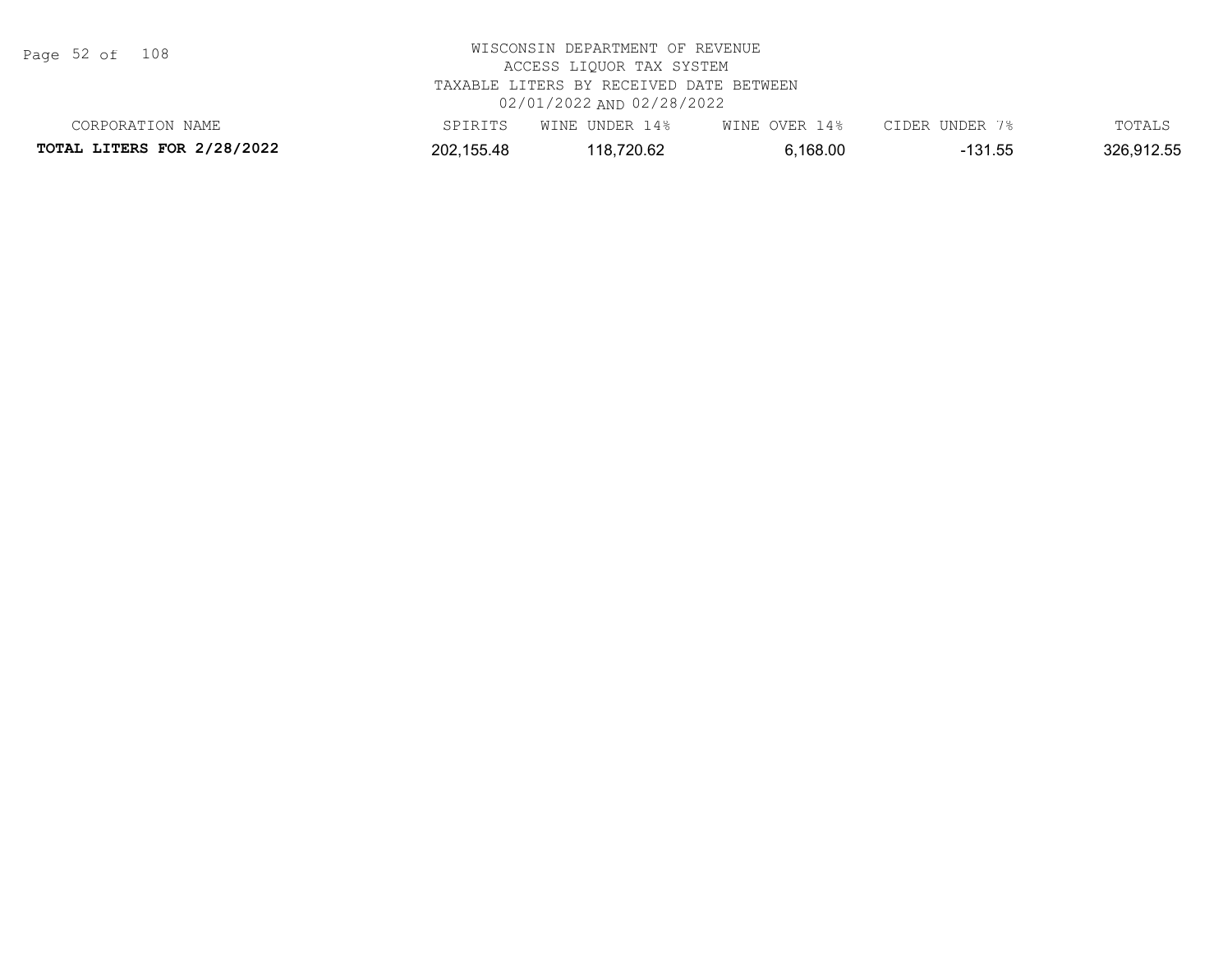Page 53 of 108

# WISCONSIN DEPARTMENT OF REVENUE ACCESS LIQUOR TAX SYSTEM TAXABLE LITERS BY RECEIVED DATE BETWEEN 02/01/2022 AND 02/28/2022

**IN STATE MANUFACTURER (WM) 45TH PARALLEL SPIRITS, LLC** 0.00 0.00 0.00 0.00 0.00 **ACE ETHANOL, LLC** 0.00 0.00 0.00 0.00 0.00 **AEPPELTREOW INC** 65.26 0.00 0.00 277.70 342.96 **ANCHOR STILLHOUSE HOLDINGS LLC** 57.08 0.00 0.00 0.00 57.08 **ANGRY SPIRITS DISTILLING LLC** 0.00 0.00 0.00 0.00 0.00 **B & E DISTILLERY INC.** 37.51 0.00 0.00 0.00 37.51 **BRIAN SAMMONS** 637.50 0.00 0.00 0.00 637.50 **C & N CORPORATION** 2,324.99 0.00 0.00 0.00 2,324.99 CORPORATION NAME SPIRITS WINE UNDER 14% WINE OVER 14% CIDER UNDER 7% TOTALS

|                                                  | 2,027.00 | v.vv   | v.vv | v.vv | 2,027.00 |
|--------------------------------------------------|----------|--------|------|------|----------|
| <b>CENTRAL STANDARD LLC</b>                      | 126.00   | 0.00   | 0.00 | 0.00 | 126.00   |
| <b>CENTRAL STANDARD LLC</b>                      | 0.00     | 0.00   | 0.00 | 0.00 | 0.00     |
| CENTRAL TIME DISTILLERY AND WINERY, INC.         | 9,921.73 | 0.00   | 0.00 | 0.00 | 9,921.73 |
| <b>CHIPPEWA RIVER DISTILLERY AND BREWERY LLC</b> | 1,137.06 | 0.00   | 0.00 | 0.00 | 1,137.06 |
| <b>CLOVER MEADOW LLC</b>                         | 0.00     | 0.00   | 0.00 | 0.00 | 0.00     |
| <b>COPPER CROW DISTILLERY LLC</b>                | 486.08   | 0.00   | 0.00 | 0.00 | 486.08   |
| <b>CULLEN AND HARRISON LLC</b>                   | 0.00     | 0.00   | 0.00 | 0.00 | 0.00     |
| <b>CULLEN AND HARRISON LLC</b>                   | 128.00   | 0.00   | 0.00 | 0.00 | 128.00   |
| <b>DANCING GOAT DISTILLERY, LLC</b>              | 0.00     | 0.00   | 0.00 | 0.00 | 0.00     |
| <b>DENNIS E ERB</b>                              | 0.00     | 0.00   | 0.00 | 0.00 | 0.00     |
| <b>DISTILLERY PARTNERS, LLC</b>                  | 0.00     | 0.00   | 0.00 | 0.00 | 0.00     |
| <b>DOG AND SHRUB DISTILLERY LLC</b>              | 67.49    | 0.00   | 0.00 | 0.00 | 67.49    |
| <b>DOUNDRINS DISTILLING</b>                      | 1,258.19 | 0.00   | 0.00 | 0.00 | 1,258.19 |
| DRIFTLESS GLEN DISTILLERY LLC                    | 4,490.99 | 0.00   | 0.00 | 0.00 | 4,490.99 |
| <b>DRIFTLESS PURE LLC</b>                        | 2,655.01 | 0.00   | 0.00 | 0.00 | 2,655.01 |
| <b>EAGLE TRACE BREWING COMPANY LLC</b>           | 3,213.88 | 0.00   | 0.00 | 0.00 | 3,213.88 |
| <b>EMCO CHEMICAL DISTRIBUTORS, INC.</b>          | 0.00     | 0.00   | 0.00 | 0.00 | 0.00     |
| <b>FREDERICK QUANDT</b>                          | 0.00     | 496.83 | 0.00 | 0.00 | 496.83   |
|                                                  |          |        |      |      |          |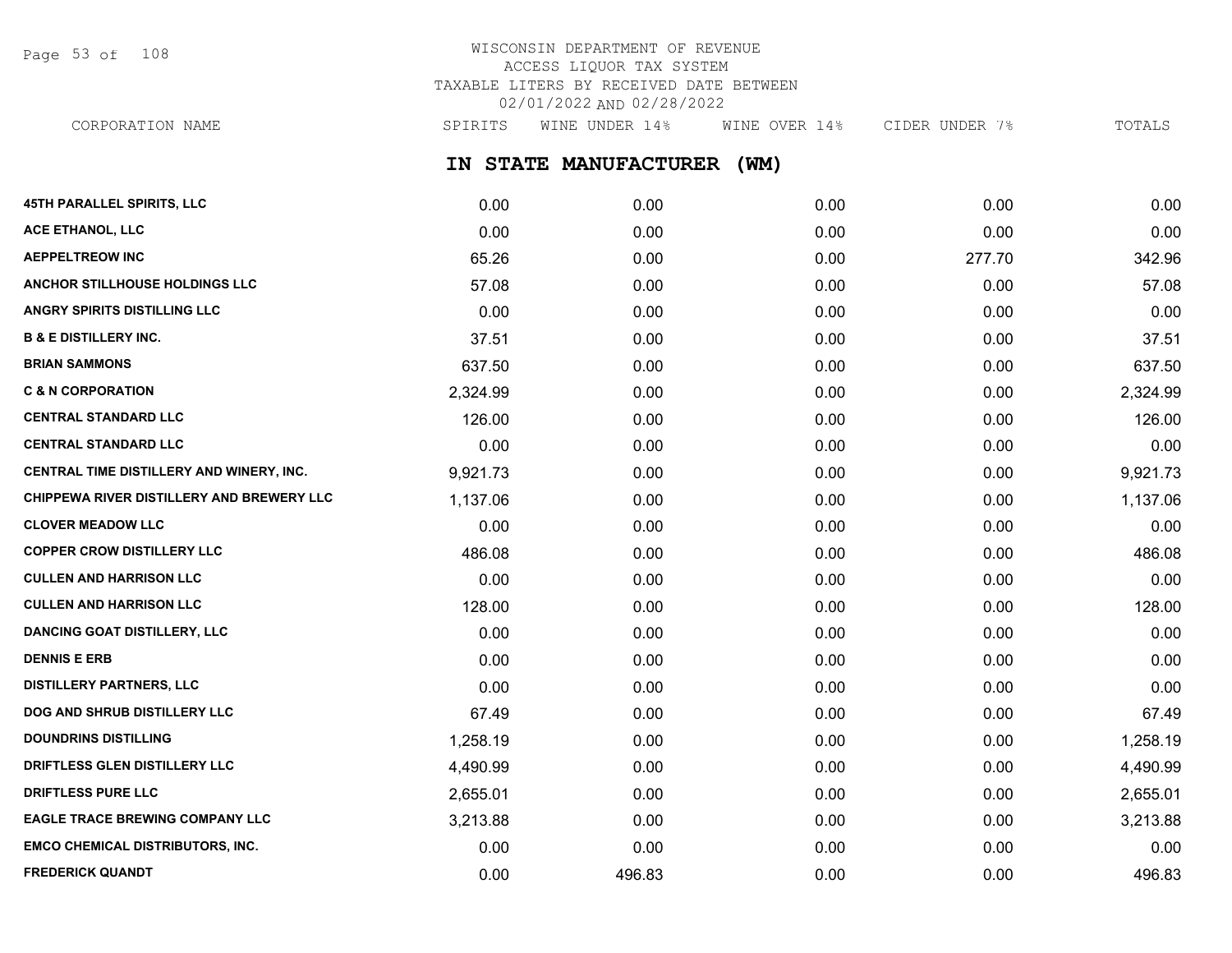Page 54 of 108

| CORPORATION NAME                             | SPIRITS  | WINE UNDER 14% | WINE OVER 14% | CIDER UNDER 7% | TOTALS    |
|----------------------------------------------|----------|----------------|---------------|----------------|-----------|
| <b>GLOBAL UNIVERSAL SRL LLC</b>              | 2,596.62 | 400.53         | 0.00          | 0.00           | 2,997.15  |
| <b>GRANT J VAN DRIEST</b>                    | 0.00     | 0.00           | 0.00          | 0.00           | 0.00      |
| <b>GREAT LAKES DISTILLERY LLC</b>            | 0.00     | 0.00           | 0.00          | 0.00           | 0.00      |
| <b>HENDRICKS FAMILY DISTILLERY LLC</b>       | 389.14   | 0.00           | 0.00          | 0.00           | 389.14    |
| <b>HICKORY VIEW DISTILLERY LLC</b>           | 1,219.50 | 0.00           | 0.00          | 0.00           | 1,219.50  |
| <b>IMAGINARY FACTORY LLC</b>                 | 0.00     | 0.00           | 0.00          | 0.00           | 0.00      |
| INCIDER, INC.                                | 0.00     | 0.00           | 0.00          | 0.00           | 0.00      |
| <b>ISAAC SHOWAKI</b>                         | 0.00     | 0.00           | 0.00          | 11,685.45      | 11,685.45 |
| <b>JACKSON WINE LLC</b>                      | 0.00     | 0.00           | 0.00          | 0.00           | 0.00      |
| <b>JAMES PLOETZ</b>                          | 59.85    | 0.00           | 0.00          | 0.00           | 59.85     |
| <b>JARIN K GELHAR</b>                        | 181.66   | 0.00           | 0.00          | 0.00           | 181.66    |
| <b>JEFFERY OLSON</b>                         | 0.00     | 0.00           | 0.00          | 0.00           | 0.00      |
| <b>JEREMY A KAUFMANN</b>                     | 0.00     | 0.00           | 0.00          | 0.00           | 0.00      |
| <b>JKLM DISTILLING PARTNERS LLC</b>          | $-49.14$ | 0.00           | 0.00          | 0.00           | $-49.14$  |
| <b>JOSEPH RETZER III</b>                     | 265.51   | 0.00           | 0.00          | 0.00           | 265.51    |
| <b>KATCHEVER &amp; CO LLC</b>                | 0.00     | 0.00           | 0.00          | 0.00           | 0.00      |
| <b>MATTHEW RICK</b>                          | 118.14   | 1,003.21       | 178.52        | 0.00           | 1,299.87  |
| <b>MEISENBURG BREWING AND DISTILLING LLC</b> | 0.00     | 0.00           | 0.00          | 0.00           | 0.00      |
| <b>MOLSON COORS BEVERAGE COMPANY USA LLC</b> | 0.00     | 0.00           | 0.00          | 0.00           | 0.00      |
| <b>NATHAN G GREENAWALT</b>                   | 529.50   | 0.00           | 0.00          | 0.00           | 529.50    |
| <b>NORTHERN WATERS DISTILLERY LLC</b>        | 993.02   | 0.00           | 0.00          | 0.00           | 993.02    |
| <b>PABST HOLDINGS LLC</b>                    | 0.00     | 0.00           | 0.00          | 0.00           | 0.00      |
| PARADISE NORTH DISTILLERY CO.                | 108.00   | 0.00           | 0.00          | 0.00           | 108.00    |
| PERLICK DISTILLERY, LLC                      | 1,080.13 | 0.00           | 0.00          | 0.00           | 1,080.13  |
| RIVER BEND VINEYARD & WINERY LLC             | 0.00     | 0.00           | 0.00          | 0.00           | 0.00      |
| <b>S&amp;S DISTILLING</b>                    | 0.00     | 0.00           | 0.00          | 0.00           | 0.00      |
| <b>SENSIENT FLAVORS LLC</b>                  | 0.00     | 0.00           | 0.00          | 0.00           | 0.00      |
| <b>ST CROIX SPIRITS LLC</b>                  | 0.00     | 0.00           | 0.00          | 0.00           | 0.00      |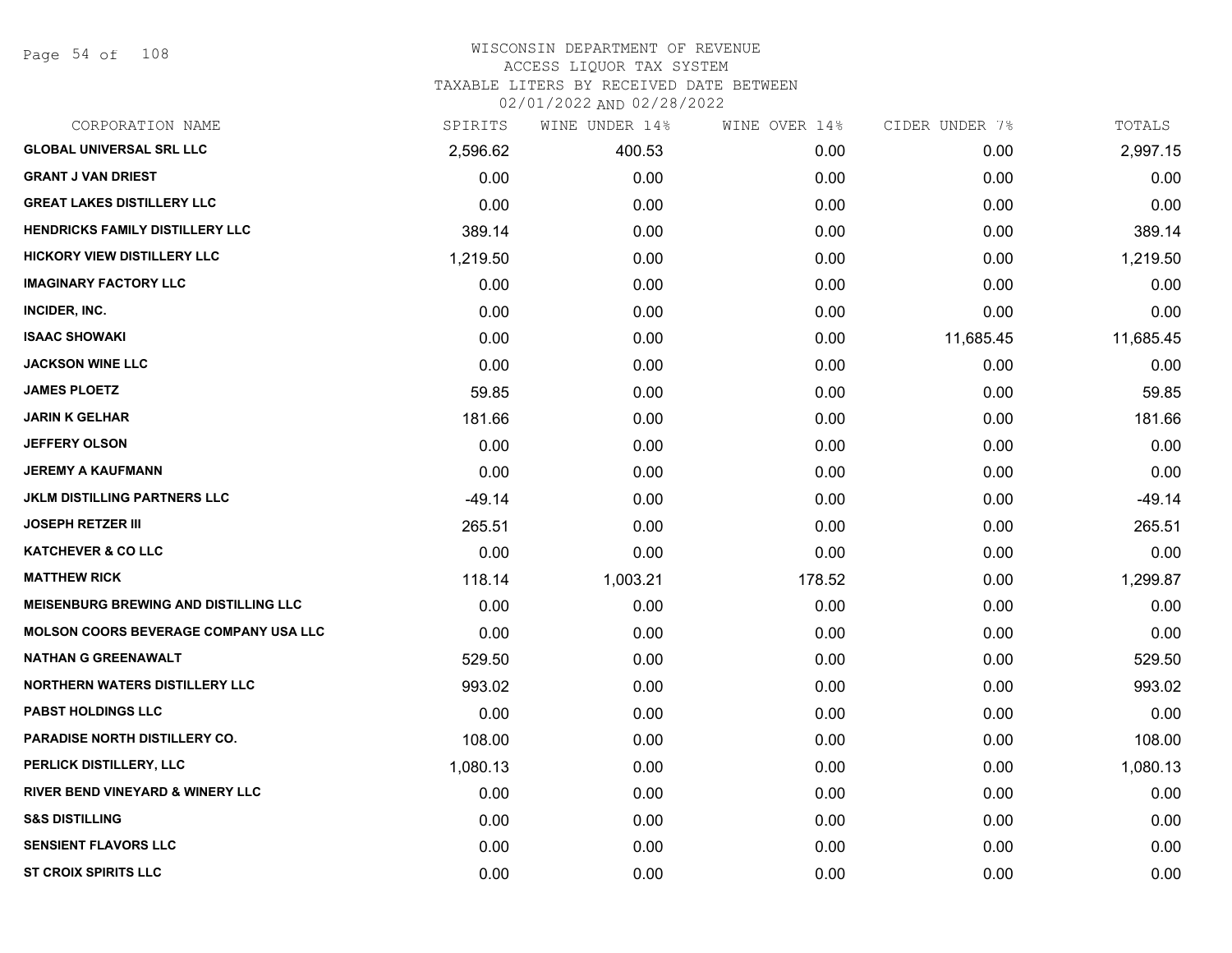Page 55 of 108

| CORPORATION NAME                   | SPIRITS   | WINE<br>UNDER 14% | WINE OVER 14% | CIDER UNDER 7% | TOTALS    |
|------------------------------------|-----------|-------------------|---------------|----------------|-----------|
| <b>ST MARY'S DISTILLARY LLC</b>    | 0.00      | 0.00              | 0.00          | 0.00           | 0.00      |
| <b>STABLE ROCK WINERY LLC</b>      | 0.00      | 0.00              | 0.00          | 0.00           | 0.00      |
| <b>STATE LINE DISTILLERY, LLC</b>  | 552.63    | 0.00              | 0.00          | 0.00           | 552.63    |
| <b>SUGAR RIVER DISTILLERY INC</b>  | 0.00      | 0.00              | 0.00          | 0.00           | 0.00      |
| <b>TATTERSALL COMPANIES LLC</b>    | 3,214.45  | 0.00              | 0.00          | 0.00           | 3,214.45  |
| THE EAU CLAIRE BREWING PROJECT LLC | 0.00      | 0.00              | 0.00          | 0.00           | 0.00      |
| THE NORTH WOODS DISTILLERY LLC     | 365.97    | 0.00              | 0.00          | 0.00           | 365.97    |
| THE WINE VINEYARD LLC              | 0.00      | 0.00              | 0.00          | 0.00           | 0.00      |
| <b>TRES LUCKY, LLC</b>             | 0.00      | 0.00              | 0.00          | 0.00           | 0.00      |
| WHITE WINTER WINERY INC            | 0.00      | 0.00              | 0.00          | 0.00           | 0.00      |
| <b>WOLLERSHEIM WINERY, INC.</b>    | 1,787.84  | 26.88             | 0.00          | 0.00           | 1,814.72  |
| YAHARA BAY DISTILLERS, INC.        | 4,856.04  | 0.00              | 0.00          | 0.00           | 4,856.04  |
| TOTAL LITERS FOR 2/28/2022         | 44,875.63 | 1,927.45          | 178.52        | 11,963.15      | 58,944.75 |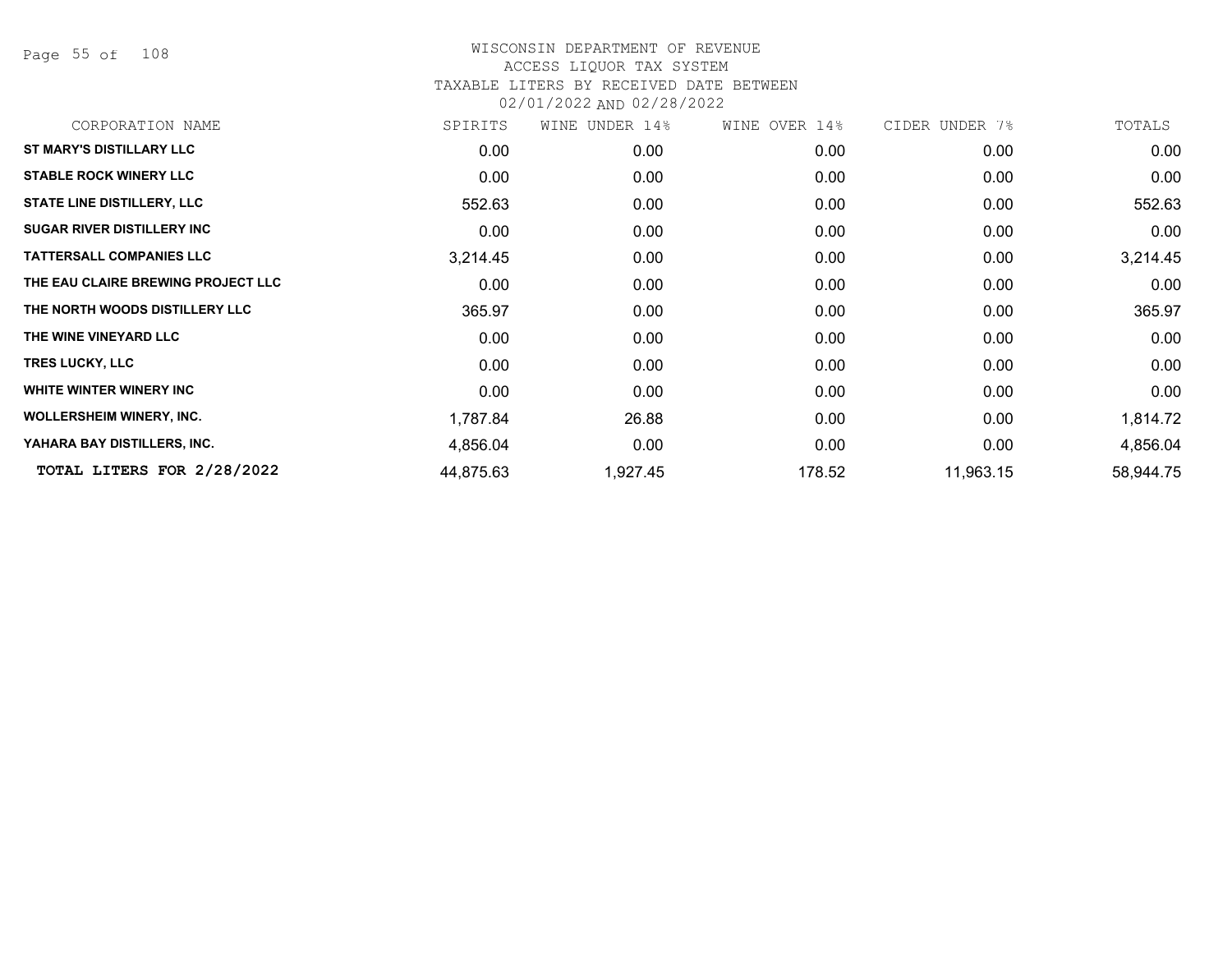Page 56 of 108

# WISCONSIN DEPARTMENT OF REVENUE ACCESS LIQUOR TAX SYSTEM TAXABLE LITERS BY RECEIVED DATE BETWEEN 02/01/2022 AND 02/28/2022

CORPORATION NAME SPIRITS WINE UNDER 14% WINE OVER 14% CIDER UNDER 7% TOTALS

# **IN STATE RECTIFIER (WR)**

| 45TH PARALLEL SPIRITS, LLC           | 4,461.72  | 0.00     | 0.00 | 0.00 | 4,461.72  |
|--------------------------------------|-----------|----------|------|------|-----------|
| <b>ARTY'S PREMIUM BEVERAGES, INC</b> | 2,915.06  | 0.00     | 0.00 | 0.00 | 2,915.06  |
| <b>CAIMAN HOLDCO LLC</b>             | 2,658.24  | 0.00     | 0.00 | 0.00 | 2,658.24  |
| <b>CENTRAL STANDARD LLC</b>          | 12,046.58 | 0.00     | 0.00 | 0.00 | 12,046.58 |
| <b>CENTRAL STANDARD LLC</b>          | 0.00      | 0.00     | 0.00 | 0.00 | 0.00      |
| <b>DANCING GOAT DISTILLERY, LLC</b>  | 3,057.15  | 0.00     | 0.00 | 0.00 | 3,057.15  |
| <b>DISTILLERY PARTNERS, LLC</b>      | 0.00      | 0.00     | 0.00 | 0.00 | 0.00      |
| <b>DOUNDRINS DISTILLING</b>          | 0.00      | 0.00     | 0.00 | 0.00 | 0.00      |
| <b>FORTRESS NUTRITION, LLC</b>       | 0.00      | 0.00     | 0.00 | 0.00 | 0.00      |
| <b>FREDERICK QUANDT</b>              | 0.00      | 1,902.16 | 0.00 | 0.00 | 1,902.16  |
| <b>GALLOWAY COMPANY</b>              | 0.00      | 0.00     | 0.00 | 0.00 | 0.00      |
| <b>GLOBAL UNIVERSAL SRL LLC</b>      | 0.00      | 0.00     | 0.00 | 0.00 | 0.00      |
| <b>GREAT LAKES DISTILLERY LLC</b>    | 0.00      | 0.00     | 0.00 | 0.00 | 0.00      |
| HENRY FARMS PRAIRIE SPIRITS LLC      | 0.00      | 0.00     | 0.00 | 0.00 | 0.00      |
| <b>JOHN BIONDI</b>                   | 0.00      | 0.00     | 0.00 | 0.00 | 0.00      |
| <b>MIDWEST CUSTOM BOTTLING LLC</b>   | 2,864.84  | $-2.07$  | 0.00 | 0.00 | 2,862.77  |
| <b>NATHAN G GREENAWALT</b>           | 0.00      | 0.00     | 0.00 | 0.00 | 0.00      |
| <b>NATURAL SPIRITS LLC</b>           | 0.00      | 0.00     | 0.00 | 0.00 | 0.00      |
| THE EAU CLAIRE BREWING PROJECT LLC   | 0.00      | 0.00     | 0.00 | 0.00 | 0.00      |
| YAHARA BAY DISTILLERS, INC.          | 0.00      | 0.00     | 0.00 | 0.00 | 0.00      |
| YAHARA BAY DISTILLERS, INC.          | 0.00      | 0.00     | 0.00 | 0.00 | 0.00      |
| TOTAL LITERS FOR 2/28/2022           | 28,003.59 | 1,900.09 | 0.00 | 0.00 | 29,903.68 |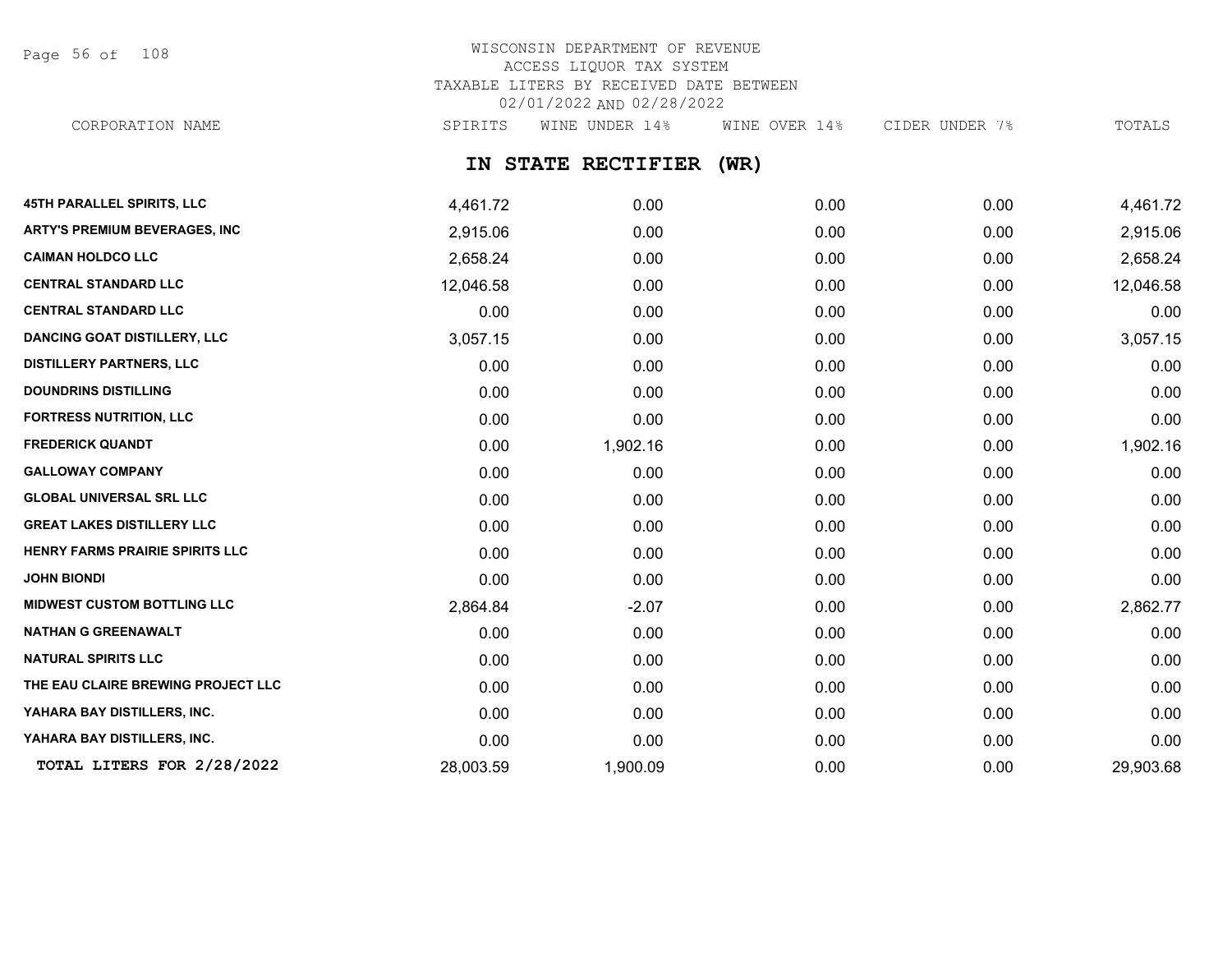Page 57 of 108

# WISCONSIN DEPARTMENT OF REVENUE ACCESS LIQUOR TAX SYSTEM TAXABLE LITERS BY RECEIVED DATE BETWEEN 02/01/2022 AND 02/28/2022

CORPORATION NAME SPIRITS WINE UNDER 14% WINE OVER 14% CIDER UNDER 7% TOTALS

**IN STATE WINERY (WWI)**

| <b>4 CHRISTI'S VINEYARD LLC</b>                   | 0.00 | 630.00    | 0.00   | 0.00     | 630.00    |
|---------------------------------------------------|------|-----------|--------|----------|-----------|
| <b>ALLEN L NAPARALLA</b>                          | 0.00 | 0.00      | 0.00   | 0.00     | 0.00      |
| <b>AMANDA STEFL</b>                               | 0.00 | 808.86    | 0.00   | 0.00     | 808.86    |
| ANCHORED ROOTS WINERY, LLC                        | 0.00 | 0.00      | 0.00   | 0.00     | 0.00      |
| <b>BADGER STATE BREWING COMPANY LLC</b>           | 0.00 | 0.00      | 0.00   | 156.45   | 156.45    |
| <b>BELLEVINEZ LLC</b>                             | 0.00 | 270.01    | 0.00   | 0.00     | 270.01    |
| <b>BEVERLY GAGE</b>                               | 0.00 | 0.00      | 0.00   | 0.00     | 0.00      |
| <b>BLIND HORSE WINERY LLC</b>                     | 0.00 | 0.00      | 0.00   | 0.00     | 0.00      |
| <b>BOTHAM BRANDS LLC</b>                          | 0.00 | 4,148.80  | 0.00   | 0.00     | 4,148.80  |
| <b>BRADLEY L ALLEN</b>                            | 0.00 | 43.49     | 0.00   | 0.00     | 43.49     |
| <b>BRANCHES WINERY LLC</b>                        | 0.00 | 0.00      | 0.00   | 0.00     | 0.00      |
| <b>BRIAN C LOKRANTZ</b>                           | 0.00 | 0.00      | 0.00   | 0.00     | 0.00      |
| <b>BRIGADOON FARM &amp; WINERY LLC</b>            | 0.00 | 0.00      | 0.00   | 0.00     | 0.00      |
| <b>BRIX CIDER LLC</b>                             | 0.00 | 0.00      | 0.00   | 1,221.36 | 1,221.36  |
| <b>C &amp; N CORPORATION</b>                      | 0.00 | 45,168.33 | 89.98  | 0.00     | 45,258.31 |
| <b>CAPITAL BREWERY COMPANY, INC.</b>              | 0.00 | 0.00      | 0.00   | 0.00     | 0.00      |
| <b>CHATEAU ST CROIX WINERY &amp; VINEYARD LLC</b> | 0.00 | 1,614.74  | 146.99 | 0.00     | 1,761.73  |
| <b>CHERYL JOHNSON</b>                             | 0.00 | 0.00      | 0.00   | 0.00     | 0.00      |
| <b>CHRISTOPHER JOPPE</b>                          | 0.00 | 10,112.41 | 0.00   | 484.53   | 10,596.94 |
| <b>CLOVER MEADOW LLC</b>                          | 0.00 | 0.00      | 0.00   | 0.00     | 0.00      |
| <b>COLLEEN M BOS</b>                              | 0.00 | 0.00      | 0.00   | 0.00     | 0.00      |
| <b>CRAIG FLETCHER</b>                             | 0.00 | 863.45    | 0.00   | 0.00     | 863.45    |
| <b>CREEKSIDE WINERY LLC</b>                       | 0.00 | 0.00      | 0.00   | 0.00     | 0.00      |
| <b>DANIEL J KOEPKE</b>                            | 0.00 | 0.00      | 0.00   | 0.00     | 0.00      |
| <b>DANIEL M OSBORN</b>                            | 0.00 | 0.00      | 0.00   | 0.00     | 0.00      |
| DANZINGER VINEYARDS LLC                           | 0.00 | 0.00      | 0.00   | 0.00     | 0.00      |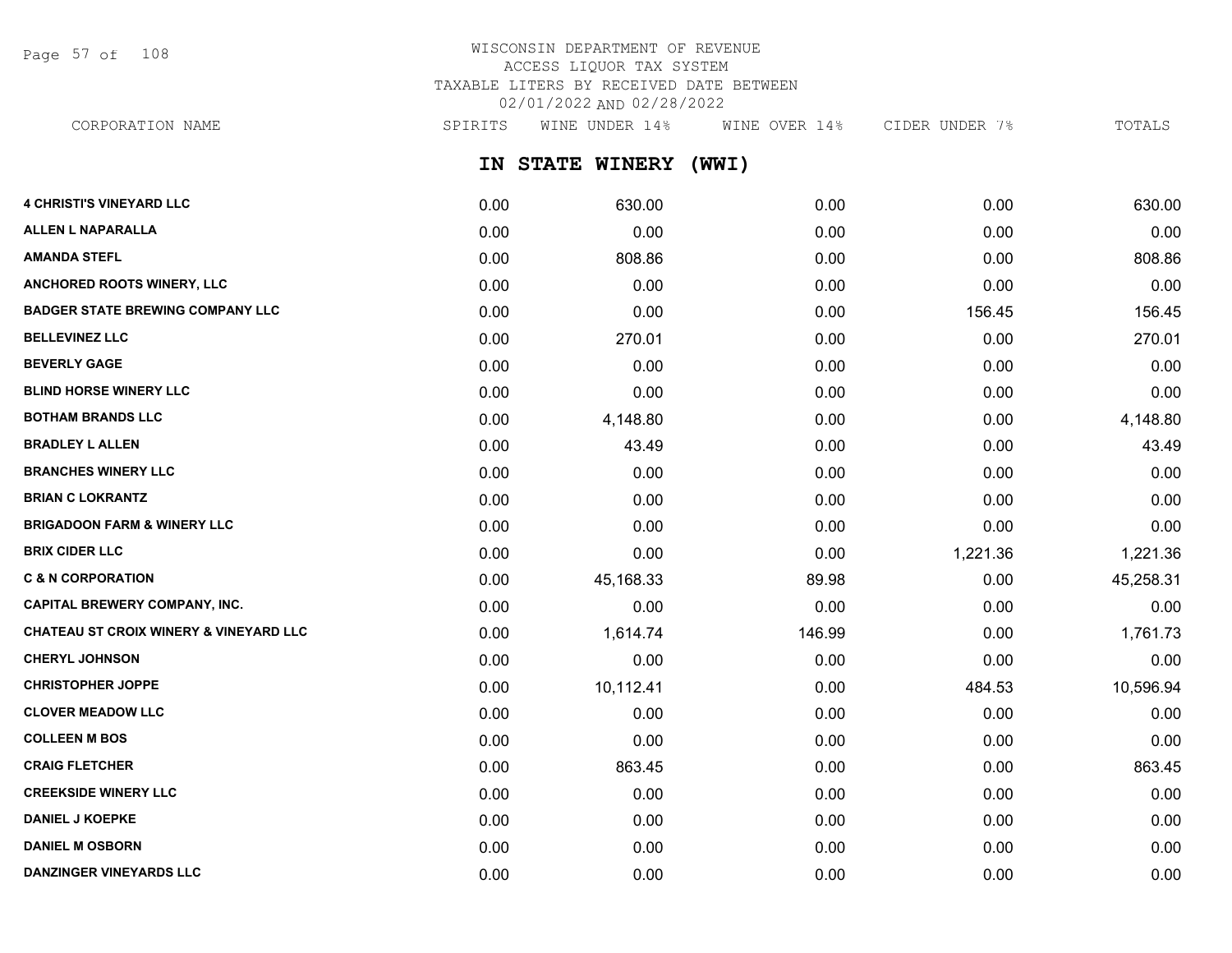Page 58 of 108

| CORPORATION NAME                         | SPIRITS | WINE UNDER 14% | WINE OVER 14% | CIDER UNDER 7% | TOTALS    |
|------------------------------------------|---------|----------------|---------------|----------------|-----------|
| <b>DAVID R RASMUSSEN</b>                 | 0.00    | $-9.00$        | 1,419.53      | 0.00           | 1,410.53  |
| <b>DEAD BIRD BREWING COMPANY</b>         | 0.00    | 0.00           | 0.00          | 0.00           | 0.00      |
| <b>DEAN L BAUMGARTEN</b>                 | 0.00    | 1,868.10       | 0.00          | 0.00           | 1,868.10  |
| <b>DIANA HOBSON</b>                      | 0.00    | 775.25         | 0.00          | 0.00           | 775.25    |
| DIXONS AUTUMN HARVEST WINERY, LLC        | 0.00    | 5,867.37       | 0.00          | 0.00           | 5,867.37  |
| <b>DON GRASSE</b>                        | 0.00    | 0.00           | 0.00          | 0.00           | 0.00      |
| DRUMLIN RIDGE WINERY LLC                 | 0.00    | 0.00           | 0.00          | 0.00           | 0.00      |
| <b>EASTERN RIDGES VINEYARD, LLC</b>      | 0.00    | 0.00           | 0.00          | 0.00           | 0.00      |
| <b>ELISABETH W KLEIN</b>                 | 0.00    | 0.00           | 0.00          | 0.00           | 0.00      |
| <b>EMPRIZE WINERY LLC</b>                | 0.00    | 0.00           | 0.00          | 0.00           | 0.00      |
| <b>ETHAN KELLER</b>                      | 0.00    | 0.00           | 0.00          | 89.90          | 89.90     |
| <b>FAWN CREEK WINERY LLC</b>             | 0.00    | 4,117.49       | 0.00          | 0.00           | 4,117.49  |
| <b>FERMENTING CELLARS LLC</b>            | 0.00    | 36.75          | 0.00          | 0.00           | 36.75     |
| <b>FERMENTORIUM BEVERAGE COMPANY LLC</b> | 0.00    | 0.00           | 0.00          | 146.68         | 146.68    |
| FISHER KING WINERY, LLC                  | 0.00    | 0.00           | 0.00          | 0.00           | 0.00      |
| <b>FRESAR INC</b>                        | 0.00    | 130.60         | 0.00          | 0.00           | 130.60    |
| FRUIT OF THE WOODS WINE CELLAR, INC.     | 0.00    | 6,580.50       | 0.00          | 0.00           | 6,580.50  |
| <b>GREENVIEW BREWING LLC</b>             | 0.00    | 0.00           | 0.00          | 0.00           | 0.00      |
| <b>HALF KRAKT LLC</b>                    | 0.00    | 0.00           | 0.00          | 0.00           | 0.00      |
| <b>HALF MOON HILL LLC</b>                | 0.00    | 0.00           | 0.00          | 0.00           | 0.00      |
| <b>HARBOR RIDGE WINERY INC.</b>          | 0.00    | 26,186.53      | 0.00          | 0.00           | 26,186.53 |
| <b>HAYWARD LAKES WINERY, LLC</b>         | 0.00    | 1,711.26       | 122.99        | 94.64          | 1,928.89  |
| <b>HERDIE BAISDEN</b>                    | 0.00    | 0.00           | 0.00          | 0.00           | 0.00      |
| <b>HEX MEADERY LLC</b>                   | 0.00    | 10.49          | 0.00          | 0.00           | 10.49     |
| <b>INDEED BREWING COMPANY LLC</b>        | 0.00    | 0.00           | 0.00          | 0.00           | 0.00      |
| <b>ISLAND ORCHARD CIDER LLC</b>          | 0.00    | 0.00           | 0.00          | 0.00           | 0.00      |
| <b>JAMES F HAUSER JR</b>                 | 0.00    | 0.00           | 0.00          | 5,816.27       | 5,816.27  |
| <b>JAMES PLOETZ</b>                      | 0.00    | 334.52         | 0.00          | 0.00           | 334.52    |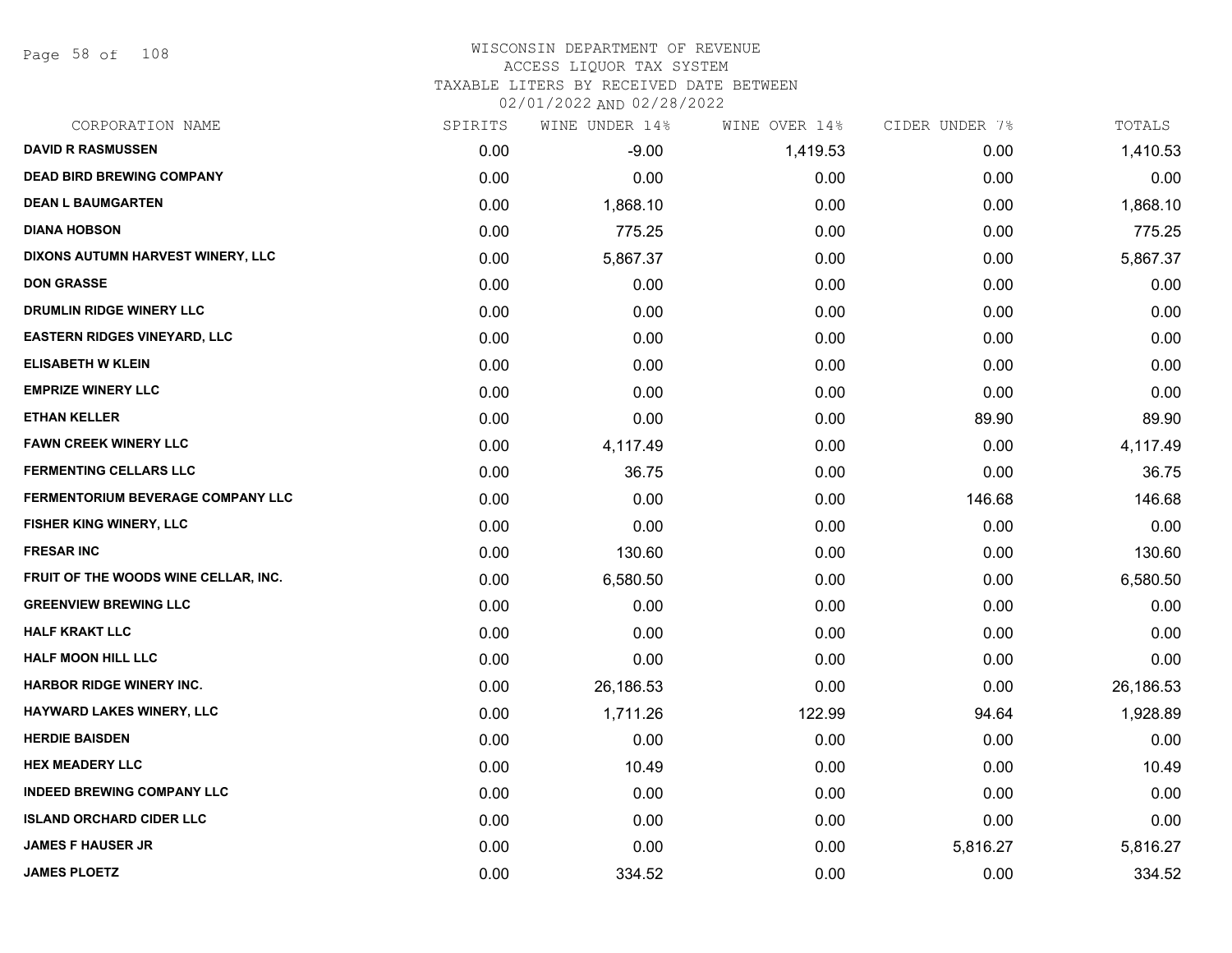Page 59 of 108

# WISCONSIN DEPARTMENT OF REVENUE ACCESS LIQUOR TAX SYSTEM

TAXABLE LITERS BY RECEIVED DATE BETWEEN

02/01/2022 AND 02/28/2022

| CORPORATION NAME                             | SPIRITS | WINE UNDER 14% | WINE OVER 14% | CIDER UNDER 7% | TOTALS   |
|----------------------------------------------|---------|----------------|---------------|----------------|----------|
| <b>JEFFERY BEMIS</b>                         | 0.00    | 442.89         | 0.00          | 0.00           | 442.89   |
| <b>JEFFREY L STOEGER</b>                     | 0.00    | 0.00           | 0.00          | 0.00           | 0.00     |
| <b>JESSICA L ECKER</b>                       | 0.00    | 0.00           | 0.00          | 0.00           | 0.00     |
| <b>JOHN BIONDI</b>                           | 0.00    | 0.00           | 0.00          | 0.00           | 0.00     |
| <b>JONATHAN DALE</b>                         | 0.00    | 0.00           | 0.00          | 0.00           | 0.00     |
| <b>JORNY'S END LLC</b>                       | 0.00    | 2,519.27       | 0.00          | 0.00           | 2,519.27 |
| <b>JOSEPH STALLER</b>                        | 0.00    | 3,546.16       | 0.00          | 0.00           | 3,546.16 |
| <b>JOSEPH WYNIMKO</b>                        | 0.00    | 1,073.99       | 0.00          | 0.00           | 1,073.99 |
| <b>KATCHEVER &amp; CO LLC</b>                | 0.00    | 0.00           | 0.00          | 0.00           | 0.00     |
| <b>KEVIN BEHNKE</b>                          | 0.00    | 0.00           | 0.00          | 0.00           | 0.00     |
| <b>KRISTIN HARRINGTON-BOEGNER</b>            | 0.00    | 0.00           | 0.00          | 0.00           | 0.00     |
| <b>KRISTINA M HOGE</b>                       | 0.00    | 227.12         | 0.00          | 0.00           | 227.12   |
| LAKE NOKOMIS CRANBERRIES INC                 | 0.00    | 0.00           | 0.00          | 0.00           | 0.00     |
| <b>LANDTA WINES LLC</b>                      | 0.00    | 408.82         | 0.00          | 0.00           | 408.82   |
| LAUTENBACH'S ORCHARD COUNTRY INC             | 0.00    | 7,136.92       | 0.00          | 0.00           | 7,136.92 |
| <b>LEDGESTONE ESTATE LLC</b>                 | 0.00    | 0.00           | 0.00          | 0.00           | 0.00     |
| LIL' OLE WINEMAKER SHOPPE LLC                | 0.00    | 927.95         | 0.00          | 0.00           | 927.95   |
| <b>LOST ISLAND WINE LLC</b>                  | 0.00    | 586.51         | 0.00          | 0.00           | 586.51   |
| <b>LUNCH CREEK VINEYARDS LLC</b>             | 0.00    | 1,211.33       | 0.00          | 0.00           | 1,211.33 |
| <b>MARTIN E SELL</b>                         | 0.00    | 265.58         | 22.49         | 0.00           | 288.07   |
| <b>MARY BELLAZZINI</b>                       | 0.00    | 0.00           | 0.00          | 0.00           | 0.00     |
| <b>MATENAER CORPORATION</b>                  | 0.00    | 0.00           | 0.00          | 0.00           | 0.00     |
| <b>MATTHEW RICK</b>                          | 0.00    | 0.00           | 0.00          | 0.00           | 0.00     |
| MCFLESHMAN'S BREWING CO., LLC.               | 0.00    | 0.00           | 0.00          | 0.00           | 0.00     |
| <b>MERSHONIAN CIDERY LLC</b>                 | 0.00    | 439.11         | 0.00          | 1,173.47       | 1,612.58 |
| <b>MOBCRAFT BEER INC.</b>                    | 0.00    | 0.00           | 0.00          | 0.00           | 0.00     |
| <b>MOLSON COORS BEVERAGE COMPANY USA LLC</b> | 0.00    | 0.00           | 0.00          | 0.00           | 0.00     |
| <b>MOLSON COORS USA LLC</b>                  | 0.00    | 0.00           | 0.00          | 0.00           | 0.00     |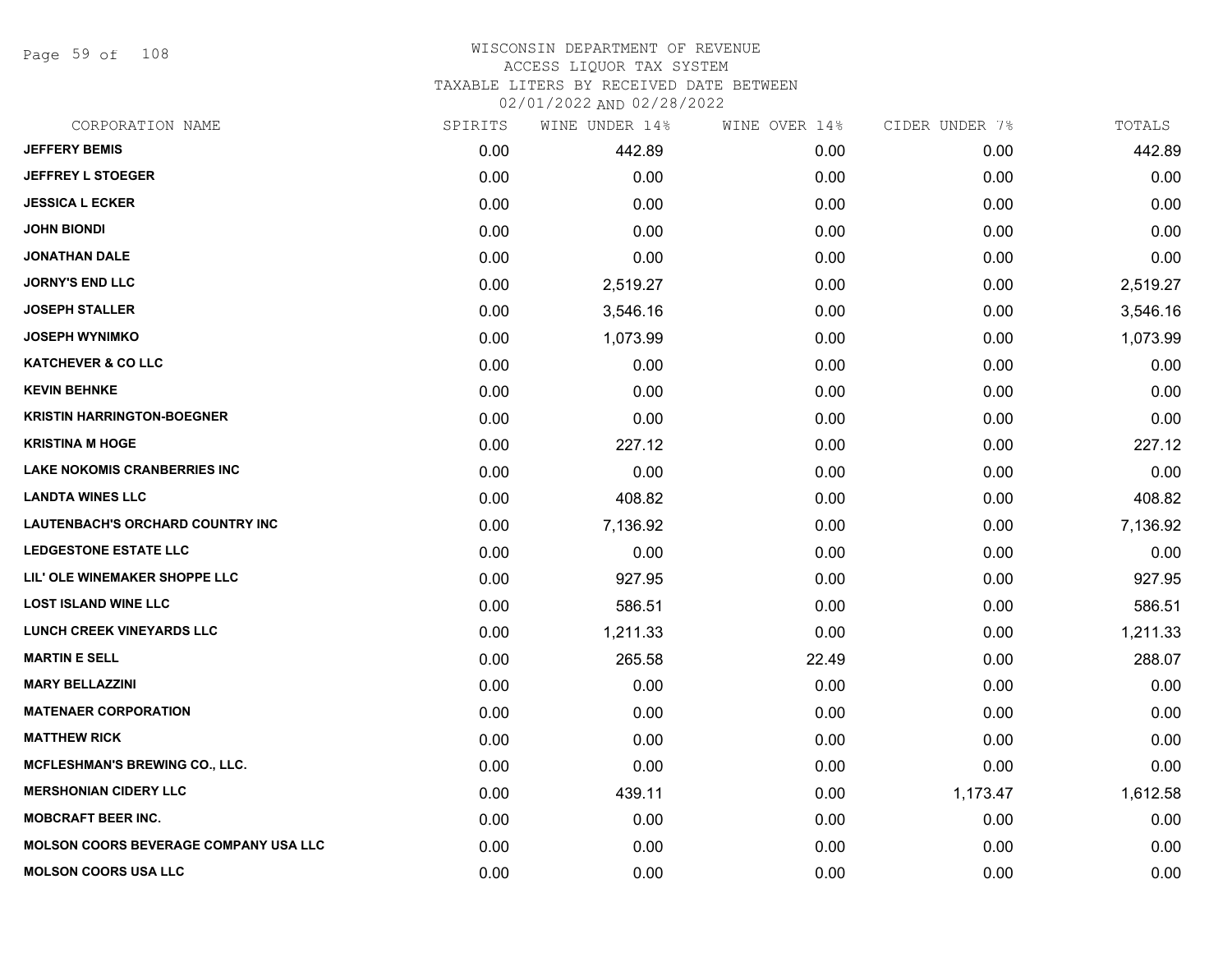Page 60 of 108

#### WISCONSIN DEPARTMENT OF REVENUE ACCESS LIQUOR TAX SYSTEM TAXABLE LITERS BY RECEIVED DATE BETWEEN

02/01/2022 AND 02/28/2022

| CORPORATION NAME                        | SPIRITS | WINE UNDER 14% | WINE OVER 14% | CIDER UNDER 7% | TOTALS   |
|-----------------------------------------|---------|----------------|---------------|----------------|----------|
| <b>MOONDANCER LLC</b>                   | 0.00    | 194.27         | 0.00          | 0.00           | 194.27   |
| <b>MUNSON BRIDGE WINERY INC</b>         | 0.00    | 4,489.48       | 0.00          | 0.00           | 4,489.48 |
| <b>MUSETTA WINERY, LLC</b>              | 0.00    | 1,988.56       | $-5.25$       | 0.00           | 1,983.31 |
| <b>NOBLE ROOTS BREWING COMPANY, LLC</b> | 0.00    | 0.00           | 0.00          | 117.35         | 117.35   |
| <b>NORTHLEAF WINERY, LLC</b>            | 0.00    | 1,142.24       | 28.13         | 0.00           | 1,170.37 |
| <b>ODILON FORD WINERY INC</b>           | 0.00    | 0.00           | 0.00          | 0.00           | 0.00     |
| PARALLEL 44 VINEYARD & WINERY, INC.     | 0.00    | 2,400.51       | 0.00          | 0.00           | 2,400.51 |
| PARALLEL 44 VINEYARD & WINERY, INC.     | 0.00    | 483.74         | 0.00          | 0.00           | 483.74   |
| <b>PATRICK ARNDT</b>                    | 0.00    | 18.93          | 0.00          | 0.00           | 18.93    |
| <b>PAUL D ASPER</b>                     | 0.00    | 1,826.38       | 0.00          | 7,937.90       | 9,764.28 |
| <b>PAUL HAMMEN</b>                      | 0.00    | 0.00           | 0.00          | 0.00           | 0.00     |
| <b>PAUL J FRANZEN</b>                   | 0.00    | 0.00           | 59.20         | 0.00           | 59.20    |
| PETER H GENTRY                          | 0.00    | 0.00           | 0.00          | 0.00           | 0.00     |
| <b>PHILIP J BRATSCH</b>                 | 0.00    | 1,188.12       | 0.00          | 0.00           | 1,188.12 |
| PIEPERTK LLC                            | 0.00    | 140.25         | 0.76          | 0.00           | 141.01   |
| <b>PRAIRIE HAWK WINERY INC</b>          | 0.00    | 0.00           | 0.00          | 0.00           | 0.00     |
| <b>RED OAK VINEYARD INC</b>             | 0.00    | 629.66         | 0.00          | 0.00           | 629.66   |
| <b>RIO LOBO LLC</b>                     | 0.00    | 0.00           | 0.00          | 0.00           | 0.00     |
| RIVER BEND VINEYARD & WINERY LLC        | 0.00    | 0.00           | 0.00          | 0.00           | 0.00     |
| <b>ROBERT J FOWLER</b>                  | 0.00    | 848.26         | 0.00          | 0.00           | 848.26   |
| <b>ROCK N WOOL WINERY LLC</b>           | 0.00    | 1,003.13       | 0.00          | 529.96         | 1,533.09 |
| <b>RUSHFORD MEADERY AND WINERY LLC</b>  | 0.00    | 0.00           | 0.00          | 444.94         | 444.94   |
| <b>RYAN PRELLWITZ</b>                   | 0.00    | 3,543.13       | 0.00          | 0.00           | 3,543.13 |
| SEVEN HAWKS VINEYARDS LLC               | 0.00    | 0.00           | 0.00          | 0.00           | 0.00     |
| <b>SEVEN HAWKS VINEYARDS LLC</b>        | 0.00    | 0.00           | 0.00          | 0.00           | 0.00     |
| <b>SHARON L PINGEL</b>                  | 0.00    | 48.00          | 0.00          | 0.00           | 48.00    |
| <b>SHERRY HARDIE</b>                    | 0.00    | 87.75          | 1.52          | 0.00           | 89.27    |
| <b>SIMON CREEK VINEYARD LLC</b>         | 0.00    | 1,143.00       | 0.00          | 0.00           | 1,143.00 |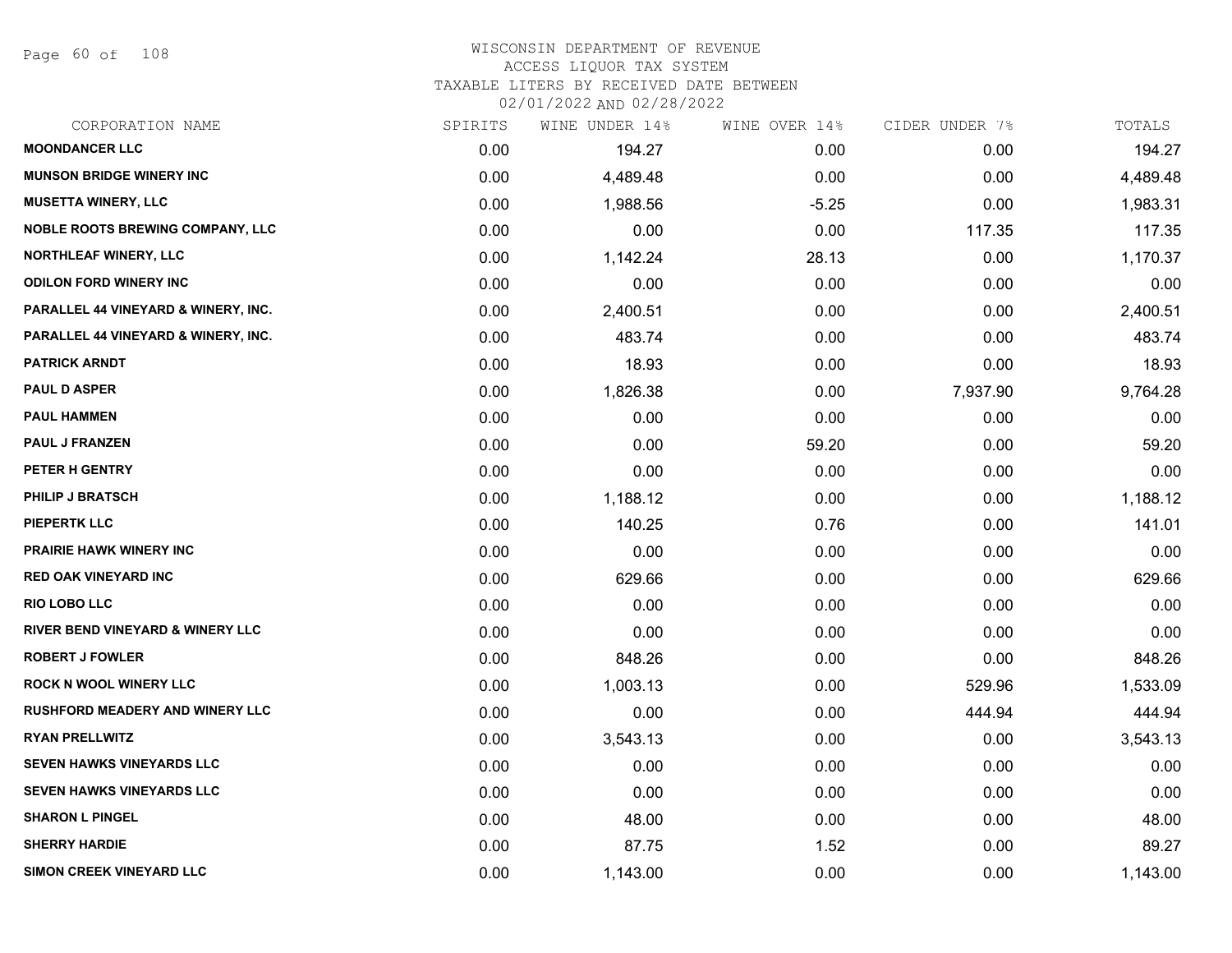| CORPORATION NAME                           | SPIRITS | WINE UNDER 14% | WINE OVER 14%     | CIDER UNDER 7% | TOTALS    |
|--------------------------------------------|---------|----------------|-------------------|----------------|-----------|
| SINNIPEE VALLEY VINEYARD LLC               | 0.00    | 0.00           | 0.00 <sub>1</sub> | 0.00           | 0.00      |
| <b>SPB LLC</b>                             | 0.00    | 0.00           | 0.00              | 73,743.58      | 73,743.58 |
| SPIRITS OF NORWAY VINEYARD LLC             | 0.00    | 1,104.69       | 0.00              | 0.00           | 1,104.69  |
| <b>SPURGEON VINEYARDS &amp; WINERY LLC</b> | 0.00    | 2,029.48       | 0.00              | 0.00           | 2,029.48  |
| <b>STEPHEN M KENNEDY</b>                   | 0.00    | 90.85          | 0.00              | 0.00           | 90.85     |
| <b>STEVEN DEBAKER</b>                      | 0.00    | 0.00           | 0.00              | 0.00           | 0.00      |
| STEVEN M & JUDITH A JACOBSON LLC           | 0.00    | 0.00           | 0.00              | 0.00           | 0.00      |
| <b>STILLMANK BREWING COMPANY</b>           | 0.00    | 0.00           | 0.00              | 0.00           | 0.00      |
| <b>STONES THROW WINERY INC</b>             | 0.00    | 0.00           | 9,535.42          | 0.00           | 9,535.42  |
| <b>STRING THEORY CIDER INC</b>             | 0.00    | 0.00           | 0.00              | 0.00           | 0.00      |
| <b>SUNSET HOLLOW RANCH</b>                 | 0.00    | 68.86          | 120.41            | 0.00           | 189.27    |
| <b>SUNSET POINT WINERY LLC</b>             | 0.00    | 452.53         | 9.08              | 0.00           | 461.61    |
| <b>TENBA RIDGE WINERY LLC</b>              | 0.00    | 804.74         | 0.00              | 0.00           | 804.74    |
| THE RUM TREE, INC.                         | 0.00    | 0.00           | 0.00              | 0.00           | 0.00      |
| THE WINE VINEYARD LLC                      | 0.00    | 0.00           | 0.00              | 0.00           | 0.00      |
| THE WOODLAND TRAIL BEVERAGE COMPANY, INC.  | 0.00    | 1,280.23       | 0.00              | 0.00           | 1,280.23  |
| THIRD SPACE BREWING LLC                    | 0.00    | 0.00           | 0.00              | 0.00           | 0.00      |
| <b>TIMOTHY D GUILD</b>                     | 0.00    | 1,012.44       | 0.00              | 0.00           | 1,012.44  |
| <b>TIMOTHY P MCDONALD</b>                  | 0.00    | 0.00           | 0.00              | 0.00           | 0.00      |
| <b>TODD KUEHL</b>                          | 0.00    | 4,103.37       | 0.00              | 0.00           | 4,103.37  |
| <b>TOMMYS TOO HIGH WINES LLC</b>           | 0.00    | 454.25         | 0.00              | 0.00           | 454.25    |
| <b>TRACY A SOMERVILLE</b>                  | 0.00    | 0.00           | 0.00              | 0.00           | 0.00      |
| <b>TROY LANDWEHR</b>                       | 0.00    | 235.50         | 88.50             | 0.00           | 324.00    |
| <b>TWO BROTHERS WINES LLC</b>              | 0.00    | 0.00           | 0.00              | 0.00           | 0.00      |
| <b>UPSTREAM CIDER LLC</b>                  | 0.00    | 0.00           | 0.00              | 0.00           | 0.00      |
| VAN WYCHEN WINES INC.                      | 0.00    | 0.00           | 0.00              | 0.00           | 0.00      |
| <b>VERNON VINEYARDS LTD</b>                | 0.00    | 444.41         | 0.00              | 0.00           | 444.41    |
| <b>VINES TO CELLAR, INC.</b>               | 0.00    | 1,140.50       | 0.00              | 0.00           | 1,140.50  |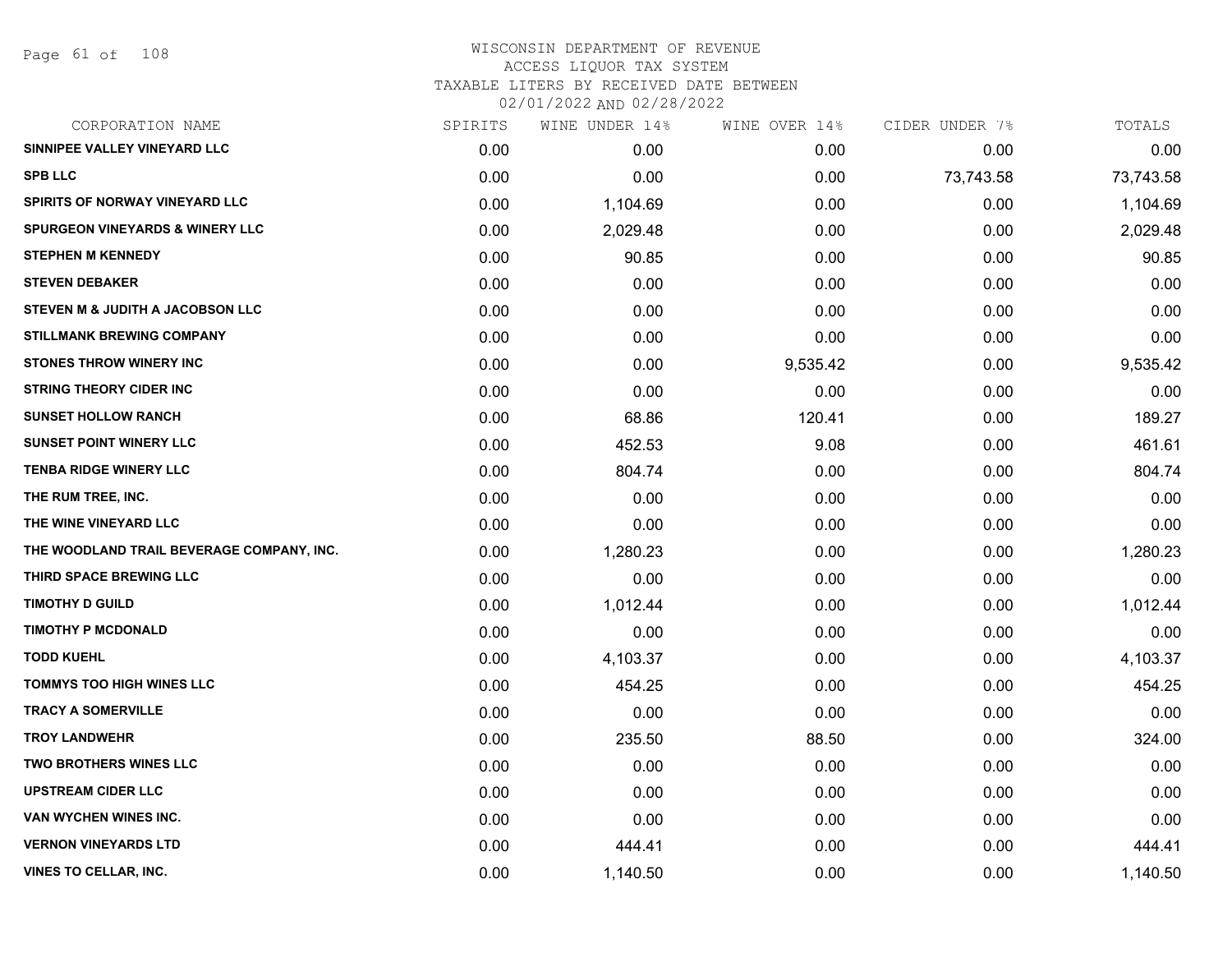Page 62 of 108

#### WISCONSIN DEPARTMENT OF REVENUE ACCESS LIQUOR TAX SYSTEM

TAXABLE LITERS BY RECEIVED DATE BETWEEN

02/01/2022 AND 02/28/2022

| CORPORATION NAME                                   | SPIRITS | WINE UNDER 14% | WINE OVER 14% | CIDER UNDER 7% | TOTALS     |
|----------------------------------------------------|---------|----------------|---------------|----------------|------------|
| <b>VON KLAUS WINERY LLC</b>                        | 0.00    | 346.86         | 79.95         | 0.00           | 426.81     |
| <b>VON STIEHL WINERY LTD.</b>                      | 0.00    | 0.00           | 0.00          | 0.00           | 0.00       |
| <b>VON STIEHL WINERY LTD.</b>                      | 0.00    | 22,464.44      | $-15.25$      | $-33.75$       | 22,415.44  |
| <b>VON STIEHL WINERY LTD.</b>                      | 0.00    | 0.00           | 0.00          | 0.00           | 0.00       |
| <b>WALKER K FANNING</b>                            | 0.00    | 0.00           | 0.00          | 371.92         | 371.92     |
| <b>WEST PRAIRIE WINERY LLC</b>                     | 0.00    | 9,398.24       | 0.00          | 0.00           | 9,398.24   |
| <b>WHISPERING BLUFFS VINEYARD &amp; WINERY LTD</b> | 0.00    | 0.00           | 0.00          | 0.00           | 0.00       |
| <b>WHITE BEAR SPIRITS LLC</b>                      | 0.00    | 0.00           | 0.00          | 0.00           | 0.00       |
| <b>WHITE WINTER WINERY INC</b>                     | 0.00    | 0.00           | 0.00          | 0.00           | 0.00       |
| <b>WILD EPITOME LLC</b>                            | 0.00    | 49.89          | 6.47          | 0.00           | 56.36      |
| <b>WILD HARE LLC</b>                               | 0.00    | 153.04         | 0.00          | 0.00           | 153.04     |
| <b>WILD HILLS WINERY LLC</b>                       | 0.00    | 954.00         | 0.00          | 0.00           | 954.00     |
| <b>WILLIAM F BLUHM</b>                             | 0.00    | 708.87         | 1.50          | 0.00           | 710.37     |
| <b>WILLIAM L SCHNEIDER</b>                         | 0.00    | 0.00           | 0.00          | 0.00           | 0.00       |
| <b>WINESITTER BREWHOUSE LLC</b>                    | 0.00    | 0.00           | 0.00          | 0.00           | 0.00       |
| WOLLERSHEIM WINERY, INC.                           | 0.00    | 0.00           | 0.00          | 0.00           | 0.00       |
| <b>WOLLERSHEIM WINERY, INC.</b>                    | 0.00    | 98,497.62      | 1,190.36      | 0.00           | 99,687.98  |
| TOTAL LITERS FOR 2/28/2022                         | 0.00    | 297,025.82     | 12,902.78     | 92,295.20      | 402,223.80 |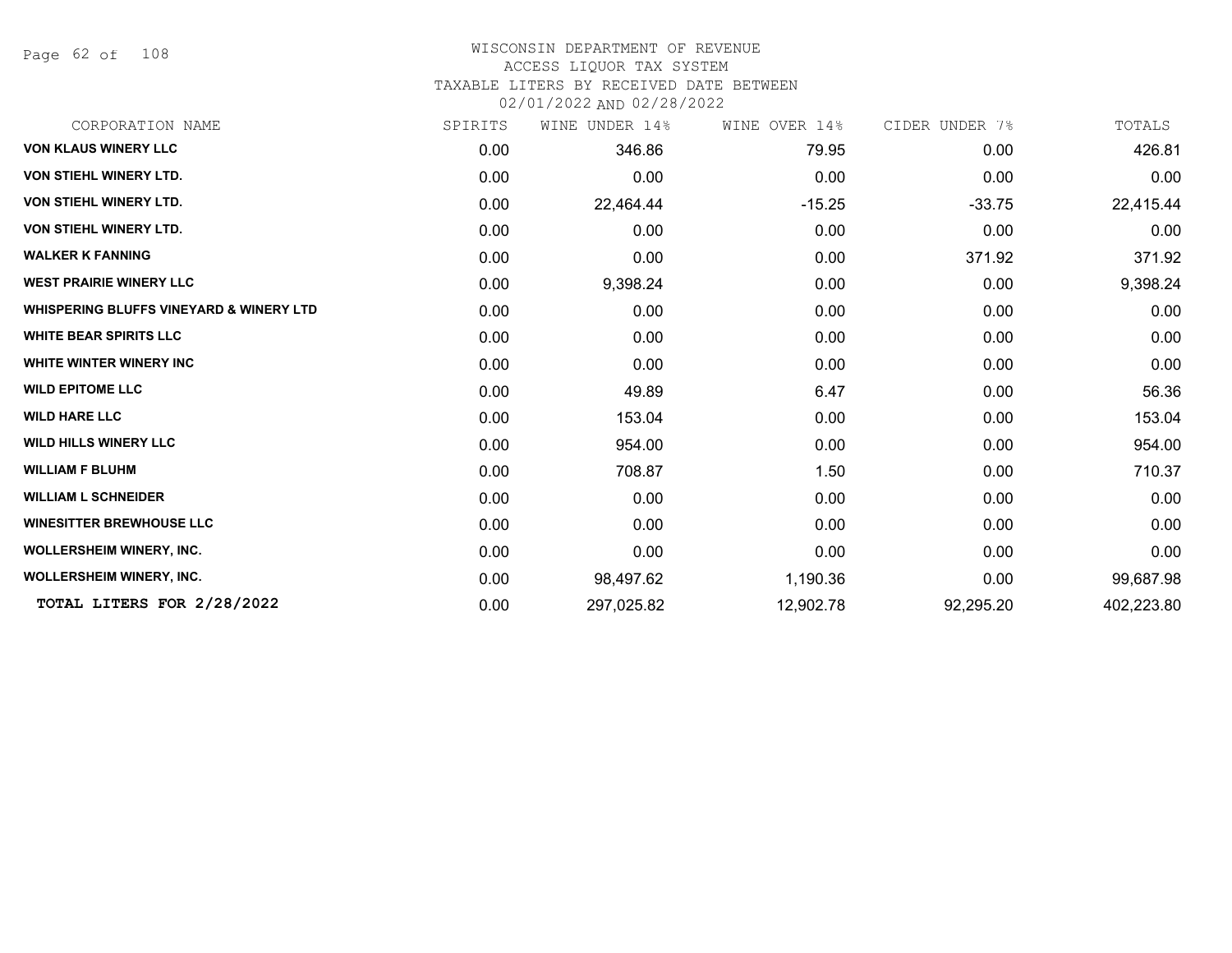Page 63 of 108

# WISCONSIN DEPARTMENT OF REVENUE ACCESS LIQUOR TAX SYSTEM TAXABLE LITERS BY RECEIVED DATE BETWEEN 02/01/2022 AND 02/28/2022

**WINE DIRECT SHIPPER (WDS) 1-800 WINESHOP.COM INC** 0.00 0.00 0.00 0.00 0.00 **26 BRIX LLC** 0.00 0.00 0.00 0.00 0.00 **2HAWK, LLC** 0.00 0.00 0.00 0.00 0.00 **3 BADGE BEVERAGE CORPORATION** 0.00 0.00 0.00 0.00 0.00 **4 CHRISTI'S VINEYARD LLC** 0.00 0.00 0.00 0.00 0.00 CORPORATION NAME SPIRITS WINE UNDER 14% WINE OVER 14% CIDER UNDER 7% TOTALS

**A DONKEY AND GOAT LLC** 0.00 0.00 0.00 0.00 0.00 **A TO Z WINEWORKS LLC** 0.00 0.00 0.00 0.00 0.00 **ABACELA VINEYARDS & WINERY INC** 0.00 0.00 0.00 0.00 0.00 **ABEJA LLC** 0.00 0.00 0.00 0.00 0.00 **ABREU VINEYARDS INC** 0.00 0.00 0.00 0.00 0.00 **AC VIN CO LLC** 0.00 0.00 0.00 0.00 0.00 **ACA CELLARS LLC** 0.00 0.00 0.00 0.00 0.00 **ACKERMAN FAMILY VINEYARDS LLC** 0.00 0.00 0.00 0.00 0.00 **ACKLEY BRANDS LTD** 0.00 0.00 0.00 0.00 0.00 **ACORN ALEGRIA WINERY** 0.00 0.00 0.00 0.00 0.00 **ADAMS WINERY LLC** 0.00 0.00 0.00 0.00 0.00 **ADELAIDA CELLARS INC** 0.00 0.00 0.00 0.00 0.00 **ADELSHEIM VINEYARD LLC** 0.00 0.00 0.00 0.00 0.00 **ADLER DEUTSCH VINEYARD LLC** 0.00 0.00 0.00 0.00 0.00 **AEPPELTREOW INC** 0.00 0.00 0.00 0.00 0.00

**AGNES COVE, LLC** 0.00 0.00 0.00 0.00 0.00 **AHA PARTNERS LLC** 0.00 0.00 0.00 0.00 0.00 **AIRPORT RANCH ESTATES LLC** 0.00 0.00 0.00 0.00 0.00 **AKA WINES LLC** 0.00 0.00 0.00 0.00 0.00 **ALEJANDRO BULGHERONI ESTATE LLC** 0.00 0.00 0.00 0.00 0.00 **ALEXANDRIA NICOLE CELLARS LLC** 0.00 0.00 0.00 0.00 0.00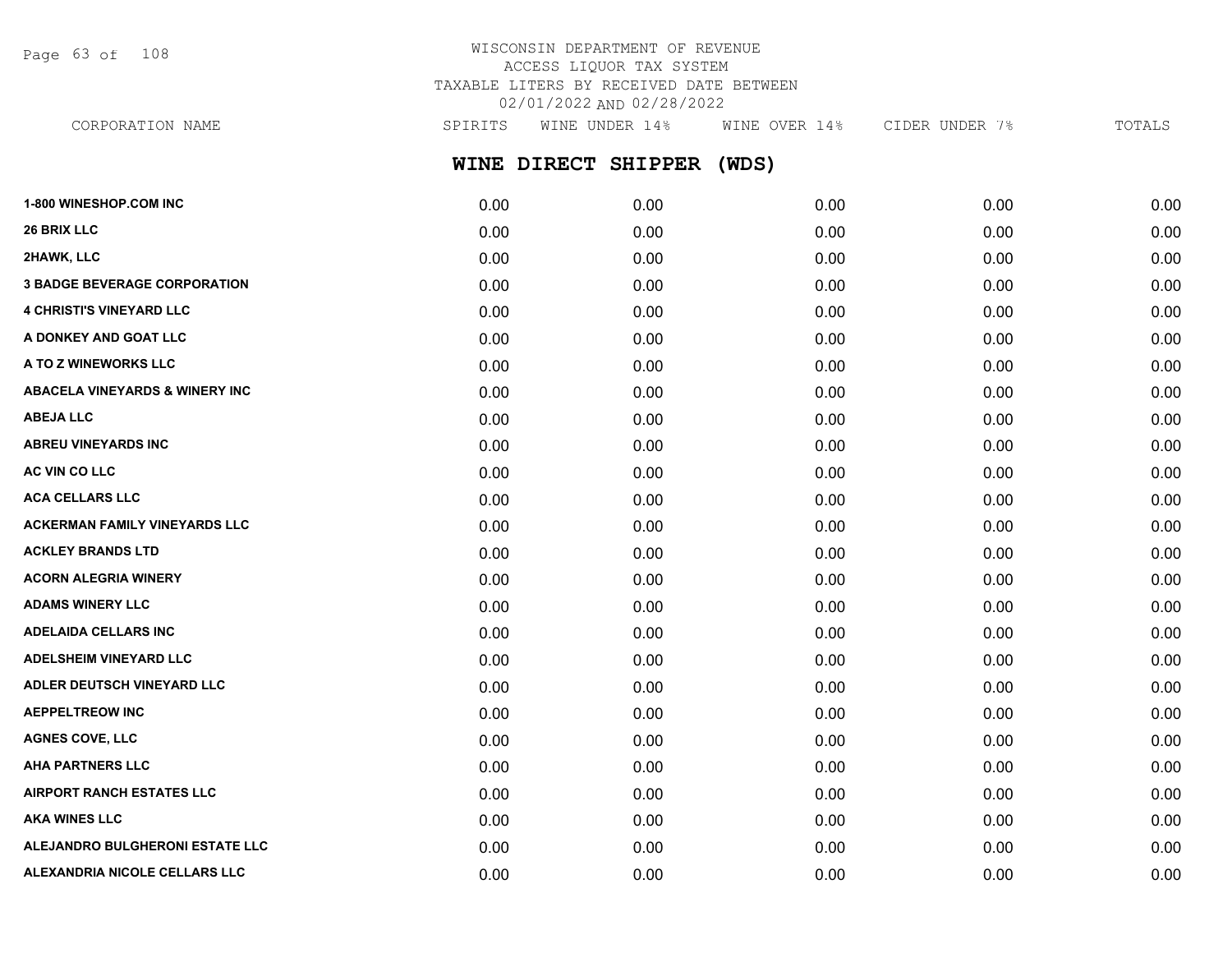Page 64 of 108

| CORPORATION NAME                           | SPIRITS | WINE UNDER 14% | WINE OVER 14% | CIDER UNDER 7% | TOTALS |
|--------------------------------------------|---------|----------------|---------------|----------------|--------|
| <b>ALLEN WINE CO LLC</b>                   | 0.00    | 0.00           | 0.00          | 0.00           | 0.00   |
| <b>ALOFT WINES LLC</b>                     | 0.00    | 0.00           | 0.00          | 0.00           | 0.00   |
| ALPHA & OMEGA WINERY LLC                   | 0.00    | 0.00           | 0.00          | 0.00           | 0.00   |
| <b>ALTAMURA WINERY INC</b>                 | 0.00    | 0.00           | 12.75         | 0.00           | 12.75  |
| <b>ALTBIER OPERATIONS LLC</b>              | 0.00    | 0.00           | 0.00          | 0.00           | 0.00   |
| <b>ALVAREZ VINEYARDS LLC</b>               | 0.00    | 0.00           | 0.00          | 0.00           | 0.00   |
| <b>AMANDA STEFL</b>                        | 0.00    | 0.00           | 0.00          | 0.00           | 0.00   |
| <b>AMAVI CELLARS LLC</b>                   | 0.00    | 0.00           | 0.00          | 0.00           | 0.00   |
| <b>AMERICAN VINTNERS LLC</b>               | 0.00    | 0.00           | 0.00          | 0.00           | 0.00   |
| <b>AMERICAN WINE TRADE INC</b>             | 0.00    | 0.00           | 0.00          | 0.00           | 0.00   |
| <b>AMICI CELLARS INC</b>                   | 0.00    | 0.00           | 0.00          | 0.00           | 0.00   |
| <b>AMIZETTA VINEYARDS WINERY LLC</b>       | 0.00    | 0.00           | 0.00          | 0.00           | 0.00   |
| <b>AMPELOS CELLARS INC</b>                 | 0.00    | 0.00           | 0.00          | 0.00           | 0.00   |
| <b>AMUSE BOUCHE LLC</b>                    | 0.00    | 0.00           | 0.00          | 0.00           | 0.00   |
| <b>ANCIEN WINES INC</b>                    | 0.00    | 0.00           | 0.00          | 0.00           | 0.00   |
| <b>ANCIENT PEAK INC</b>                    | 0.00    | 0.00           | 0.00          | 0.00           | 0.00   |
| ANDERSONS CONN VALLEY WINERY INC           | 0.00    | 0.00           | 0.00          | 0.00           | 0.00   |
| <b>ANDIS WINES LLC</b>                     | 0.00    | 0.00           | 0.00          | 0.00           | 0.00   |
| ANDREW MURRAY, LLC                         | 0.00    | 0.00           | 0.00          | 0.00           | 0.00   |
| <b>ANDREW TOW</b>                          | 0.00    | 0.00           | 0.00          | 0.00           | 0.00   |
| <b>ANIMOLP</b>                             | 0.00    | 0.00           | 0.00          | 0.00           | 0.00   |
| <b>ANNADEL ESTATE WINERY &amp; FLOWERS</b> | 0.00    | 0.00           | 0.00          | 0.00           | 0.00   |
| ANNADEL VINEYARD PARTNERS(DE) LLC          | 0.00    | 0.00           | 0.00          | 0.00           | 0.00   |
| <b>ANOMALY VINEYARDS LLC</b>               | 0.00    | 0.00           | 0.00          | 0.00           | 0.00   |
| <b>ANTHILL FARMS LLC</b>                   | 0.00    | 0.00           | 0.00          | 0.00           | 0.00   |
| <b>ANTHONY M TRUCHARD</b>                  | 0.00    | 0.00           | 0.00          | 0.00           | 0.00   |
| <b>ANTHONY ROAD WINE CO INC</b>            | 0.00    | 0.00           | 0.00          | 0.00           | 0.00   |
| APERTURE CELLARS, LLC                      | 0.00    | 0.00           | 0.00          | 0.00           | 0.00   |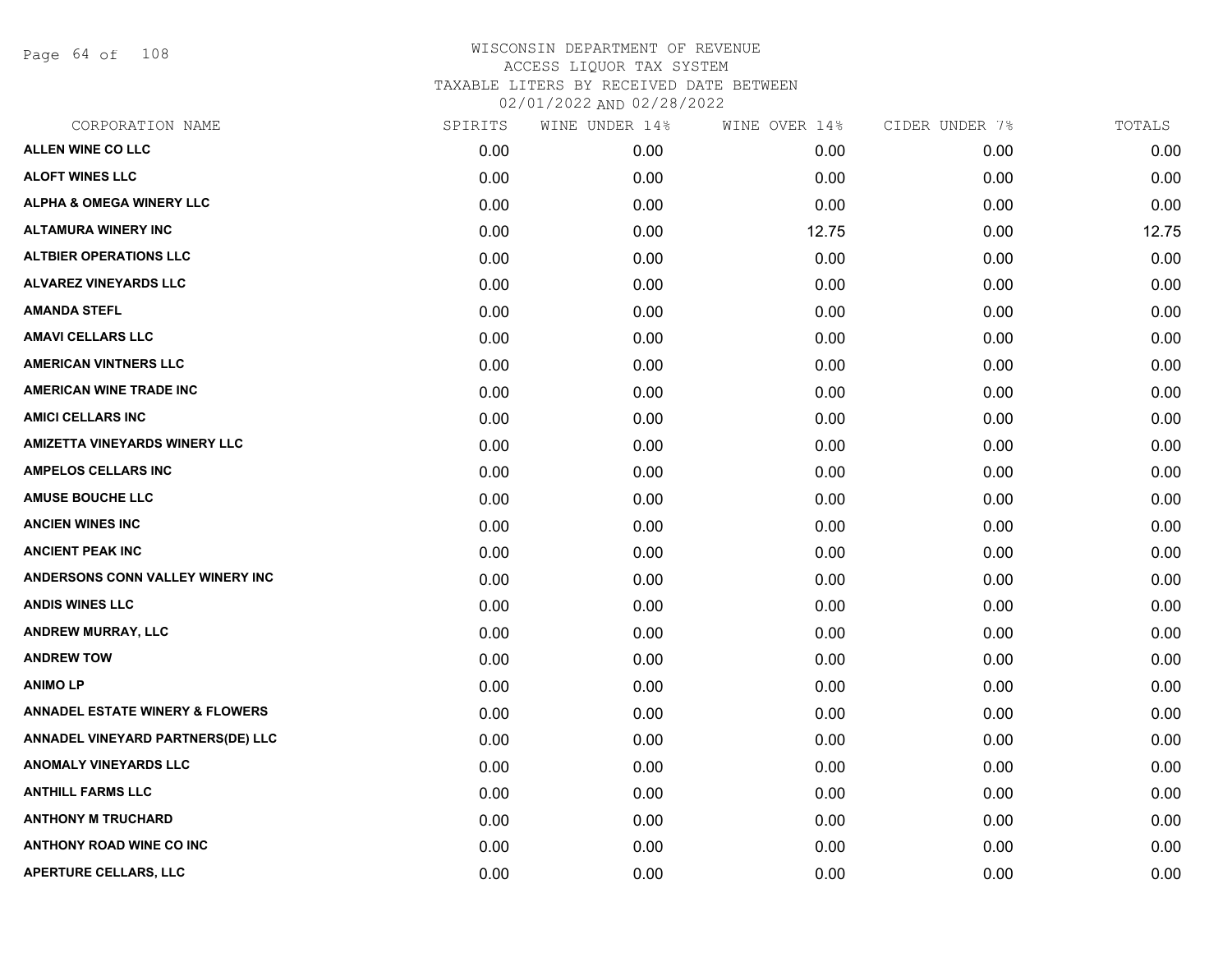Page 65 of 108

| CORPORATION NAME                        | SPIRITS | WINE UNDER 14% | WINE OVER 14% | CIDER UNDER 7% | TOTALS |
|-----------------------------------------|---------|----------------|---------------|----------------|--------|
| <b>APPELLATION TRADING COMPANY LLC</b>  | 0.00    | 0.00           | 0.00          | 0.00           | 0.00   |
| <b>AQUA PUMPKIN INC</b>                 | 0.00    | 0.00           | 0.00          | 0.00           | 0.00   |
| <b>AQUILINI BRANDS USA INC.</b>         | 0.00    | 0.00           | 0.00          | 0.00           | 0.00   |
| <b>ARC WINERY LLC</b>                   | 0.00    | 0.00           | 0.00          | 0.00           | 0.00   |
| <b>ARCHANGEL INVESTMENTS LLC</b>        | 0.00    | 0.00           | 0.00          | 0.00           | 0.00   |
| <b>ARETE WINES LLC</b>                  | 0.00    | 0.00           | 0.00          | 0.00           | 0.00   |
| <b>ARIETTA INC</b>                      | 0.00    | 0.00           | 0.00          | 0.00           | 0.00   |
| <b>ARISTA WINES LLC</b>                 | 0.00    | 0.00           | 0.00          | 0.00           | 0.00   |
| <b>ARKENSTONE VINEYARDS LLC</b>         | 0.00    | 0.00           | 0.00          | 0.00           | 0.00   |
| <b>ARMIDA WINERY INC</b>                | 0.00    | 0.00           | 0.00          | 0.00           | 0.00   |
| <b>ARMSTRONG FAMILY WINERY LLC</b>      | 0.00    | 0.00           | 0.00          | 0.00           | 0.00   |
| <b>ARMSTRONG VINEYARDS INC</b>          | 0.00    | 0.00           | 0.00          | 0.00           | 0.00   |
| <b>ARNOT-ROBERTS LLC</b>                | 0.00    | 0.00           | 0.00          | 0.00           | 0.00   |
| <b>ARRINGTON VINEYARDS LLC</b>          | 0.00    | 0.00           | 0.00          | 0.00           | 0.00   |
| <b>ARTISTE MANAGEMENT CO LLC</b>        | 0.00    | 0.00           | 0.00          | 0.00           | 0.00   |
| ATWATER VINEYARDS, LLC                  | 0.00    | 0.00           | 0.00          | 0.00           | 0.00   |
| AU BON CLIMAT LLC                       | 0.00    | 0.00           | 0.00          | 0.00           | 0.00   |
| <b>AUBERT WINEGROWING INC</b>           | 0.00    | 0.00           | 0.00          | 0.00           | 0.00   |
| <b>AUGUST BRIGGS JR INC</b>             | 0.00    | 0.00           | 0.00          | 0.00           | 0.00   |
| <b>AURORA CELLARS 2015, LLC</b>         | 0.00    | 0.00           | 0.00          | 0.00           | 0.00   |
| <b>AUSTIN NICHOLS &amp; CO INC</b>      | 0.00    | 0.00           | 0.00          | 0.00           | 0.00   |
| <b>AVALINE LTD</b>                      | 0.00    | 0.00           | 0.00          | 0.00           | 0.00   |
| <b>AVV WINERY CO LLC</b>                | 0.00    | 0.00           | 0.00          | 0.00           | 0.00   |
| <b>B WISE VINEYARDS LLC</b>             | 0.00    | 0.00           | 0.00          | 0.00           | 0.00   |
| <b>B. NEKTAR LLC</b>                    | 0.00    | 0.00           | 0.00          | 0.00           | 0.00   |
| <b>BABCOCK ENTERPRISES INC</b>          | 0.00    | 0.00           | 0.00          | 0.00           | 0.00   |
| <b>BADGER MOUNTAIN INC</b>              | 0.00    | 0.00           | 0.00          | 0.00           | 0.00   |
| <b>BADGER STATE BREWING COMPANY LLC</b> | 0.00    | 0.00           | 0.00          | 0.00           | 0.00   |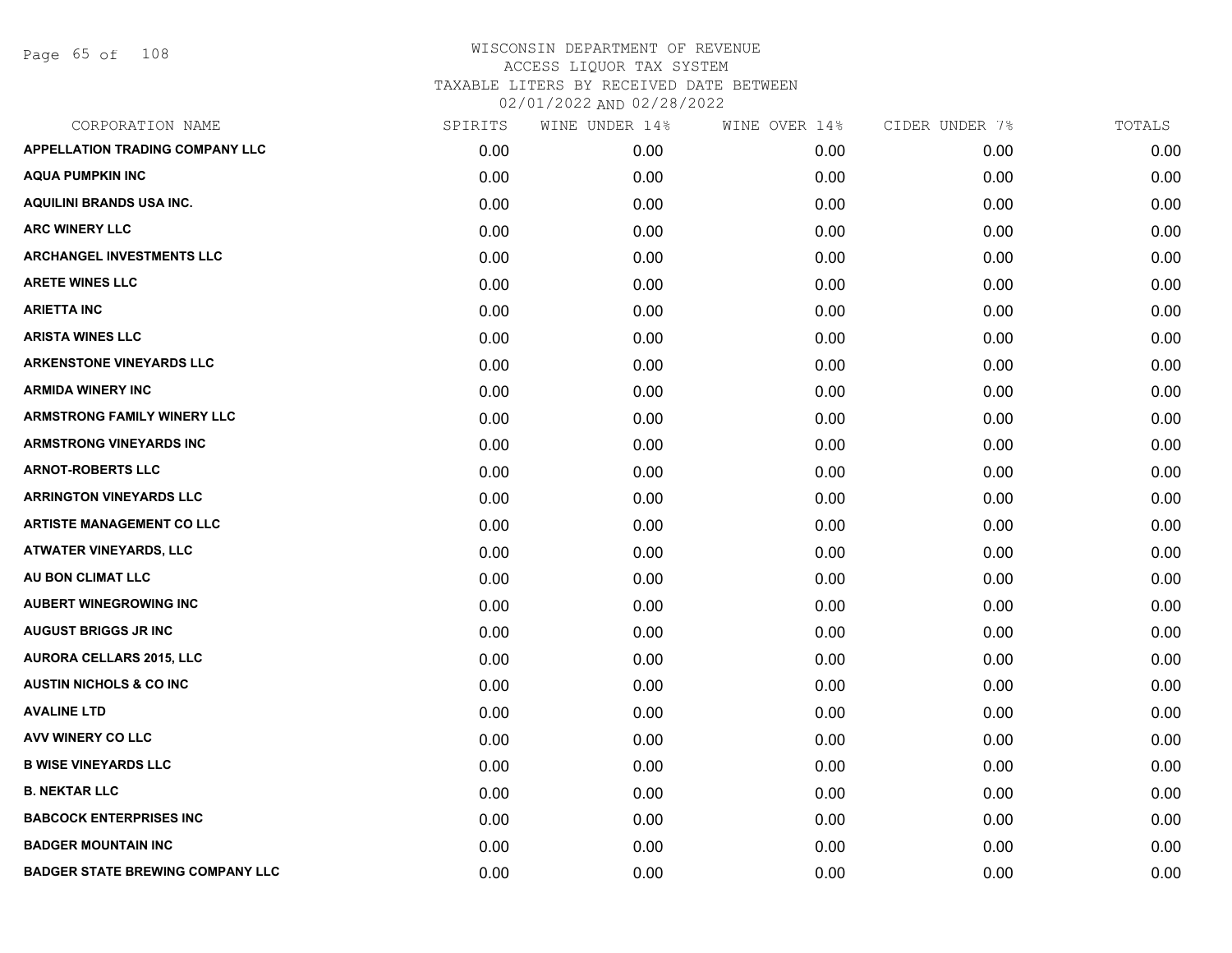Page 66 of 108

| CORPORATION NAME                       | SPIRITS | WINE UNDER 14% | WINE OVER 14% | CIDER UNDER 7% | TOTALS |
|----------------------------------------|---------|----------------|---------------|----------------|--------|
| <b>BALBOA WINERY LLC</b>               | 0.00    | 0.00           | 0.00          | 0.00           | 0.00   |
| <b>BALLENTINE VINEYARDS INC</b>        | 0.00    | 0.00           | 0.00          | 0.00           | 0.00   |
| <b>BALTIMORE BEND VINEYARD LLC</b>     | 0.00    | 0.00           | 0.00          | 0.00           | 0.00   |
| <b>BARGETTOS SANTA CRUZ WINERY INC</b> | 0.00    | 0.00           | 0.00          | 0.00           | 0.00   |
| <b>BARLOW VINEYARDS LLC</b>            | 0.00    | 0.00           | 0.00          | 0.00           | 0.00   |
| <b>BARNARD GRIFFIN INC</b>             | 0.00    | 0.00           | 0.00          | 0.00           | 0.00   |
| <b>BARNETT VINEYARDS LP</b>            | 0.00    | 0.00           | 0.00          | 0.00           | 0.00   |
| <b>BARRA FAMILY WINES, LLC</b>         | 0.00    | 0.00           | 0.00          | 0.00           | 0.00   |
| <b>BAW INC</b>                         | 0.00    | 0.00           | 0.00          | 0.00           | 0.00   |
| <b>BEAUREGARD VINEYARDS LLC</b>        | 0.00    | 0.00           | 0.00          | 0.00           | 0.00   |
| <b>BEAUX FRERES LLC</b>                | 0.00    | 0.00           | 0.00          | 0.00           | 0.00   |
| <b>BECKER FARMS INC</b>                | 0.00    | 0.00           | 0.00          | 0.00           | 0.00   |
| <b>BEDELL NORTH FORK LLC</b>           | 0.00    | 0.00           | 0.00          | 0.00           | 0.00   |
| <b>BEDROCK WINE COMPANY LP</b>         | 0.00    | 0.00           | 0.00          | 0.00           | 0.00   |
| <b>BEHRENS AND DRINKWARD</b>           | 0.00    | 0.00           | 0.00          | 0.00           | 0.00   |
| <b>BEL VINO LLC</b>                    | 0.00    | 0.00           | 0.00          | 0.00           | 0.00   |
| <b>BELLAVINI WINERY</b>                | 0.00    | 0.00           | 0.00          | 0.00           | 0.00   |
| <b>BELLEVINEZ LLC</b>                  | 0.00    | 0.00           | 0.00          | 0.00           | 0.00   |
| <b>BENESSERE VINEYARDS LTD</b>         | 0.00    | 0.00           | 0.00          | 0.00           | 0.00   |
| <b>BENNETT LANE WINERY LLC</b>         | 0.00    | 0.00           | 0.00          | 0.00           | 0.00   |
| <b>BENOVIA WINERY LLC</b>              | 0.00    | 0.00           | 0.00          | 0.00           | 0.00   |
| BENT CREEK WINERY LLC                  | 0.00    | 0.00           | 0.00          | 0.00           | 0.00   |
| <b>BERGSTROM WINES LLC</b>             | 0.00    | 0.00           | 0.00          | 0.00           | 0.00   |
| <b>BERNARDUS LLC</b>                   | 0.00    | 0.00           | 0.00          | 0.00           | 0.00   |
| BETHEL HEIGHTS VINEYARD INC            | 0.00    | 0.00           | 0.00          | 0.00           | 0.00   |
| BETTER BRANDS INTERNATIONAL            | 0.00    | 0.00           | 0.00          | 0.00           | 0.00   |
| <b>BETZ CELLARS LLC</b>                | 0.00    | 0.00           | 0.00          | 0.00           | 0.00   |
| BEVAN CELLARS, LLC                     | 0.00    | 0.00           | 0.00          | 0.00           | 0.00   |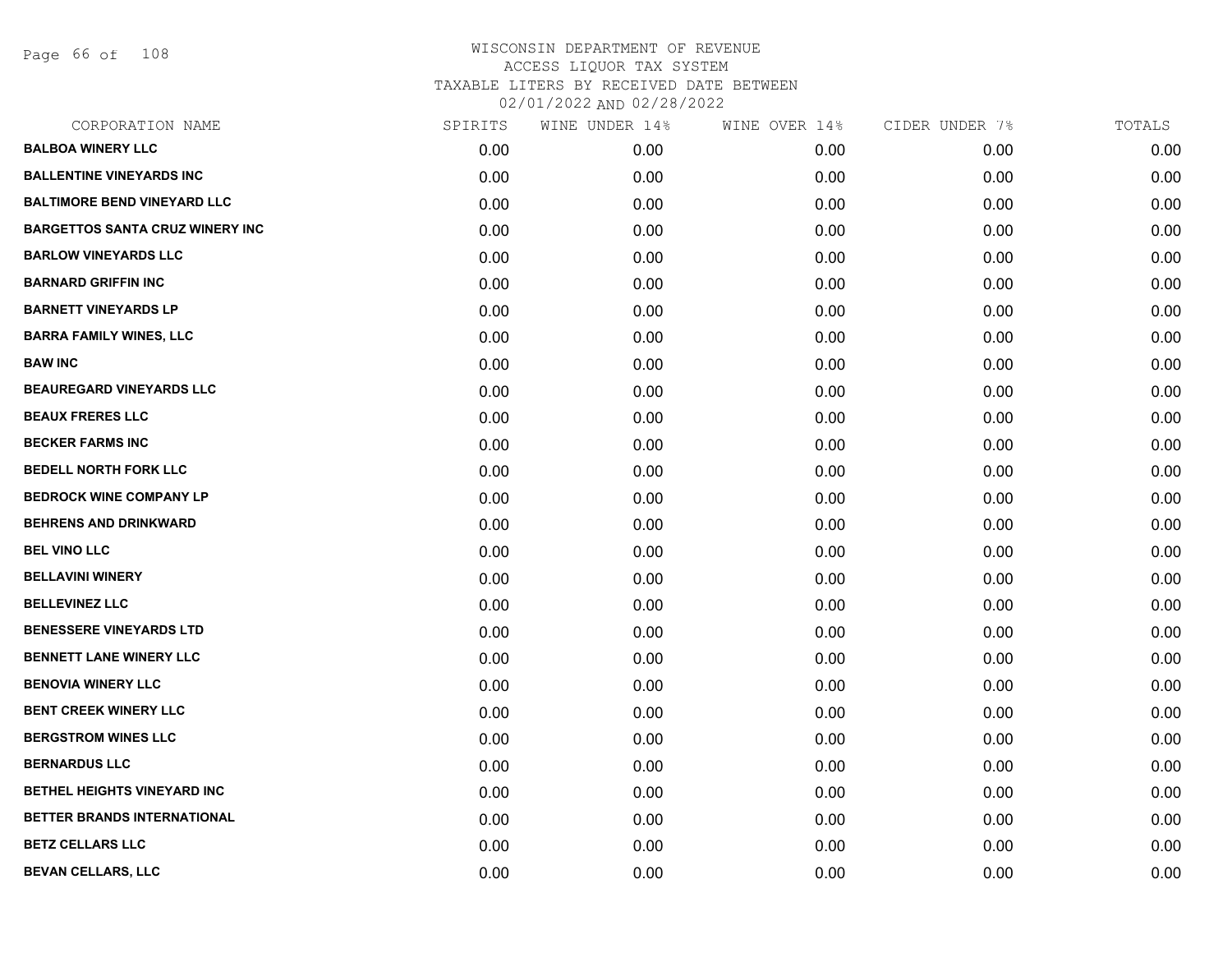Page 67 of 108

| CORPORATION NAME                              | SPIRITS | WINE UNDER 14% | WINE OVER 14% | CIDER UNDER 7% | TOTALS |
|-----------------------------------------------|---------|----------------|---------------|----------------|--------|
| <b>BEVERLY GAGE</b>                           | 0.00    | 0.00           | 0.00          | 0.00           | 0.00   |
| <b>BIG BASIN VINEYARDS LLC</b>                | 0.00    | 0.00           | 0.00          | 0.00           | 0.00   |
| <b>BIG TABLE FARM, INC</b>                    | 0.00    | 0.00           | 0.00          | 0.00           | 0.00   |
| <b>BILTMORE ESTATE WINE COMPANY</b>           | 0.00    | 0.00           | 0.00          | 0.00           | 0.00   |
| <b>BLACK CAT VINEYARD LLC</b>                 | 0.00    | 0.00           | 0.00          | 0.00           | 0.00   |
| <b>BLACK MESA WINERY LLC</b>                  | 0.00    | 0.00           | 0.00          | 0.00           | 0.00   |
| <b>BLACKBIRD VINEYARDS LLC</b>                | 0.00    | 0.00           | 0.00          | 0.00           | 0.00   |
| <b>BLAIR VINEYARDS LLC</b>                    | 0.00    | 0.00           | 0.00          | 0.00           | 0.00   |
| <b>BLANKIET ESTATE LLC</b>                    | 0.00    | 0.00           | 0.00          | 0.00           | 0.00   |
| <b>BLIND HORSE WINERY LLC</b>                 | 0.00    | 0.00           | 0.00          | 0.00           | 0.00   |
| <b>BLUE FARM, LLC</b>                         | 0.00    | 0.00           | 0.00          | 0.00           | 0.00   |
| <b>BLUE SKY VINTNERS LLC</b>                  | 0.00    | 0.00           | 0.00          | 0.00           | 0.00   |
| <b>BOARS VIEW LLC</b>                         | 0.00    | 0.00           | 0.00          | 0.00           | 0.00   |
| <b>BOATHOUSE VINEYARDS LLC</b>                | 0.00    | 0.00           | 0.00          | 0.00           | 0.00   |
| <b>BOB WALLACE ORCHARDS LLC</b>               | 0.00    | 0.00           | 0.00          | 0.00           | 0.00   |
| <b>BOEDECKER CELLARS, LLC</b>                 | 0.00    | 0.00           | 0.00          | 0.00           | 0.00   |
| <b>BOEGER WINERY INC</b>                      | 0.00    | 0.00           | 0.00          | 0.00           | 0.00   |
| <b>BOEKENOOGEN WINERY LLC</b>                 | 0.00    | 0.00           | 38.91         | 0.00           | 38.91  |
| <b>BOGLE VINEYARDS INC</b>                    | 0.00    | 0.00           | 0.00          | 0.00           | 0.00   |
| <b>BONANZA WINERY LLC</b>                     | 0.00    | 0.00           | 0.00          | 0.00           | 0.00   |
| <b>BOOKWALTER WINERY LLC</b>                  | 0.00    | 0.00           | 0.00          | 0.00           | 0.00   |
| <b>BOTHAM BRANDS LLC</b>                      | 0.00    | 0.00           | 0.00          | 0.00           | 0.00   |
| <b>BOUCHAINE VINEYARDS INC</b>                | 0.00    | 0.00           | 0.00          | 0.00           | 0.00   |
| <b>BOUNDARY BREAKS LLC</b>                    | 0.00    | 0.00           | 0.00          | 0.00           | 0.00   |
| <b>BOWERS HARBOR VINEYARDS AND WINERY INC</b> | 0.00    | 0.00           | 0.00          | 0.00           | 0.00   |
| <b>BRADLEY GEARHART</b>                       | 0.00    | 0.00           | 0.00          | 0.00           | 0.00   |
| <b>BRADLEY L ALLEN</b>                        | 0.00    | 0.00           | 0.00          | 0.00           | 0.00   |
| <b>BRANCHES WINERY LLC</b>                    | 0.00    | 0.00           | 0.00          | 0.00           | 0.00   |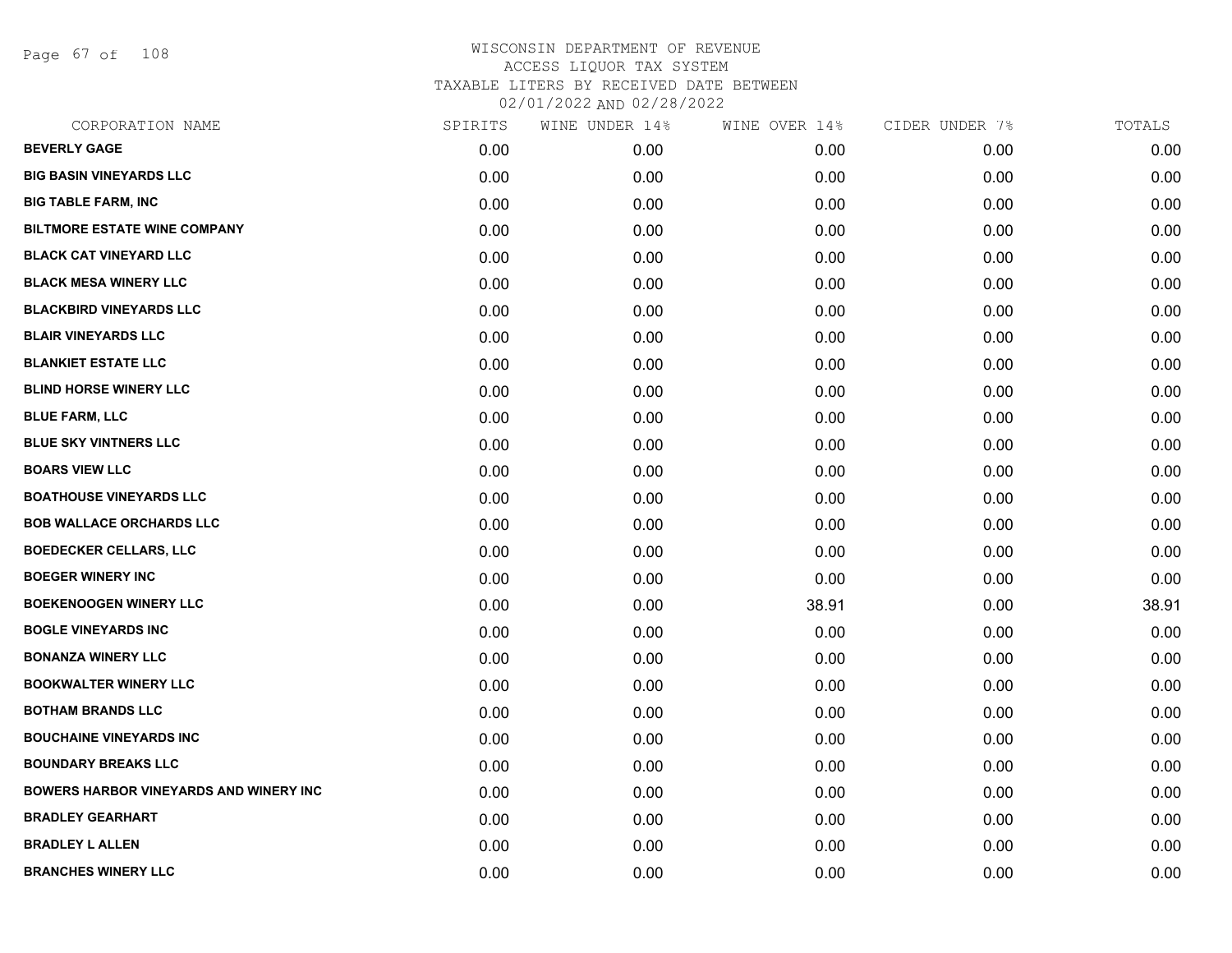| SPIRITS | WINE UNDER 14% | WINE OVER 14% | CIDER UNDER 7% | TOTALS      |
|---------|----------------|---------------|----------------|-------------|
| 0.00    | 0.00           | 0.00          | 0.00           | 0.00        |
| 0.00    | 0.00           | 0.00          | 0.00           | 0.00        |
| 0.00    | 0.00           | 0.00          | 0.00           | 0.00        |
| 0.00    | 0.00           | 0.00          | 0.00           | 0.00        |
| 0.00    | 0.00           | 0.00          | 0.00           | 0.00        |
| 0.00    | 0.00           | 0.00          | 0.00           | 0.00        |
| 0.00    | 0.00           | 0.00          | 0.00           | 0.00        |
| 0.00    | 0.00           | 0.00          | 0.00           | 0.00        |
| 0.00    | 0.00           | 0.00          | 0.00           | 0.00        |
| 0.00    | 0.00           | 0.00          | 0.00           | 0.00        |
| 0.00    | 0.00           | 0.00          | 0.00           | 0.00        |
| 0.00    | 0.00           | 0.00          | 0.00           | 0.00        |
| 0.00    | 0.00           | 0.00          | 0.00           | 0.00        |
| 0.00    | 0.00           | 0.00          | 0.00           | 0.00        |
| 0.00    | 0.00           | 0.00          | 0.00           | 0.00        |
| 0.00    | 0.00           | 0.00          | 0.00           | 0.00        |
| 0.00    | 0.00           | 0.00          | 0.00           | 0.00        |
| 0.00    | 0.00           | 0.00          | 0.00           | 0.00        |
| 0.00    | 0.00           | 0.00          | 0.00           | 0.00        |
| 0.00    | 0.00           | 0.00          | 0.00           | 0.00        |
| 0.00    | 0.00           | 0.00          | 0.00           | 0.00        |
| 0.00    | 0.00           | 0.00          | 0.00           | 0.00        |
| 0.00    | 0.00           | 0.00          | 0.00           | 0.00        |
| 0.00    | 0.00           | 0.00          | 0.00           | 0.00        |
| 0.00    | 0.00           | 0.00          | 0.00           | 0.00        |
| 0.00    | $-2,601.75$    | $-951.68$     | 0.00           | $-3,553.43$ |
| 0.00    | 0.00           | 0.00          | 0.00           | 0.00        |
| 0.00    | 0.00           | 0.00          | 0.00           | 0.00        |
|         |                |               |                |             |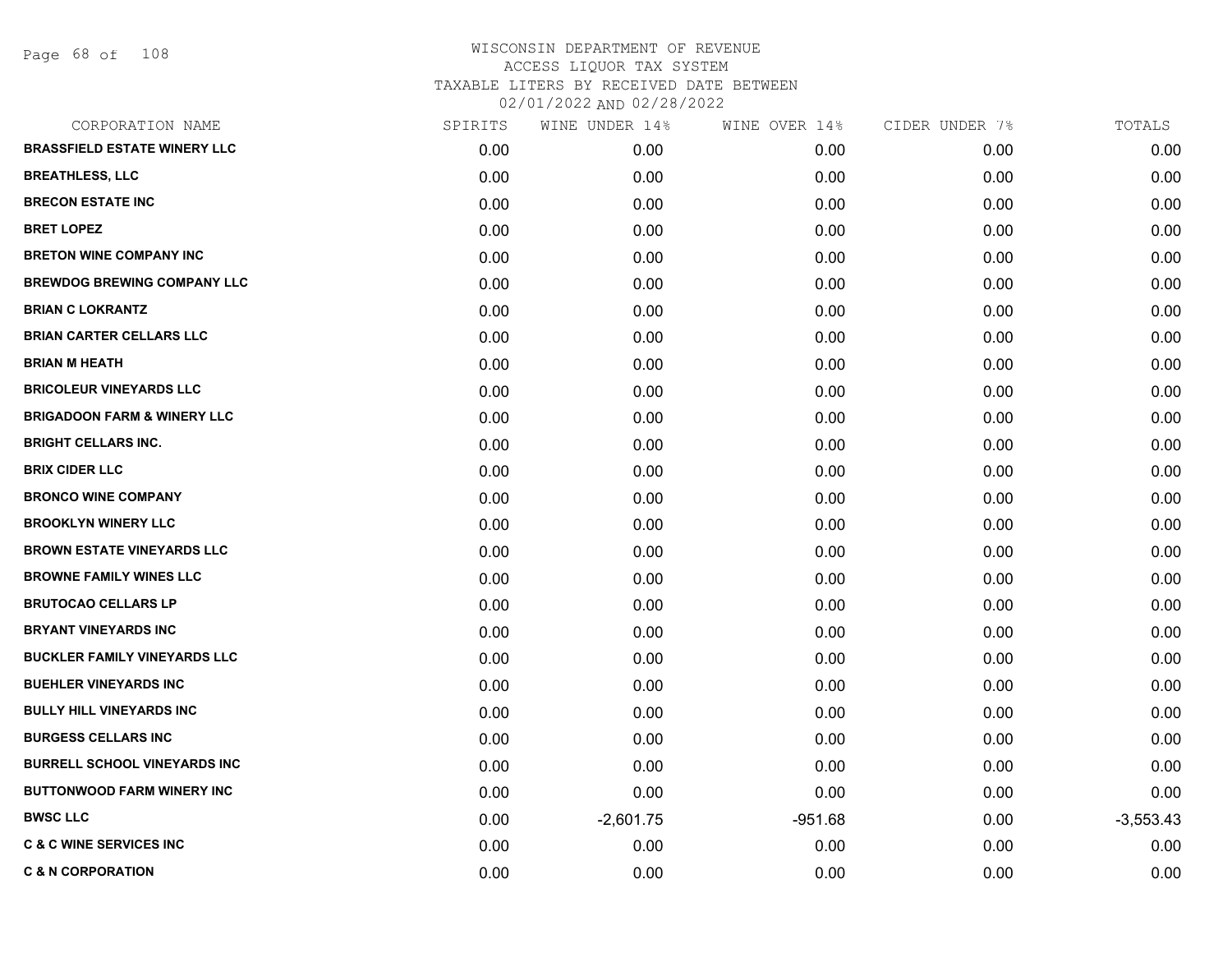Page 69 of 108

| CORPORATION NAME                             | SPIRITS | WINE UNDER 14% | WINE OVER 14% | CIDER UNDER 7% | TOTALS |
|----------------------------------------------|---------|----------------|---------------|----------------|--------|
| <b>C G DI ARIE VINEYARD &amp; WINERY LLC</b> | 0.00    | 0.00           | 0.00          | 0.00           | 0.00   |
| <b>C MONDAVI &amp; FAMILY</b>                | 0.00    | 0.00           | 0.00          | 0.00           | 0.00   |
| <b>CADA LLC</b>                              | 0.00    | 0.00           | 0.00          | 0.00           | 0.00   |
| <b>CAIN CELLARS INC</b>                      | 0.00    | 0.00           | 0.00          | 0.00           | 0.00   |
| <b>CAKEBREAD CELLARS</b>                     | 0.00    | 0.00           | 0.00          | 0.00           | 0.00   |
| <b>CALCAREOUS VINEYARD LLC</b>               | 0.00    | 0.00           | 0.00          | 0.00           | 0.00   |
| <b>CALDWELL WINERY LLC</b>                   | 0.00    | 0.00           | 0.00          | 0.00           | 0.00   |
| <b>CALIFORNIA FINE WINES LLC</b>             | 0.00    | 0.00           | 0.00          | 0.00           | 0.00   |
| <b>CALIFORNIA HOLDING LLC</b>                | 0.00    | 0.00           | 0.00          | 0.00           | 0.00   |
| <b>CALLAWAY TEMECULA LP</b>                  | 0.00    | 0.00           | 0.00          | 0.00           | 0.00   |
| CALWD, INC.                                  | 0.00    | 0.00           | 0.00          | 0.00           | 0.00   |
| <b>CAMARDA CORP</b>                          | 0.00    | 0.00           | 0.00          | 0.00           | 0.00   |
| <b>CANVINIA INC</b>                          | 0.00    | 0.00           | 0.00          | 0.00           | 0.00   |
| <b>CARACCIOLI CELLARS INC</b>                | 0.00    | 0.00           | 0.00          | 0.00           | 0.00   |
| <b>CARHARTT VINEYARD, INC.</b>               | 0.00    | 0.00           | 0.00          | 0.00           | 0.00   |
| <b>CARL THOMA</b>                            | 0.00    | 0.00           | 0.00          | 0.00           | 0.00   |
| <b>CARLISLE WINERY &amp; VINEYARDS LLC</b>   | 0.00    | 0.00           | 0.00          | 0.00           | 0.00   |
| <b>CARLSON VINEYARDS INC</b>                 | 0.00    | 0.00           | 0.00          | 0.00           | 0.00   |
| <b>CARNEROS WINE COMPANY INC</b>             | 0.00    | 0.00           | 0.00          | 0.00           | 0.00   |
| <b>CARR WINERY INC</b>                       | 0.00    | 0.00           | 0.00          | 0.00           | 0.00   |
| <b>CASTORO CELLARS</b>                       | 0.00    | 0.00           | 0.00          | 0.00           | 0.00   |
| <b>CATHERINE ELIZABETH INC</b>               | 0.00    | 0.00           | 0.00          | 0.00           | 0.00   |
| <b>CAYMUS VINEYARDS INC</b>                  | 0.00    | 0.00           | 0.00          | 0.00           | 0.00   |
| <b>CBGE LLC</b>                              | 0.00    | 0.00           | 0.00          | 0.00           | 0.00   |
| <b>CECIL A ZERBA</b>                         | 0.00    | 0.00           | 0.00          | 0.00           | 0.00   |
| <b>CEDAR KNOLL VINEYARDS INC</b>             | 0.00    | 0.00           | 0.00          | 0.00           | 0.00   |
| <b>CEJA VINEYARDS INC</b>                    | 0.00    | 0.00           | 0.00          | 0.00           | 0.00   |
| <b>CELIA WELCH WINES LLC</b>                 | 0.00    | 0.00           | 0.00          | 0.00           | 0.00   |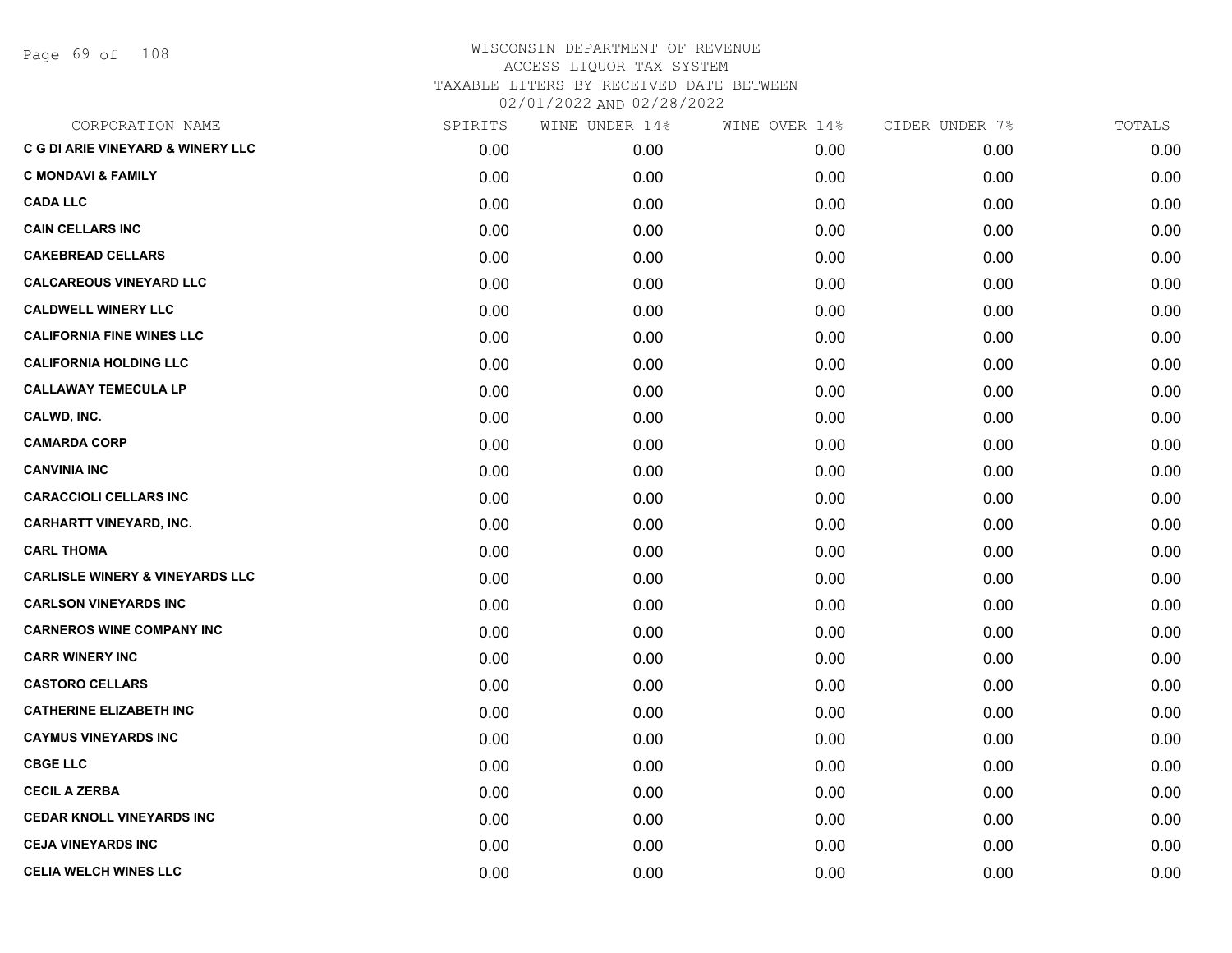Page 70 of 108

| CORPORATION NAME                                  | SPIRITS | WINE UNDER 14% | WINE OVER 14% | CIDER UNDER 7% | TOTALS |
|---------------------------------------------------|---------|----------------|---------------|----------------|--------|
| <b>CELLAR RAT CELLARS LLC</b>                     | 0.00    | 0.00           | 0.00          | 0.00           | 0.00   |
| CH WINES, LLC                                     | 0.00    | 0.00           | 0.00          | 0.00           | 0.00   |
| <b>CHAPPELLET WINERY INC</b>                      | 0.00    | 0.00           | 0.00          | 0.00           | 0.00   |
| <b>CHARLES REININGER LLC</b>                      | 0.00    | 0.00           | 0.00          | 0.00           | 0.00   |
| <b>CHATEAU BIANCA INC</b>                         | 0.00    | 0.00           | 0.00          | 0.00           | 0.00   |
| <b>CHATEAU DIANA LLC</b>                          | 0.00    | 0.00           | 0.00          | 0.00           | 0.00   |
| <b>CHATEAU GRAND TRAVERSE LTD</b>                 | 0.00    | 0.00           | 0.00          | 0.00           | 0.00   |
| <b>CHATEAU MARGENE INC</b>                        | 0.00    | 0.00           | 0.00          | 0.00           | 0.00   |
| <b>CHATEAU MORRISETTE INC</b>                     | 0.00    | 0.00           | 0.00          | 0.00           | 0.00   |
| <b>CHATEAU OPERATIONS, LTD.</b>                   | 0.00    | 0.00           | 0.00          | 0.00           | 0.00   |
| <b>CHATEAU POTELLE HOLDINGS LLC</b>               | 0.00    | 0.00           | 0.00          | 0.00           | 0.00   |
| <b>CHATEAU ST CROIX WINERY &amp; VINEYARD LLC</b> | 0.00    | 0.00           | 0.00          | 0.00           | 0.00   |
| <b>CHERRY HILL LLC</b>                            | 0.00    | 0.00           | 0.00          | 0.00           | 0.00   |
| <b>CHILDRESS WINERY, LLC</b>                      | 0.00    | 0.00           | 0.00          | 0.00           | 0.00   |
| <b>CHIMNEY ROCK WINERY LLC</b>                    | 0.00    | 0.00           | 0.00          | 0.00           | 0.00   |
| <b>CHRISTOPHE BARON</b>                           | 0.00    | 0.00           | 0.00          | 0.00           | 0.00   |
| <b>CHRISTOPHER FIGGINS</b>                        | 0.00    | 0.00           | 0.00          | 0.00           | 0.00   |
| <b>CHRISTOPHER J BROCKWAY</b>                     | 0.00    | 0.00           | 0.00          | 0.00           | 0.00   |
| <b>CHRISTOPHER JOPPE</b>                          | 0.00    | 0.00           | 0.00          | 0.00           | 0.00   |
| <b>CHRISTOPHER L SHOWN</b>                        | 0.00    | 0.00           | 0.00          | 0.00           | 0.00   |
| <b>CHRISTOPHER M JAMES</b>                        | 0.00    | 0.00           | 0.00          | 0.00           | 0.00   |
| CHUKAR CHERRY COMPANY, INC                        | 0.00    | 0.00           | 0.00          | 0.00           | 0.00   |
| <b>CIDER WORKS LLC</b>                            | 0.00    | 0.00           | 0.00          | 0.00           | 0.00   |
| <b>CINNABAR VINEYARDS &amp; WINERY LLC</b>        | 0.00    | 0.00           | 0.00          | 0.00           | 0.00   |
| <b>CIPCO INC.</b>                                 | 0.00    | 0.00           | 0.00          | 0.00           | 0.00   |
| <b>CLAYTON GARLAND</b>                            | 0.00    | 0.00           | 0.00          | 0.00           | 0.00   |
| <b>CLEARWATER CANYON CELLARS LLC</b>              | 0.00    | 0.00           | 0.00          | 0.00           | 0.00   |
| <b>CLIF BAR FAMILY WINERY &amp; FARM LLC</b>      | 0.00    | 0.00           | 0.00          | 0.00           | 0.00   |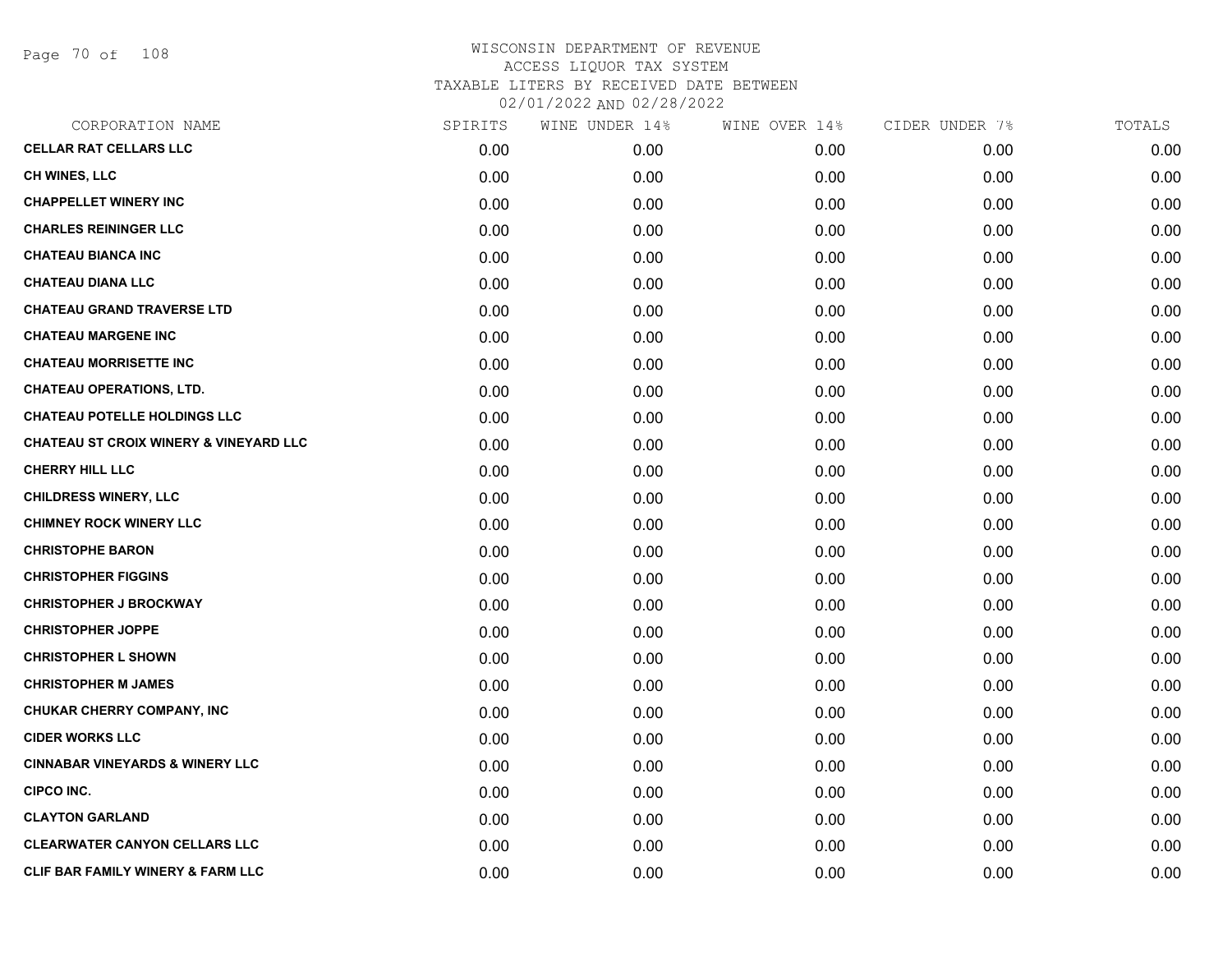Page 71 of 108

| CORPORATION NAME                            | SPIRITS | WINE UNDER 14% | WINE OVER 14% | CIDER UNDER 7% | TOTALS |
|---------------------------------------------|---------|----------------|---------------|----------------|--------|
| <b>CLINE CELLARS INC</b>                    | 0.00    | 0.00           | 0.00          | 0.00           | 0.00   |
| <b>CLOS DU VAL WINE CO LTD</b>              | 0.00    | 0.00           | 0.00          | 0.00           | 0.00   |
| <b>CLOS LACHANCE WINES LLC</b>              | 0.00    | 0.00           | 0.00          | 0.00           | 0.00   |
| <b>COCKERELL WINE CONSULTING LLC</b>        | 0.00    | 0.00           | 0.00          | 0.00           | 0.00   |
| <b>CODORNIU NAPA INC</b>                    | 0.00    | 0.00           | 0.00          | 0.00           | 0.00   |
| <b>COELHO WINERY INC</b>                    | 0.00    | 0.00           | 0.00          | 0.00           | 0.00   |
| <b>COL SOLARE, LLP</b>                      | 0.00    | 0.00           | 0.00          | 0.00           | 0.00   |
| <b>COLENE CLEMENS VINEYARDS LLC</b>         | 0.00    | 0.00           | 0.00          | 0.00           | 0.00   |
| <b>COLGIN PARTNERS LLC</b>                  | 0.00    | 0.00           | 0.00          | 0.00           | 0.00   |
| <b>COLLEEN M BOS</b>                        | 0.00    | 0.00           | 0.00          | 0.00           | 0.00   |
| <b>COLONIAL GREEN TRUST</b>                 | 0.00    | 0.00           | 0.00          | 0.00           | 0.00   |
| <b>COLUMBIA RIVER WINERY INC</b>            | 0.00    | 0.00           | 0.00          | 0.00           | 0.00   |
| <b>COMSTOCK WINES LLC</b>                   | 0.00    | 0.00           | 0.00          | 0.00           | 0.00   |
| <b>CONSTELLATION BRANDS U.S. OPERATIONS</b> | 0.00    | 0.00           | 0.00          | 0.00           | 0.00   |
| <b>CONUNDRUM WINERY LLC</b>                 | 0.00    | 0.00           | 0.00          | 0.00           | 0.00   |
| <b>CONWAY VINEYARDS INC</b>                 | 0.00    | 0.00           | 0.00          | 0.00           | 0.00   |
| <b>COOL HAND VINEYARDS LLC</b>              | 0.00    | 0.00           | 0.00          | 0.00           | 0.00   |
| <b>COOPER VINEYARDS LLC</b>                 | 0.00    | 0.00           | 0.00          | 0.00           | 0.00   |
| <b>COPPER CANE LLC</b>                      | 0.00    | 0.00           | 0.00          | 0.00           | 0.00   |
| <b>COR WINE CELLARS, LLC</b>                | 0.00    | 0.00           | 0.00          | 0.00           | 0.00   |
| <b>CORISON WINERY INC</b>                   | 0.00    | 0.00           | 0.00          | 0.00           | 0.00   |
| <b>CORNERSTONE CELLARS LLC</b>              | 0.00    | 0.00           | 0.00          | 0.00           | 0.00   |
| <b>CORY J MICHAL</b>                        | 0.00    | 0.00           | 0.00          | 0.00           | 0.00   |
| <b>COURAGEOUS INC</b>                       | 0.00    | 0.00           | 0.00          | 0.00           | 0.00   |
| <b>CRAFT BEVERAGE CONCEPTS LLC</b>          | 0.00    | 0.00           | 0.00          | 0.00           | 0.00   |
| <b>CRAIG FLETCHER</b>                       | 0.00    | 0.00           | 0.00          | 0.00           | 0.00   |
| <b>CRAIG S HANDLY</b>                       | 0.00    | 0.00           | 0.00          | 0.00           | 0.00   |
| <b>CREATIVE WINE CONCEPTS INC</b>           | 0.00    | 0.00           | 0.00          | 0.00           | 0.00   |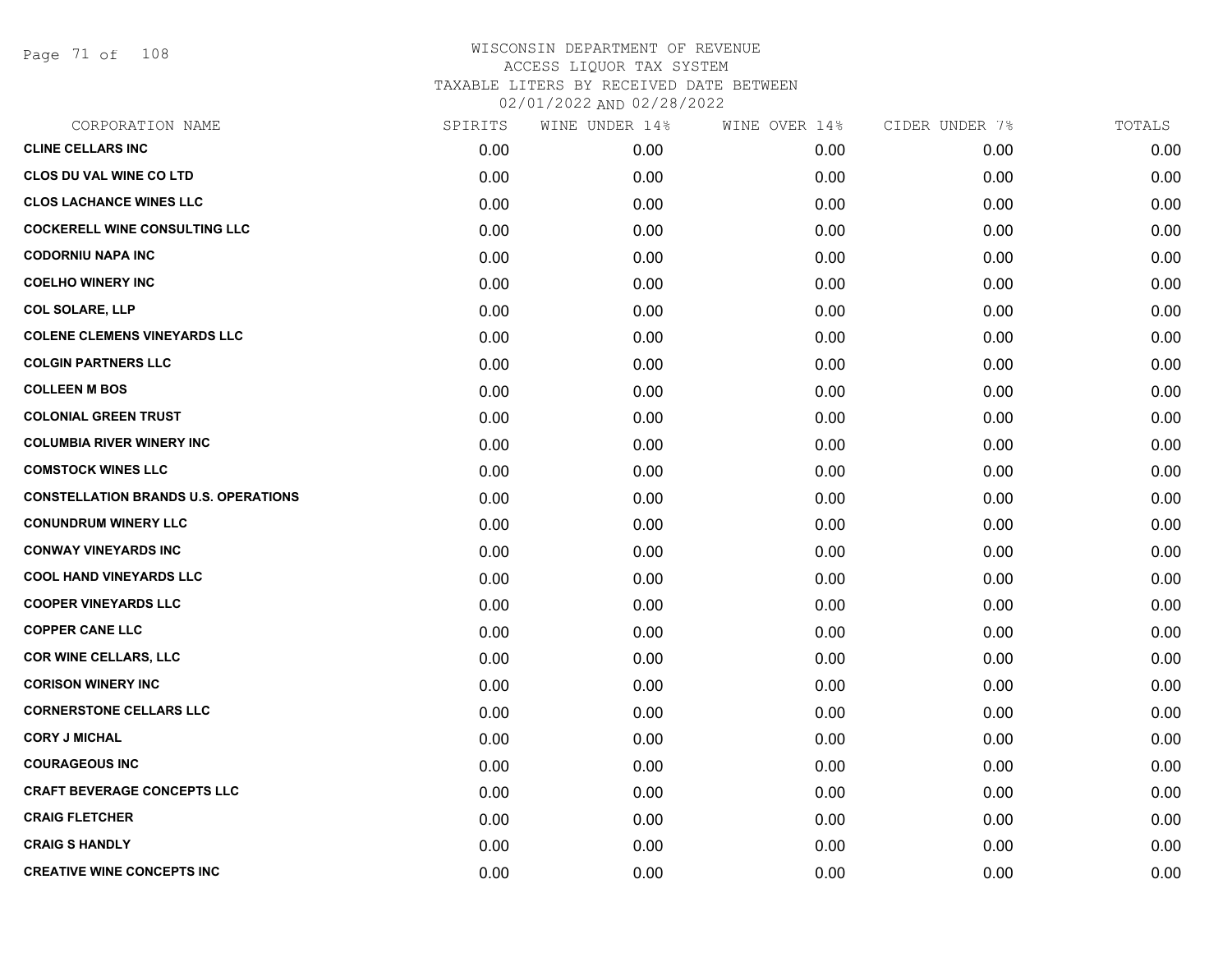Page 72 of 108

| CORPORATION NAME                       | SPIRITS | WINE UNDER 14% | WINE OVER 14% | CIDER UNDER 7% | TOTALS |
|----------------------------------------|---------|----------------|---------------|----------------|--------|
| <b>CREW WINE COMPANY LLC</b>           | 0.00    | 0.00           | 0.00          | 0.00           | 0.00   |
| <b>CRIMSON WINE GROUP LTD</b>          | 0.00    | 0.00           | 0.00          | 0.00           | 0.00   |
| <b>CRISTIE KERR WINES LLC</b>          | 0.00    | 0.00           | 0.00          | 0.00           | 0.00   |
| <b>CRISTOM VINEYARDS INC</b>           | 0.00    | 0.00           | 0.00          | 0.00           | 0.00   |
| <b>CROCKER &amp; STARR WINE CO LLC</b> | 0.00    | 0.00           | 0.00          | 0.00           | 0.00   |
| <b>CROFT LLC</b>                       | 0.00    | 0.00           | 0.00          | 0.00           | 0.00   |
| <b>CROWN POINT WINERY LLC</b>          | 0.00    | 0.00           | 0.00          | 0.00           | 0.00   |
| <b>CRUSE WINE COMPANY, LLC</b>         | 0.00    | 0.00           | 0.00          | 0.00           | 0.00   |
| <b>CULLEN AND HARRISON LLC</b>         | 0.00    | 0.00           | 0.00          | 0.00           | 0.00   |
| <b>CUNAT PREMIUM VINEYARDS LLC</b>     | 0.00    | 0.00           | 0.00          | 0.00           | 0.00   |
| <b>CUSHMAN WINERY CORPORATION</b>      | 0.00    | 0.00           | 0.00          | 0.00           | 0.00   |
| <b>CUVAISON INC</b>                    | 0.00    | 0.00           | 0.00          | 0.00           | 0.00   |
| <b>CWC WINERY LLC</b>                  | 0.00    | 0.00           | 0.00          | 0.00           | 0.00   |
| <b>D MYERS LLC</b>                     | 0.00    | 0.00           | 0.00          | 0.00           | 0.00   |
| <b>D R STEPHENS ESTATE WINES, LLC</b>  | 0.00    | 0.00           | 0.00          | 0.00           | 0.00   |
| <b>DADY CAPITAL LLLP</b>               | 0.00    | 0.00           | 0.00          | 0.00           | 0.00   |
| <b>DAMIANI WINE CELLARS, LLC</b>       | 0.00    | 0.00           | 0.00          | 0.00           | 0.00   |
| <b>DANA ESTATES INC</b>                | 0.00    | 0.00           | 0.00          | 0.00           | 0.00   |
| DANA'S ORGANIC WINES, INC.             | 0.00    | 0.00           | 0.00          | 0.00           | 0.00   |
| <b>DANICA PATRICK</b>                  | 0.00    | 0.00           | 0.00          | 0.00           | 0.00   |
| <b>DANIEL J KOEPKE</b>                 | 0.00    | 0.00           | 0.00          | 0.00           | 0.00   |
| DANZA DEL SOL WINERY INC               | 0.00    | 0.00           | 0.00          | 0.00           | 0.00   |
| <b>DANZINGER VINEYARDS LLC</b>         | 0.00    | 0.00           | 0.00          | 0.00           | 0.00   |
| <b>DAOU VINEYARDS LLC</b>              | 0.00    | 0.00           | 0.00          | 0.00           | 0.00   |
| <b>DARIOUSH KHALEDI WINERY LLC</b>     | 0.00    | 0.00           | 0.00          | 0.00           | 0.00   |
| DAVERO SONOMA, INC                     | 0.00    | 0.00           | 0.00          | 0.00           | 0.00   |
| <b>DAVID BRUCE WINERY INC</b>          | 0.00    | 0.00           | 0.00          | 0.00           | 0.00   |
| <b>DAVID COFFARO</b>                   | 0.00    | 0.00           | 0.00          | 0.00           | 0.00   |
|                                        |         |                |               |                |        |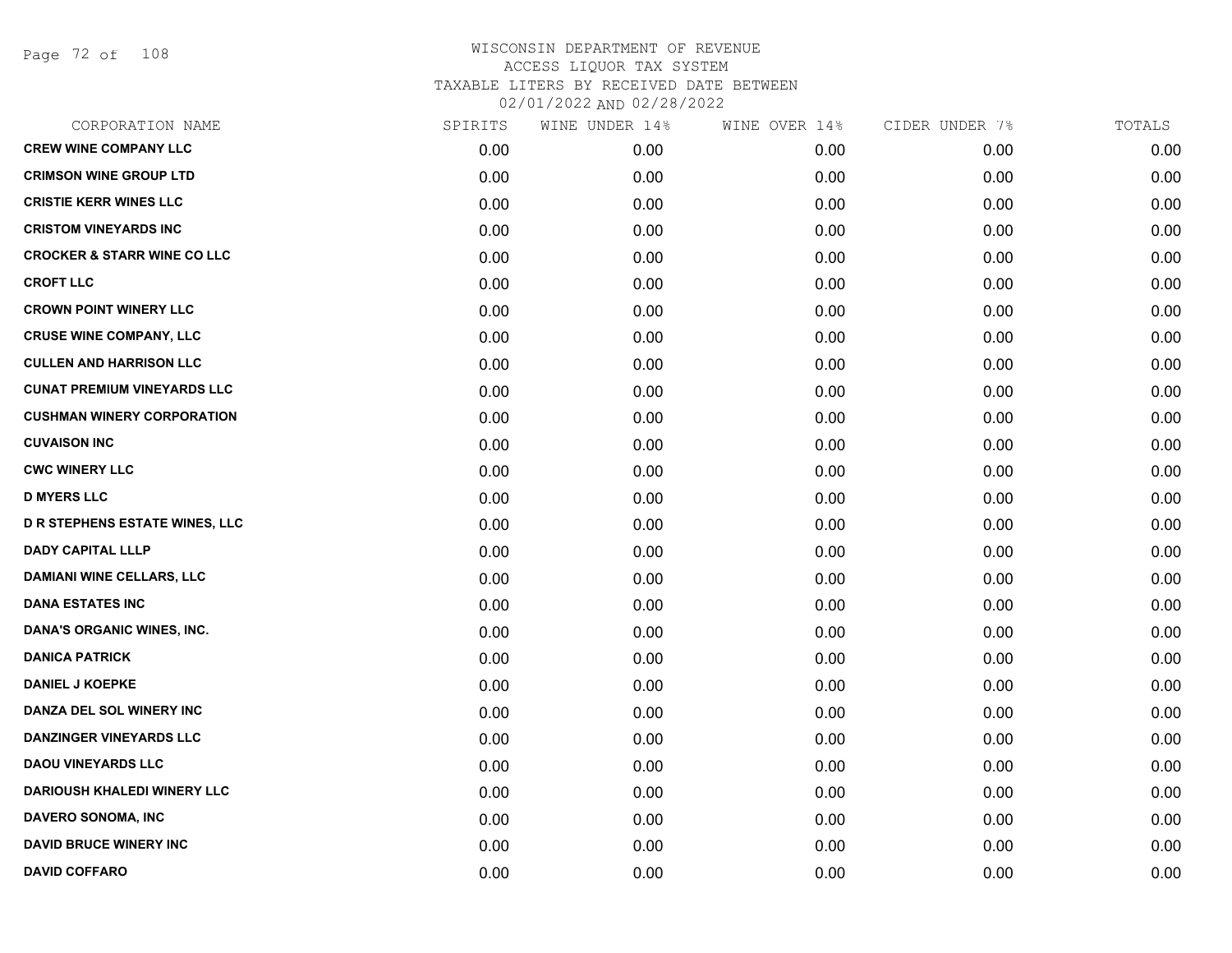Page 73 of 108

| CORPORATION NAME                      | SPIRITS | WINE UNDER 14% | WINE OVER 14% | CIDER UNDER 7% | TOTALS |
|---------------------------------------|---------|----------------|---------------|----------------|--------|
| <b>DAVID J ECKERT</b>                 | 0.00    | 0.00           | 0.00          | 0.00           | 0.00   |
| <b>DAVID J MATTHEWS</b>               | 0.00    | 0.00           | 0.00          | 0.00           | 0.00   |
| <b>DAVID JAMES LLC</b>                | 0.00    | 0.00           | 0.00          | 0.00           | 0.00   |
| <b>DAVID L MCGEE</b>                  | 0.00    | 0.00           | 0.00          | 0.00           | 0.00   |
| <b>DAVID R ARIZINI</b>                | 0.00    | 0.00           | 0.00          | 0.00           | 0.00   |
| <b>DAVID R RASMUSSEN</b>              | 0.00    | 0.00           | 0.00          | 0.00           | 0.00   |
| <b>DAVIS ESTATES LLC</b>              | 0.00    | 0.00           | 0.00          | 0.00           | 0.00   |
| <b>DAWN'S DREAM LLC</b>               | 0.00    | 0.00           | 0.00          | 0.00           | 0.00   |
| DE LA MONTANYA WINERY INC             | 0.00    | 0.00           | 0.00          | 0.00           | 0.00   |
| DE TIERRA VINEYARD LLC                | 0.00    | 0.00           | 0.00          | 0.00           | 0.00   |
| DEERFIELD RANCH WINERY LLC            | 0.00    | 0.00           | 0.00          | 0.00           | 0.00   |
| DEHLINGER WINERY, LLC                 | 0.00    | 0.00           | 0.00          | 0.00           | 0.00   |
| DEL DOTTO VINEYARDS INC               | 0.00    | 0.00           | 0.00          | 0.00           | 0.00   |
| <b>DELFINO FARMS LLC</b>              | 0.00    | 0.00           | 0.00          | 0.00           | 0.00   |
| <b>DELICATO VINEYARDS INC</b>         | 0.00    | 0.00           | 0.00          | 0.00           | 0.00   |
| <b>DELILLE CELLARS LLC</b>            | 0.00    | 0.00           | 0.00          | 0.00           | 0.00   |
| <b>DELLA TERRA LLC</b>                | 0.00    | 0.00           | 0.00          | 0.00           | 0.00   |
| <b>DENNIS R ONEIL</b>                 | 0.00    | 0.00           | 0.00          | 0.00           | 0.00   |
| DIAMOND MOUNTAIN VINEYARD COMPANY INC | 0.00    | 0.00           | 0.00          | 0.00           | 0.00   |
| <b>DIANA HOBSON</b>                   | 0.00    | 0.00           | 0.00          | 0.00           | 0.00   |
| <b>DINO DINA</b>                      | 0.00    | 2.25           | 23.25         | 0.00           | 25.50  |
| DIXONS AUTUMN HARVEST WINERY, LLC     | 0.00    | 0.00           | 0.00          | 0.00           | 0.00   |
| <b>DOMAINE CARNEROS LTD</b>           | 0.00    | 0.00           | 0.00          | 0.00           | 0.00   |
| <b>DOMAINE CHANDON INC</b>            | 0.00    | 0.00           | 0.00          | 0.00           | 0.00   |
| DOMAINE DE LA TERRE ROUGE LTD         | 0.00    | 0.00           | 0.00          | 0.00           | 0.00   |
| <b>DOMAINE DE MARIA SOTER LLC</b>     | 0.00    | 0.00           | 0.00          | 0.00           | 0.00   |
| <b>DOMAINE DROUHIN OREGON LLC</b>     | 0.00    | 0.00           | 0.00          | 0.00           | 0.00   |
| <b>DOMAINE NICOLAS JAY. LLC</b>       | 0.00    | 0.00           | 0.00          | 0.00           | 0.00   |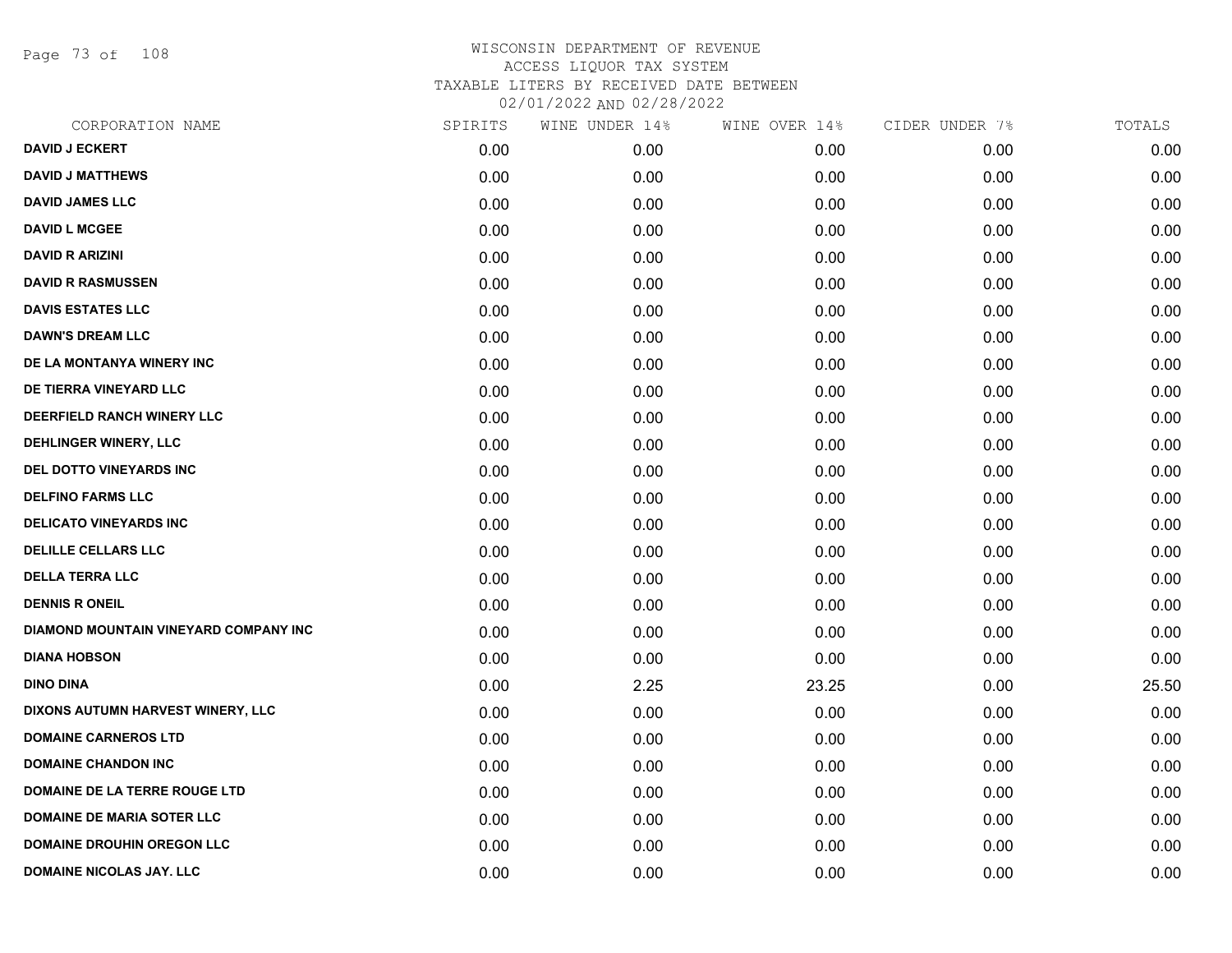Page 74 of 108

| <b>DOMAINE SERENE VINEYARDS &amp; WINERY INC</b><br>0.00<br>0.00<br>0.00<br>0.00<br><b>DOMINICK CHIRICHILLO</b><br>0.00<br>0.00<br>0.00<br>0.00<br><b>DON GRASSE</b><br>0.00<br>0.00<br>0.00<br>0.00<br><b>DON SEBASTIANI &amp; SONS INTERNATIONAL WINE</b><br>0.00<br>0.00<br>0.00<br>0.00<br><b>NEGOCIANTS</b><br><b>DONALD PHILLIPS HILL JR</b><br>0.00<br>0.00<br>0.00<br>0.00<br><b>DONALD R OLSON</b><br>0.00<br>0.00<br>0.00<br>0.00<br>DONATI FAMILY VINEYARD, INC<br>0.00<br>0.00<br>0.00<br>0.00<br>DONELAN FAMILY WINE CELLARS LLC<br>0.00<br>0.00<br>0.00<br>0.00<br><b>DONGYI INTERNATIONAL LLC</b><br>0.00<br>0.00<br>0.00<br>0.00<br><b>DOROTHY PANELLA</b><br>0.00<br>0.00<br>0.00<br>0.00<br><b>DOSSEY VINEYARDS LLC</b><br>0.00<br>0.00<br>0.00<br>0.00<br>DOUBLE CANYON VINEYARDS LLC<br>0.00<br>0.00<br>0.00<br>0.00<br><b>DOUGLAS I STEWART</b><br>0.00<br>0.00<br>0.00<br>0.00<br><b>DOUKENIE WINERY, INC.</b><br>0.00<br>0.00<br>0.00<br>0.00<br>DRAGONETTE CELLARS LLC<br>0.00<br>0.00<br>0.00<br>0.00<br>DRAKE MAKES WINE, INC.<br>0.00<br>0.00<br>0.00<br>0.00<br><b>DRINK BOXT, LLC</b><br>0.00<br>0.00<br>0.00<br>0.00<br>DRUMLIN RIDGE WINERY LLC<br>0.00<br>0.00<br>0.00<br>0.00<br>DRY CREEK VINEYARD INC<br>0.00<br>0.00<br>0.00<br>0.00<br><b>DSC INVESTORS INC</b><br>0.00<br>0.00<br>0.00<br>0.00<br><b>DUCKHORN WINE COMPANY</b><br>0.00<br>0.00<br>0.00<br>0.00<br><b>DUDLEY VINEYARD</b><br>0.00<br>0.00<br>0.00<br>0.00<br><b>DUMOL WINERY LLC</b><br>0.00<br>0.00<br>0.00<br>0.00<br><b>DUNHAM CELLARS LLC</b><br>0.00<br>0.00<br>0.00<br>0.00<br><b>DUNN VINEYARDS LLC</b><br>0.00<br>0.00<br>0.00<br>0.00<br><b>DUPLIN WINE CELLARS INC.</b><br>0.00<br>0.00<br>0.00<br>0.00<br><b>DURANT VINEYARDS LLC</b><br>0.00<br>0.00<br>0.00<br>0.00 | CORPORATION NAME | SPIRITS | WINE UNDER 14% | WINE OVER 14% | CIDER UNDER 7% | TOTALS |
|---------------------------------------------------------------------------------------------------------------------------------------------------------------------------------------------------------------------------------------------------------------------------------------------------------------------------------------------------------------------------------------------------------------------------------------------------------------------------------------------------------------------------------------------------------------------------------------------------------------------------------------------------------------------------------------------------------------------------------------------------------------------------------------------------------------------------------------------------------------------------------------------------------------------------------------------------------------------------------------------------------------------------------------------------------------------------------------------------------------------------------------------------------------------------------------------------------------------------------------------------------------------------------------------------------------------------------------------------------------------------------------------------------------------------------------------------------------------------------------------------------------------------------------------------------------------------------------------------------------------------------------------------------------------------------------------------------------------------------------------------------------------------------------|------------------|---------|----------------|---------------|----------------|--------|
|                                                                                                                                                                                                                                                                                                                                                                                                                                                                                                                                                                                                                                                                                                                                                                                                                                                                                                                                                                                                                                                                                                                                                                                                                                                                                                                                                                                                                                                                                                                                                                                                                                                                                                                                                                                       |                  |         |                |               |                | 0.00   |
|                                                                                                                                                                                                                                                                                                                                                                                                                                                                                                                                                                                                                                                                                                                                                                                                                                                                                                                                                                                                                                                                                                                                                                                                                                                                                                                                                                                                                                                                                                                                                                                                                                                                                                                                                                                       |                  |         |                |               |                | 0.00   |
|                                                                                                                                                                                                                                                                                                                                                                                                                                                                                                                                                                                                                                                                                                                                                                                                                                                                                                                                                                                                                                                                                                                                                                                                                                                                                                                                                                                                                                                                                                                                                                                                                                                                                                                                                                                       |                  |         |                |               |                | 0.00   |
|                                                                                                                                                                                                                                                                                                                                                                                                                                                                                                                                                                                                                                                                                                                                                                                                                                                                                                                                                                                                                                                                                                                                                                                                                                                                                                                                                                                                                                                                                                                                                                                                                                                                                                                                                                                       |                  |         |                |               |                | 0.00   |
|                                                                                                                                                                                                                                                                                                                                                                                                                                                                                                                                                                                                                                                                                                                                                                                                                                                                                                                                                                                                                                                                                                                                                                                                                                                                                                                                                                                                                                                                                                                                                                                                                                                                                                                                                                                       |                  |         |                |               |                | 0.00   |
|                                                                                                                                                                                                                                                                                                                                                                                                                                                                                                                                                                                                                                                                                                                                                                                                                                                                                                                                                                                                                                                                                                                                                                                                                                                                                                                                                                                                                                                                                                                                                                                                                                                                                                                                                                                       |                  |         |                |               |                | 0.00   |
|                                                                                                                                                                                                                                                                                                                                                                                                                                                                                                                                                                                                                                                                                                                                                                                                                                                                                                                                                                                                                                                                                                                                                                                                                                                                                                                                                                                                                                                                                                                                                                                                                                                                                                                                                                                       |                  |         |                |               |                | 0.00   |
|                                                                                                                                                                                                                                                                                                                                                                                                                                                                                                                                                                                                                                                                                                                                                                                                                                                                                                                                                                                                                                                                                                                                                                                                                                                                                                                                                                                                                                                                                                                                                                                                                                                                                                                                                                                       |                  |         |                |               |                | 0.00   |
|                                                                                                                                                                                                                                                                                                                                                                                                                                                                                                                                                                                                                                                                                                                                                                                                                                                                                                                                                                                                                                                                                                                                                                                                                                                                                                                                                                                                                                                                                                                                                                                                                                                                                                                                                                                       |                  |         |                |               |                | 0.00   |
|                                                                                                                                                                                                                                                                                                                                                                                                                                                                                                                                                                                                                                                                                                                                                                                                                                                                                                                                                                                                                                                                                                                                                                                                                                                                                                                                                                                                                                                                                                                                                                                                                                                                                                                                                                                       |                  |         |                |               |                | 0.00   |
|                                                                                                                                                                                                                                                                                                                                                                                                                                                                                                                                                                                                                                                                                                                                                                                                                                                                                                                                                                                                                                                                                                                                                                                                                                                                                                                                                                                                                                                                                                                                                                                                                                                                                                                                                                                       |                  |         |                |               |                | 0.00   |
|                                                                                                                                                                                                                                                                                                                                                                                                                                                                                                                                                                                                                                                                                                                                                                                                                                                                                                                                                                                                                                                                                                                                                                                                                                                                                                                                                                                                                                                                                                                                                                                                                                                                                                                                                                                       |                  |         |                |               |                | 0.00   |
|                                                                                                                                                                                                                                                                                                                                                                                                                                                                                                                                                                                                                                                                                                                                                                                                                                                                                                                                                                                                                                                                                                                                                                                                                                                                                                                                                                                                                                                                                                                                                                                                                                                                                                                                                                                       |                  |         |                |               |                | 0.00   |
|                                                                                                                                                                                                                                                                                                                                                                                                                                                                                                                                                                                                                                                                                                                                                                                                                                                                                                                                                                                                                                                                                                                                                                                                                                                                                                                                                                                                                                                                                                                                                                                                                                                                                                                                                                                       |                  |         |                |               |                | 0.00   |
|                                                                                                                                                                                                                                                                                                                                                                                                                                                                                                                                                                                                                                                                                                                                                                                                                                                                                                                                                                                                                                                                                                                                                                                                                                                                                                                                                                                                                                                                                                                                                                                                                                                                                                                                                                                       |                  |         |                |               |                | 0.00   |
|                                                                                                                                                                                                                                                                                                                                                                                                                                                                                                                                                                                                                                                                                                                                                                                                                                                                                                                                                                                                                                                                                                                                                                                                                                                                                                                                                                                                                                                                                                                                                                                                                                                                                                                                                                                       |                  |         |                |               |                | 0.00   |
|                                                                                                                                                                                                                                                                                                                                                                                                                                                                                                                                                                                                                                                                                                                                                                                                                                                                                                                                                                                                                                                                                                                                                                                                                                                                                                                                                                                                                                                                                                                                                                                                                                                                                                                                                                                       |                  |         |                |               |                | 0.00   |
|                                                                                                                                                                                                                                                                                                                                                                                                                                                                                                                                                                                                                                                                                                                                                                                                                                                                                                                                                                                                                                                                                                                                                                                                                                                                                                                                                                                                                                                                                                                                                                                                                                                                                                                                                                                       |                  |         |                |               |                | 0.00   |
|                                                                                                                                                                                                                                                                                                                                                                                                                                                                                                                                                                                                                                                                                                                                                                                                                                                                                                                                                                                                                                                                                                                                                                                                                                                                                                                                                                                                                                                                                                                                                                                                                                                                                                                                                                                       |                  |         |                |               |                | 0.00   |
|                                                                                                                                                                                                                                                                                                                                                                                                                                                                                                                                                                                                                                                                                                                                                                                                                                                                                                                                                                                                                                                                                                                                                                                                                                                                                                                                                                                                                                                                                                                                                                                                                                                                                                                                                                                       |                  |         |                |               |                | 0.00   |
|                                                                                                                                                                                                                                                                                                                                                                                                                                                                                                                                                                                                                                                                                                                                                                                                                                                                                                                                                                                                                                                                                                                                                                                                                                                                                                                                                                                                                                                                                                                                                                                                                                                                                                                                                                                       |                  |         |                |               |                | 0.00   |
|                                                                                                                                                                                                                                                                                                                                                                                                                                                                                                                                                                                                                                                                                                                                                                                                                                                                                                                                                                                                                                                                                                                                                                                                                                                                                                                                                                                                                                                                                                                                                                                                                                                                                                                                                                                       |                  |         |                |               |                | 0.00   |
|                                                                                                                                                                                                                                                                                                                                                                                                                                                                                                                                                                                                                                                                                                                                                                                                                                                                                                                                                                                                                                                                                                                                                                                                                                                                                                                                                                                                                                                                                                                                                                                                                                                                                                                                                                                       |                  |         |                |               |                | 0.00   |
|                                                                                                                                                                                                                                                                                                                                                                                                                                                                                                                                                                                                                                                                                                                                                                                                                                                                                                                                                                                                                                                                                                                                                                                                                                                                                                                                                                                                                                                                                                                                                                                                                                                                                                                                                                                       |                  |         |                |               |                | 0.00   |
|                                                                                                                                                                                                                                                                                                                                                                                                                                                                                                                                                                                                                                                                                                                                                                                                                                                                                                                                                                                                                                                                                                                                                                                                                                                                                                                                                                                                                                                                                                                                                                                                                                                                                                                                                                                       |                  |         |                |               |                | 0.00   |
|                                                                                                                                                                                                                                                                                                                                                                                                                                                                                                                                                                                                                                                                                                                                                                                                                                                                                                                                                                                                                                                                                                                                                                                                                                                                                                                                                                                                                                                                                                                                                                                                                                                                                                                                                                                       |                  |         |                |               |                | 0.00   |
|                                                                                                                                                                                                                                                                                                                                                                                                                                                                                                                                                                                                                                                                                                                                                                                                                                                                                                                                                                                                                                                                                                                                                                                                                                                                                                                                                                                                                                                                                                                                                                                                                                                                                                                                                                                       |                  |         |                |               |                | 0.00   |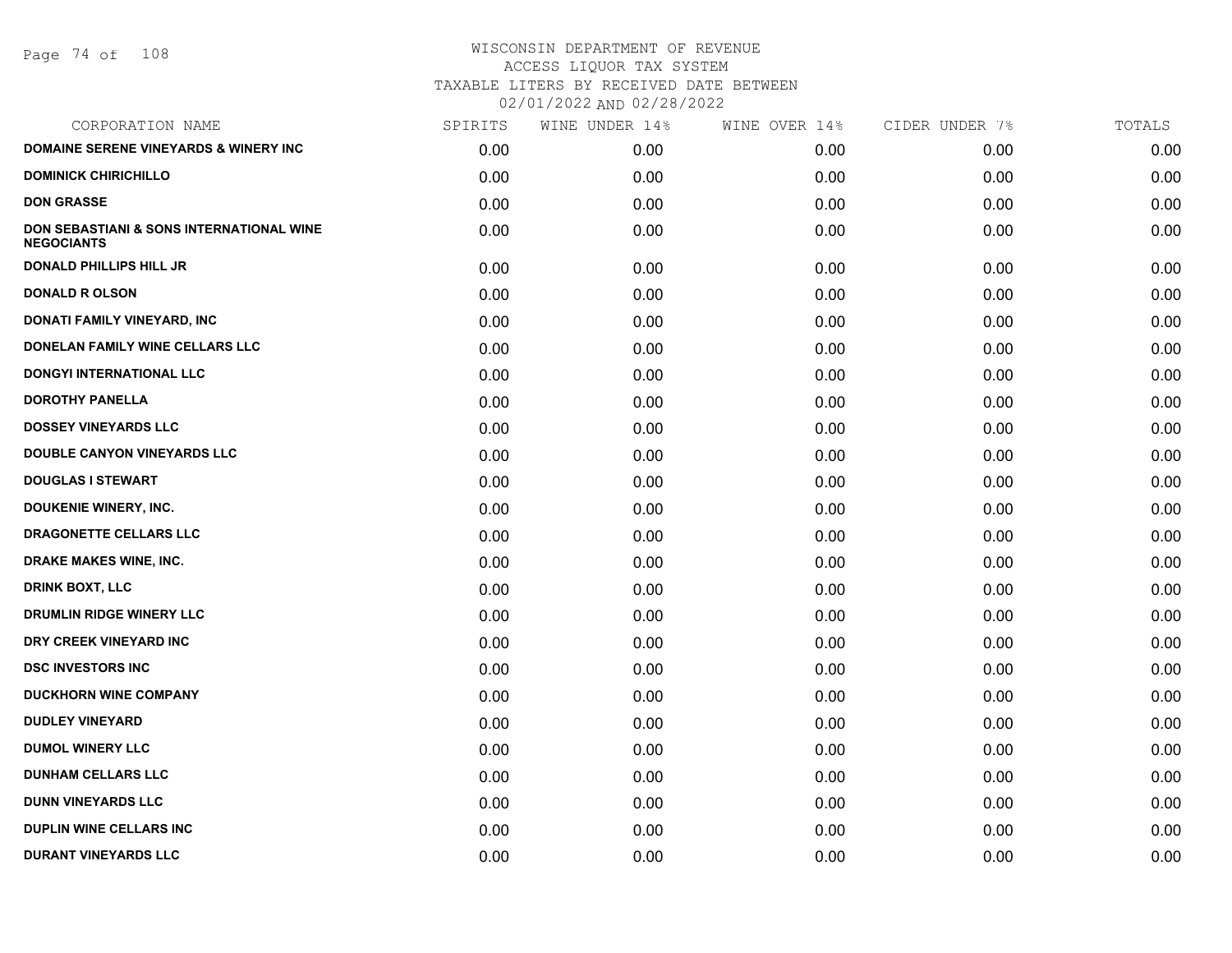|      | WINE UNDER 14% | WINE OVER 14% | CIDER UNDER 7% | TOTALS |
|------|----------------|---------------|----------------|--------|
| 0.00 | 0.00           | 0.00          | 0.00           | 0.00   |
| 0.00 | 0.00           | 0.00          | 0.00           | 0.00   |
| 0.00 | 0.00           | 0.00          | 0.00           | 0.00   |
| 0.00 | 0.00           | 0.00          | 0.00           | 0.00   |
| 0.00 | 0.00           | 0.00          | 0.00           | 0.00   |
| 0.00 | 0.00           | 0.00          | 0.00           | 0.00   |
| 0.00 | 0.00           | 0.00          | 0.00           | 0.00   |
| 0.00 | 0.00           | 0.00          | 0.00           | 0.00   |
| 0.00 | 0.00           | 0.00          | 0.00           | 0.00   |
| 0.00 | 0.00           | 0.00          | 0.00           | 0.00   |
| 0.00 | 0.00           | 0.00          | 0.00           | 0.00   |
| 0.00 | 0.00           | 0.00          | 0.00           | 0.00   |
| 0.00 | 0.00           | 0.00          | 0.00           | 0.00   |
| 0.00 | 0.00           | 0.00          | 0.00           | 0.00   |
| 0.00 | 0.00           | 0.00          | 0.00           | 0.00   |
| 0.00 | 0.00           | 0.00          | 0.00           | 0.00   |
| 0.00 | 0.00           | 0.00          | 0.00           | 0.00   |
| 0.00 | 0.00           | 0.00          | 0.00           | 0.00   |
| 0.00 | 0.00           | 0.00          | 0.00           | 0.00   |
| 0.00 | 0.00           | 0.00          | 0.00           | 0.00   |
| 0.00 | 0.00           | 0.00          | 0.00           | 0.00   |
| 0.00 | 0.00           | 0.00          | 0.00           | 0.00   |
| 0.00 | 0.00           | 0.00          | 0.00           | 0.00   |
| 0.00 | 0.19           | 2.38          | 0.00           | 2.57   |
| 0.00 | 0.00           | 0.00          | 0.00           | 0.00   |
| 0.00 | 0.00           | 0.00          | 0.00           | 0.00   |
| 0.00 | 0.00           | 0.00          | 0.00           | 0.00   |
| 0.00 | 0.00           | 0.00          | 0.00           | 0.00   |
|      | SPIRITS        |               |                |        |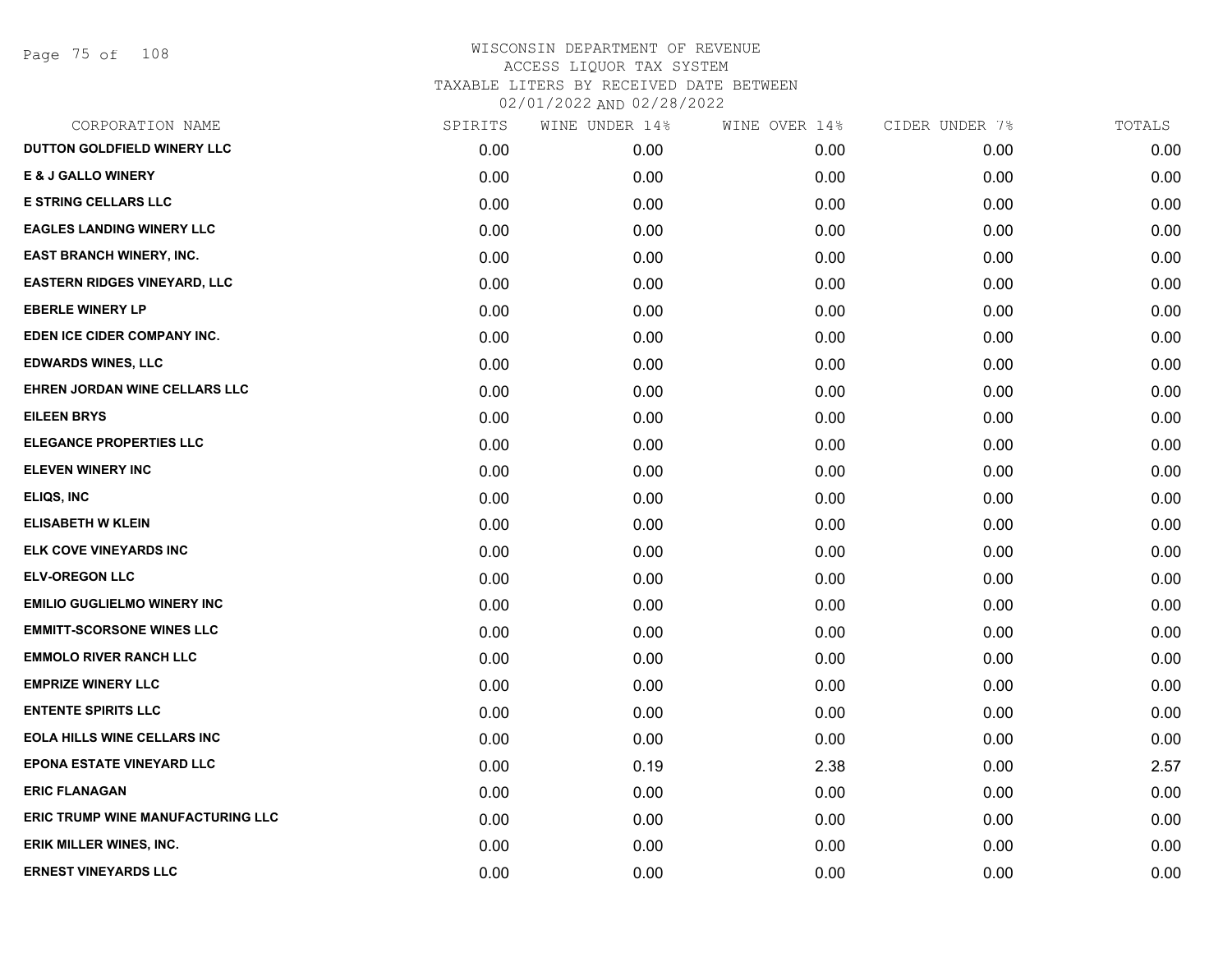Page 76 of 108

| CORPORATION NAME                  | SPIRITS | WINE UNDER 14% | WINE OVER 14% | CIDER UNDER 7% | TOTALS |
|-----------------------------------|---------|----------------|---------------|----------------|--------|
| <b>ETHAN KELLER</b>               | 0.00    | 0.00           | 0.00          | 0.00           | 0.00   |
| <b>ETHYL AMBROSIA LLC</b>         | 0.00    | 0.00           | 0.00          | 0.00           | 0.00   |
| <b>EUGENE PERATA</b>              | 0.00    | 0.00           | 0.00          | 0.00           | 0.00   |
| <b>EVOKE WINES LLC</b>            | 0.00    | 0.00           | 0.00          | 0.00           | 0.00   |
| <b>F KORBEL &amp; BROS INC</b>    | 0.00    | 0.00           | 0.00          | 0.00           | 0.00   |
| <b>FAETHM INC</b>                 | 0.00    | 0.00           | 0.00          | 0.00           | 0.00   |
| <b>FAIRWINDS ESTATE, LLC</b>      | 0.00    | 0.00           | 0.00          | 0.00           | 0.00   |
| <b>FANTESCA LLC</b>               | 0.00    | 0.00           | 0.00          | 0.00           | 0.00   |
| <b>FAT BOYS INC</b>               | 0.00    | 0.00           | 0.00          | 0.00           | 0.00   |
| <b>FAWN CREEK WINERY LLC</b>      | 0.00    | 0.00           | 0.00          | 0.00           | 0.00   |
| <b>FAZELI VINEYARDS, LLC</b>      | 0.00    | 0.00           | 0.00          | 0.00           | 0.00   |
| <b>FENESTRA WINERY INC</b>        | 0.00    | 0.00           | 0.00          | 0.00           | 0.00   |
| FENN VALLEY VINEYARDS, INC.       | 0.00    | 0.00           | 0.00          | 0.00           | 0.00   |
| <b>FERMENTED SCIENCES II INC</b>  | 0.00    | 0.00           | 0.00          | 0.00           | 0.00   |
| <b>FERMENTING CELLARS LLC</b>     | 0.00    | 0.00           | 0.00          | 0.00           | 0.00   |
| FERMENTORIUM BEVERAGE COMPANY LLC | 0.00    | 0.00           | 0.00          | 0.00           | 0.00   |
| <b>FERNRAY LLC</b>                | 0.00    | 0.00           | 0.00          | 0.00           | 0.00   |
| <b>FETZER VINEYARDS</b>           | 0.00    | 0.00           | 0.00          | 0.00           | 0.00   |
| <b>FICKLIN VINEYARDS INC</b>      | 0.00    | 0.00           | 6.00          | 0.00           | 6.00   |
| FIDDLEHEAD CELLARS LP             | 0.00    | 0.00           | 0.00          | 0.00           | 0.00   |
| <b>FIDELITAS WINES LLC</b>        | 0.00    | 5.25           | 150.00        | 0.00           | 155.25 |
| FIESTA VINEYARD & WINERY LLC      | 0.00    | 0.00           | 0.00          | 0.00           | 0.00   |
| <b>FINKELSTEIN VINEYARDS INC</b>  | 0.00    | 0.00           | 0.00          | 0.00           | 0.00   |
| <b>FIRESTEED CORPORATION</b>      | 0.00    | 0.00           | 0.00          | 0.00           | 0.00   |
| FISHER KING WINERY, LLC           | 0.00    | 0.00           | 0.00          | 0.00           | 0.00   |
| <b>FISHER VINEYARDS</b>           | 0.00    | 0.00           | 0.00          | 0.00           | 0.00   |
| <b>FITVINE LLC</b>                | 0.00    | 0.00           | 0.00          | 0.00           | 0.00   |
| <b>FIVE VINES LLC</b>             | 0.00    | 0.00           | 0.00          | 0.00           | 0.00   |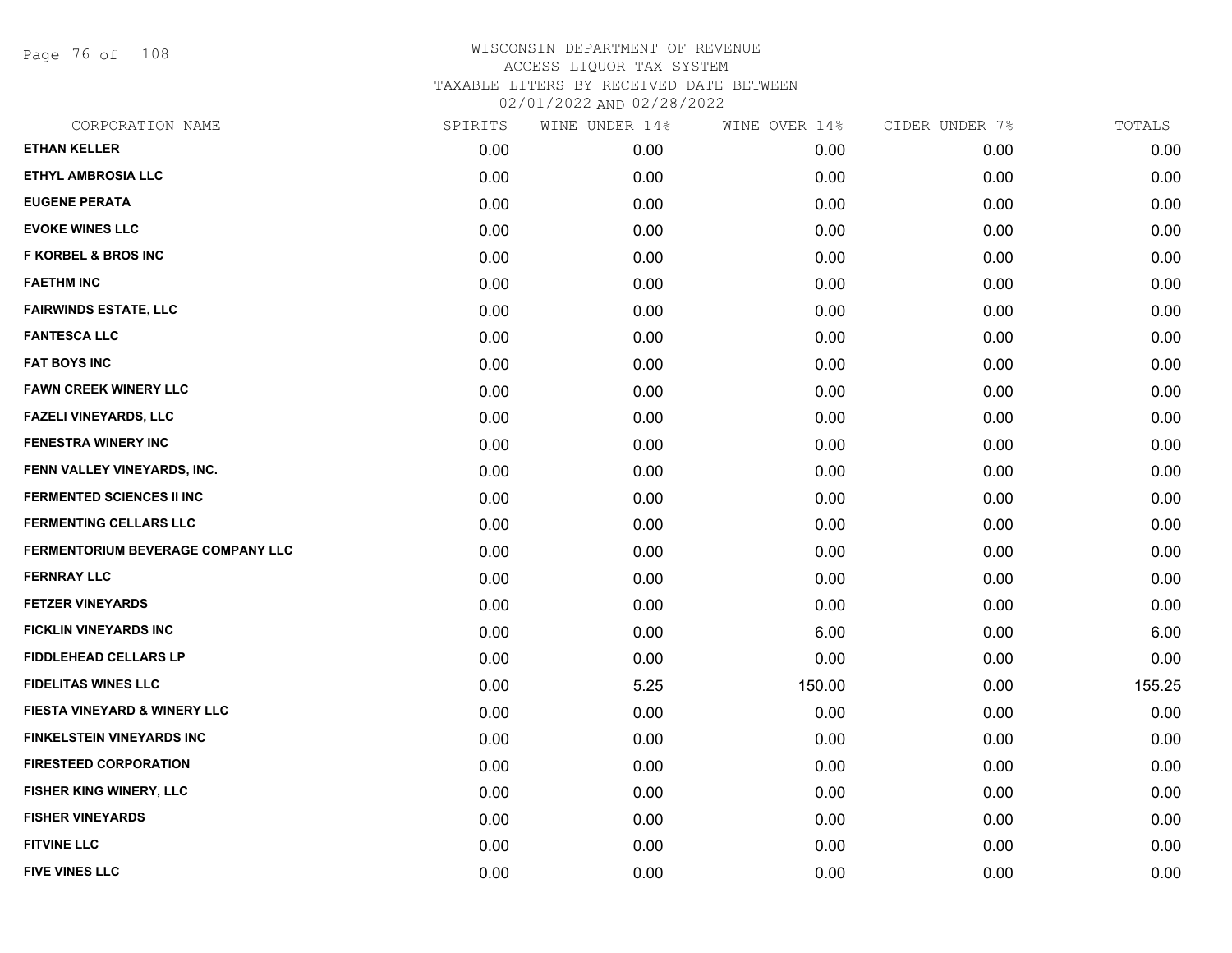Page 77 of 108

| CORPORATION NAME                       | SPIRITS | WINE UNDER 14% | WINE OVER 14% | CIDER UNDER 7% | TOTALS |
|----------------------------------------|---------|----------------|---------------|----------------|--------|
| <b>FLOOD RANCH COMPANY</b>             | 0.00    | 0.00           | 0.00          | 0.00           | 0.00   |
| <b>FLORA SPRINGS WINE COMPANY</b>      | 0.00    | 0.00           | 0.00          | 0.00           | 0.00   |
| <b>FLORIDA ORANGE GROVES INC</b>       | 0.00    | 0.00           | 0.00          | 0.00           | 0.00   |
| <b>FLX GRAPES LLC</b>                  | 0.00    | 0.00           | 0.00          | 0.00           | 0.00   |
| <b>FLYING B VINEYARD LP</b>            | 0.00    | 0.00           | 0.00          | 0.00           | 0.00   |
| <b>FN CELLARS LLC</b>                  | 0.00    | 0.00           | 0.00          | 0.00           | 0.00   |
| FOLEY ESTATES VINEYARD & WINERY LLC    | 0.00    | 0.00           | 0.00          | 0.00           | 0.00   |
| <b>FOLEY FAMILY WINES INC</b>          | 0.00    | 0.00           | 0.00          | 0.00           | 0.00   |
| <b>FOLIO WINE COMPANY LLC</b>          | 0.00    | 0.00           | 0.00          | 0.00           | 0.00   |
| <b>FONTANELLA WINES LLC</b>            | 0.00    | 0.00           | 0.00          | 0.00           | 0.00   |
| <b>FORIS VINEYARDS WINERY LLC</b>      | 0.00    | 0.00           | 0.00          | 0.00           | 0.00   |
| <b>FORKING PATHS VINEYARDS,INC</b>     | 0.00    | 0.00           | 0.00          | 0.00           | 0.00   |
| FORT ROSS VINEYARD & WINERY LLC        | 0.00    | 0.00           | 0.00          | 0.00           | 0.00   |
| <b>FOUR BEARS WINERY LLC</b>           | 0.00    | 0.00           | 0.00          | 0.00           | 0.00   |
| FOUR DAUGHTERS VINEYARD AND WINERY LLC | 0.00    | 0.00           | 0.00          | 0.00           | 0.00   |
| <b>FOX RUN VINEYARDS INC</b>           | 0.00    | 0.00           | 0.00          | 0.00           | 0.00   |
| <b>FOXEN VINEYARD INC</b>              | 0.00    | 0.00           | 0.00          | 0.00           | 0.00   |
| <b>FRANCIS COPPOLA WINERY LLC</b>      | 0.00    | 0.00           | 0.00          | 0.00           | 0.00   |
| <b>FRANK FAMILY VINEYARDS LLC</b>      | 0.00    | 0.00           | 0.00          | 0.00           | 0.00   |
| <b>FRED C SCHERRER</b>                 | 0.00    | 0.00           | 0.00          | 0.00           | 0.00   |
| <b>FREDERICK QUANDT</b>                | 0.00    | 0.00           | 0.00          | 0.00           | 0.00   |
| <b>FREEMAN FAMILY WINERY LLC</b>       | 0.00    | 0.00           | 0.00          | 0.00           | 0.00   |
| <b>FREIXENET SONOMA CAVES INC</b>      | 0.00    | 0.00           | 0.00          | 0.00           | 0.00   |
| <b>FRESH GRAPES LLC</b>                | 0.00    | 0.00           | 0.00          | 0.00           | 0.00   |
| <b>FREY FAMILY WINERY LLC</b>          | 0.00    | 0.00           | 0.00          | 0.00           | 0.00   |
| <b>FREY VINEYARDS LTD</b>              | 0.00    | 0.00           | 0.00          | 0.00           | 0.00   |
| <b>FRIAS FAMILY VINEYARD INC</b>       | 0.00    | 0.00           | 0.00          | 0.00           | 0.00   |
| <b>FROGS LEAP WINERY</b>               | 0.00    | 0.00           | 0.00          | 0.00           | 0.00   |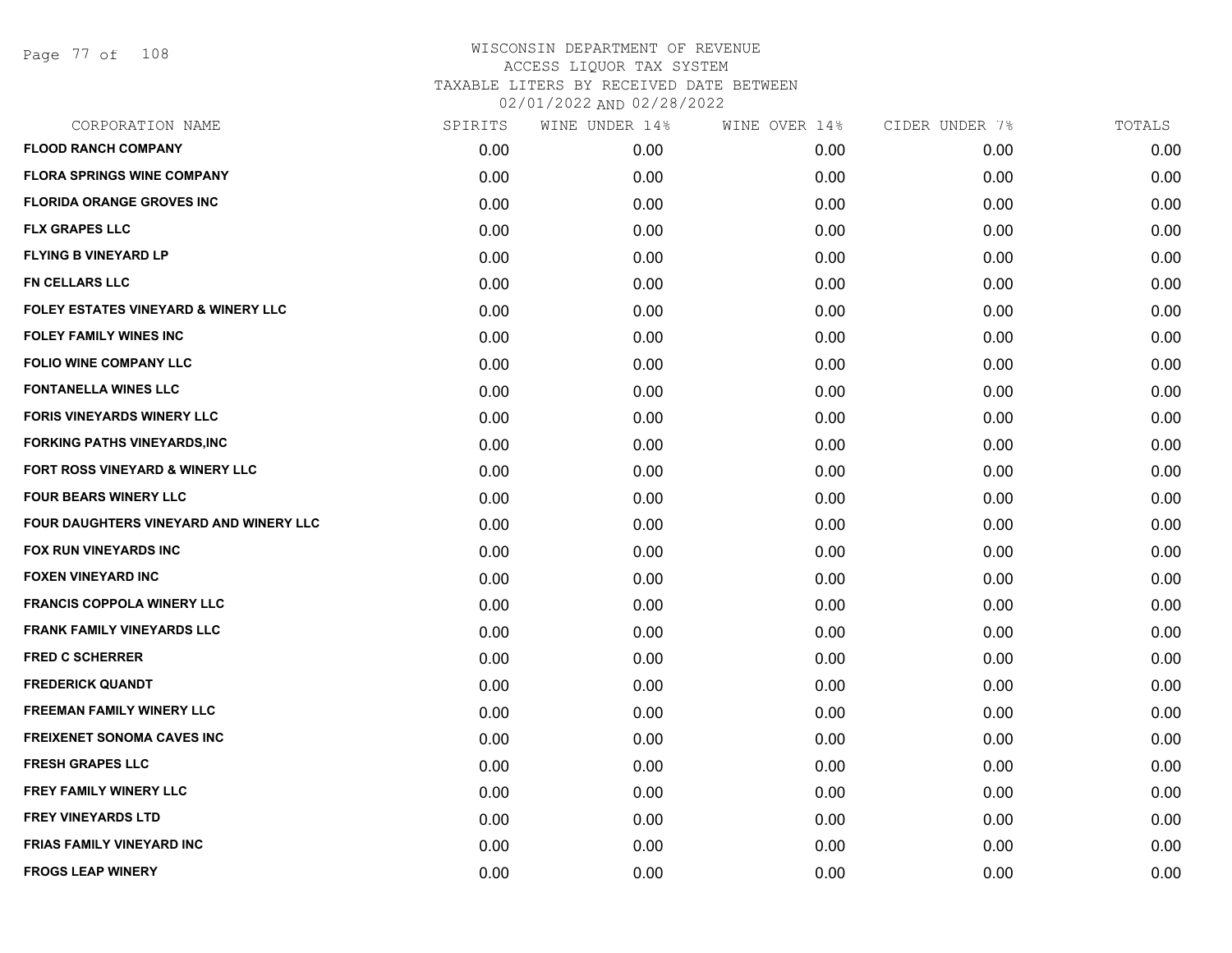Page 78 of 108

| CORPORATION NAME                           | SPIRITS | WINE UNDER 14% | WINE OVER 14% | CIDER UNDER 7% | TOTALS |
|--------------------------------------------|---------|----------------|---------------|----------------|--------|
| <b>FROGTOWN CELLARS LLP</b>                | 0.00    | 0.00           | 0.00          | 0.00           | 0.00   |
| <b>FROST WINES LLC</b>                     | 0.00    | 0.00           | 0.00          | 0.00           | 0.00   |
| FRUIT OF THE WOODS WINE CELLAR, INC.       | 0.00    | 0.00           | 0.00          | 0.00           | 0.00   |
| <b>FULCRUM WINES LLC</b>                   | 0.00    | 0.00           | 0.00          | 0.00           | 0.00   |
| <b>FULKERSON WINE CELLARS LLC</b>          | 0.00    | 0.00           | 0.00          | 0.00           | 0.00   |
| <b>FULLERTON WINES, INC</b>                | 0.00    | 0.00           | 0.00          | 0.00           | 0.00   |
| <b>FURTHERMORE LLC</b>                     | 0.00    | 0.00           | 0.00          | 0.00           | 0.00   |
| <b>G GRAHAM WINES INC</b>                  | 0.00    | 0.00           | 0.00          | 0.00           | 0.00   |
| <b>GALANTE FAMILY WINERY INC</b>           | 0.00    | 0.00           | 0.00          | 0.00           | 0.00   |
| <b>GALENA CELLARS INC</b>                  | 0.00    | 0.00           | 0.00          | 0.00           | 0.00   |
| <b>GALLICA WINES LLC</b>                   | 0.00    | 0.00           | 0.00          | 0.00           | 0.00   |
| <b>GAMBA VINEYARDS AND WINERY LLC</b>      | 0.00    | 0.00           | 0.00          | 0.00           | 0.00   |
| <b>GAMBLE FAMILY VINEYARDS LLC</b>         | 0.00    | 0.00           | 0.00          | 0.00           | 0.00   |
| <b>GANDONA INC</b>                         | 0.00    | 0.00           | 0.00          | 0.00           | 0.00   |
| <b>GARDEN CREEK VINEYARDS, LLC</b>         | 0.00    | 0.00           | 0.00          | 0.00           | 0.00   |
| <b>GARGIULO VINEYARD LLC</b>               | 0.00    | 0.00           | 0.00          | 0.00           | 0.00   |
| <b>GARROD TRUST</b>                        | 0.00    | 0.00           | 0.00          | 0.00           | 0.00   |
| <b>GARY FRANSCIONI, INC.</b>               | 0.00    | 0.00           | 0.00          | 0.00           | 0.00   |
| <b>GEARY MARKET INVESTMENT COMPANY LTD</b> | 0.00    | 0.00           | 0.00          | 0.00           | 0.00   |
| <b>GEMSTONE VINEYARDS LLC</b>              | 0.00    | 0.00           | 0.00          | 0.00           | 0.00   |
| <b>GENERATIONS OF SONOMA LLC</b>           | 0.00    | 0.00           | 0.00          | 0.00           | 0.00   |
| <b>GENESEO PARTNERS LP</b>                 | 0.00    | 0.00           | 0.00          | 0.00           | 0.00   |
| <b>GEORGE O HENDRY</b>                     | 0.00    | 0.00           | 0.00          | 0.00           | 0.00   |
| <b>GEORGE RONALD DENNER</b>                | 0.00    | 0.00           | 0.00          | 0.00           | 0.00   |
| <b>GEORGIA WINES, INC</b>                  | 0.00    | 0.00           | 0.00          | 0.00           | 0.00   |
| <b>GERALD E FORTH</b>                      | 0.00    | 0.00           | 0.00          | 0.00           | 0.00   |
| <b>GF VINEYARDS LLC</b>                    | 0.00    | 0.00           | 0.00          | 0.00           | 0.00   |
| <b>GF WINES LLC</b>                        | 0.00    | 0.00           | 0.00          | 0.00           | 0.00   |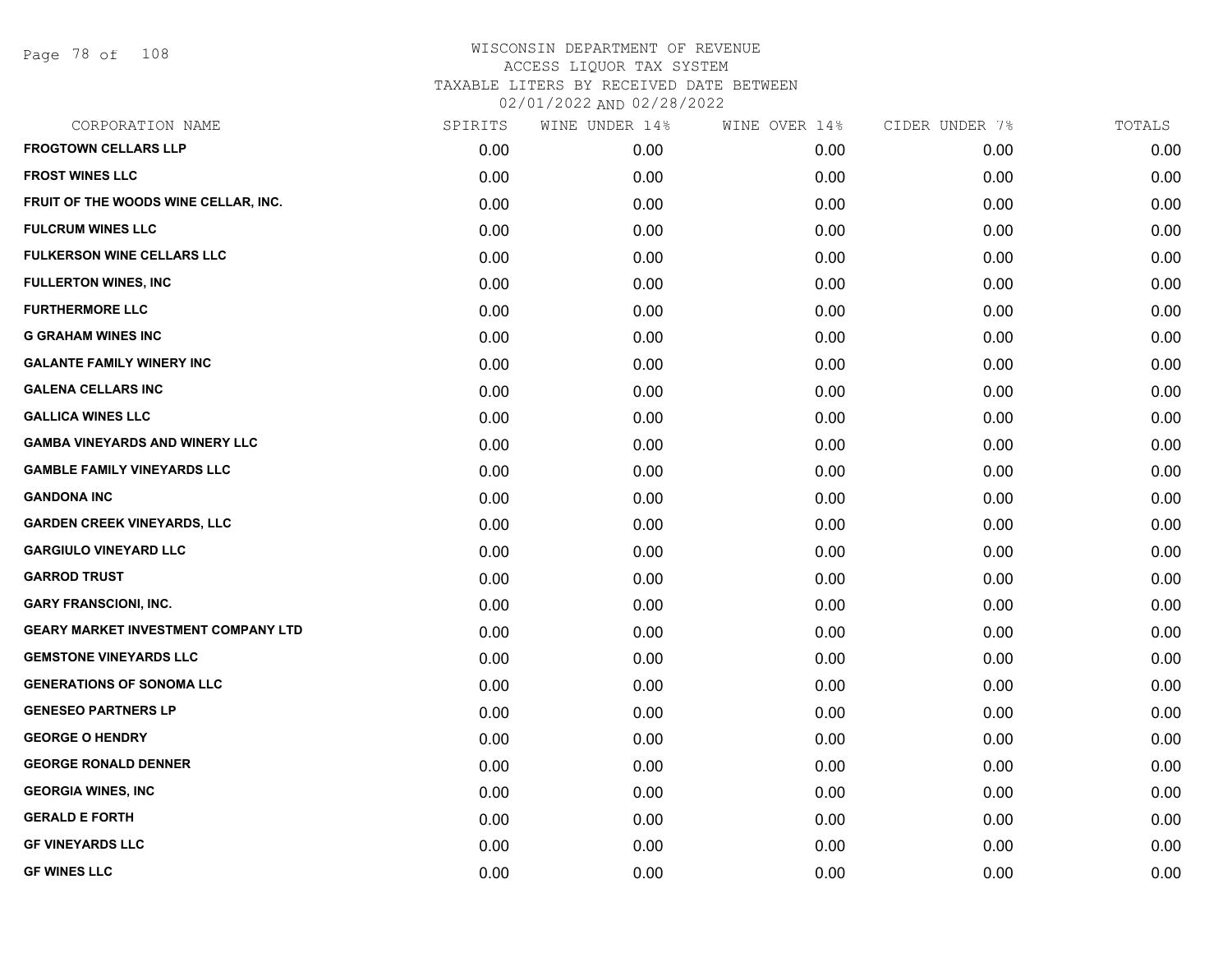Page 79 of 108

| CORPORATION NAME                        | SPIRITS | WINE UNDER 14% | WINE OVER 14% | CIDER UNDER 7% | TOTALS |
|-----------------------------------------|---------|----------------|---------------|----------------|--------|
| <b>GIFT SERVICES INC</b>                | 0.00    | 0.00           | 0.00          | 0.00           | 0.00   |
| <b>GLEASON FAMILY VINEYARDS LP</b>      | 0.00    | 0.00           | 0.00          | 0.00           | 0.00   |
| <b>GLOBAL UNIVERSAL SRL LLC</b>         | 0.00    | 0.00           | 0.00          | 0.00           | 0.00   |
| GOLDEN RIDGE CELLARS WALLA WALLA, LLC   | 0.00    | 0.00           | 0.00          | 0.00           | 0.00   |
| <b>GOLDIN INVESTMENT II INC</b>         | 0.00    | 0.00           | 0.00          | 0.00           | 0.00   |
| <b>GOLDRIDGEPINOT.COM LLC</b>           | 0.00    | 0.00           | 0.00          | 0.00           | 0.00   |
| <b>GOLDSCHMIDT VINEYARDS LLC</b>        | 0.00    | 0.00           | 0.00          | 0.00           | 0.00   |
| <b>GOOD FOUNDATIONS INC</b>             | 0.00    | 0.00           | 0.00          | 0.00           | 0.00   |
| <b>GOOSE RIDGE LLC</b>                  | 0.00    | 0.00           | 0.00          | 0.00           | 0.00   |
| <b>GRAPE VISIONS LLC</b>                | 0.00    | 0.00           | 0.00          | 0.00           | 0.00   |
| <b>GRAPES &amp; GRAIN L.L.C.</b>        | 0.00    | 0.00           | 0.00          | 0.00           | 0.00   |
| <b>GRASSINI FAMILY VINEYARDS LLC</b>    | 0.00    | 0.00           | 0.00          | 0.00           | 0.00   |
| <b>GREEN FAMILY WINERY LLC</b>          | 0.00    | 0.00           | 0.00          | 0.00           | 0.00   |
| <b>GREG MICHAEL CELLARS, LLC</b>        | 0.00    | 0.00           | 0.00          | 0.00           | 0.00   |
| <b>GREG SANDERS</b>                     | 0.00    | 0.00           | 0.00          | 0.00           | 0.00   |
| <b>GREGORY EDWARD GRAZIANO</b>          | 0.00    | 0.00           | 0.00          | 0.00           | 0.00   |
| <b>GRGICH HILLS CELLAR</b>              | 0.00    | 0.00           | 0.00          | 0.00           | 0.00   |
| <b>GRIEB OPTIMAL WINECRAFTING LLC</b>   | 0.00    | 0.00           | 0.00          | 0.00           | 0.00   |
| <b>GROENNFELL MEADERY LLC</b>           | 0.00    | 0.00           | 0.00          | 0.00           | 0.00   |
| <b>GROTH VINEYARDS &amp; WINERY LLC</b> | 0.00    | 0.00           | 0.00          | 0.00           | 0.00   |
| <b>GROUNDED WINE PROJECT LLC</b>        | 0.00    | 0.00           | 0.00          | 0.00           | 0.00   |
| <b>GROVE ACQUISITION LLC</b>            | 0.00    | 0.00           | 0.00          | 0.00           | 0.00   |
| <b>GROVEDALE WINERY &amp; VINEYARD</b>  | 0.00    | 0.00           | 0.00          | 0.00           | 0.00   |
| <b>GULLETT &amp; GULLETT</b>            | 0.00    | 0.00           | 0.00          | 0.00           | 0.00   |
| H DE V LLC                              | 0.00    | 0.00           | 0.00          | 0.00           | 0.00   |
| <b>HAFNER VINEYARD LLC</b>              | 0.00    | 0.00           | 0.00          | 0.00           | 0.00   |
| <b>HAGAFEN CELLARS INC</b>              | 0.00    | 0.00           | 0.00          | 0.00           | 0.00   |
| <b>HAHN ESTATE</b>                      | 0.00    | 0.00           | 0.00          | 0.00           | 0.00   |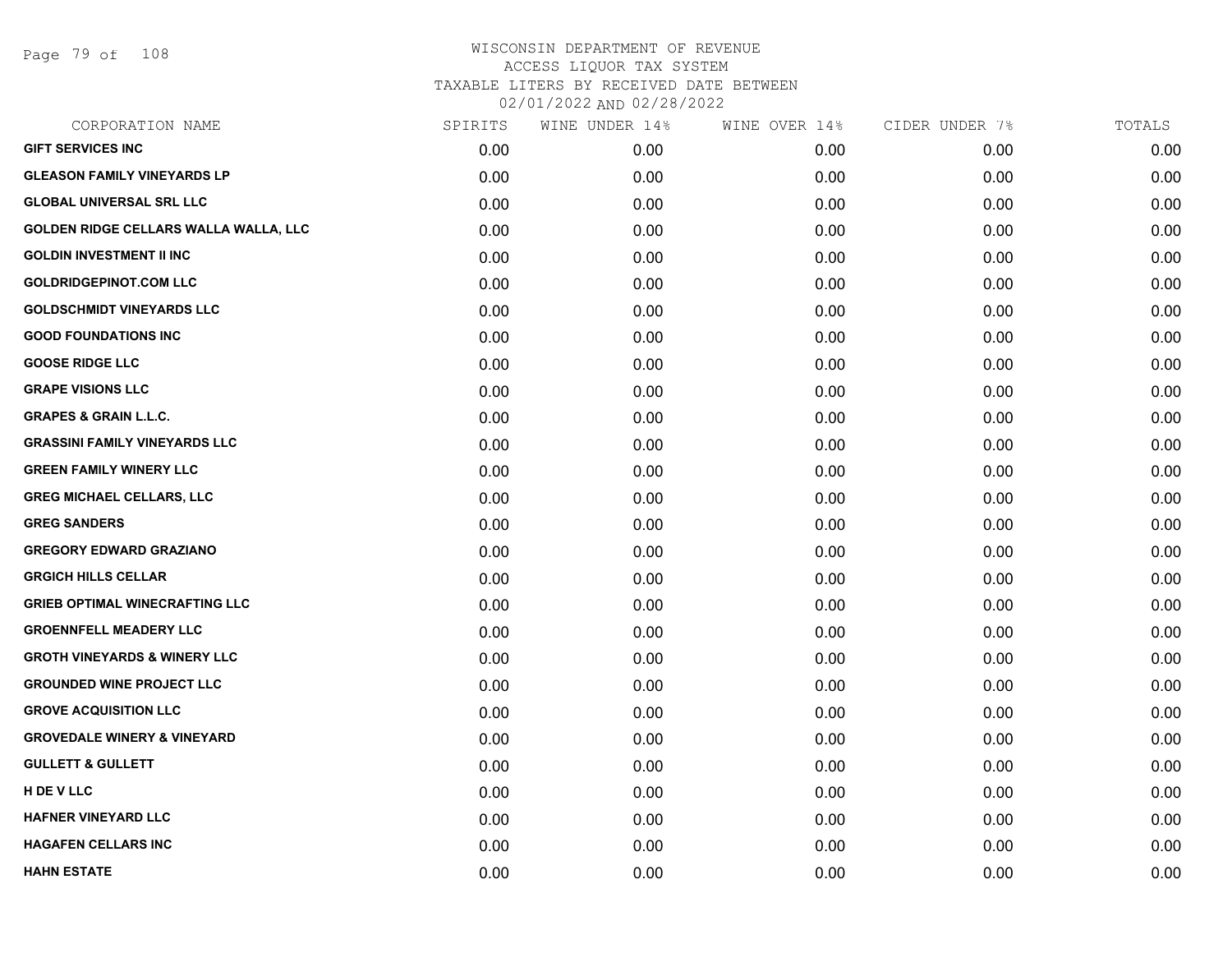Page 80 of 108

| <b>HALF KRAKT LLC</b><br>0.00<br>0.00<br>0.00<br>0.00<br><b>HALF MOON HILL LLC</b><br>0.00<br>0.00<br>0.00<br>0.00<br><b>HALL WINES LLC</b><br>0.00<br>0.00<br>0.00<br>0.00<br><b>HAMEL FAMILY WINES LLC</b><br>0.00<br>0.00<br>0.00<br>0.00<br><b>HAMMLER WINE CORP</b><br>0.00<br>0.00<br>0.00<br>0.00<br>HANDAL-DENIER VINEYARDS, LLC<br>0.00<br>0.00<br>0.00<br>0.00<br>HANDLEY CELLARS LIMITED PARTNERSHIP<br>0.00<br>0.00<br>0.00<br>0.00<br><b>HANNA WINERY INC</b><br>0.00<br>0.00<br>0.00<br>0.00<br><b>HANSJOERG WYSS</b><br>0.00<br>0.00<br>0.00<br>0.00<br><b>HARBOR HILL FRUIT FARMS INC</b><br>0.00<br>0.00<br>0.00<br>0.00<br>HARBOR RIDGE WINERY INC.<br>0.00<br>0.00<br>0.00<br>0.00<br><b>HARLAN ESTATE WINERY INC</b><br>0.00<br>0.00<br>0.00<br>0.00<br><b>HARMELL CELLARS LLC</b><br>0.00<br>0.00<br>0.00<br>0.00<br><b>HARRIS &amp; HARRIS</b><br>0.00<br>0.00<br>0.00<br>0.00<br><b>HARROW CELLARS</b><br>0.00<br>0.00<br>0.00<br>0.00<br><b>HARRY &amp; DAVID HOLDINGS INC</b><br>0.00<br>0.00<br>0.00<br>0.00<br><b>HAT RACK WINES</b><br>0.00<br>0.00<br>0.00<br>0.00<br><b>HAWK AND HORSE VINEYARDS LLC</b><br>0.00<br>0.00<br>0.00<br>0.00<br><b>HAWKES LLC</b><br>0.00<br>0.00<br>0.00<br>0.00<br>HAYLE, INC.<br>0.00<br>0.00<br>0.00<br>0.00<br><b>HAZLITT 1852 VINEYARDS INC</b><br>0.00<br>0.00<br>0.00<br>0.00<br><b>HDD LLC</b><br>0.00<br>0.00<br>0.00<br>0.00<br>HEATH SPARKLING WINES, LLC<br>0.00<br>0.00<br>0.00<br>0.00<br><b>HEIDRUN MEADERY</b><br>0.00<br>0.00<br>0.00<br>0.00<br><b>HEITZ WINE CELLARS</b><br>0.00<br>0.00<br>0.00<br>0.00<br><b>HEMISPHERE WINE COMPANY INC</b><br>0.00<br>0.00<br>0.00<br>0.00<br><b>HEMISPHERES LLC</b><br>0.00<br>0.00<br>0.00<br>0.00<br><b>HERDIE BAISDEN</b><br>0.00<br>0.00<br>0.00<br>0.00 | CORPORATION NAME | SPIRITS | WINE UNDER 14% | WINE OVER 14% | CIDER UNDER 7% | TOTALS |
|---------------------------------------------------------------------------------------------------------------------------------------------------------------------------------------------------------------------------------------------------------------------------------------------------------------------------------------------------------------------------------------------------------------------------------------------------------------------------------------------------------------------------------------------------------------------------------------------------------------------------------------------------------------------------------------------------------------------------------------------------------------------------------------------------------------------------------------------------------------------------------------------------------------------------------------------------------------------------------------------------------------------------------------------------------------------------------------------------------------------------------------------------------------------------------------------------------------------------------------------------------------------------------------------------------------------------------------------------------------------------------------------------------------------------------------------------------------------------------------------------------------------------------------------------------------------------------------------------------------------------------------------------------------------------------------------------------------------------------------------------------------------------------|------------------|---------|----------------|---------------|----------------|--------|
|                                                                                                                                                                                                                                                                                                                                                                                                                                                                                                                                                                                                                                                                                                                                                                                                                                                                                                                                                                                                                                                                                                                                                                                                                                                                                                                                                                                                                                                                                                                                                                                                                                                                                                                                                                                 |                  |         |                |               |                | 0.00   |
|                                                                                                                                                                                                                                                                                                                                                                                                                                                                                                                                                                                                                                                                                                                                                                                                                                                                                                                                                                                                                                                                                                                                                                                                                                                                                                                                                                                                                                                                                                                                                                                                                                                                                                                                                                                 |                  |         |                |               |                | 0.00   |
|                                                                                                                                                                                                                                                                                                                                                                                                                                                                                                                                                                                                                                                                                                                                                                                                                                                                                                                                                                                                                                                                                                                                                                                                                                                                                                                                                                                                                                                                                                                                                                                                                                                                                                                                                                                 |                  |         |                |               |                | 0.00   |
|                                                                                                                                                                                                                                                                                                                                                                                                                                                                                                                                                                                                                                                                                                                                                                                                                                                                                                                                                                                                                                                                                                                                                                                                                                                                                                                                                                                                                                                                                                                                                                                                                                                                                                                                                                                 |                  |         |                |               |                | 0.00   |
|                                                                                                                                                                                                                                                                                                                                                                                                                                                                                                                                                                                                                                                                                                                                                                                                                                                                                                                                                                                                                                                                                                                                                                                                                                                                                                                                                                                                                                                                                                                                                                                                                                                                                                                                                                                 |                  |         |                |               |                | 0.00   |
|                                                                                                                                                                                                                                                                                                                                                                                                                                                                                                                                                                                                                                                                                                                                                                                                                                                                                                                                                                                                                                                                                                                                                                                                                                                                                                                                                                                                                                                                                                                                                                                                                                                                                                                                                                                 |                  |         |                |               |                | 0.00   |
|                                                                                                                                                                                                                                                                                                                                                                                                                                                                                                                                                                                                                                                                                                                                                                                                                                                                                                                                                                                                                                                                                                                                                                                                                                                                                                                                                                                                                                                                                                                                                                                                                                                                                                                                                                                 |                  |         |                |               |                | 0.00   |
|                                                                                                                                                                                                                                                                                                                                                                                                                                                                                                                                                                                                                                                                                                                                                                                                                                                                                                                                                                                                                                                                                                                                                                                                                                                                                                                                                                                                                                                                                                                                                                                                                                                                                                                                                                                 |                  |         |                |               |                | 0.00   |
|                                                                                                                                                                                                                                                                                                                                                                                                                                                                                                                                                                                                                                                                                                                                                                                                                                                                                                                                                                                                                                                                                                                                                                                                                                                                                                                                                                                                                                                                                                                                                                                                                                                                                                                                                                                 |                  |         |                |               |                | 0.00   |
|                                                                                                                                                                                                                                                                                                                                                                                                                                                                                                                                                                                                                                                                                                                                                                                                                                                                                                                                                                                                                                                                                                                                                                                                                                                                                                                                                                                                                                                                                                                                                                                                                                                                                                                                                                                 |                  |         |                |               |                | 0.00   |
|                                                                                                                                                                                                                                                                                                                                                                                                                                                                                                                                                                                                                                                                                                                                                                                                                                                                                                                                                                                                                                                                                                                                                                                                                                                                                                                                                                                                                                                                                                                                                                                                                                                                                                                                                                                 |                  |         |                |               |                | 0.00   |
|                                                                                                                                                                                                                                                                                                                                                                                                                                                                                                                                                                                                                                                                                                                                                                                                                                                                                                                                                                                                                                                                                                                                                                                                                                                                                                                                                                                                                                                                                                                                                                                                                                                                                                                                                                                 |                  |         |                |               |                | 0.00   |
|                                                                                                                                                                                                                                                                                                                                                                                                                                                                                                                                                                                                                                                                                                                                                                                                                                                                                                                                                                                                                                                                                                                                                                                                                                                                                                                                                                                                                                                                                                                                                                                                                                                                                                                                                                                 |                  |         |                |               |                | 0.00   |
|                                                                                                                                                                                                                                                                                                                                                                                                                                                                                                                                                                                                                                                                                                                                                                                                                                                                                                                                                                                                                                                                                                                                                                                                                                                                                                                                                                                                                                                                                                                                                                                                                                                                                                                                                                                 |                  |         |                |               |                | 0.00   |
|                                                                                                                                                                                                                                                                                                                                                                                                                                                                                                                                                                                                                                                                                                                                                                                                                                                                                                                                                                                                                                                                                                                                                                                                                                                                                                                                                                                                                                                                                                                                                                                                                                                                                                                                                                                 |                  |         |                |               |                | 0.00   |
|                                                                                                                                                                                                                                                                                                                                                                                                                                                                                                                                                                                                                                                                                                                                                                                                                                                                                                                                                                                                                                                                                                                                                                                                                                                                                                                                                                                                                                                                                                                                                                                                                                                                                                                                                                                 |                  |         |                |               |                | 0.00   |
|                                                                                                                                                                                                                                                                                                                                                                                                                                                                                                                                                                                                                                                                                                                                                                                                                                                                                                                                                                                                                                                                                                                                                                                                                                                                                                                                                                                                                                                                                                                                                                                                                                                                                                                                                                                 |                  |         |                |               |                | 0.00   |
|                                                                                                                                                                                                                                                                                                                                                                                                                                                                                                                                                                                                                                                                                                                                                                                                                                                                                                                                                                                                                                                                                                                                                                                                                                                                                                                                                                                                                                                                                                                                                                                                                                                                                                                                                                                 |                  |         |                |               |                | 0.00   |
|                                                                                                                                                                                                                                                                                                                                                                                                                                                                                                                                                                                                                                                                                                                                                                                                                                                                                                                                                                                                                                                                                                                                                                                                                                                                                                                                                                                                                                                                                                                                                                                                                                                                                                                                                                                 |                  |         |                |               |                | 0.00   |
|                                                                                                                                                                                                                                                                                                                                                                                                                                                                                                                                                                                                                                                                                                                                                                                                                                                                                                                                                                                                                                                                                                                                                                                                                                                                                                                                                                                                                                                                                                                                                                                                                                                                                                                                                                                 |                  |         |                |               |                | 0.00   |
|                                                                                                                                                                                                                                                                                                                                                                                                                                                                                                                                                                                                                                                                                                                                                                                                                                                                                                                                                                                                                                                                                                                                                                                                                                                                                                                                                                                                                                                                                                                                                                                                                                                                                                                                                                                 |                  |         |                |               |                | 0.00   |
|                                                                                                                                                                                                                                                                                                                                                                                                                                                                                                                                                                                                                                                                                                                                                                                                                                                                                                                                                                                                                                                                                                                                                                                                                                                                                                                                                                                                                                                                                                                                                                                                                                                                                                                                                                                 |                  |         |                |               |                | 0.00   |
|                                                                                                                                                                                                                                                                                                                                                                                                                                                                                                                                                                                                                                                                                                                                                                                                                                                                                                                                                                                                                                                                                                                                                                                                                                                                                                                                                                                                                                                                                                                                                                                                                                                                                                                                                                                 |                  |         |                |               |                | 0.00   |
|                                                                                                                                                                                                                                                                                                                                                                                                                                                                                                                                                                                                                                                                                                                                                                                                                                                                                                                                                                                                                                                                                                                                                                                                                                                                                                                                                                                                                                                                                                                                                                                                                                                                                                                                                                                 |                  |         |                |               |                | 0.00   |
|                                                                                                                                                                                                                                                                                                                                                                                                                                                                                                                                                                                                                                                                                                                                                                                                                                                                                                                                                                                                                                                                                                                                                                                                                                                                                                                                                                                                                                                                                                                                                                                                                                                                                                                                                                                 |                  |         |                |               |                | 0.00   |
|                                                                                                                                                                                                                                                                                                                                                                                                                                                                                                                                                                                                                                                                                                                                                                                                                                                                                                                                                                                                                                                                                                                                                                                                                                                                                                                                                                                                                                                                                                                                                                                                                                                                                                                                                                                 |                  |         |                |               |                | 0.00   |
|                                                                                                                                                                                                                                                                                                                                                                                                                                                                                                                                                                                                                                                                                                                                                                                                                                                                                                                                                                                                                                                                                                                                                                                                                                                                                                                                                                                                                                                                                                                                                                                                                                                                                                                                                                                 |                  |         |                |               |                | 0.00   |
|                                                                                                                                                                                                                                                                                                                                                                                                                                                                                                                                                                                                                                                                                                                                                                                                                                                                                                                                                                                                                                                                                                                                                                                                                                                                                                                                                                                                                                                                                                                                                                                                                                                                                                                                                                                 |                  |         |                |               |                | 0.00   |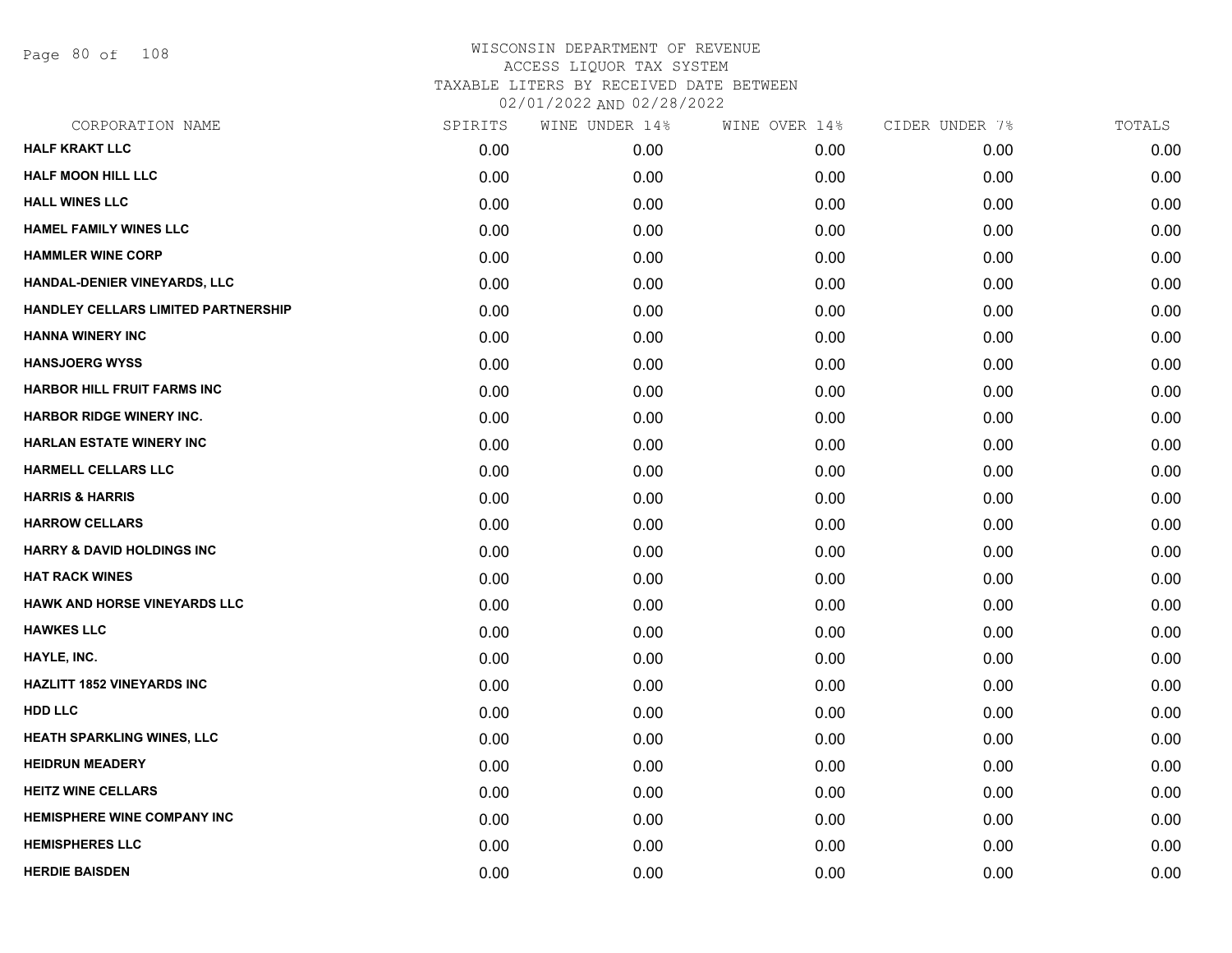Page 81 of 108

| CORPORATION NAME                 | SPIRITS | WINE UNDER 14% | WINE OVER 14% | CIDER UNDER 7% | TOTALS |
|----------------------------------|---------|----------------|---------------|----------------|--------|
| <b>HERMAN STORY WINES INC</b>    | 0.00    | 0.00           | 0.00          | 0.00           | 0.00   |
| HERON HILL VINEYARDS INC         | 0.00    | 0.00           | 0.00          | 0.00           | 0.00   |
| <b>HESTAN VINEYARDS LLC</b>      | 0.00    | 0.00           | 0.00          | 0.00           | 0.00   |
| <b>HICKORY FARMS LLC</b>         | 0.00    | 0.00           | 0.00          | 0.00           | 0.00   |
| <b>HIDDEN RIDGE VINEYARD LLC</b> | 0.00    | 0.00           | 0.00          | 0.00           | 0.00   |
| HILL ESTATES INC                 | 0.00    | 0.00           | 0.00          | 0.00           | 0.00   |
| <b>HILLSIDE WINERY</b>           | 0.00    | 0.00           | 0.00          | 0.00           | 0.00   |
| <b>HIRSCH WINERY LLC</b>         | 0.00    | 0.00           | 0.00          | 0.00           | 0.00   |
| HOLLYS HILL VINEYARDS LLC        | 0.00    | 0.00           | 0.00          | 0.00           | 0.00   |
| HONIG VINEYARD AND WINERY LLC    | 0.00    | 0.00           | 0.00          | 0.00           | 0.00   |
| <b>HOPE WINE LLC</b>             | 0.00    | 0.00           | 0.00          | 0.00           | 0.00   |
| <b>HORSE &amp; PLOW INC,</b>     | 0.00    | 0.00           | 0.00          | 0.00           | 0.00   |
| <b>HOUDINI INC</b>               | 0.00    | 0.00           | 0.00          | 0.00           | 0.00   |
| HOURGLASS WINE COMPANY INC       | 0.00    | 0.00           | 0.00          | 0.00           | 0.00   |
| <b>HQ WINERY LLC</b>             | 0.00    | 0.00           | 0.00          | 0.00           | 0.00   |
| <b>HUA YUAN</b>                  | 0.00    | 0.00           | 0.00          | 0.00           | 0.00   |
| HUNEEUS WINES HOLDCO LLC         | 0.00    | 0.00           | 0.00          | 0.00           | 0.00   |
| HUNT COUNTRY VINEYARDS LLC       | 0.00    | 0.00           | 0.00          | 0.00           | 0.00   |
| <b>HUSCH VINEYARDS INC</b>       | 0.00    | 0.00           | 0.00          | 0.00           | 0.00   |
| <b>HUSIC VINEYARDS LLC</b>       | 0.00    | 0.00           | 0.00          | 0.00           | 0.00   |
| <b>IMAGINARY FACTORY LLC</b>     | 0.00    | 0.00           | 0.00          | 0.00           | 0.00   |
| <b>INCEPTION WINES LLC</b>       | 0.00    | 0.00           | 0.00          | 0.00           | 0.00   |
| INCIDER, INC.                    | 0.00    | 0.00           | 0.00          | 0.00           | 0.00   |
| <b>INMAN FAMILY WINES LLC</b>    | 0.00    | 0.00           | 0.00          | 0.00           | 0.00   |
| <b>IRON HORSE VINEYARDS LP</b>   | 0.00    | 0.00           | 0.00          | 0.00           | 0.00   |
| <b>ISENHOWER CELLARS LLC</b>     | 0.00    | 0.00           | 0.00          | 0.00           | 0.00   |
| <b>ISLAND ORCHARD CIDER LLC</b>  | 0.00    | 0.00           | 0.00          | 0.00           | 0.00   |
| <b>IVES BAY, LLC</b>             | 0.00    | 0.00           | 0.00          | 0.00           | 0.00   |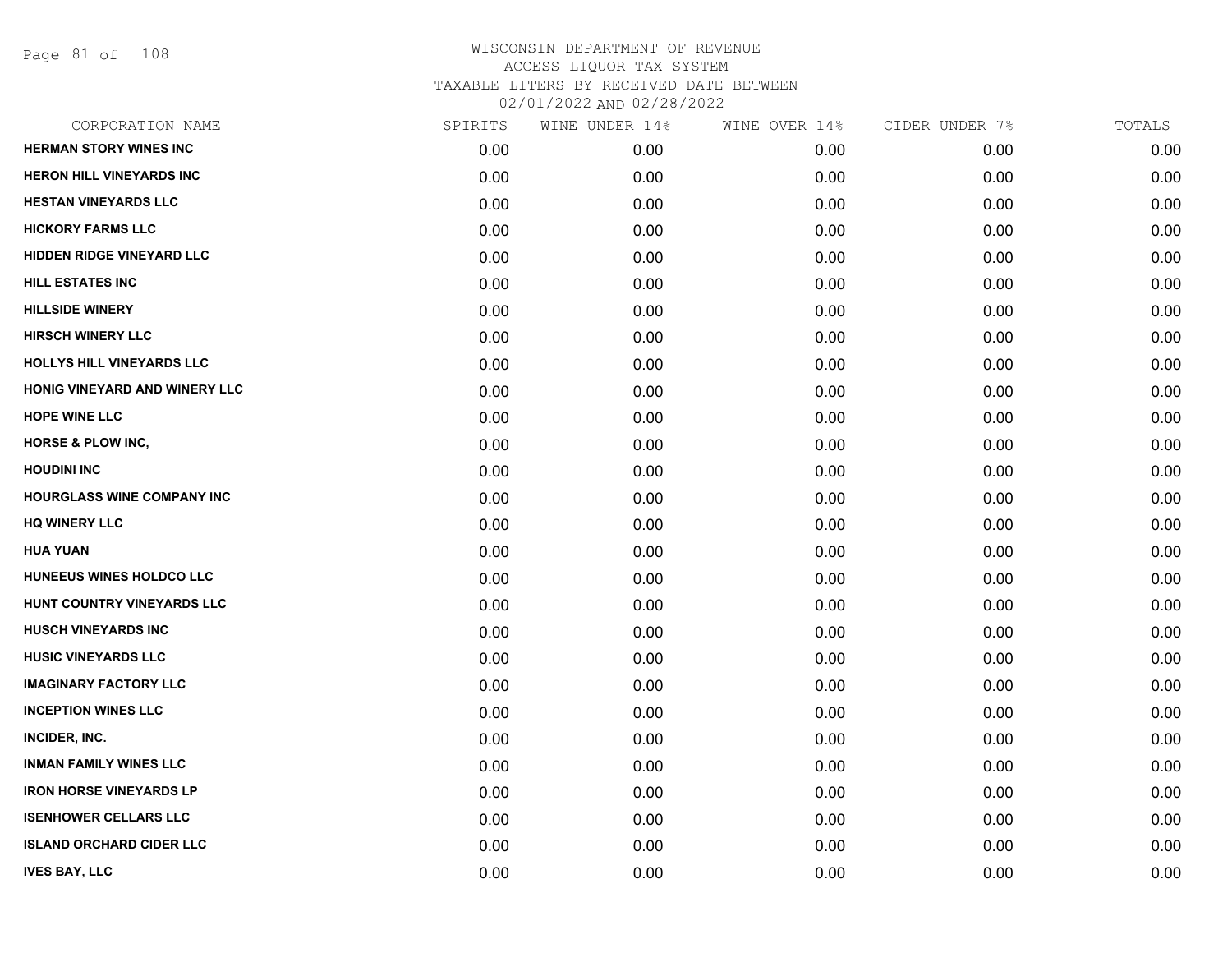Page 82 of 108

| CORPORATION NAME                                    | SPIRITS | WINE UNDER 14% | WINE OVER 14% | CIDER UNDER 7% | TOTALS |
|-----------------------------------------------------|---------|----------------|---------------|----------------|--------|
| <b>J BLAIR PENCE, TRUSTEE OF PENCE FAMILY TRUST</b> | 0.00    | 0.00           | 0.00          | 0.00           | 0.00   |
| <b>J CELLARS INVESTMENTS LLC</b>                    | 0.00    | 0.00           | 0.00          | 0.00           | 0.00   |
| <b>J LOHR WINERY CORP</b>                           | 0.00    | 0.00           | 0.00          | 0.00           | 0.00   |
| <b>J PEDRONCELLI WINERY</b>                         | 0.00    | 0.00           | 0.00          | 0.00           | 0.00   |
| <b>J RICKARDS WINERY LLC</b>                        | 0.00    | 0.00           | 0.00          | 0.00           | 0.00   |
| <b>J WILLETT COMPANIES</b>                          | 0.00    | 0.00           | 0.00          | 0.00           | 0.00   |
| J. DUSI, INC.                                       | 0.00    | 0.00           | 0.00          | 0.00           | 0.00   |
| <b>J.W. THOMAS LLC</b>                              | 0.00    | 0.00           | 0.00          | 0.00           | 0.00   |
| <b>J3 WINE PARTNERS LLC</b>                         | 0.00    | 0.00           | 0.00          | 0.00           | 0.00   |
| <b>JACK JOHN INVESTMENTS INC</b>                    | 0.00    | 0.00           | 0.00          | 0.00           | 0.00   |
| <b>JACKSON FAMILY WINES INC</b>                     | 0.00    | 0.00           | 0.00          | 0.00           | 0.00   |
| <b>JACKSON WINE LLC</b>                             | 0.00    | 0.00           | 0.00          | 0.00           | 0.00   |
| <b>JACKSON WINERY &amp; VINEYARDS</b>               | 0.00    | 0.00           | 0.00          | 0.00           | 0.00   |
| <b>JACUZZI FAMILY VINEYARDS LLC</b>                 | 0.00    | 0.00           | 0.00          | 0.00           | 0.00   |
| <b>JAIME GONZALEZ</b>                               | 0.00    | 0.00           | 0.00          | 0.00           | 0.00   |
| <b>JAM CELLARS INC</b>                              | 0.00    | 0.00           | 0.00          | 0.00           | 0.00   |
| <b>JAMES CZACHOROWSKI</b>                           | 0.00    | 0.00           | 0.00          | 0.00           | 0.00   |
| <b>JAMES L LAMBERT</b>                              | 0.00    | 0.00           | 0.00          | 0.00           | 0.00   |
| <b>JAMES P PROSSER</b>                              | 0.00    | 0.00           | 0.00          | 0.00           | 0.00   |
| <b>JARVIS</b>                                       | 0.00    | 0.00           | 0.00          | 0.00           | 0.00   |
| <b>JC CELLARS INC</b>                               | 0.00    | 0.00           | 0.00          | 0.00           | 0.00   |
| JEFF RUNQUIST WINES INC                             | 0.00    | 0.00           | 0.00          | 0.00           | 0.00   |
| <b>JEFFERY BEMIS</b>                                | 0.00    | 0.00           | 0.00          | 0.00           | 0.00   |
| <b>JEFFREY L STOEGER</b>                            | 0.00    | 0.00           | 0.00          | 0.00           | 0.00   |
| <b>JEFFREY NELSON</b>                               | 0.00    | 0.00           | 0.00          | 0.00           | 0.00   |
| <b>JENNIFER L JACKSON-HARTFORD</b>                  | 0.00    | 0.00           | 0.00          | 0.00           | 0.00   |
| <b>JESSIES GROVE WINERY INC</b>                     | 0.00    | 0.00           | 0.00          | 0.00           | 0.00   |
| <b>JESSUP CELLARS HOLDING CO LLC</b>                | 0.00    | 0.00           | 0.00          | 0.00           | 0.00   |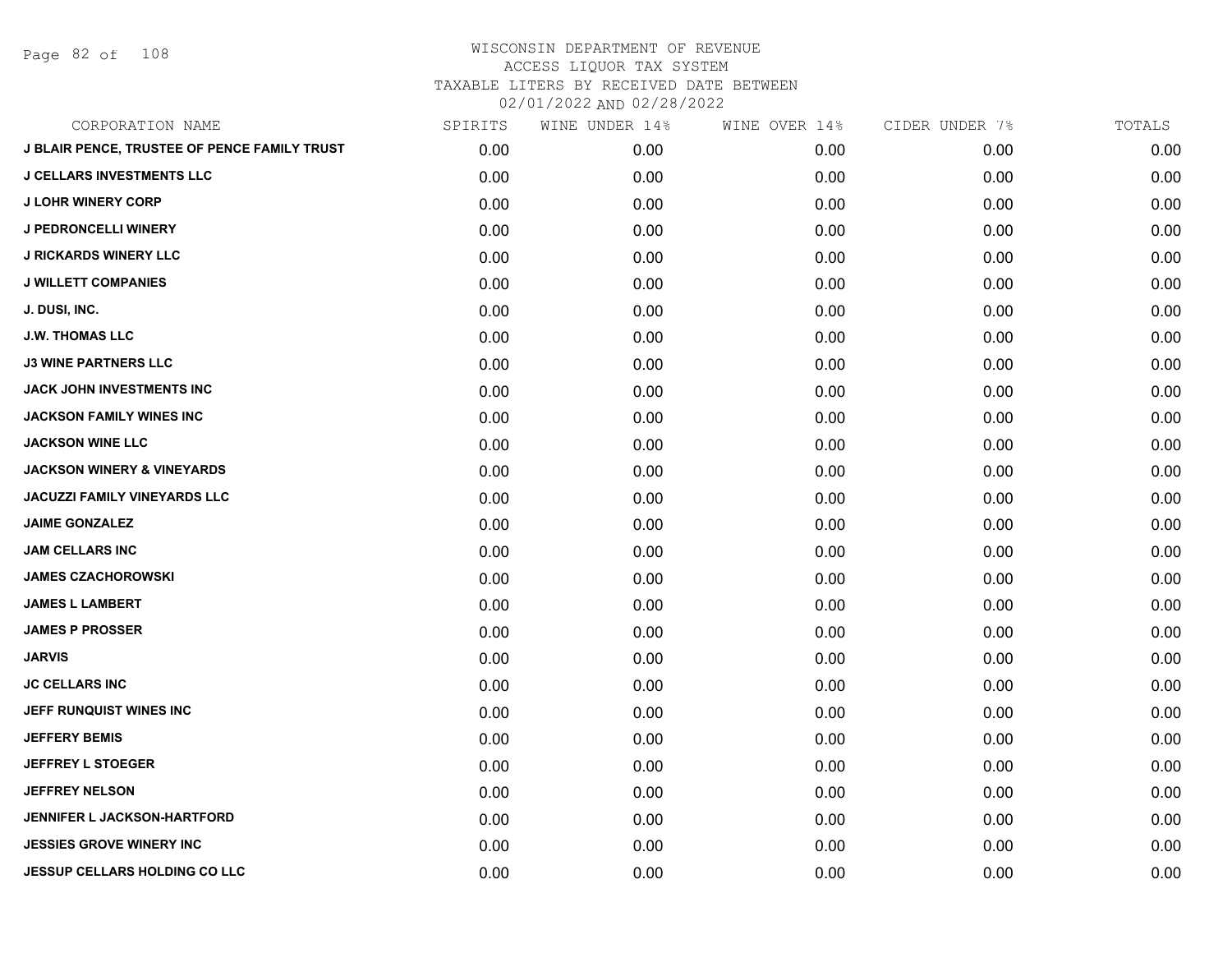Page 83 of 108

| CORPORATION NAME                         | SPIRITS | WINE UNDER 14% | WINE OVER 14% | CIDER UNDER 7% | TOTALS   |
|------------------------------------------|---------|----------------|---------------|----------------|----------|
| <b>JM CELLARS COMPANY</b>                | 0.00    | 0.00           | 0.00          | 0.00           | 0.00     |
| <b>J-NH WINE GROUP LLC</b>               | 0.00    | 0.00           | 0.00          | 0.00           | 0.00     |
| JOHN ANTHONY VINEYARDS LLC               | 0.00    | 0.00           | 0.00          | 0.00           | 0.00     |
| <b>JOHN BIONDI</b>                       | 0.00    | 0.00           | 0.00          | 0.00           | 0.00     |
| <b>JOHN R LUCAS</b>                      | 0.00    | 0.00           | 0.00          | 0.00           | 0.00     |
| <b>JOHNSON ESTATE WINERY LLC</b>         | 0.00    | 0.00           | 0.00          | 0.00           | 0.00     |
| <b>JONATHAN DALE</b>                     | 0.00    | 0.00           | 0.00          | 0.00           | 0.00     |
| <b>JONES FAMILY WINERY LLC</b>           | 0.00    | 0.00           | 0.00          | 0.00           | 0.00     |
| <b>JORNY'S END LLC</b>                   | 0.00    | 0.00           | 0.00          | 0.00           | 0.00     |
| <b>JOSEPH ALEXANDER VILLICANA II</b>     | 0.00    | 0.00           | 0.00          | 0.00           | 0.00     |
| <b>JOSEPH PHELPS VINEYARDS LLC</b>       | 0.00    | 0.00           | 0.00          | 0.00           | 0.00     |
| <b>JOSEPH STALLER</b>                    | 0.00    | 0.00           | 0.00          | 0.00           | 0.00     |
| <b>JOSEPH WYNIMKO</b>                    | 0.00    | 0.00           | 0.00          | 0.00           | 0.00     |
| <b>JOYCE VINEYARDS LLC</b>               | 0.00    | 0.00           | 0.00          | 0.00           | 0.00     |
| <b>JUNESHINE INC</b>                     | 0.00    | 1,376.23       | 0.00          | 0.00           | 1,376.23 |
| <b>JUST THE TIPSY INC.</b>               | 0.00    | 0.00           | 0.00          | 0.00           | 0.00     |
| <b>JUSTIN VINEYARDS &amp; WINERY LLC</b> | 0.00    | 0.00           | 0.00          | 0.00           | 0.00     |
| <b>JVW CORPORATION</b>                   | 0.00    | 0.00           | 0.00          | 0.00           | 0.00     |
| <b>K VINTNERS LLC</b>                    | 0.00    | 0.00           | 0.00          | 0.00           | 0.00     |
| <b>KACHINA CELLARS LLC</b>               | 0.00    | 0.00           | 0.00          | 0.00           | 0.00     |
| <b>KALYRA WINERY LLC</b>                 | 0.00    | 0.00           | 0.00          | 0.00           | 0.00     |
| <b>KAMEN WINES LLC</b>                   | 0.00    | 0.00           | 0.00          | 0.00           | 0.00     |
| <b>KANGARU ENTERPRISES LLC</b>           | 0.00    | 0.00           | 0.00          | 0.00           | 0.00     |
| <b>KAPCSANDY FAMILY LLC</b>              | 0.00    | 0.00           | 0.00          | 0.00           | 0.00     |
| <b>KATCHEVER &amp; CO LLC</b>            | 0.00    | 0.00           | 0.00          | 0.00           | 0.00     |
| KDM GLOBAL PARTNERS, LLC                 | 0.00    | 0.00           | 0.00          | 0.00           | 0.00     |
| <b>KDS LLC</b>                           | 0.00    | 0.00           | 0.00          | 0.00           | 0.00     |
| <b>KEEVER VINEYARDS LLC</b>              | 0.00    | 0.00           | 0.00          | 0.00           | 0.00     |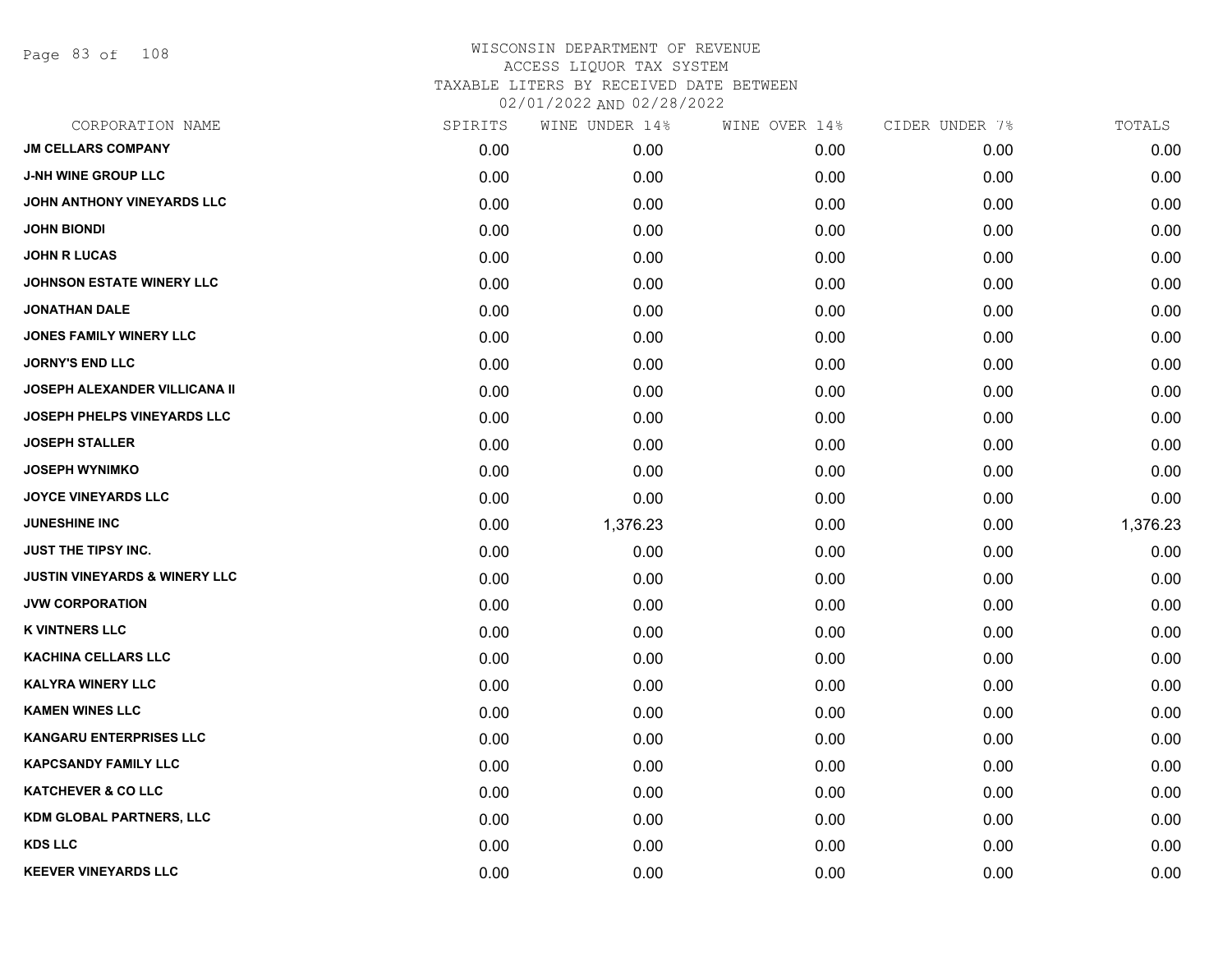Page 84 of 108

| CORPORATION NAME                     | SPIRITS | WINE UNDER 14% | WINE OVER 14% | CIDER UNDER 7% | TOTALS |
|--------------------------------------|---------|----------------|---------------|----------------|--------|
| <b>KEN BROWN WINES LLC</b>           | 0.00    | 0.00           | 0.00          | 0.00           | 0.00   |
| <b>KEN WRIGHT CELLARS CO</b>         | 0.00    | 0.00           | 0.00          | 0.00           | 0.00   |
| <b>KENEFICK RANCHES WINERY LLC</b>   | 0.00    | 0.00           | 0.00          | 0.00           | 0.00   |
| <b>KENT HUMPHREY</b>                 | 0.00    | 0.00           | 0.00          | 0.00           | 0.00   |
| KENWARD FAMILY VINEYARDS, LLC        | 0.00    | 0.00           | 0.00          | 0.00           | 0.00   |
| <b>KENZO ESTATE INC</b>              | 0.00    | 0.00           | 0.00          | 0.00           | 0.00   |
| <b>KERWIN ESTATE LLC</b>             | 0.00    | 0.00           | 0.00          | 0.00           | 0.00   |
| <b>KESTREL PROPERTIES LLC</b>        | 0.00    | 36.00          | 0.00          | 0.00           | 36.00  |
| <b>KEUKA SPRING VINEYARDS LLC</b>    | 0.00    | 0.00           | 0.00          | 0.00           | 0.00   |
| <b>KEVIN BEHNKE</b>                  | 0.00    | 0.00           | 0.00          | 0.00           | 0.00   |
| <b>KEVIN C LUTHER</b>                | 0.00    | 0.00           | 0.00          | 0.00           | 0.00   |
| <b>KING ESTATE WINERY LP</b>         | 0.00    | 0.00           | 0.00          | 0.00           | 0.00   |
| KISMET WINE, INC.                    | 0.00    | 0.00           | 0.00          | 0.00           | 0.00   |
| <b>KISTLER VINEYARDS, LLC</b>        | 0.00    | 0.00           | 0.00          | 0.00           | 0.00   |
| <b>KITFOX VINEYARDS LLC</b>          | 0.00    | 0.00           | 0.00          | 0.00           | 0.00   |
| <b>KLEIN FOODS INC</b>               | 0.00    | 0.00           | 0.00          | 0.00           | 0.00   |
| <b>KNIGHTS BRIDGE WINERY LLC</b>     | 0.00    | 0.00           | 0.00          | 0.00           | 0.00   |
| <b>KOEHLER WINERY LLC</b>            | 0.00    | 0.00           | 0.00          | 0.00           | 0.00   |
| <b>KONSTANTIN D FRANK &amp; SONS</b> | 0.00    | 0.00           | 0.00          | 0.00           | 0.00   |
| <b>KOPRI INC</b>                     | 0.00    | 0.00           | 0.00          | 0.00           | 0.00   |
| <b>KPC MT. PALOMAR WINERY LLC</b>    | 0.00    | 3.00           | 23.25         | 0.00           | 26.25  |
| <b>KRAUSE FAMILY CELLARS LLC</b>     | 0.00    | 0.00           | 0.00          | 0.00           | 0.00   |
| <b>KRISTIN HARRINGTON-BOEGNER</b>    | 0.00    | 0.00           | 0.00          | 0.00           | 0.00   |
| <b>KRUPP BROTHERS LLC</b>            | 0.00    | 0.00           | 0.00          | 0.00           | 0.00   |
| <b>KSSM LLC</b>                      | 0.00    | 0.00           | 0.00          | 0.00           | 0.00   |
| <b>KT WINECO LLC</b>                 | 0.00    | 0.00           | 0.00          | 0.00           | 0.00   |
| <b>KULETO VILLA LLC</b>              | 0.00    | 0.00           | 0.00          | 0.00           | 0.00   |
| <b>KUNDE ENTERPRISES INC</b>         | 0.00    | 0.00           | 0.00          | 0.00           | 0.00   |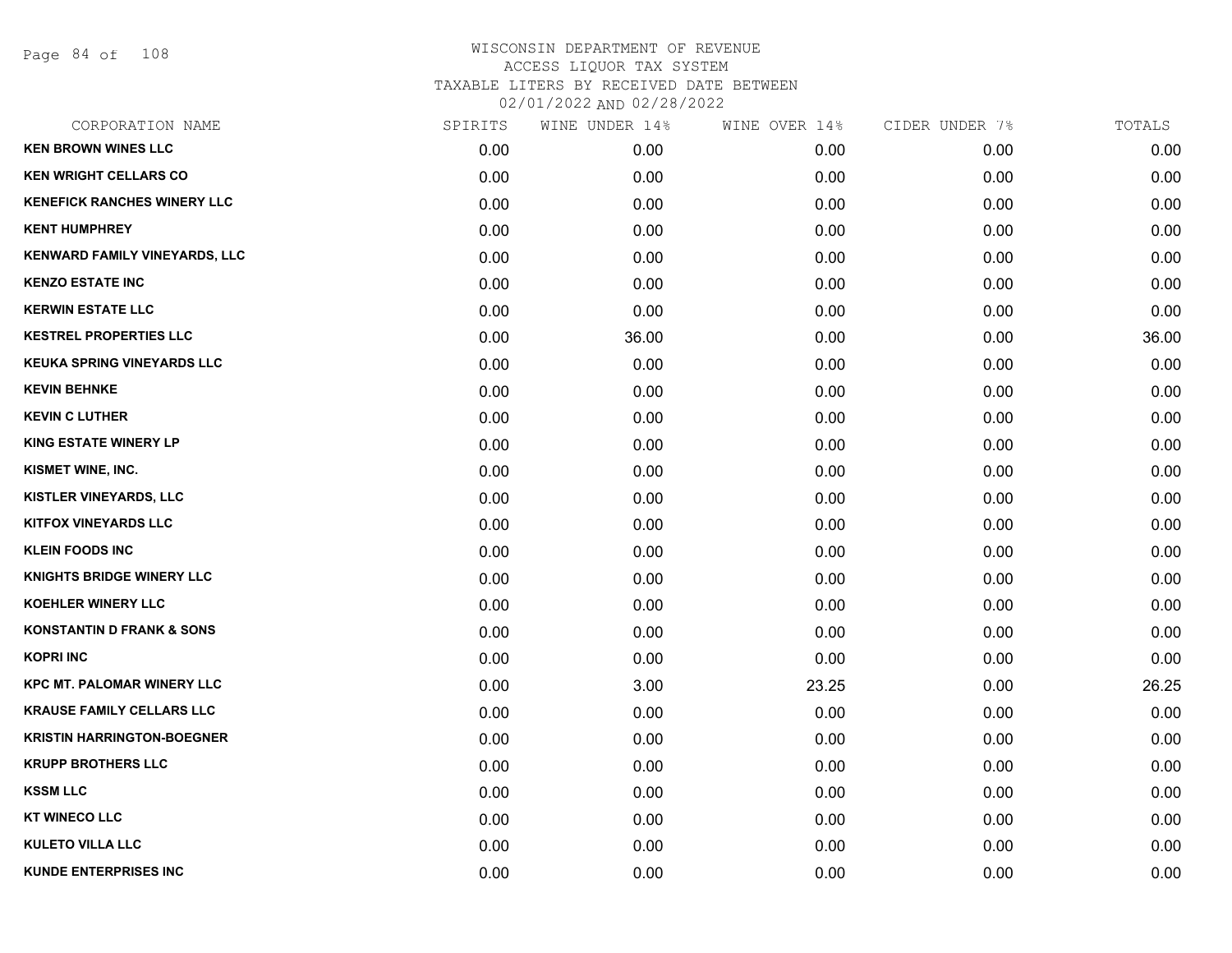Page 85 of 108

| CORPORATION NAME                                  | SPIRITS | WINE UNDER 14% | WINE OVER 14% | CIDER UNDER 7% | TOTALS |
|---------------------------------------------------|---------|----------------|---------------|----------------|--------|
| <b>KV WINES LLC</b>                               | 0.00    | 0.00           | 0.00          | 0.00           | 0.00   |
| <b>L C WINE</b>                                   | 0.00    | 0.00           | 0.00          | 0.00           | 0.00   |
| L FOPPIANO WINE CO INC                            | 0.00    | 0.00           | 0.00          | 0.00           | 0.00   |
| L. MAWBY, LLC                                     | 0.00    | 0.00           | 0.00          | 0.00           | 0.00   |
| <b>L18 HOLDINGS, INC.</b>                         | 0.00    | 0.00           | 0.00          | 0.00           | 0.00   |
| <b>LADERA WINERY LLC</b>                          | 0.00    | 0.00           | 0.00          | 0.00           | 0.00   |
| <b>LAGUNA OAKS VINEYARD &amp; WINERY INC</b>      | 0.00    | 0.00           | 0.00          | 0.00           | 0.00   |
| <b>LAIL VINEYARDS LLC</b>                         | 0.00    | 0.00           | 0.00          | 0.00           | 0.00   |
| <b>LAIRD FAMILY ESTATE LLC</b>                    | 0.00    | 0.00           | 0.00          | 0.00           | 0.00   |
| <b>LAKE NOKOMIS CRANBERRIES INC</b>               | 0.00    | 0.00           | 0.00          | 0.00           | 0.00   |
| <b>LAMBERT BRIDGE WINERY INC</b>                  | 0.00    | 0.00           | 0.00          | 0.00           | 0.00   |
| <b>LAMBORN FAMILY WINE COMPANY LP</b>             | 0.00    | 0.00           | 0.00          | 0.00           | 0.00   |
| <b>LAMOREAUX LANDING WINE CELLARS LLC</b>         | 0.00    | 0.00           | 0.00          | 0.00           | 0.00   |
| <b>LANCASTER ESTATE VINEYARD &amp; WINERY LLC</b> | 0.00    | 0.00           | 0.00          | 0.00           | 0.00   |
| <b>LANGE WINERY LLC</b>                           | 0.00    | 0.00           | 0.00          | 0.00           | 0.00   |
| <b>LANGETWINS WINE CO INC</b>                     | 0.00    | 0.00           | 0.00          | 0.00           | 0.00   |
| <b>LARKMEAD VINEYARDS INC</b>                     | 0.00    | 0.00           | 0.00          | 0.00           | 0.00   |
| <b>LARSON FAMILY WINERY INC</b>                   | 0.00    | 0.00           | 0.00          | 0.00           | 0.00   |
| <b>LASSETER FAMILY WINERY LLC</b>                 | 0.00    | 0.00           | 0.00          | 0.00           | 0.00   |
| <b>LATAH CREEK WINE CELLARS LTD</b>               | 0.00    | 0.00           | 0.00          | 0.00           | 0.00   |
| <b>LAURO GUERRA</b>                               | 0.00    | 0.00           | 0.00          | 0.00           | 0.00   |
| <b>LAUTENBACH'S ORCHARD COUNTRY INC</b>           | 0.00    | 0.00           | 0.00          | 0.00           | 0.00   |
| <b>LAVA SPRINGS INC</b>                           | 0.00    | 0.00           | 0.00          | 0.00           | 0.00   |
| <b>LAW ESTATE WINES</b>                           | 0.00    | 0.00           | 0.00          | 0.00           | 0.00   |
| <b>LAWER FAMILY WINERY INC</b>                    | 0.00    | 0.00           | 0.00          | 0.00           | 0.00   |
| <b>LAWRENCE CELLARS LLC</b>                       | 0.00    | 0.00           | 0.00          | 0.00           | 0.00   |
| LE CEP II INC                                     | 0.00    | 0.00           | 0.00          | 0.00           | 0.00   |
| <b>LEAL VINEYARDS INC</b>                         | 0.00    | 0.00           | 0.00          | 0.00           | 0.00   |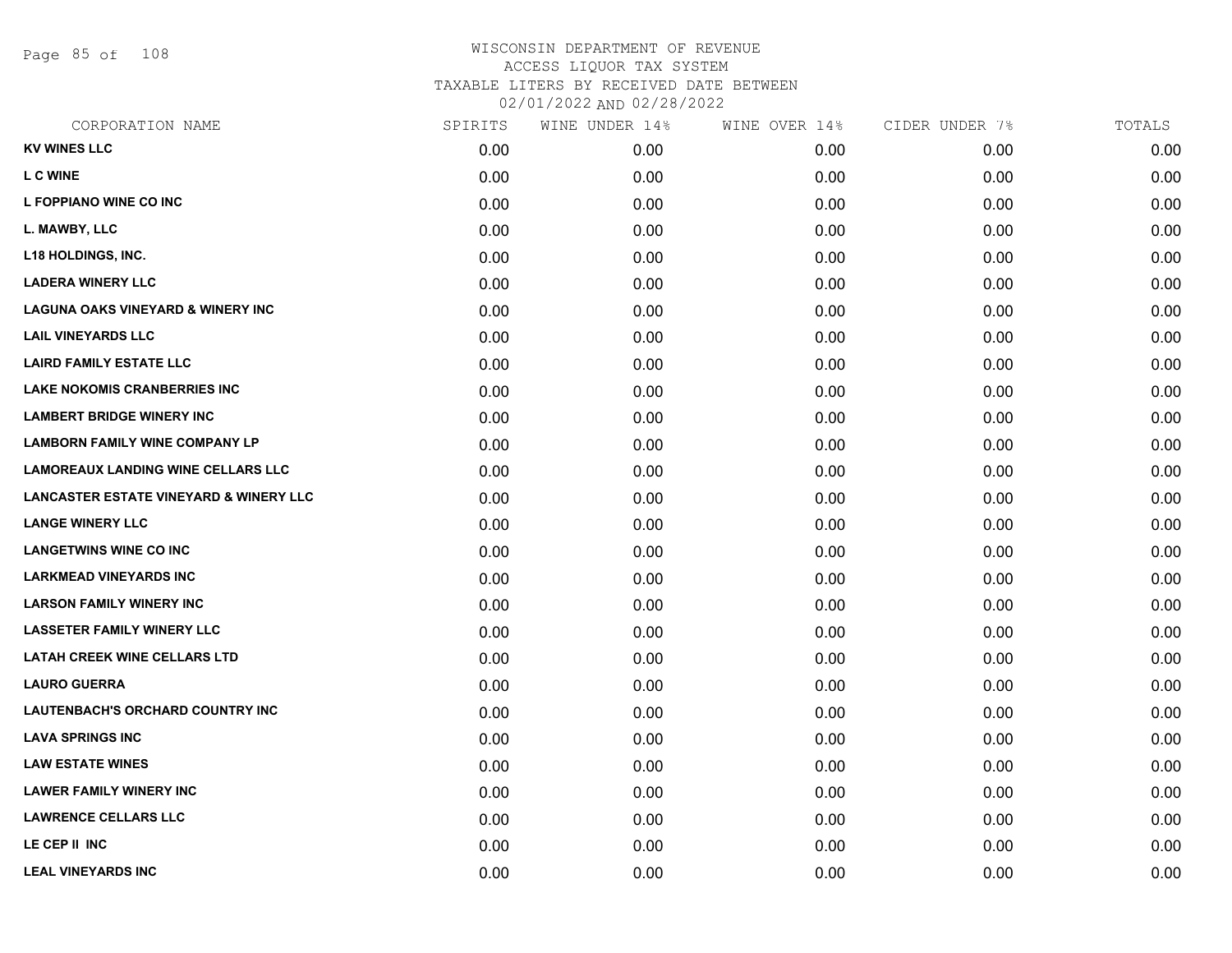Page 86 of 108

| CORPORATION NAME                         | SPIRITS | WINE UNDER 14% | WINE OVER 14% | CIDER UNDER 7% | TOTALS |
|------------------------------------------|---------|----------------|---------------|----------------|--------|
| <b>LEDGESTONE ESTATE LLC</b>             | 0.00    | 0.00           | 0.00          | 0.00           | 0.00   |
| LEELANAU WINE CELLARS, LTD.              | 0.00    | 0.00           | 0.00          | 0.00           | 0.00   |
| LEFT COAST CELLARS LLC                   | 0.00    | 0.00           | 0.00          | 0.00           | 0.00   |
| <b>LEMELSON WINERY LLC</b>               | 0.00    | 0.00           | 0.00          | 0.00           | 0.00   |
| <b>LEMON CREEK WINERY LTD.</b>           | 0.00    | 0.00           | 0.00          | 0.00           | 0.00   |
| <b>LEONARDINI FAMILY WINERY LLC</b>      | 0.00    | 0.00           | 0.00          | 0.00           | 0.00   |
| <b>LEONESSE CELLARS LLC</b>              | 0.00    | 0.00           | 0.00          | 0.00           | 0.00   |
| <b>LEONETTI CELLAR LLC</b>               | 0.00    | 0.00           | 0.00          | 0.00           | 0.00   |
| LIFE IS SHORT! LLC                       | 0.00    | 0.00           | 0.00          | 0.00           | 0.00   |
| LIL' OLE WINEMAKER SHOPPE LLC            | 0.00    | 0.00           | 0.00          | 0.00           | 0.00   |
| <b>LIMERICK LANE CELLARS INC</b>         | 0.00    | 0.00           | 0.00          | 0.00           | 0.00   |
| LINGUA FRANCA-LS VINEYARDS HOLDINGS, LLC | 0.00    | 0.00           | 0.00          | 0.00           | 0.00   |
| <b>LINNE CALODO INC</b>                  | 0.00    | 0.00           | 0.00          | 0.00           | 0.00   |
| <b>LINSFIELD WINE CO., LLC</b>           | 0.00    | 0.00           | 0.00          | 0.00           | 0.00   |
| <b>LION NATHAN USA INC</b>               | 0.00    | 0.00           | 0.00          | 0.00           | 0.00   |
| <b>LION NATHAN USA INC</b>               | 0.00    | 0.00           | 0.00          | 0.00           | 0.00   |
| <b>LIONS PEAK</b>                        | 0.00    | 0.00           | 0.00          | 0.00           | 0.00   |
| <b>LISA REDMON</b>                       | 0.00    | 0.00           | 0.00          | 0.00           | 0.00   |
| <b>LLOYD CELLARS INC</b>                 | 0.00    | 0.00           | 0.00          | 0.00           | 0.00   |
| <b>LLOYD W DAVIS</b>                     | 0.00    | 0.00           | 0.00          | 0.00           | 0.00   |
| <b>LMR WINE ESTATES LLC</b>              | 0.00    | 0.00           | 0.00          | 0.00           | 0.00   |
| <b>LOBO WINES LLC</b>                    | 0.00    | 0.00           | 0.00          | 0.00           | 0.00   |
| <b>LONG SHADOWS VINTNERS LLC</b>         | 0.00    | 0.00           | 0.00          | 0.00           | 0.00   |
| <b>LONGBOARD VINEYARDS LLC</b>           | 0.00    | 0.00           | 0.00          | 0.00           | 0.00   |
| <b>LORENZI ESTATE WINES, INC</b>         | 0.00    | 0.00           | 0.00          | 0.00           | 0.00   |
| <b>LORIMAR WINERY INC</b>                | 0.00    | 0.00           | 0.00          | 0.00           | 0.00   |
| <b>LOST ISLAND WINE LLC</b>              | 0.00    | 0.00           | 0.00          | 0.00           | 0.00   |
| <b>LOWDEN SCHOOLHOUSE CORPORATION</b>    | 0.00    | 0.00           | 0.00          | 0.00           | 0.00   |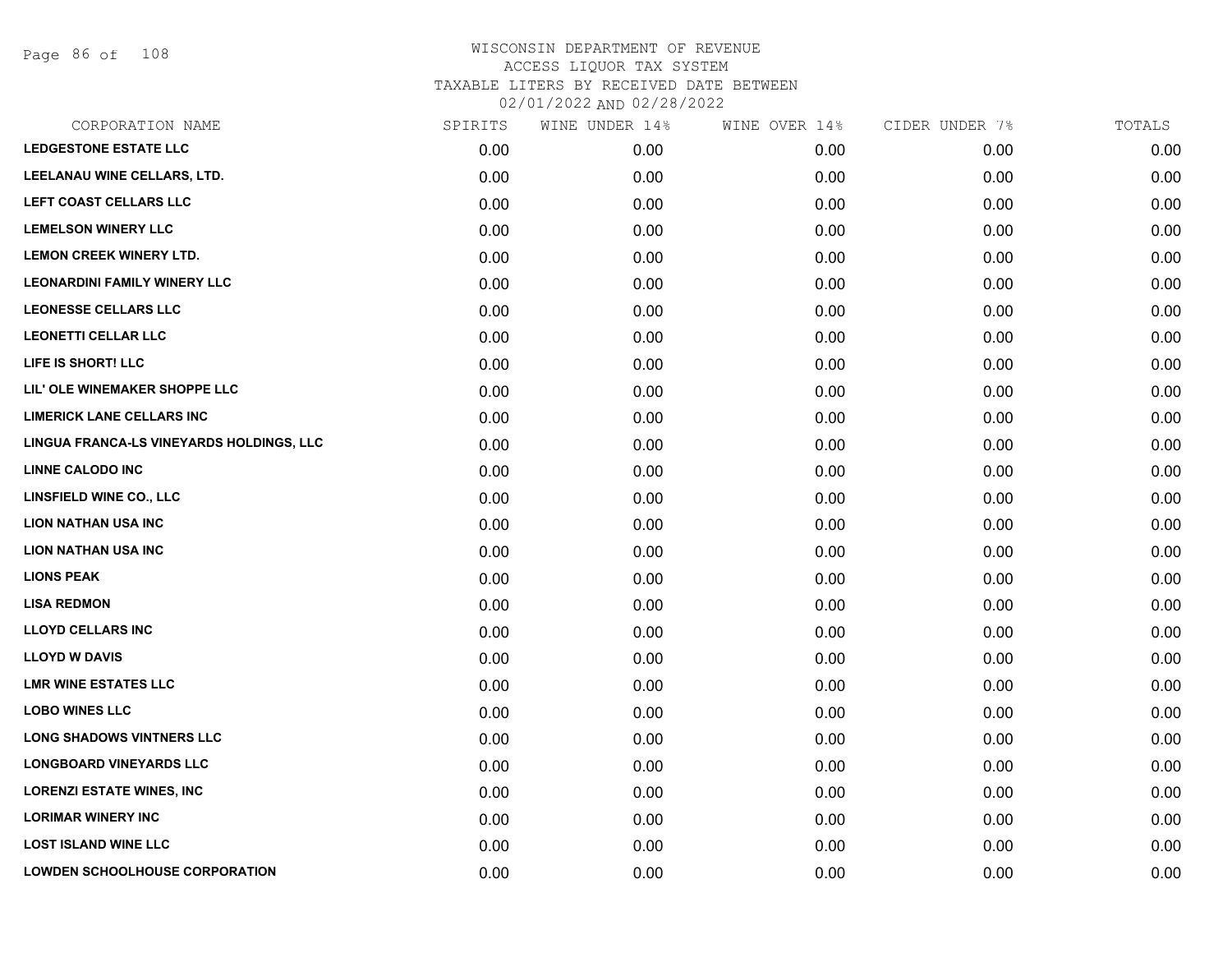Page 87 of 108

| CORPORATION NAME                          | SPIRITS | WINE UNDER 14% | WINE OVER 14% | CIDER UNDER 7% | TOTALS |
|-------------------------------------------|---------|----------------|---------------|----------------|--------|
| <b>LUCAS &amp; LEWELLEN VINEYARDS INC</b> | 0.00    | 0.00           | 0.00          | 0.00           | 0.00   |
| <b>LYNFRED WINERY INC</b>                 | 0.00    | 0.00           | 0.00          | 0.00           | 0.00   |
| <b>LYNMAR WINERY LLC</b>                  | 0.00    | 0.00           | 0.00          | 0.00           | 0.00   |
| <b>M.A.C. WINES, LLC</b>                  | 0.00    | 0.00           | 0.00          | 0.00           | 0.00   |
| <b>MACCHIA, INC</b>                       | 0.00    | 0.00           | 0.00          | 0.00           | 0.00   |
| <b>MADRIGAL FAMILY WINERY LLC</b>         | 0.00    | 0.00           | 0.00          | 0.00           | 0.00   |
| <b>MADRONA VINEYARDS LP</b>               | 0.00    | 0.00           | 0.00          | 0.00           | 0.00   |
| <b>MAHAN WINES LLC</b>                    | 0.00    | 0.00           | 0.00          | 0.00           | 0.00   |
| <b>MAKER WINE COMPANY</b>                 | 0.00    | 0.00           | 0.00          | 0.00           | 0.00   |
| <b>MAKK WINE LLC</b>                      | 0.00    | 0.00           | 0.00          | 0.00           | 0.00   |
| <b>MALULANI INVESTMENTS LIMITED</b>       | 0.00    | 0.00           | 0.00          | 0.00           | 0.00   |
| <b>MANCAN WINE LLC</b>                    | 0.00    | 0.00           | 0.00          | 0.00           | 0.00   |
| <b>MANO'S INC</b>                         | 0.00    | 0.00           | 0.00          | 0.00           | 0.00   |
| <b>MARCASSIN WINE COMPANY, LLC</b>        | 0.00    | 0.00           | 0.00          | 0.00           | 0.00   |
| <b>MARGERUM WINE COMPANY INC</b>          | 0.00    | 0.00           | 0.00          | 0.00           | 0.00   |
| <b>MARIETTA CELLARS INC</b>               | 0.00    | 0.00           | 0.00          | 0.00           | 0.00   |
| <b>MARIPOSA WINE COMPANY LLC</b>          | 0.00    | 0.00           | 0.00          | 0.00           | 0.00   |
| <b>MARK HEROLD</b>                        | 0.00    | 0.00           | 0.00          | 0.00           | 0.00   |
| <b>MARK J NEAL</b>                        | 0.00    | 0.00           | 0.00          | 0.00           | 0.00   |
| <b>MARK MCNEILLY</b>                      | 0.00    | 0.00           | 0.00          | 0.00           | 0.00   |
| <b>MARKHAM VINEYARDS</b>                  | 0.00    | 0.00           | 0.00          | 0.00           | 0.00   |
| <b>MARTIN E SELL</b>                      | 0.00    | 0.00           | 0.00          | 0.00           | 0.00   |
| <b>MARTIN RANCH WINERY, INC.</b>          | 0.00    | 0.00           | 0.00          | 0.00           | 0.00   |
| <b>MARTIN RAY WINERY INC</b>              | 0.00    | 0.00           | 0.00          | 0.00           | 0.00   |
| <b>MARTINELLI WINERY INC</b>              | 0.00    | 0.00           | 0.00          | 0.00           | 0.00   |
| <b>MARYANN MCNALLY</b>                    | 0.00    | 0.00           | 0.00          | 0.00           | 0.00   |
| <b>MATHY WINERY LLC</b>                   | 0.00    | 0.00           | 0.00          | 0.00           | 0.00   |
| <b>MATRICK HOLDINGS CORPORATION</b>       | 0.00    | 0.00           | 0.00          | 0.00           | 0.00   |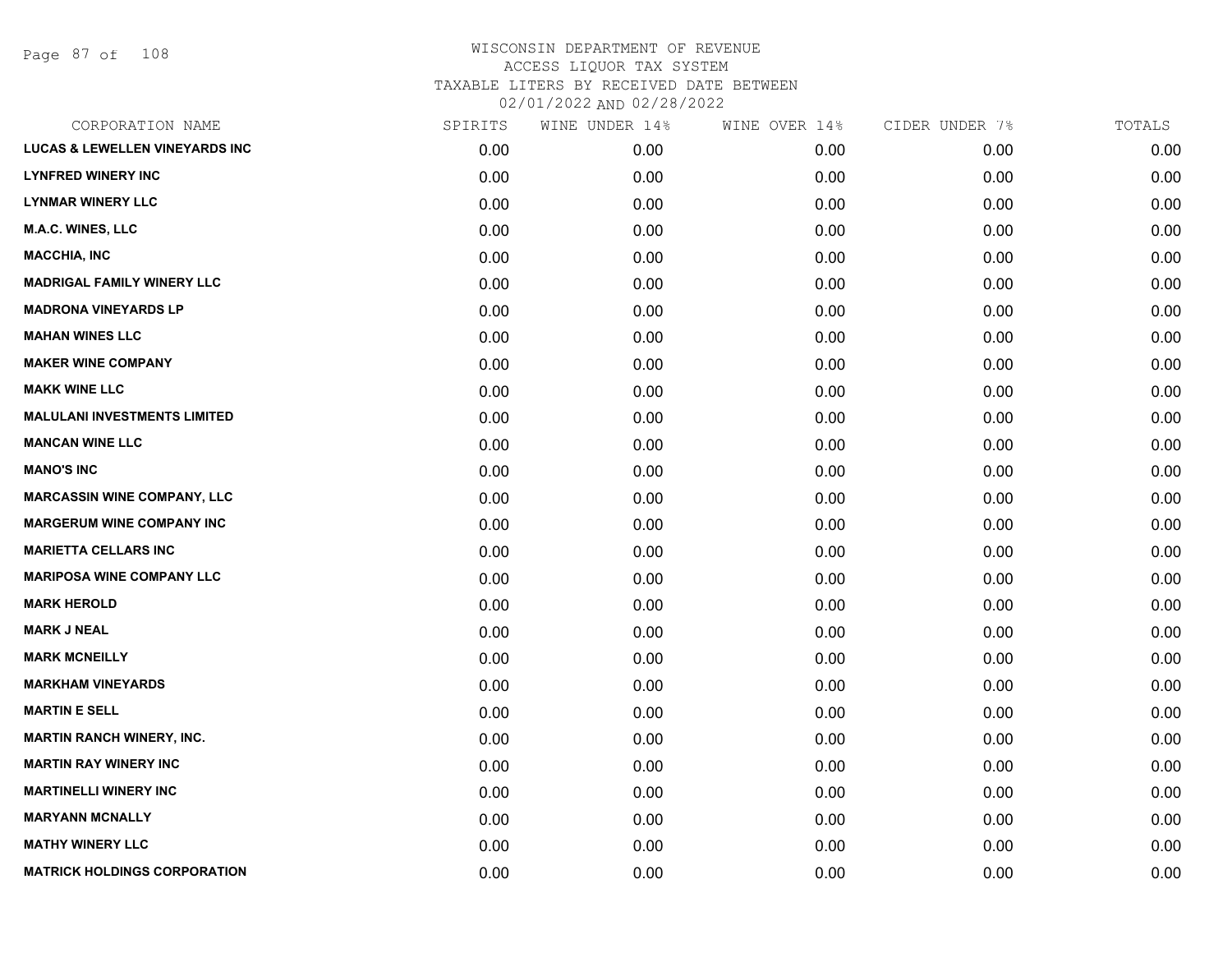Page 88 of 108

| CORPORATION NAME                              | SPIRITS | WINE UNDER 14% | WINE OVER 14% | CIDER UNDER 7% | TOTALS |
|-----------------------------------------------|---------|----------------|---------------|----------------|--------|
| <b>MATT PREIS</b>                             | 0.00    | 0.00           | 0.00          | 0.00           | 0.00   |
| <b>MATTHEW RICK</b>                           | 0.00    | 0.00           | 0.00          | 0.00           | 0.00   |
| <b>MATTHIAS A PIPPIG &amp; JAMIE M KINSER</b> | 0.00    | 0.00           | 0.00          | 0.00           | 0.00   |
| <b>MAUI WINE LTD</b>                          | 0.00    | 0.00           | 0.00          | 0.00           | 0.00   |
| <b>MAURITSON FAMILY WINERY</b>                | 0.00    | 0.00           | 0.00          | 0.00           | 0.00   |
| <b>MAYACAMA FARMS LLC</b>                     | 0.00    | 0.00           | 0.00          | 0.00           | 0.00   |
| <b>MAYACAMAS VINEYARDS INC</b>                | 0.00    | 0.00           | 0.00          | 0.00           | 0.00   |
| <b>MAYNARD JAMES KEENAN</b>                   | 0.00    | 0.00           | 0.00          | 0.00           | 0.00   |
| <b>MCBRIDE SISTERS COLLECTIONS INC</b>        | 0.00    | 0.00           | 0.00          | 0.00           | 0.00   |
| <b>MCFLESHMAN'S BREWING CO., LLC.</b>         | 0.00    | 0.00           | 0.00          | 0.00           | 0.00   |
| <b>MCKAHN FAMILY CELLARS, LLC</b>             | 0.00    | 0.00           | 0.00          | 0.00           | 0.00   |
| <b>MCMENAMINS INC</b>                         | 0.00    | 0.00           | 0.00          | 0.00           | 0.00   |
| <b>MCNAB RIDGE WINERY LLC</b>                 | 0.00    | 0.00           | 0.00          | 0.00           | 0.00   |
| <b>MELROSE CELLARS LLC</b>                    | 0.00    | 0.00           | 0.00          | 0.00           | 0.00   |
| <b>MELVILLE VINEYARDS SOUTH LLC</b>           | 0.00    | 0.00           | 0.00          | 0.00           | 0.00   |
| <b>MENDOCINO WINE GROUP LLC</b>               | 0.00    | 0.00           | 0.00          | 0.00           | 0.00   |
| <b>MER ET SOLEIL LLC</b>                      | 0.00    | 0.00           | 0.00          | 0.00           | 0.00   |
| <b>MERCER WINE ESTATES LLC</b>                | 0.00    | 0.00           | 0.00          | 0.00           | 0.00   |
| <b>MERRYVALE VINEYARDS LLC</b>                | 0.00    | 0.00           | 0.00          | 0.00           | 0.00   |
| <b>MERSHONIAN CIDERY LLC</b>                  | 0.00    | 0.00           | 0.00          | 0.00           | 0.00   |
| <b>MESSINA HOF WINE CELLARS INC</b>           | 0.00    | 0.00           | 0.00          | 0.00           | 0.00   |
| <b>METAMORPHOSIS WINES LLC</b>                | 0.00    | 0.00           | 0.00          | 0.00           | 0.00   |
| <b>METEOR VINEYARD LLC</b>                    | 0.00    | 0.00           | 0.00          | 0.00           | 0.00   |
| <b>METROPOLITAN WINES LLC</b>                 | 0.00    | 0.00           | 68.25         | 0.00           | 68.25  |
| <b>METTLER WINES LLC</b>                      | 0.00    | 0.00           | 0.00          | 0.00           | 0.00   |
| <b>MEV CORPORATION</b>                        | 0.00    | 0.00           | 0.00          | 0.00           | 0.00   |
| <b>MEYER CELLARS LLC</b>                      | 0.00    | 0.00           | 0.00          | 0.00           | 0.00   |
| MHM GLASS ETCHING, INC                        | 0.00    | 0.00           | 0.00          | 0.00           | 0.00   |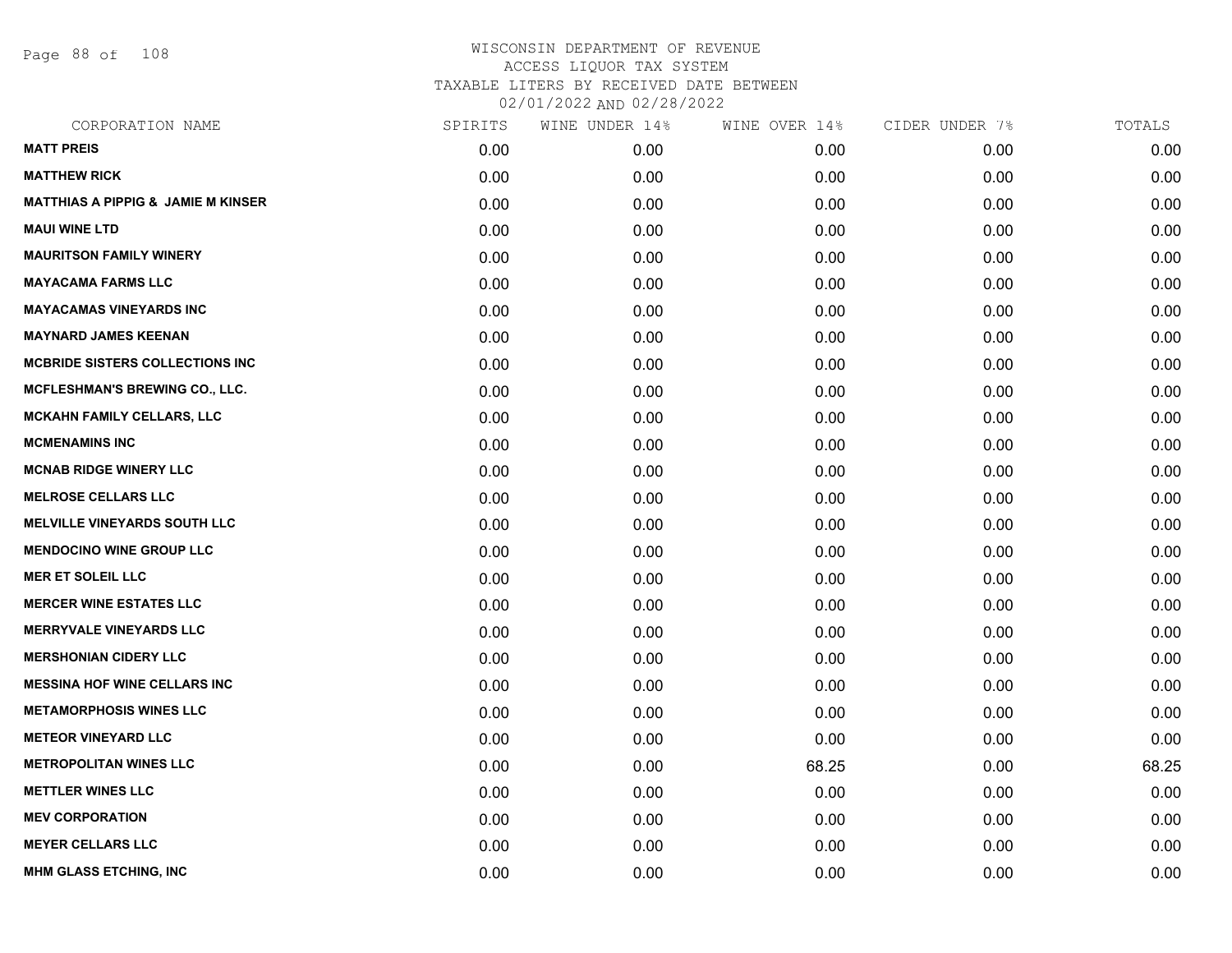Page 89 of 108

| CORPORATION NAME                                  | SPIRITS | WINE UNDER 14% | WINE OVER 14% | CIDER UNDER 7% | TOTALS |
|---------------------------------------------------|---------|----------------|---------------|----------------|--------|
| <b>MI SUENO WINERY</b>                            | 0.00    | 0.00           | 0.00          | 0.00           | 0.00   |
| <b>MICHAEL C YATES</b>                            | 0.00    | 0.00           | 0.00          | 0.00           | 0.00   |
| <b>MICHAEL HIRBY</b>                              | 0.00    | 0.00           | 0.00          | 0.00           | 0.00   |
| <b>MICHEAL DASHE</b>                              | 0.00    | 0.00           | 0.00          | 0.00           | 0.00   |
| <b>MIDNIGHT CELLARS INC</b>                       | 0.00    | 0.00           | 0.00          | 0.00           | 0.00   |
| <b>MID-OAK DISTILLERY INC</b>                     | 0.00    | 0.00           | 0.00          | 0.00           | 0.00   |
| <b>MILBRANDT FAMILY WINES LLC</b>                 | 0.00    | 0.00           | 0.00          | 0.00           | 0.00   |
| <b>MILDARA BLASS INC</b>                          | 0.00    | 0.00           | 0.00          | 0.00           | 0.00   |
| <b>MILL CREEK VINEYARDS</b>                       | 0.00    | 0.00           | 0.00          | 0.00           | 0.00   |
| <b>MILLBROOK WINERY INC</b>                       | 0.00    | 0.00           | 0.00          | 0.00           | 0.00   |
| <b>MILLER FAMILY WINE COMPANY LLC</b>             | 0.00    | 0.00           | 0.00          | 0.00           | 0.00   |
| <b>MINER FAMILY WINERY LLC</b>                    | 0.00    | 5.25           | 430.88        | 0.00           | 436.13 |
| <b>MINNESOTAS FINEST FERMENTED PRODUCTS</b>       | 0.00    | 0.00           | 0.00          | 0.00           | 0.00   |
| <b>MIRA WINERY LLC</b>                            | 0.00    | 0.00           | 0.00          | 0.00           | 0.00   |
| <b>MIRAMONT ESTATE VINEYARDS &amp; WINERY INC</b> | 0.00    | 0.00           | 0.00          | 0.00           | 0.00   |
| <b>MIRASOL WINE LLC</b>                           | 0.00    | 0.00           | 0.00          | 0.00           | 0.00   |
| <b>MOBCRAFT BEER INC.</b>                         | 0.00    | 0.00           | 0.00          | 0.00           | 0.00   |
| <b>MODERN DEVELOPMENT COMPANY</b>                 | 0.00    | 0.00           | 0.00          | 0.00           | 0.00   |
| <b>MOLLY AIDA INC</b>                             | 0.00    | 0.00           | 0.00          | 0.00           | 0.00   |
| <b>MOLLYDOOKER INTERNATIONAL LLC</b>              | 0.00    | 0.00           | 0.00          | 0.00           | 0.00   |
| <b>MONTEREY WINE AND PRODUCE CORP</b>             | 0.00    | 0.00           | 0.00          | 0.00           | 0.00   |
| <b>MONTICELLO CELLARS INC</b>                     | 0.00    | 3.75           | 60.00         | 0.00           | 63.75  |
| <b>MOONDANCER LLC</b>                             | 0.00    | 0.00           | 0.00          | 0.00           | 0.00   |
| <b>MORCHELLA WINE CELLARS LLC</b>                 | 0.00    | 0.00           | 0.00          | 0.00           | 0.00   |
| <b>MORGAN WINERY INC</b>                          | 0.00    | 0.00           | 0.00          | 0.00           | 0.00   |
| <b>MOSHIN VINEYARDS INC</b>                       | 0.00    | 0.00           | 0.00          | 0.00           | 0.00   |
| <b>MOSIER, LLC</b>                                | 0.00    | 0.00           | 0.00          | 0.00           | 0.00   |
| <b>MOUNT VEEDER SPRINGS LLC</b>                   | 0.00    | 0.00           | 0.00          | 0.00           | 0.00   |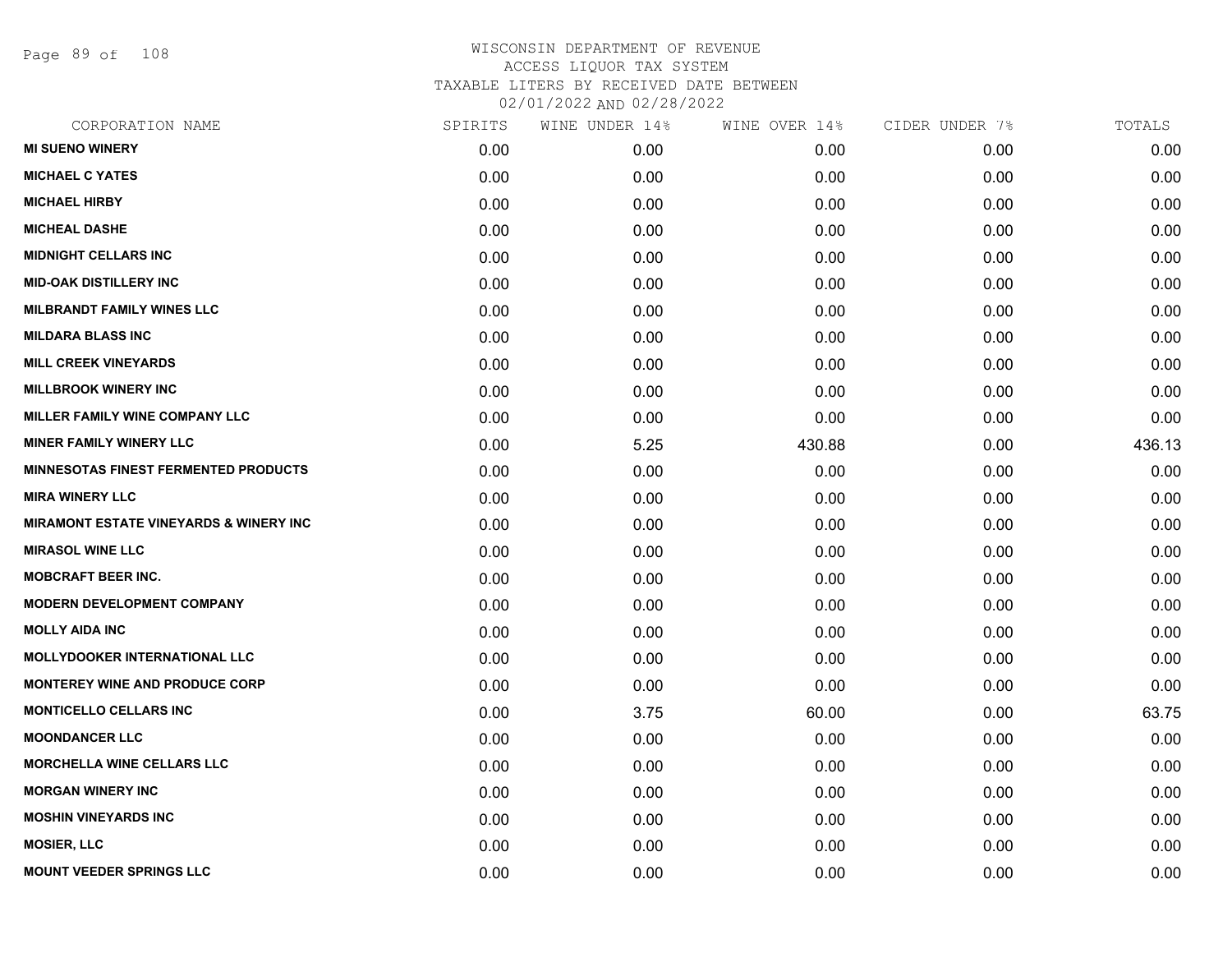Page 90 of 108

| CORPORATION NAME                  | SPIRITS | WINE UNDER 14% | WINE OVER 14% | CIDER UNDER 7% | TOTALS |
|-----------------------------------|---------|----------------|---------------|----------------|--------|
| <b>MS WINES, LLC</b>              | 0.00    | 0.00           | 0.00          | 0.00           | 0.00   |
| <b>MULLIGAN &amp; MULLIGAN</b>    | 0.00    | 0.00           | 0.00          | 0.00           | 0.00   |
| <b>MUNCH &amp; FOX</b>            | 0.00    | 0.00           | 0.00          | 0.00           | 0.00   |
| <b>MUNSON BRIDGE WINERY INC</b>   | 0.00    | 0.00           | 0.00          | 0.00           | 0.00   |
| <b>MURIELLE WINERY INC.</b>       | 0.00    | 0.00           | 0.00          | 0.00           | 0.00   |
| <b>MUSCARDINI CELLARS, LLC</b>    | 0.00    | 0.00           | 0.00          | 0.00           | 0.00   |
| <b>MUSETTA WINERY, LLC</b>        | 0.00    | 0.00           | 0.00          | 0.00           | 0.00   |
| <b>MY FAVORITE NEIGHBOR LLC</b>   | 0.00    | 0.00           | 0.00          | 0.00           | 0.00   |
| <b>MYKA CELLARS INC</b>           | 0.00    | 0.00           | 0.00          | 0.00           | 0.00   |
| <b>NCWGINC</b>                    | 0.00    | 0.00           | 0.00          | 0.00           | 0.00   |
| <b>NABOR WINES LLC</b>            | 0.00    | 0.00           | 0.00          | 0.00           | 0.00   |
| <b>NAKEDWINES.COM INC</b>         | 0.00    | 0.00           | 0.00          | 0.00           | 0.00   |
| <b>NALLE WINERY, INC.</b>         | 0.00    | 0.00           | 0.00          | 0.00           | 0.00   |
| <b>NAPA WINE CELLAR, INC.</b>     | 0.00    | 0.00           | 0.00          | 0.00           | 0.00   |
| <b>NAPA WINE COMPANY LLC</b>      | 0.00    | 0.00           | 0.00          | 0.00           | 0.00   |
| NAPA WINERY GROUP, LLC            | 0.00    | 0.00           | 0.00          | 0.00           | 0.00   |
| <b>NATURAL SELECTIONS 357 LLC</b> | 0.00    | 0.00           | 0.00          | 0.00           | 0.00   |
| <b>NAVARRE CELLARS LTD</b>        | 0.00    | 0.00           | 0.00          | 0.00           | 0.00   |
| <b>NAVARRO VINEYARDS, LLC</b>     | 0.00    | 0.00           | 0.00          | 0.00           | 0.00   |
| <b>NEVADA WINE CELLARS INC</b>    | 0.00    | 305.55         | 0.00          | 0.00           | 305.55 |
| <b>NEW VAVIN INC</b>              | 0.00    | 0.00           | 0.00          | 0.00           | 0.00   |
| <b>NEW VINELAND LLC</b>           | 0.00    | 0.00           | 0.00          | 0.00           | 0.00   |
| <b>NEWBERG MAIL ROOM INC</b>      | 0.00    | 0.00           | 0.00          | 0.00           | 0.00   |
| <b>NEWTON VINEYARD LLC</b>        | 0.00    | 0.00           | 0.00          | 0.00           | 0.00   |
| <b>NICALI, LLC</b>                | 0.00    | 0.00           | 0.00          | 0.00           | 0.00   |
| <b>NICHOLSON RANCH LLC</b>        | 0.00    | 0.00           | 0.00          | 0.00           | 0.00   |
| NIEBAUM-COPPOLA ESTATE WINERY LP  | 0.00    | 0.00           | 0.00          | 0.00           | 0.00   |
| <b>NINER WINE ESTATES LLC</b>     | 0.00    | 0.00           | 0.00          | 0.00           | 0.00   |
|                                   |         |                |               |                |        |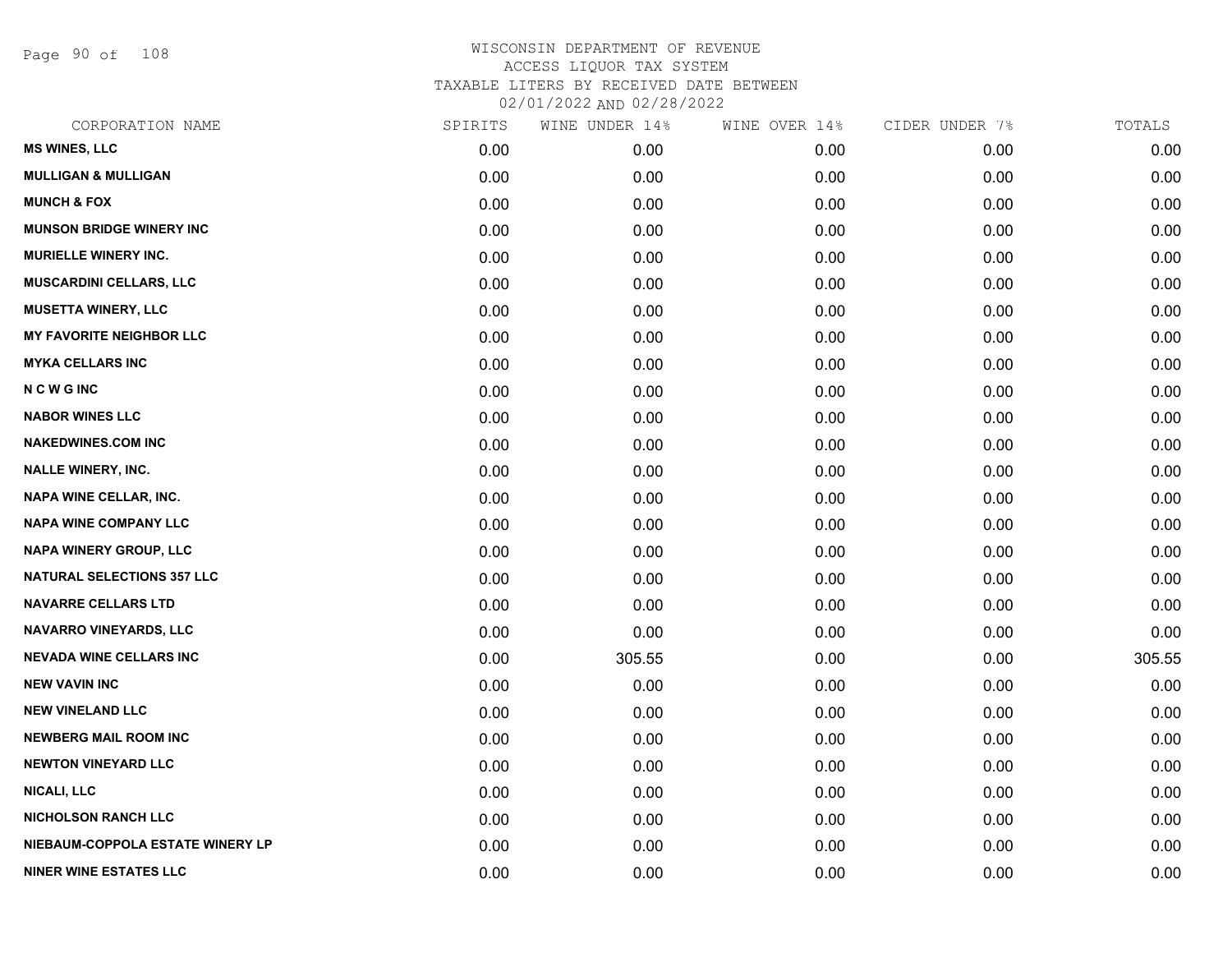Page 91 of 108

|      | WINE UNDER 14% | WINE OVER 14% | CIDER UNDER 7% | TOTALS |
|------|----------------|---------------|----------------|--------|
| 0.00 | 0.00           | 0.00          | 0.00           | 0.00   |
| 0.00 | 0.00           | 0.00          | 0.00           | 0.00   |
| 0.00 | 0.00           | 0.00          | 0.00           | 0.00   |
| 0.00 | 0.00           | 0.00          | 0.00           | 0.00   |
| 0.00 | 0.00           | 0.00          | 0.00           | 0.00   |
| 0.00 | 0.00           | 0.00          | 0.00           | 0.00   |
| 0.00 | 0.00           | 0.00          | 0.00           | 0.00   |
| 0.00 | 0.00           | 0.00          | 0.00           | 0.00   |
| 0.00 | 0.00           | 0.00          | 0.00           | 0.00   |
| 0.00 | 0.00           | 0.00          | 0.00           | 0.00   |
| 0.00 | 0.00           | 0.00          | 0.00           | 0.00   |
| 0.00 | 0.00           | 0.00          | 0.00           | 0.00   |
| 0.00 | 0.00           | 0.00          | 0.00           | 0.00   |
| 0.00 | 0.00           | 0.00          | 0.00           | 0.00   |
| 0.00 | 0.00           | 0.00          | 0.00           | 0.00   |
| 0.00 | 0.00           | 0.00          | 0.00           | 0.00   |
| 0.00 | 0.00           | 0.00          | 0.00           | 0.00   |
| 0.00 | 0.00           | 0.00          | 0.00           | 0.00   |
| 0.00 | 0.00           | 0.00          | 0.00           | 0.00   |
| 0.00 | 0.00           | 0.00          | 0.00           | 0.00   |
| 0.00 | 0.00           | 0.00          | 0.00           | 0.00   |
| 0.00 | 0.00           | 0.00          | 0.00           | 0.00   |
| 0.00 | 0.00           | 0.00          | 0.00           | 0.00   |
| 0.00 | 0.00           | 0.00          | 0.00           | 0.00   |
| 0.00 | 0.00           | 0.00          | 0.00           | 0.00   |
| 0.00 | 0.00           | 0.00          | 0.00           | 0.00   |
| 0.00 | 0.00           | 0.00          | 0.00           | 0.00   |
| 0.00 | 0.00           | 0.00          | 0.00           | 0.00   |
|      | SPIRITS        |               |                |        |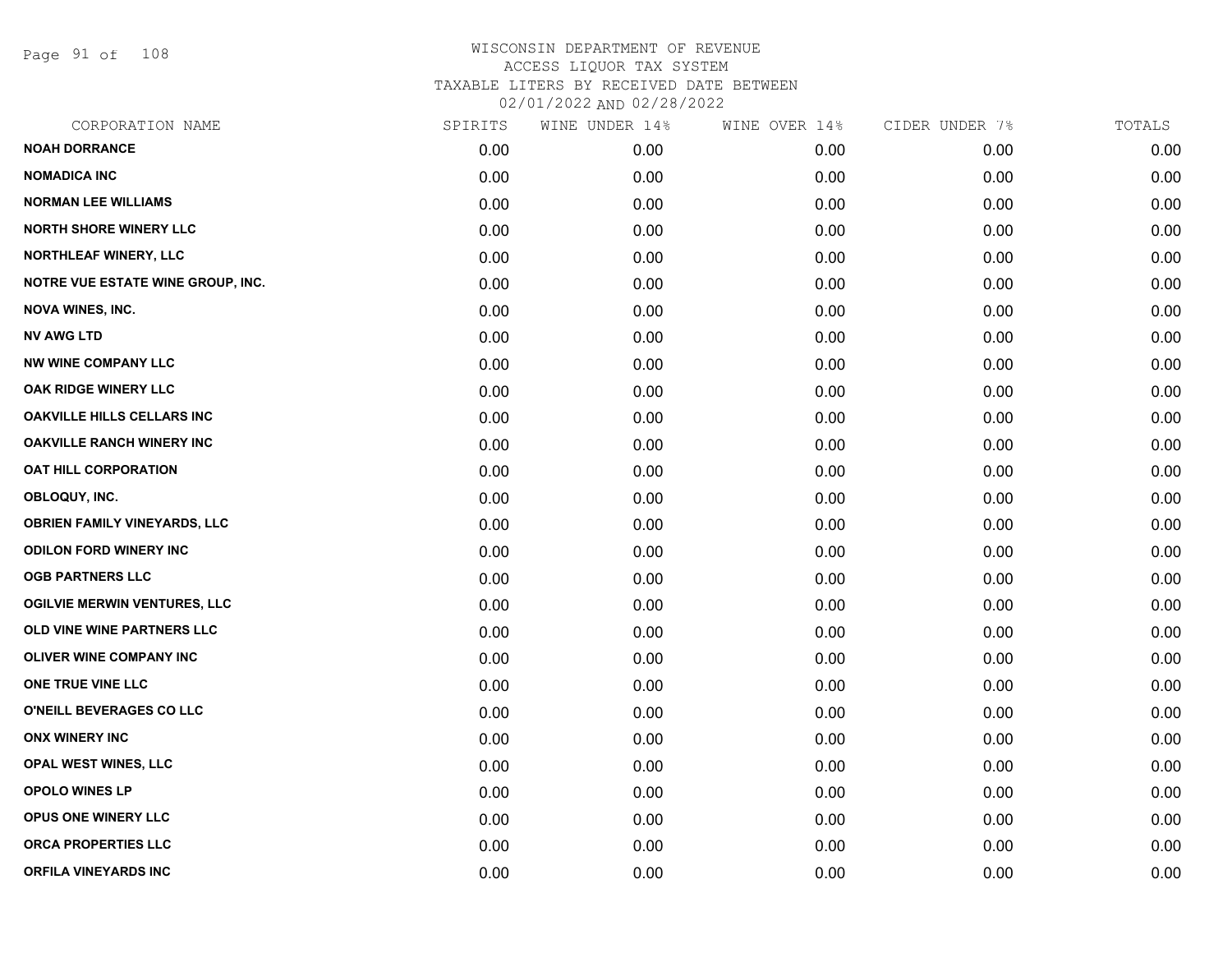Page 92 of 108

| CORPORATION NAME                     | SPIRITS | WINE UNDER 14% | WINE OVER 14% | CIDER UNDER 7% | TOTALS |
|--------------------------------------|---------|----------------|---------------|----------------|--------|
| O'SHAUGHNESSY DEL OSO LLC            | 0.00    | 0.00           | 0.00          | 0.00           | 0.00   |
| OUT FROM LAND INVESTOR GROUP LLC     | 0.00    | 0.00           | 0.00          | 0.00           | 0.00   |
| PAIX SUR TERRE, LLC                  | 0.00    | 0.00           | 0.00          | 0.00           | 0.00   |
| PALI WINE COMPANY LP                 | 0.00    | 0.00           | 0.00          | 0.00           | 0.00   |
| PALM BAY HOLDINGS LLC                | 0.00    | 0.00           | 0.00          | 0.00           | 0.00   |
| PALOMA VINEYARD LLC                  | 0.00    | 0.00           | 0.00          | 0.00           | 0.00   |
| PAOLETTI ESTATES WINERY, INC         | 0.00    | 0.00           | 0.00          | 0.00           | 0.00   |
| <b>PARADISE RIDGE WINERY</b>         | 0.00    | 0.00           | 0.00          | 0.00           | 0.00   |
| PARALLEL 44 VINEYARD & WINERY, INC.  | 0.00    | 0.00           | 0.00          | 0.00           | 0.00   |
| <b>PARKER STATION INC</b>            | 0.00    | 0.00           | 0.00          | 0.00           | 0.00   |
| <b>PARMESON FAMILY LLC</b>           | 0.00    | 0.00           | 0.00          | 0.00           | 0.00   |
| PARSONAGE CELLARS INC                | 0.00    | 0.00           | 0.00          | 0.00           | 0.00   |
| PATRICIA A HOOVER                    | 0.00    | 0.00           | 0.00          | 0.00           | 0.00   |
| PATRICIA GREEN CELLARS LLC           | 0.00    | 0.00           | 0.00          | 0.00           | 0.00   |
| <b>PATRICK ARNDT</b>                 | 0.00    | 0.00           | 0.00          | 0.00           | 0.00   |
| <b>PAUL D ASPER</b>                  | 0.00    | 0.00           | 0.00          | 0.00           | 0.00   |
| PAUL HOBBS WINERY LP                 | 0.00    | 0.00           | 0.00          | 0.00           | 0.00   |
| <b>PAUL J FRANZEN</b>                | 0.00    | 0.00           | 0.00          | 0.00           | 0.00   |
| <b>PAWEL LATO</b>                    | 0.00    | 0.00           | 0.00          | 0.00           | 0.00   |
| PEACHY CANYON WINERY                 | 0.00    | 0.00           | 0.00          | 0.00           | 0.00   |
| PEAR VALLEY VINEYARD, INC.           | 0.00    | 0.00           | 0.00          | 0.00           | 0.00   |
| PEAY VINEYARDS LLC                   | 0.00    | 0.00           | 0.00          | 0.00           | 0.00   |
| PEIRANO ESTATE WINERY INC.           | 0.00    | 0.00           | 0.00          | 0.00           | 0.00   |
| PEJU FAMILY OPERATING PARTNERSHIP LP | 0.00    | 0.00           | 0.00          | 0.00           | 0.00   |
| PELLEGRINI RANCHES INC               | 0.00    | 0.00           | 0.00          | 0.00           | 0.00   |
| PENROSE HILL, LIMITED                | 0.00    | 0.00           | 0.00          | 0.00           | 0.00   |
| PEPPER BRIDGE WINERY LLC             | 0.00    | 0.00           | 0.00          | 0.00           | 0.00   |
| PERCHANCE ESTATES LLC                | 0.00    | 0.00           | 0.00          | 0.00           | 0.00   |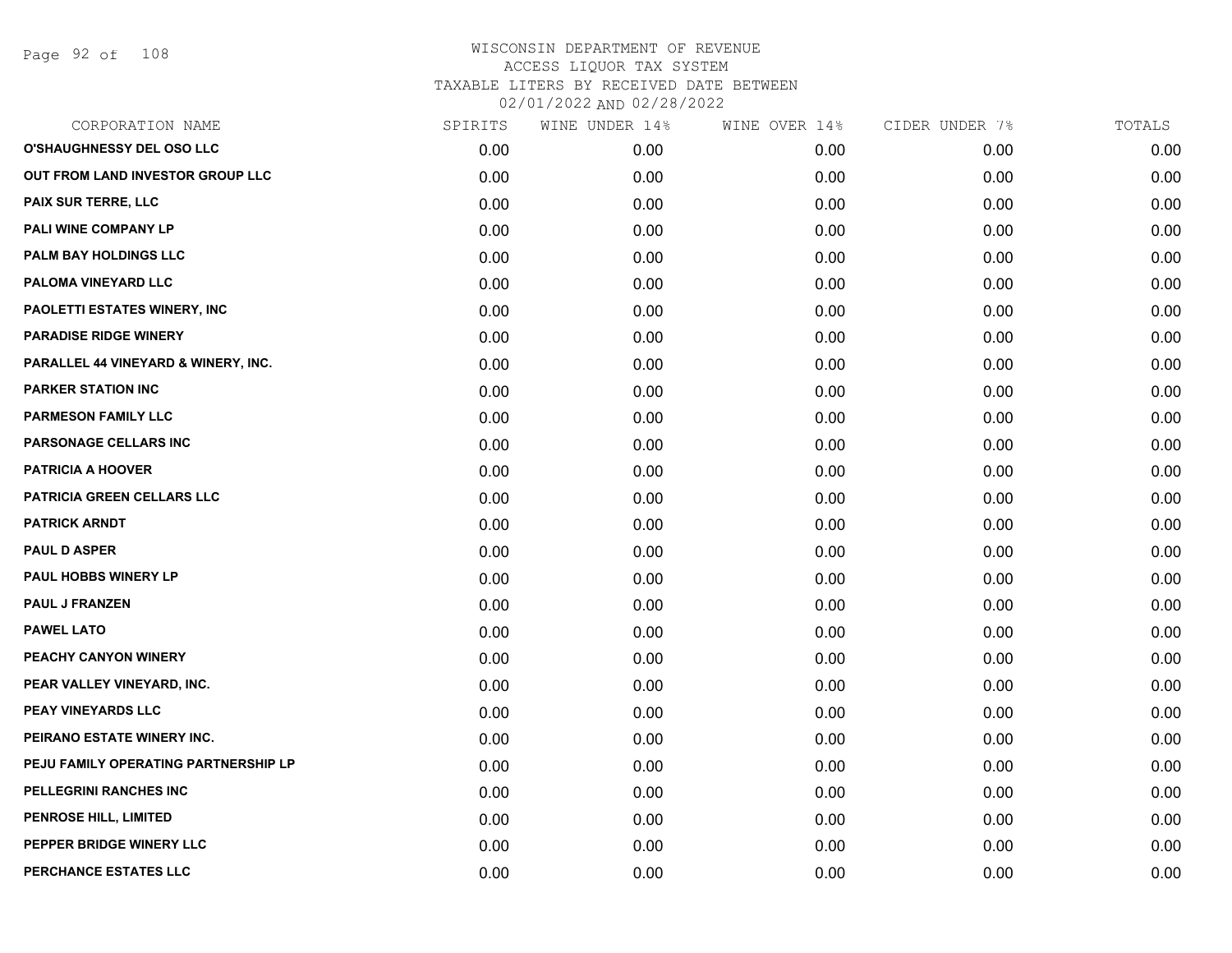Page 93 of 108

| CORPORATION NAME                  | SPIRITS | WINE UNDER 14% | WINE OVER 14% | CIDER UNDER 7% | TOTALS |
|-----------------------------------|---------|----------------|---------------|----------------|--------|
| PERNOD RICARD KENWOOD HOLDING LLC | 0.00    | 0.00           | 0.00          | 0.00           | 0.00   |
| <b>PERVINO INC</b>                | 0.00    | 0.00           | 0.00          | 0.00           | 0.00   |
| PETER FRANUS WINE COMPANY INC     | 0.00    | 0.00           | 0.00          | 0.00           | 0.00   |
| PETER MICHAEL WINERY              | 0.00    | 0.00           | 0.00          | 0.00           | 0.00   |
| PETERSON WINERY LLC               | 0.00    | 0.00           | 0.00          | 0.00           | 0.00   |
| PETROGLYPH WINERY LLC             | 0.00    | 0.00           | 0.00          | 0.00           | 0.00   |
| PETRONI VINEYARDS LLC             | 0.00    | 0.00           | 0.00          | 0.00           | 0.00   |
| PHASE 2 CELLARS LLC               | 0.00    | 0.00           | 0.00          | 0.00           | 0.00   |
| PHILIP TOGNI VINEYARD LP          | 0.00    | 0.00           | 0.00          | 0.00           | 0.00   |
| <b>PHILLIPS FARMS LLC</b>         | 0.00    | 0.00           | 0.00          | 0.00           | 0.00   |
| PHOENIX WINE COMPANY LLC          | 0.00    | 0.00           | 0.00          | 0.00           | 0.00   |
| <b>PIEPERTK LLC</b>               | 0.00    | 0.00           | 0.00          | 0.00           | 0.00   |
| <b>PINA CELLARS LP</b>            | 0.00    | 0.00           | 0.00          | 0.00           | 0.00   |
| PINE RIDGE WINERY LLC             | 0.00    | 0.00           | 0.00          | 0.00           | 0.00   |
| PINK SANDS, INC.                  | 0.00    | 0.00           | 0.00          | 0.00           | 0.00   |
| <b>PJK WINERY LLC</b>             | 0.00    | 0.00           | 0.00          | 0.00           | 0.00   |
| PLATA WINE PARTNERS LLC           | 0.00    | 0.00           | 0.00          | 0.00           | 0.00   |
| PLYMOUTH ROCKS WINE, LLC          | 0.00    | 0.00           | 0.00          | 0.00           | 0.00   |
| POPE VALLEY WINERY LLC            | 0.00    | 0.00           | 0.00          | 0.00           | 0.00   |
| PORTER FAMILY VINEYARDS LLC       | 0.00    | 0.00           | 0.00          | 0.00           | 0.00   |
| <b>POTT WINE</b>                  | 0.00    | 0.00           | 0.00          | 0.00           | 0.00   |
| PRAGER WINERY & PORT WORKS, INC.  | 0.00    | 0.00           | 0.00          | 0.00           | 0.00   |
| <b>PRAIRIE BERRY LLC</b>          | 0.00    | 0.00           | 0.00          | 0.00           | 0.00   |
| <b>PRAIRIE HAWK WINERY INC</b>    | 0.00    | 0.00           | 0.00          | 0.00           | 0.00   |
| PRECEPT BRANDS LLC                | 0.00    | 0.00           | 0.00          | 0.00           | 0.00   |
| <b>PREMIUM VINTNERS LLC</b>       | 0.00    | 0.00           | 0.00          | 0.00           | 0.00   |
| <b>PRESQU'ILE WINERY</b>          | 0.00    | 0.00           | 0.00          | 0.00           | 0.00   |
| <b>PRESTON VINEYARDS INC</b>      | 0.00    | 0.00           | 0.00          | 0.00           | 0.00   |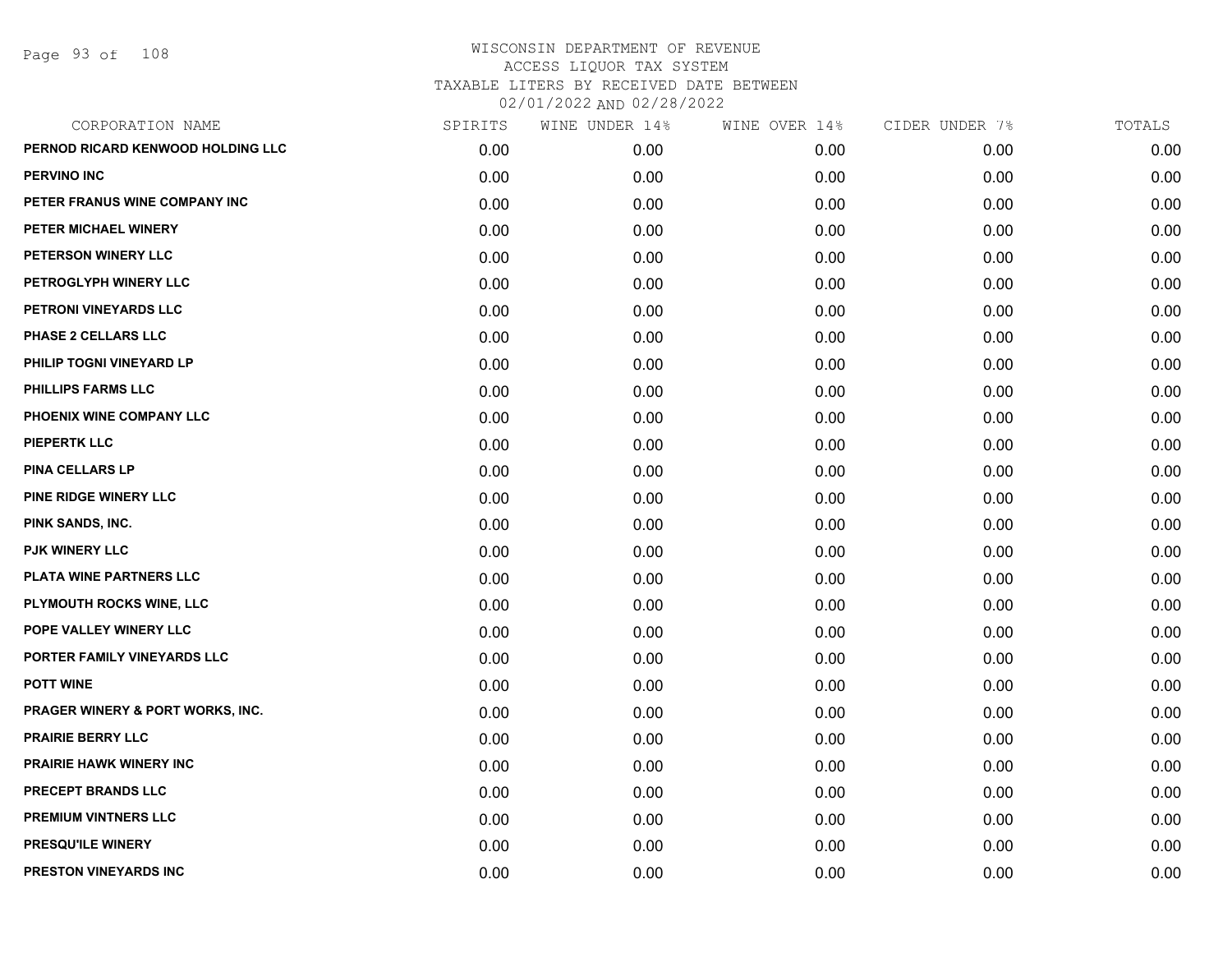| CORPORATION NAME                         | SPIRITS | WINE UNDER 14% | WINE OVER 14% | CIDER UNDER 7% | TOTALS |
|------------------------------------------|---------|----------------|---------------|----------------|--------|
| PRIDE MOUNTAIN VINEYARDS LLC             | 0.00    | 0.00           | 0.00          | 0.00           | 0.00   |
| <b>PRINCE MICHEL LLC</b>                 | 0.00    | 0.00           | 0.00          | 0.00           | 0.00   |
| <b>PROMONTORY LLC</b>                    | 0.00    | 0.00           | 0.00          | 0.00           | 0.00   |
| <b>PWG LLC</b>                           | 0.00    | 0.00           | 0.00          | 0.00           | 0.00   |
| <b>QUADY SOUTH WINERY LLC</b>            | 0.00    | 0.00           | 0.00          | 0.00           | 0.00   |
| <b>QUILCEDA CREEK VINTNERS INC</b>       | 0.00    | 0.00           | 0.00          | 0.00           | 0.00   |
| <b>QUIXOTE WINERY, LLC</b>               | 0.00    | 0.00           | 0.00          | 0.00           | 0.00   |
| <b>RH KEENAN CO</b>                      | 0.00    | 0.00           | 0.00          | 0.00           | 0.00   |
| RADIO-COTEAU WINE CELLARS LLC            | 0.00    | 0.00           | 0.00          | 0.00           | 0.00   |
| <b>RAMAZZOTTI WINES LLC</b>              | 0.00    | 0.00           | 68.25         | 0.00           | 68.25  |
| <b>RAMEY WINE CELLARS INC</b>            | 0.00    | 0.00           | 0.00          | 0.00           | 0.00   |
| <b>RAPTOR RIDGE WINERY LLC</b>           | 0.00    | 0.00           | 0.00          | 0.00           | 0.00   |
| <b>RASA VINEYARDS, LLC</b>               | 0.00    | 0.00           | 0.00          | 0.00           | 0.00   |
| <b>RASMUSSEN FAMILY WINES, LLC</b>       | 0.00    | 0.00           | 0.00          | 0.00           | 0.00   |
| <b>RAYMOND SIGNORELLO</b>                | 0.00    | 0.00           | 0.00          | 0.00           | 0.00   |
| <b>RAYMOND VINEYARD &amp; CELLAR INC</b> | 0.00    | 0.00           | 0.00          | 0.00           | 0.00   |
| <b>RB WINE ASSOCIATES LLC</b>            | 0.00    | 0.00           | 0.00          | 0.00           | 0.00   |
| <b>RBZ VINEYARDS LLC</b>                 | 0.00    | 0.00           | 0.00          | 0.00           | 0.00   |
| <b>RED CAR WINE COMPANY LLC</b>          | 0.00    | 0.00           | 0.00          | 0.00           | 0.00   |
| <b>RED HILLS CELLARS, LLC</b>            | 0.00    | 0.00           | 0.00          | 0.00           | 0.00   |
| <b>RED MARE WINES LLC</b>                | 0.00    | 0.00           | 0.00          | 0.00           | 0.00   |
| <b>RED NEWT CELLARS INC</b>              | 0.00    | 0.00           | 0.00          | 0.00           | 0.00   |
| <b>RED OAK VINEYARD INC</b>              | 0.00    | 0.00           | 0.00          | 0.00           | 0.00   |
| <b>REGENERATIVE GIFT, LLC</b>            | 0.00    | 0.00           | 0.00          | 0.00           | 0.00   |
| <b>REGUSCI WINERY INC</b>                | 0.00    | 0.00           | 0.00          | 0.00           | 0.00   |
| <b>RESONANCE WINES LLC</b>               | 0.00    | 0.00           | 0.00          | 0.00           | 0.00   |
| <b>REVANA FAMILY PARTNERS LP</b>         | 0.00    | 0.00           | 0.00          | 0.00           | 0.00   |
| REVANA FAMILY PARTNERS LP                | 0.00    | 0.00           | 0.00          | 0.00           | 0.00   |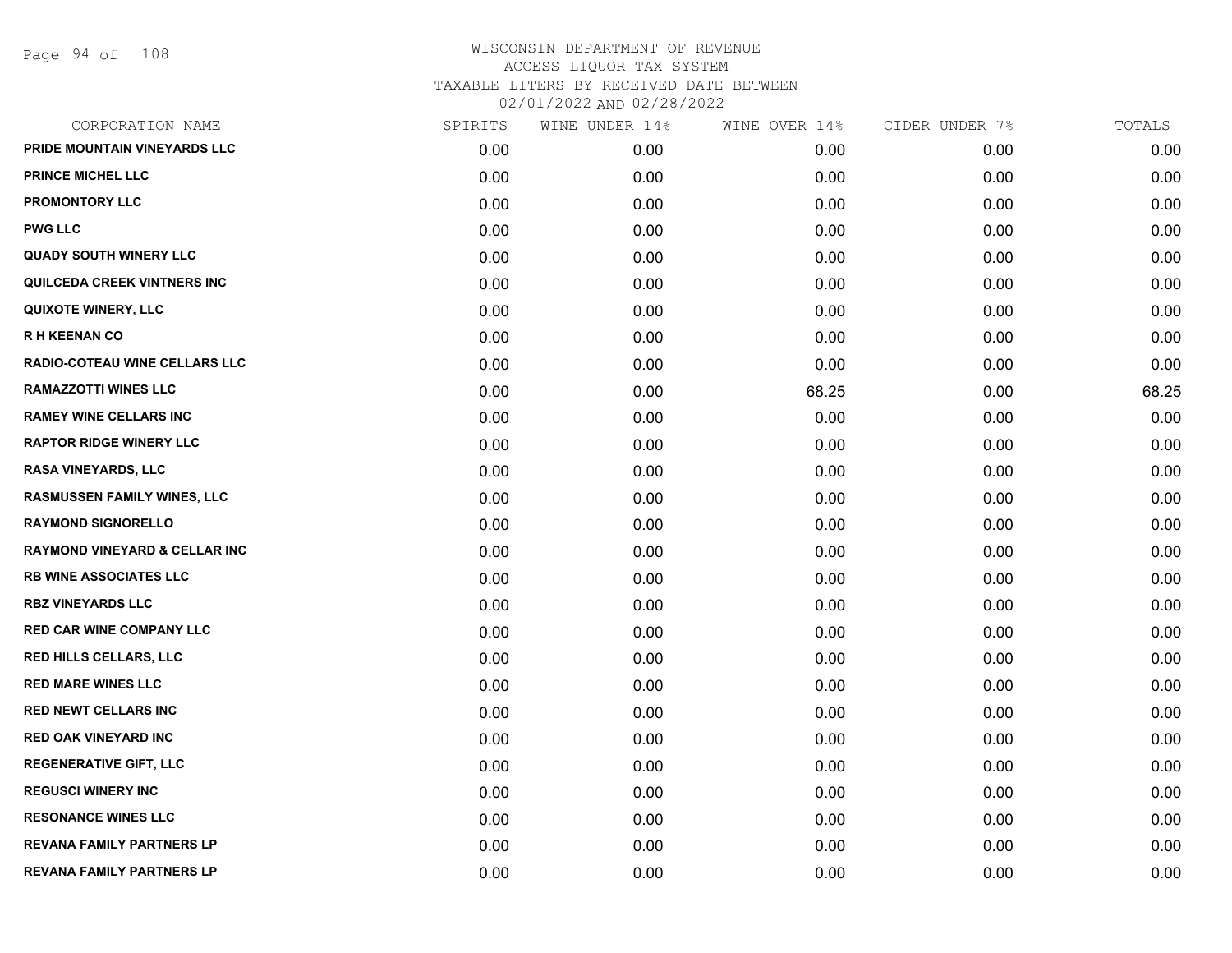Page 95 of 108

| SPIRITS | WINE UNDER 14% | WINE OVER 14% | CIDER UNDER 7% | TOTALS |
|---------|----------------|---------------|----------------|--------|
| 0.00    | 0.00           | 0.00          | 0.00           | 0.00   |
| 0.00    | 0.00           | 0.00          | 0.00           | 0.00   |
| 0.00    | 0.00           | 0.00          | 0.00           | 0.00   |
| 0.00    | 0.00           | 0.00          | 0.00           | 0.00   |
| 0.00    | 0.00           | 0.00          | 0.00           | 0.00   |
| 0.00    | 0.00           | 0.00          | 0.00           | 0.00   |
| 0.00    | 0.00           | 0.00          | 0.00           | 0.00   |
| 0.00    | 0.00           | 0.00          | 0.00           | 0.00   |
| 0.00    | 0.00           | 0.00          | 0.00           | 0.00   |
| 0.00    | 0.00           | 0.00          | 0.00           | 0.00   |
| 0.00    | 0.00           | 0.00          | 0.00           | 0.00   |
| 0.00    | 0.00           | 0.00          | 0.00           | 0.00   |
| 0.00    | 0.00           | 0.00          | 0.00           | 0.00   |
| 0.00    | 0.00           | 0.00          | 0.00           | 0.00   |
| 0.00    | 0.00           | 0.00          | 0.00           | 0.00   |
| 0.00    | 0.00           | 0.00          | 0.00           | 0.00   |
| 0.00    | 0.00           | 0.00          | 0.00           | 0.00   |
| 0.00    | 0.00           | 0.00          | 0.00           | 0.00   |
| 0.00    | 29.25          | 65.25         | 0.00           | 94.50  |
| 0.00    | 0.00           | 0.00          | 0.00           | 0.00   |
| 0.00    | 1.19           | 0.00          | 0.00           | 1.19   |
| 0.00    | 0.00           | 0.00          | 0.00           | 0.00   |
| 0.00    | 0.00           | 0.00          | 0.00           | 0.00   |
| 0.00    | 0.00           | 0.00          | 0.00           | 0.00   |
| 0.00    | 0.00           | 0.00          | 0.00           | 0.00   |
| 0.00    | 0.00           | 0.00          | 0.00           | 0.00   |
| 0.00    | 0.00           | 0.00          | 0.00           | 0.00   |
| 0.00    | 0.00           | 0.00          | 0.00           | 0.00   |
|         |                |               |                |        |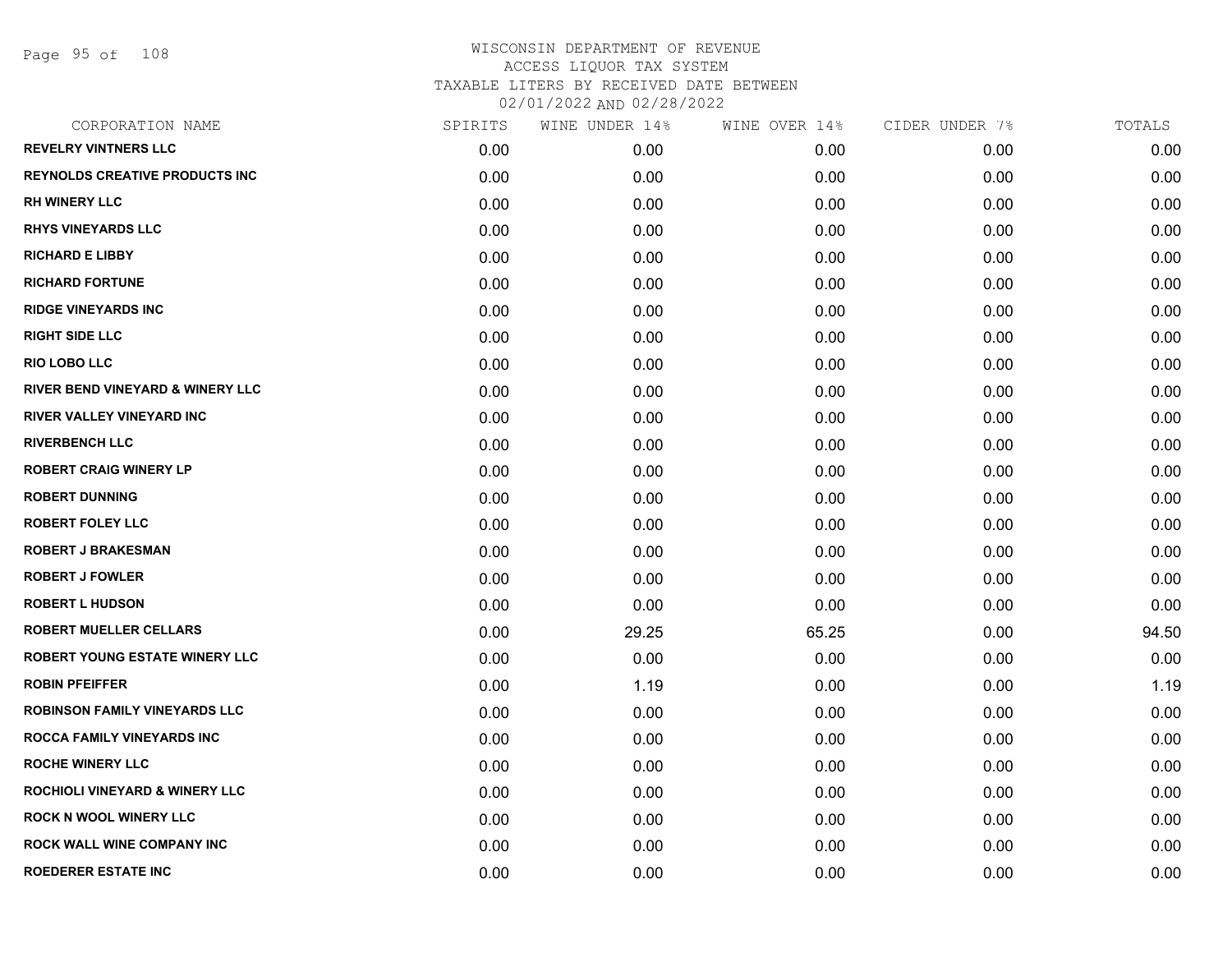Page 96 of 108

| CORPORATION NAME                       | SPIRITS | WINE UNDER 14% | WINE OVER 14% | CIDER UNDER 7% | TOTALS |
|----------------------------------------|---------|----------------|---------------|----------------|--------|
| <b>ROGER PENG</b>                      | 0.00    | 0.00           | 0.00          | 0.00           | 0.00   |
| <b>ROMBAUER VINEYARDS INC</b>          | 0.00    | 0.00           | 0.00          | 0.00           | 0.00   |
| <b>RONALD J BENZA</b>                  | 0.00    | 0.00           | 0.00          | 0.00           | 0.00   |
| <b>RONALD L FENOLIO</b>                | 0.00    | 0.00           | 0.00          | 0.00           | 0.00   |
| <b>RONALD T RUBIN</b>                  | 0.00    | 0.00           | 0.00          | 0.00           | 0.00   |
| <b>ROOTS RUN DEEP LLC</b>              | 0.00    | 0.00           | 0.00          | 0.00           | 0.00   |
| <b>ROUND HILL CELLARS</b>              | 0.00    | 0.00           | 0.00          | 0.00           | 0.00   |
| <b>ROUND POND ESTATE LLC</b>           | 0.00    | 0.00           | 0.00          | 0.00           | 0.00   |
| <b>ROZA HILLS VINEYARDS LLC</b>        | 0.00    | 0.00           | 0.00          | 0.00           | 0.00   |
| <b>RRJ REAL PROPERTIES LLC</b>         | 0.00    | 0.00           | 0.00          | 0.00           | 0.00   |
| <b>RTV WINERY LLC</b>                  | 0.00    | 0.00           | 0.00          | 0.00           | 0.00   |
| <b>RUDD WINES INC</b>                  | 0.00    | 0.00           | 0.00          | 0.00           | 0.00   |
| <b>RUED WINERY INC</b>                 | 0.00    | 0.00           | 0.00          | 0.00           | 0.00   |
| <b>RUSHFORD MEADERY AND WINERY LLC</b> | 0.00    | 0.00           | 0.00          | 0.00           | 0.00   |
| <b>RUSSIAN RIVER WINES, LLC</b>        | 0.00    | 0.00           | 0.00          | 0.00           | 0.00   |
| <b>RUTHERFORD HILL WINERY LLC</b>      | 0.00    | 0.00           | 0.00          | 0.00           | 0.00   |
| <b>RYAN PRELLWITZ</b>                  | 0.00    | 0.00           | 0.00          | 0.00           | 0.00   |
| <b>SLJGROUPINC</b>                     | 0.00    | 0.00           | 0.00          | 0.00           | 0.00   |
| <b>SAARLOOS ESTATE VINEYARDS LLC</b>   | 0.00    | 0.00           | 0.00          | 0.00           | 0.00   |
| <b>SAINTSBURY LLC</b>                  | 0.00    | 0.00           | 0.00          | 0.00           | 0.00   |
| <b>SALVESTRIN WINE CO LLC</b>          | 0.00    | 0.00           | 0.00          | 0.00           | 0.00   |
| <b>SAMUEL P BAXTER</b>                 | 0.00    | 0.00           | 0.00          | 0.00           | 0.00   |
| <b>SAN ANTONIO WINERY INC</b>          | 0.00    | 0.00           | 0.00          | 0.00           | 0.00   |
| <b>SANDHI VINTNERS LLC</b>             | 0.00    | 0.00           | 0.00          | 0.00           | 0.00   |
| <b>SANDPOINT WINES</b>                 | 0.00    | 0.00           | 0.00          | 0.00           | 0.00   |
| <b>SANFORD WINERY COMPANY LP</b>       | 0.00    | 0.00           | 0.00          | 0.00           | 0.00   |
| <b>SANS LIEGE INC</b>                  | 0.00    | 0.00           | 0.00          | 0.00           | 0.00   |
| <b>SANTA YNEZ WINE CORP.</b>           | 0.00    | 0.00           | 0.00          | 0.00           | 0.00   |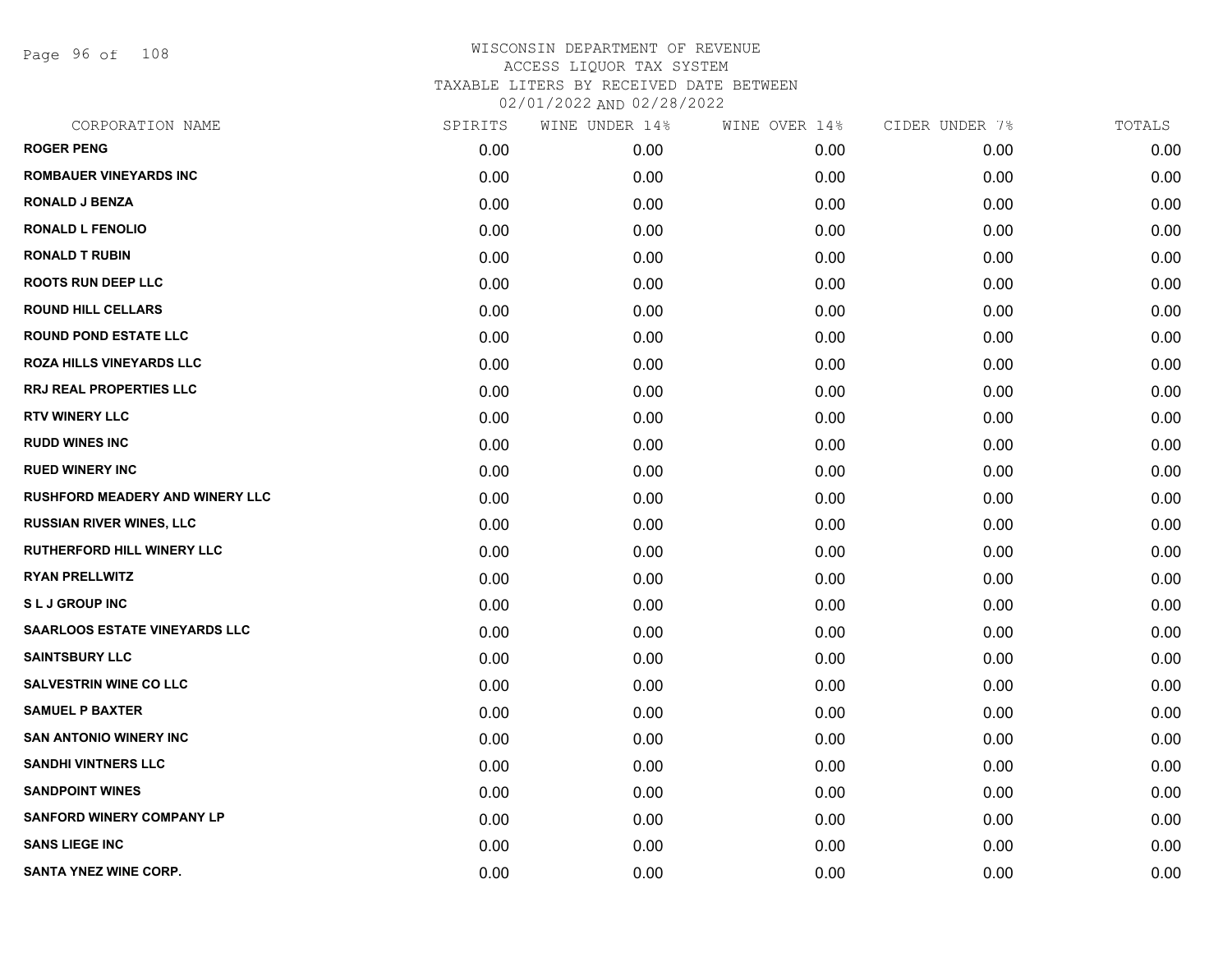Page 97 of 108

| CORPORATION NAME                              | SPIRITS | WINE UNDER 14% | WINE OVER 14% | CIDER UNDER 7% | TOTALS |
|-----------------------------------------------|---------|----------------|---------------|----------------|--------|
| <b>SARAH J SHADONIX</b>                       | 0.00    | 0.00           | 0.00          | 0.00           | 0.00   |
| <b>SAUCELITO CANYON LP</b>                    | 0.00    | 0.00           | 0.00          | 0.00           | 0.00   |
| SAVANNAH CHANELLE VINEYARDS INC               | 0.00    | 0.00           | 0.00          | 0.00           | 0.00   |
| <b>SAVIAH ROSE WINERY LLC</b>                 | 0.00    | 0.00           | 0.00          | 0.00           | 0.00   |
| <b>SAXUM VINEYARDS INC</b>                    | 0.00    | 0.00           | 0.00          | 0.00           | 0.00   |
| <b>SBRAGIA FAMILY VINEYARDS LLC</b>           | 0.00    | 0.00           | 0.00          | 0.00           | 0.00   |
| <b>SCHEID VINEYARDS CALIFORNIA INC</b>        | 0.00    | 0.00           | 0.00          | 0.00           | 0.00   |
| <b>SCHLOSSADLER INC</b>                       | 0.00    | 0.00           | 0.00          | 0.00           | 0.00   |
| <b>SCHRADER CELLARS LLC</b>                   | 0.00    | 0.00           | 0.00          | 0.00           | 0.00   |
| <b>SCHRAMSBERG VINEYARDS CO INC</b>           | 0.00    | 0.00           | 0.00          | 0.00           | 0.00   |
| <b>SCHUG WINERY LLC</b>                       | 0.00    | 0.00           | 0.00          | 0.00           | 0.00   |
| <b>SCHWEIGER VINEYARDS INC</b>                | 0.00    | 0.00           | 0.00          | 0.00           | 0.00   |
| <b>SCREAMING EAGLE LLC</b>                    | 0.00    | 0.00           | 0.00          | 0.00           | 0.00   |
| <b>SEA SMOKE INC</b>                          | 0.00    | 0.00           | 0.00          | 0.00           | 0.00   |
| <b>SEAVER VINEYARDS LLC</b>                   | 0.00    | 0.00           | 0.00          | 0.00           | 0.00   |
| <b>SEAVEY VINEYARD LP</b>                     | 0.00    | 0.00           | 0.00          | 0.00           | 0.00   |
| <b>SEBASTOPOL VINEYARDS &amp; WINERY CORP</b> | 0.00    | 0.00           | 0.00          | 0.00           | 0.00   |
| <b>SELBY ENTERPRISES INC</b>                  | 0.00    | 0.00           | 0.00          | 0.00           | 0.00   |
| <b>SEQUOIA GROVE VINEYARDS LP</b>             | 0.00    | 0.00           | 0.00          | 0.00           | 0.00   |
| SEVEN ANGELS CELLARS LLC                      | 0.00    | 0.00           | 0.00          | 0.00           | 0.00   |
| <b>SEVEN STONES WINERY LLC</b>                | 0.00    | 0.00           | 0.00          | 0.00           | 0.00   |
| <b>SFW, LLC</b>                               | 0.00    | 0.00           | 0.00          | 0.00           | 0.00   |
| <b>SHADY LADIES LLC</b>                       | 0.00    | 0.00           | 0.00          | 0.00           | 0.00   |
| <b>SHADYBROOK ESTATE LLC</b>                  | 0.00    | 0.00           | 0.00          | 0.00           | 0.00   |
| <b>SHAFER VINEYARDS INC</b>                   | 0.00    | 0.00           | 0.00          | 0.00           | 0.00   |
| <b>SHANNON RIDGE INC</b>                      | 0.00    | 0.00           | 0.00          | 0.00           | 0.00   |
| <b>SHARON L PINGEL</b>                        | 0.00    | 0.00           | 0.00          | 0.00           | 0.00   |
| SHELDRAKE POINT VINEYARD LLC                  | 0.00    | 0.00           | 0.00          | 0.00           | 0.00   |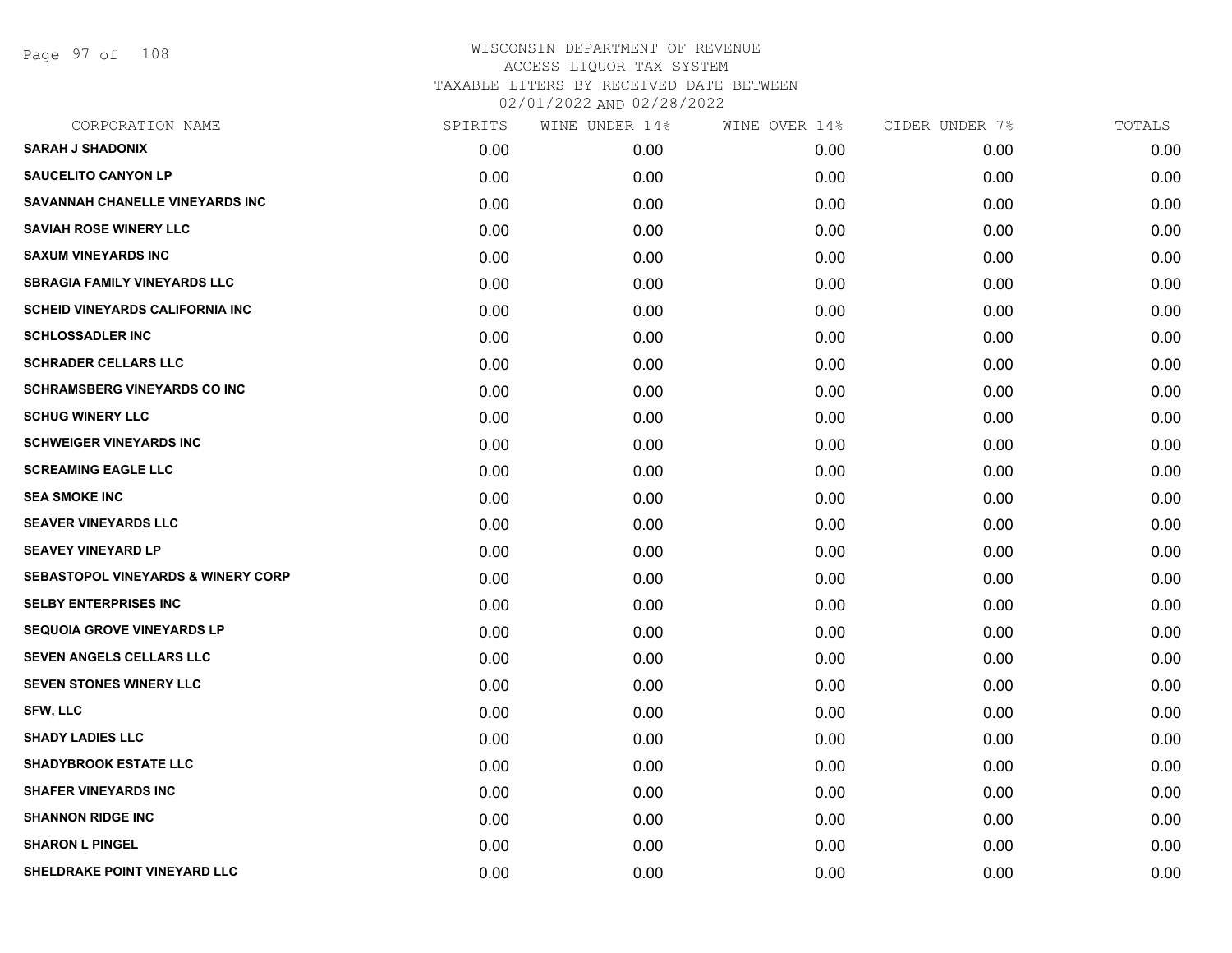Page 98 of 108

|      | WINE UNDER 14% | WINE OVER 14% | CIDER UNDER 7% | TOTALS |
|------|----------------|---------------|----------------|--------|
| 0.00 | 0.00           | 0.00          | 0.00           | 0.00   |
| 0.00 | 0.00           | 0.00          | 0.00           | 0.00   |
| 0.00 | 0.00           | 0.00          | 0.00           | 0.00   |
| 0.00 | 0.00           | 0.00          | 0.00           | 0.00   |
| 0.00 | 0.00           | 0.00          | 0.00           | 0.00   |
| 0.00 | 0.00           | 0.00          | 0.00           | 0.00   |
| 0.00 | 0.00           | 0.00          | 0.00           | 0.00   |
| 0.00 | 0.00           | 0.00          | 0.00           | 0.00   |
| 0.00 | 0.00           | 0.00          | 0.00           | 0.00   |
| 0.00 | 0.00           | 0.00          | 0.00           | 0.00   |
| 0.00 | 0.00           | 0.00          | 0.00           | 0.00   |
| 0.00 | 0.00           | 0.00          | 0.00           | 0.00   |
| 0.00 | 0.00           | 0.00          | 0.00           | 0.00   |
| 0.00 | 0.00           | 0.00          | 0.00           | 0.00   |
| 0.00 | 0.00           | 0.00          | 0.00           | 0.00   |
| 0.00 | 0.00           | 0.00          | 0.00           | 0.00   |
| 0.00 | 0.00           | 0.00          | 0.00           | 0.00   |
| 0.00 | 0.00           | 0.00          | 0.00           | 0.00   |
| 0.00 | 0.00           | 0.00          | 0.00           | 0.00   |
| 0.00 | 0.00           | 0.00          | 0.00           | 0.00   |
| 0.00 | 0.00           | 0.00          | 0.00           | 0.00   |
| 0.00 | 0.00           | 0.00          | 0.00           | 0.00   |
| 0.00 | 0.00           | 0.00          | 0.00           | 0.00   |
| 0.00 | 0.00           | 0.00          | 0.00           | 0.00   |
| 0.00 | 0.00           | 0.00          | 0.00           | 0.00   |
| 0.00 | 0.00           | 0.00          | 0.00           | 0.00   |
| 0.00 | 0.00           | 0.00          | 0.00           | 0.00   |
| 0.00 | 0.00           | 0.00          | 0.00           | 0.00   |
|      | SPIRITS        |               |                |        |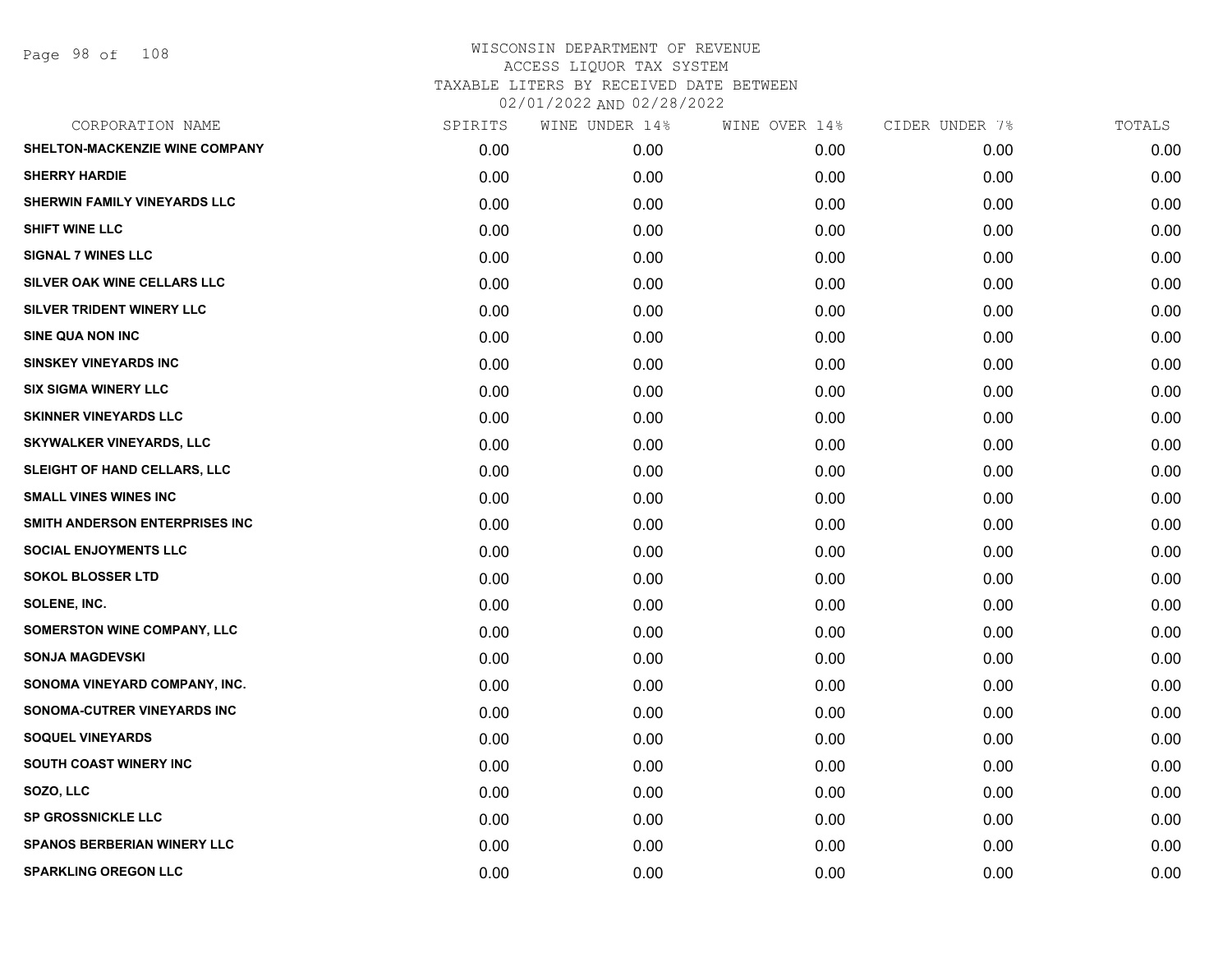Page 99 of 108

| SPIRITS | WINE UNDER 14% |      | CIDER UNDER 7% | TOTALS |
|---------|----------------|------|----------------|--------|
| 0.00    | 0.00           | 0.00 | 0.00           | 0.00   |
| 0.00    | 0.00           | 0.00 | 0.00           | 0.00   |
| 0.00    | 0.00           | 0.00 | 0.00           | 0.00   |
| 0.00    | 0.00           | 0.00 | 0.00           | 0.00   |
| 0.00    | 0.00           | 0.00 | 0.00           | 0.00   |
| 0.00    | 0.00           | 0.00 | 0.00           | 0.00   |
| 0.00    | 0.00           | 0.00 | 0.00           | 0.00   |
| 0.00    | 0.00           | 0.00 | 0.00           | 0.00   |
| 0.00    | 0.00           | 0.00 | 0.00           | 0.00   |
| 0.00    | 0.00           | 0.00 | 0.00           | 0.00   |
| 0.00    | 0.00           | 0.00 | 0.00           | 0.00   |
| 0.00    | 0.00           | 0.00 | 0.00           | 0.00   |
| 0.00    | 0.00           | 0.00 | 0.00           | 0.00   |
| 0.00    | 0.00           | 0.00 | 0.00           | 0.00   |
| 0.00    | 0.00           | 0.00 | 0.00           | 0.00   |
| 0.00    | 0.00           | 0.00 | 0.00           | 0.00   |
| 0.00    | 0.00           | 0.00 | 0.00           | 0.00   |
| 0.00    | 0.00           | 0.00 | 0.00           | 0.00   |
| 0.00    | 0.00           | 0.00 | 0.00           | 0.00   |
| 0.00    | 0.00           | 0.00 | 0.00           | 0.00   |
| 0.00    | 0.00           | 0.00 | 0.00           | 0.00   |
| 0.00    | 0.00           | 0.00 | 0.00           | 0.00   |
| 0.00    | 0.00           | 0.00 | 0.00           | 0.00   |
| 0.00    | 0.00           | 0.00 | 0.00           | 0.00   |
| 0.00    | 0.00           | 0.00 | 0.00           | 0.00   |
| 0.00    | 0.00           | 0.00 | 0.00           | 0.00   |
| 0.00    | 0.00           | 0.00 | 0.00           | 0.00   |
| 0.00    | 0.00           | 0.00 | 0.00           | 0.00   |
|         |                |      | WINE OVER 14%  |        |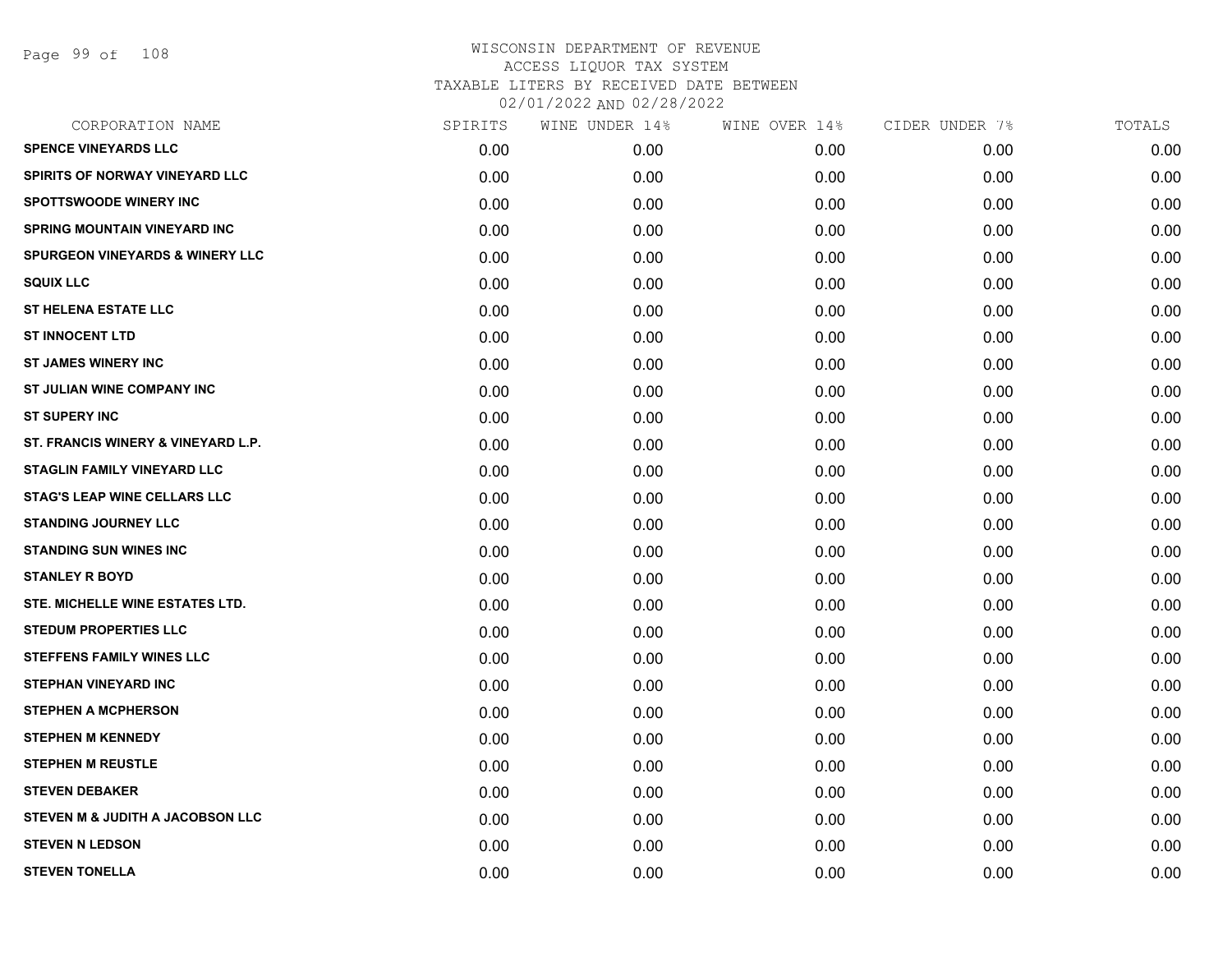Page 100of 108

| CORPORATION NAME                       | SPIRITS | WINE UNDER 14% | WINE OVER 14% | CIDER UNDER 7% | TOTALS |
|----------------------------------------|---------|----------------|---------------|----------------|--------|
| <b>STEWART CELLARS, LLC</b>            | 0.00    | 0.00           | 0.00          | 0.00           | 0.00   |
| <b>STOLLER VINEYARDS INC</b>           | 0.00    | 0.00           | 0.00          | 0.00           | 0.00   |
| <b>STOLPMAN VINEYARDS LLC</b>          | 0.00    | 0.00           | 0.00          | 0.00           | 0.00   |
| <b>STONE EDGE WINERY LLC</b>           | 0.00    | 0.00           | 0.00          | 0.00           | 0.00   |
| <b>STONE HILL WINE CO INC</b>          | 0.00    | 0.00           | 0.00          | 0.00           | 0.00   |
| STONE WOLF VINEYARDS, LLC              | 0.00    | 0.00           | 0.00          | 0.00           | 0.00   |
| <b>STONEBRAKER-SOLES INC</b>           | 0.00    | 4.50           | 0.00          | 0.00           | 4.50   |
| <b>STONECUSHION INC</b>                | 0.00    | 0.00           | 0.00          | 0.00           | 0.00   |
| STONEHAUS WINERY, INC.                 | 0.00    | 0.00           | 0.00          | 0.00           | 0.00   |
| <b>STONES THROW WINERY INC</b>         | 0.00    | 0.00           | 0.00          | 0.00           | 0.00   |
| <b>STONY HILL VINEYARD INC</b>         | 0.00    | 0.00           | 0.00          | 0.00           | 0.00   |
| STORYBOOK MOUNTAIN WINERY INC          | 0.00    | 0.00           | 0.00          | 0.00           | 0.00   |
| <b>STRALA VINEYARDS, LLC</b>           | 0.00    | 0.00           | 0.00          | 0.00           | 0.00   |
| <b>STRATEGY PARTNERS INTERNATIONAL</b> | 0.00    | 0.00           | 0.00          | 0.00           | 0.00   |
| <b>STRING THEORY CIDER INC</b>         | 0.00    | 0.00           | 0.00          | 0.00           | 0.00   |
| SULPHUR SPRINGS WINERY LLC             | 0.00    | 0.00           | 0.00          | 0.00           | 0.00   |
| <b>SUMMERWOOD WINERY &amp; INN INC</b> | 0.00    | 0.00           | 0.00          | 0.00           | 0.00   |
| <b>SUNSET HOLLOW RANCH</b>             | 0.00    | 0.00           | 0.00          | 0.00           | 0.00   |
| <b>SUNSET POINT WINERY LLC</b>         | 0.00    | 0.00           | 0.00          | 0.00           | 0.00   |
| <b>SUSAN M BOSWELL</b>                 | 0.00    | 0.00           | 0.00          | 0.00           | 0.00   |
| <b>SUTTER HOME WINERY INC</b>          | 0.00    | 0.00           | 0.00          | 0.00           | 0.00   |
| <b>SWEAZEY WINERY INVESTMENT LLC</b>   | 0.00    | 0.00           | 0.00          | 0.00           | 0.00   |
| <b>SWEDISH HILL VINEYARD INC</b>       | 0.00    | 0.00           | 0.00          | 0.00           | 0.00   |
| <b>SWEET CHEEKS VINEYARDS INC</b>      | 0.00    | 0.00           | 0.00          | 0.00           | 0.00   |
| <b>TABLAS CREEK VINEYARD LP</b>        | 0.00    | 0.00           | 0.00          | 0.00           | 0.00   |
| <b>TAFT STREET INC</b>                 | 0.00    | 0.00           | 0.00          | 0.00           | 0.00   |
| TAKARA SAKE USA INC                    | 0.00    | 0.00           | 0.00          | 0.00           | 0.00   |
| <b>TALLEY VINEYARDS INC</b>            | 0.00    | 0.00           | 0.00          | 0.00           | 0.00   |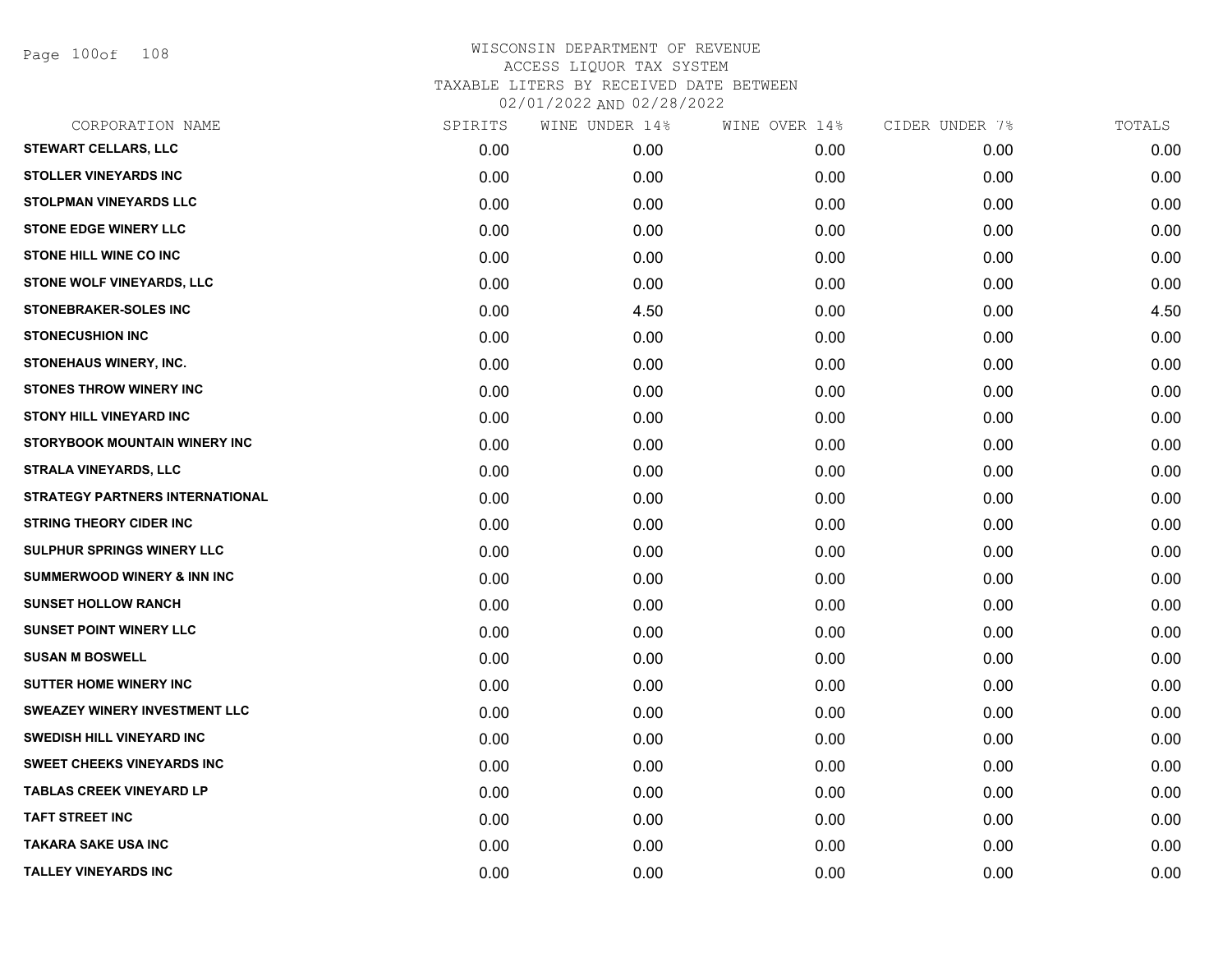Page 101of 108

| CORPORATION NAME                   | SPIRITS | WINE UNDER 14% | WINE OVER 14% | CIDER UNDER 7% | TOTALS |
|------------------------------------|---------|----------------|---------------|----------------|--------|
| <b>TAMBER BEY VINEYARDS LLC</b>    | 0.00    | 0.00           | 0.00          | 0.00           | 0.00   |
| <b>TARA BELLA WINERY LLC</b>       | 0.00    | 0.00           | 0.00          | 0.00           | 0.00   |
| TASTE IT INC.                      | 0.00    | 0.00           | 0.00          | 0.00           | 0.00   |
| TC VINEYARDS INC                   | 0.00    | 0.00           | 0.00          | 0.00           | 0.00   |
| <b>TEALE CREEK ASSOCIATES</b>      | 0.00    | 0.00           | 0.00          | 0.00           | 0.00   |
| TELAYA, LLC                        | 0.00    | 0.00           | 0.00          | 0.00           | 0.00   |
| <b>TENBA RIDGE WINERY LLC</b>      | 0.00    | 0.00           | 0.00          | 0.00           | 0.00   |
| <b>TERMINAL VELOCITY INC</b>       | 0.00    | 0.00           | 0.00          | 0.00           | 0.00   |
| <b>TERRA BLANCA VINTERS INC</b>    | 0.00    | 0.00           | 0.00          | 0.00           | 0.00   |
| <b>TERRAVANT WINE COMPANY LLC</b>  | 0.00    | 0.00           | 0.00          | 0.00           | 0.00   |
| <b>TESTAROSSA VINEYARDS LLC</b>    | 0.00    | 0.00           | 0.00          | 0.00           | 0.00   |
| <b>TEXAS FULFILLMENT SERVICES</b>  | 0.00    | 0.00           | 0.00          | 0.00           | 0.00   |
| THATCH WINERY, LLC                 | 0.00    | 0.00           | 0.00          | 0.00           | 0.00   |
| THE ALIXIR COMPANY                 | 0.00    | 0.00           | 0.00          | 0.00           | 0.00   |
| THE BIALE ESTATE                   | 0.00    | 0.00           | 0.00          | 0.00           | 0.00   |
| THE BLEECHER FAMILY TRUST          | 0.00    | 0.00           | 0.00          | 0.00           | 0.00   |
| THE BRANDER VINEYARD               | 0.00    | 0.00           | 0.00          | 0.00           | 0.00   |
| THE BREMER GROUP, LLC              | 0.00    | 0.00           | 0.00          | 0.00           | 0.00   |
| THE CAPRA COMPANY LLC              | 0.00    | 0.00           | 0.00          | 0.00           | 0.00   |
| THE GAINEY VINEYARD                | 0.00    | 0.00           | 0.00          | 0.00           | 0.00   |
| THE GIRLS IN THE VINEYARD          | 0.00    | 0.00           | 0.00          | 0.00           | 0.00   |
| THE HARDER GROUP INC               | 0.00    | 0.00           | 0.00          | 0.00           | 0.00   |
| THE HESS COLLECTION WINERY         | 0.00    | 0.00           | 0.00          | 0.00           | 0.00   |
| THE LITTORAI WINES                 | 0.00    | 0.00           | 0.00          | 0.00           | 0.00   |
| THE LOCK AGRICULTURAL VENTURES LLC | 0.00    | 0.00           | 0.00          | 0.00           | 0.00   |
| THE MASCOT WINE, LLC               | 0.00    | 0.00           | 0.00          | 0.00           | 0.00   |
| THE MEEKER VINEYARD                | 0.00    | 4.50           | 207.75        | 0.00           | 212.25 |
| THE MORLET SELECTION INC           | 0.00    | 0.00           | 0.00          | 0.00           | 0.00   |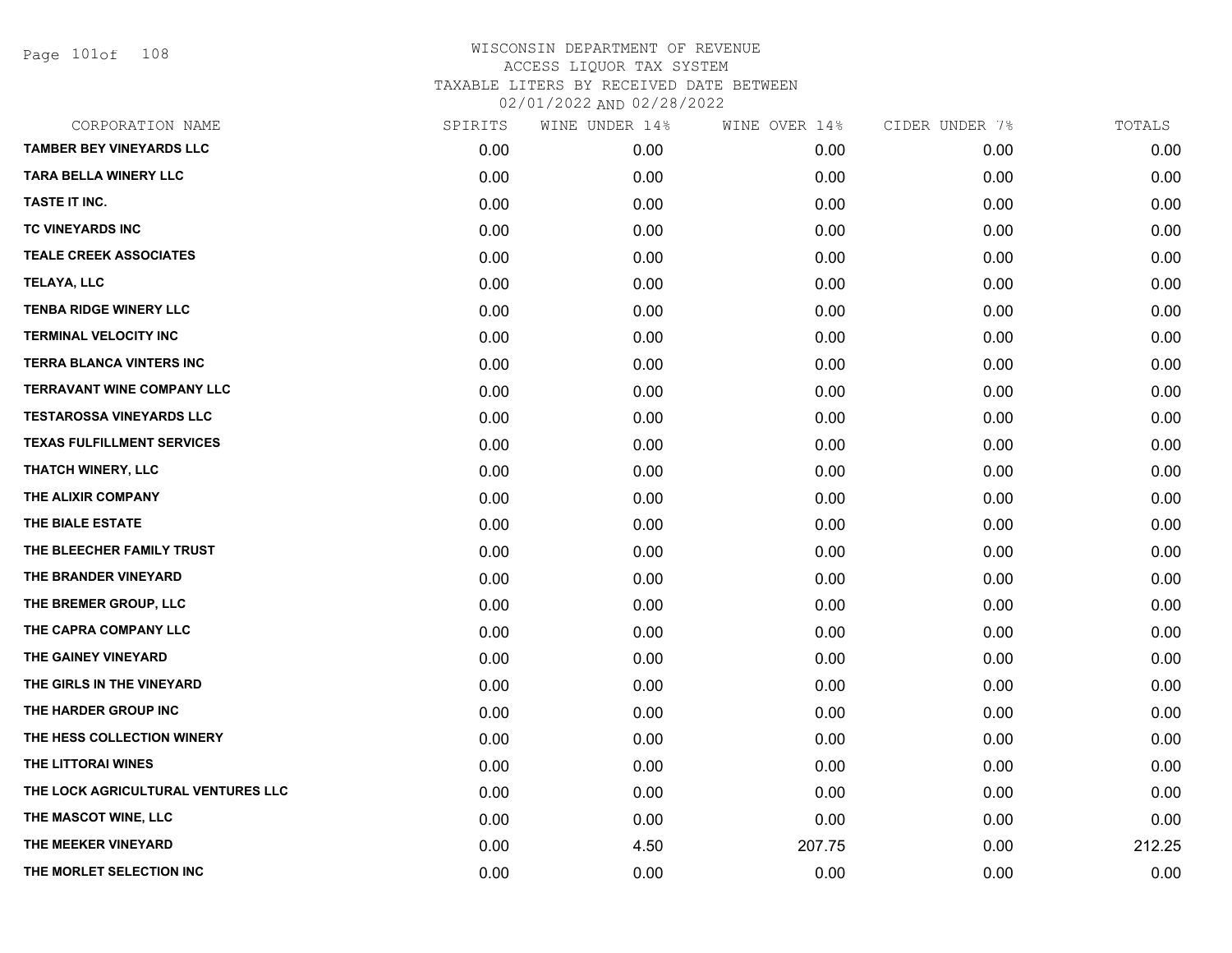| CORPORATION NAME                          | SPIRITS | WINE UNDER 14% | WINE OVER 14%     | CIDER UNDER 7% | TOTALS |
|-------------------------------------------|---------|----------------|-------------------|----------------|--------|
| THE MORNE WINE COMPANY                    | 0.00    | 0.00           | 0.00 <sub>1</sub> | 0.00           | 0.00   |
| THE OJAI VINEYARD INC                     | 0.00    | 0.00           | 0.00              | 0.00           | 0.00   |
| THE RED STITCH WINE GROUP, LLC            | 0.00    | 0.00           | 0.00              | 0.00           | 0.00   |
| THE RENTON FAMILY VINEYARDS, LLC          | 0.00    | 0.00           | 0.00              | 0.00           | 0.00   |
| THE RUM TREE, INC.                        | 0.00    | 0.00           | 0.00              | 0.00           | 0.00   |
| THE SHORES OF FAIRHAVEN INC               | 0.00    | 0.00           | 0.00              | 0.00           | 0.00   |
| THE SILVERADO VINEYARDS                   | 0.00    | 0.00           | 0.00              | 0.00           | 0.00   |
| THE WILLIAMSBURG WINERY LTD               | 0.00    | 0.00           | 0.00              | 0.00           | 0.00   |
| THE WINE GROUP INC                        | 0.00    | 0.00           | 0.00              | 0.00           | 0.00   |
| THE WINE VINEYARD LLC                     | 0.00    | 0.00           | 0.00              | 0.00           | 0.00   |
| THE WOODLAND TRAIL BEVERAGE COMPANY, INC. | 0.00    | 0.00           | 0.00              | 0.00           | 0.00   |
| <b>THEOREM VINEYARDS LLC</b>              | 0.00    | 0.00           | 0.00              | 0.00           | 0.00   |
| <b>THERESA HIGH</b>                       | 0.00    | 0.00           | 0.00              | 0.00           | 0.00   |
| THIRTY-ONE PRODUCTION LLC                 | 0.00    | 0.00           | 0.00              | 0.00           | 0.00   |
| THIS REALM LLC                            | 0.00    | 0.00           | 0.00              | 0.00           | 0.00   |
| <b>THOMAS C HOFFMAN</b>                   | 0.00    | 0.00           | 0.00              | 0.00           | 0.00   |
| THOMAS FOGARTY WINERY LLC                 | 0.00    | 0.00           | 0.00              | 0.00           | 0.00   |
| THOMAS L BECKMEN & JUDITH F BECKMEN       | 0.00    | 0.00           | 0.00              | 0.00           | 0.00   |
| THUMBPRINT WINE GROUP INC                 | 0.00    | 0.00           | 0.00              | 0.00           | 0.00   |
| <b>THURMAN J RODGERS</b>                  | 0.00    | 0.00           | 0.00              | 0.00           | 0.00   |
| <b>THVS CORP</b>                          | 0.00    | 0.00           | 0.00              | 0.00           | 0.00   |
| TIM BLUE WINES LLC                        | 0.00    | 0.00           | 0.00              | 0.00           | 0.00   |
| <b>TIM SLATER</b>                         | 0.00    | 0.00           | 0.00              | 0.00           | 0.00   |
| <b>TIMOTHY BACINO</b>                     | 0.00    | 0.00           | 0.00              | 0.00           | 0.00   |
| <b>TIMOTHY D GUILD</b>                    | 0.00    | 0.00           | 0.00              | 0.00           | 0.00   |
| <b>TIMOTHY P MCDONALD</b>                 | 0.00    | 0.00           | 0.00              | 0.00           | 0.00   |
| TMR WINE COMPANY LLC                      | 0.00    | 0.00           | 0.00              | 0.00           | 0.00   |
| <b>TOAD HOLLOW VINEYARDS INC</b>          | 0.00    | 0.00           | 0.00              | 0.00           | 0.00   |
|                                           |         |                |                   |                |        |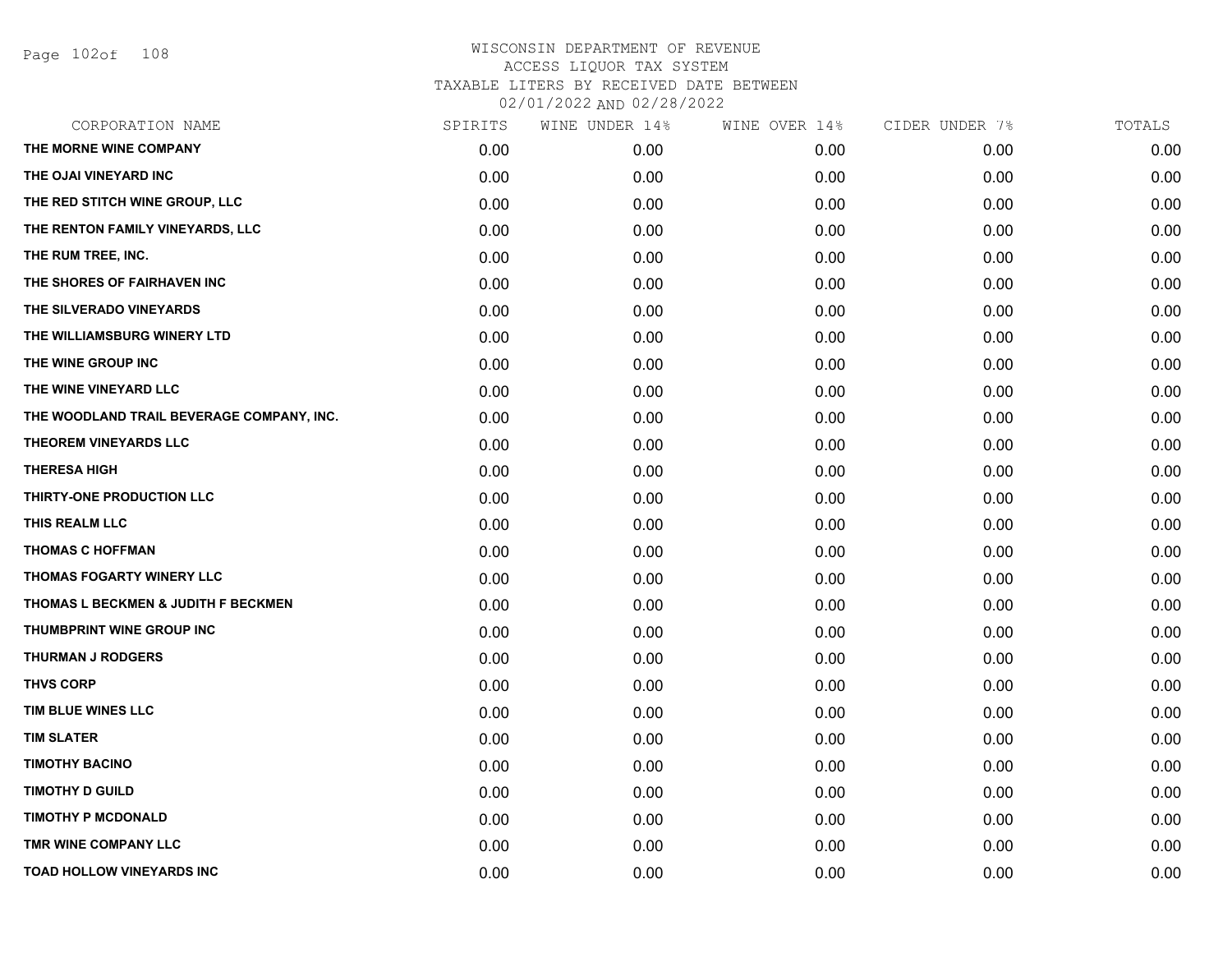Page 103of 108

| CORPORATION NAME                              | SPIRITS | WINE UNDER 14% | WINE OVER 14% | CIDER UNDER 7% | TOTALS |
|-----------------------------------------------|---------|----------------|---------------|----------------|--------|
| <b>TOBIN J HEMINWAY</b>                       | 0.00    | 0.00           | 0.00          | 0.00           | 0.00   |
| <b>TOBIN J HEMINWAY</b>                       | 0.00    | 0.00           | 0.00          | 0.00           | 0.00   |
| <b>TOBIN JAMES CELLARS</b>                    | 0.00    | 0.00           | 0.00          | 0.00           | 0.00   |
| <b>TODD KUEHL</b>                             | 0.00    | 0.00           | 0.00          | 0.00           | 0.00   |
| <b>TOLLIVER RANCH BRANDS LLC</b>              | 0.00    | 0.00           | 0.00          | 0.00           | 0.00   |
| TOM EDDY WINERY LLC                           | 0.00    | 0.00           | 0.00          | 0.00           | 0.00   |
| <b>TOM MEADOWCROFT</b>                        | 0.00    | 0.00           | 0.00          | 0.00           | 0.00   |
| <b>TOMMYS TOO HIGH WINES LLC</b>              | 0.00    | 0.00           | 0.00          | 0.00           | 0.00   |
| TOUCHSTONE CELLARS, LLC                       | 0.00    | 0.00           | 0.00          | 0.00           | 0.00   |
| TOUR DE FORCE WINE COMPANY LLC                | 0.00    | 0.00           | 0.00          | 0.00           | 0.00   |
| TPWC INC.                                     | 0.00    | 0.00           | 0.00          | 0.00           | 0.00   |
| <b>TRACY A SOMERVILLE</b>                     | 0.00    | 0.00           | 0.00          | 0.00           | 0.00   |
| <b>TREANA WINERY LLC</b>                      | 0.00    | 0.00           | 0.00          | 0.00           | 0.00   |
| <b>TREASURY WINE ESTATES AMERICAS COMPANY</b> | 0.00    | 0.00           | 0.00          | 0.00           | 0.00   |
| <b>TREFETHEN VINEYARDS WINERY INC</b>         | 0.00    | 0.00           | 0.00          | 0.00           | 0.00   |
| <b>TRENTADUE WINERY LLC</b>                   | 0.00    | 0.00           | 0.00          | 0.00           | 0.00   |
| <b>TRESPASS VINEYARDS INC.</b>                | 0.00    | 0.00           | 0.00          | 0.00           | 0.00   |
| <b>TRINITAS CELLARS LLC</b>                   | 0.00    | 0.00           | 0.00          | 0.00           | 0.00   |
| <b>TRIONE VINEYARDS LLC</b>                   | 0.00    | 0.00           | 0.00          | 0.00           | 0.00   |
| <b>TROY LANDWEHR</b>                          | 0.00    | 0.00           | 0.00          | 0.00           | 0.00   |
| <b>TURKOVICH FAMILY WINES LLC</b>             | 0.00    | 0.00           | 0.00          | 0.00           | 0.00   |
| <b>TURLEY WINE CELLARS INC</b>                | 0.00    | 0.00           | 0.00          | 0.00           | 0.00   |
| <b>TURNBULL WINE CELLARS</b>                  | 0.00    | 0.00           | 0.00          | 0.00           | 0.00   |
| <b>TUSK ESTATES LLC</b>                       | 0.00    | 0.00           | 0.00          | 0.00           | 0.00   |
| <b>TWIN PEAKS WINERY INC</b>                  | 0.00    | 0.00           | 0.00          | 0.00           | 0.00   |
| <b>TWIN RIDGE ESTATES LLC</b>                 | 0.00    | 0.00           | 0.00          | 0.00           | 0.00   |
| <b>TWISTED OAK WINERY LLC</b>                 | 0.00    | 0.00           | 0.00          | 0.00           | 0.00   |
| <b>TWO BROTHERS WINES LLC</b>                 | 0.00    | 0.00           | 0.00          | 0.00           | 0.00   |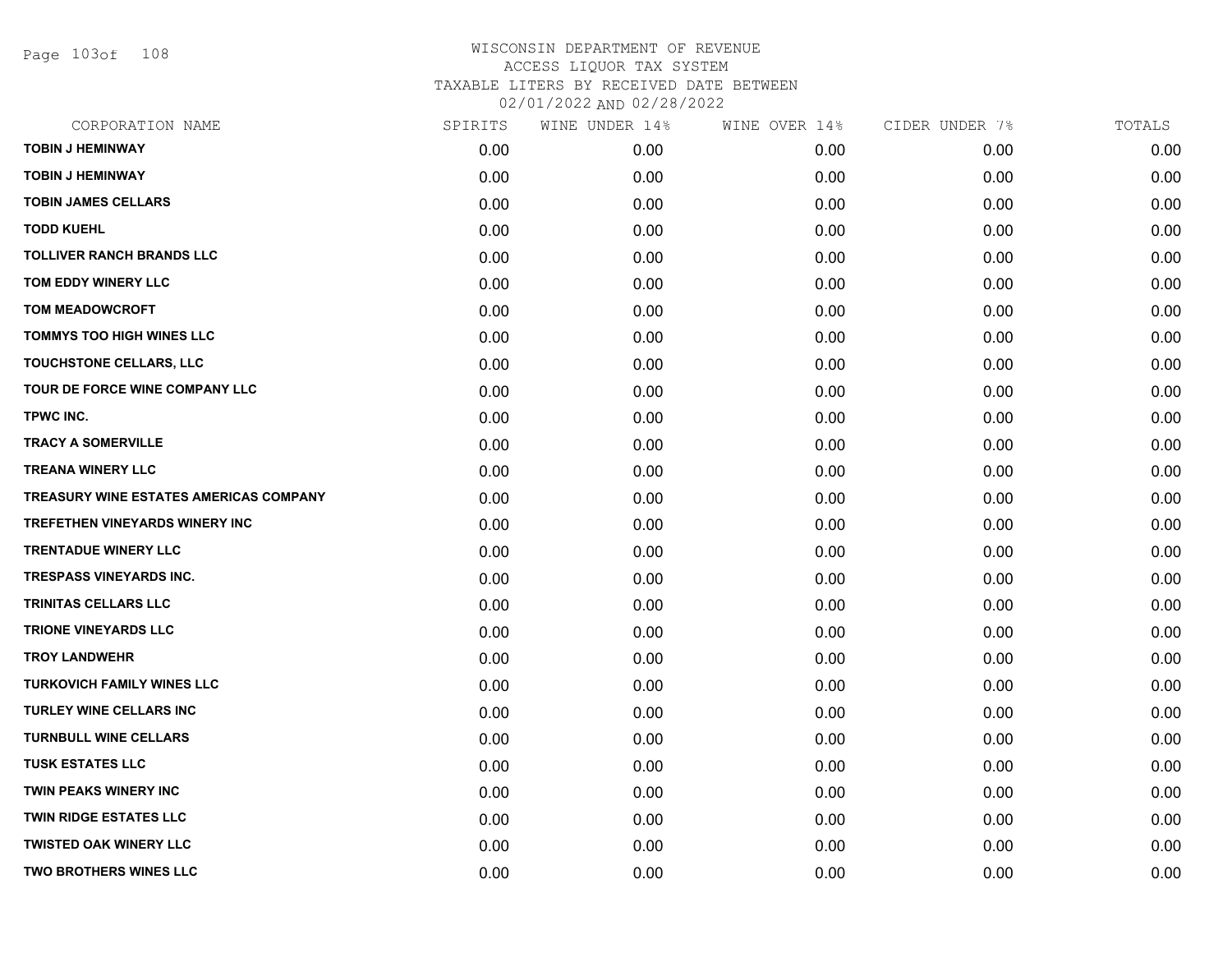Page 104of 108

| CORPORATION NAME                  | SPIRITS | WINE UNDER 14% | WINE OVER 14% | CIDER UNDER 7% | TOTALS |
|-----------------------------------|---------|----------------|---------------|----------------|--------|
| <b>TWO LADS LLC</b>               | 0.00    | 0.00           | 0.00          | 0.00           | 0.00   |
| <b>TY R CATON</b>                 | 0.00    | 0.00           | 0.00          | 0.00           | 0.00   |
| <b>UNICO INC</b>                  | 0.00    | 0.00           | 0.00          | 0.00           | 0.00   |
| <b>UNION WINE COMPANY</b>         | 0.00    | 0.00           | 0.00          | 0.00           | 0.00   |
| UNTI WINE CO LLC                  | 0.00    | 0.00           | 0.00          | 0.00           | 0.00   |
| <b>UPSTREAM CIDER LLC</b>         | 0.00    | 0.00           | 0.00          | 0.00           | 0.00   |
| V & C LLC                         | 0.00    | 0.00           | 0.00          | 0.00           | 0.00   |
| <b>V SATTUI WINERY INC</b>        | 0.00    | 0.00           | 0.00          | 0.00           | 0.00   |
| VAN RUITEN FAMILY WINERY LLC      | 0.00    | 0.00           | 0.00          | 0.00           | 0.00   |
| VAN WYCHEN WINES INC.             | 0.00    | 0.00           | 0.00          | 0.00           | 0.00   |
| <b>VARINDER SAHI</b>              | 0.00    | 0.00           | 0.00          | 0.00           | 0.00   |
| <b>VARSITY VENTURES GROUP LLC</b> | 0.00    | 0.00           | 0.00          | 0.00           | 0.00   |
| <b>VEN CAL RANCHES LLC</b>        | 0.00    | 0.00           | 0.00          | 0.00           | 0.00   |
| <b>VENGE VINEYARDS INC</b>        | 0.00    | 0.00           | 0.00          | 0.00           | 0.00   |
| <b>VERMEIL WINE GROUP LLC</b>     | 0.00    | 0.00           | 0.00          | 0.00           | 0.00   |
| <b>VERNON VINEYARDS LTD</b>       | 0.00    | 0.00           | 0.00          | 0.00           | 0.00   |
| <b>VICINI ENTERPRISES LLC</b>     | 0.00    | 0.00           | 0.00          | 0.00           | 0.00   |
| <b>VICTOR ROBERTS</b>             | 0.00    | 0.00           | 0.00          | 0.00           | 0.00   |
| <b>VIDA VALIENTE WINERY, LLC</b>  | 0.00    | 0.00           | 0.00          | 0.00           | 0.00   |
| <b>VIGNETTE WINERY LLC</b>        | 0.00    | 0.00           | 0.00          | 0.00           | 0.00   |
| <b>VIKRE DISTILLERY LLC</b>       | 0.00    | 0.00           | 0.00          | 0.00           | 0.00   |
| <b>VILLA AMOROSA INC</b>          | 0.00    | 0.00           | 0.00          | 0.00           | 0.00   |
| <b>VILLA ENCINAL PARTNERS LP</b>  | 0.00    | 0.00           | 0.00          | 0.00           | 0.00   |
| <b>VILLA SAN JULIETTE INC</b>     | 0.00    | 0.00           | 0.00          | 0.00           | 0.00   |
| <b>VILLA TOSCANO INC</b>          | 0.00    | 0.00           | 0.00          | 0.00           | 0.00   |
| <b>VILUKO VINEYARD, INC</b>       | 0.00    | 0.00           | 0.00          | 0.00           | 0.00   |
| VIN DE ZO LLC                     | 0.00    | 0.00           | 0.00          | 0.00           | 0.00   |
| <b>VINA ROBLES INC</b>            | 0.00    | 0.00           | 0.00          | 0.00           | 0.00   |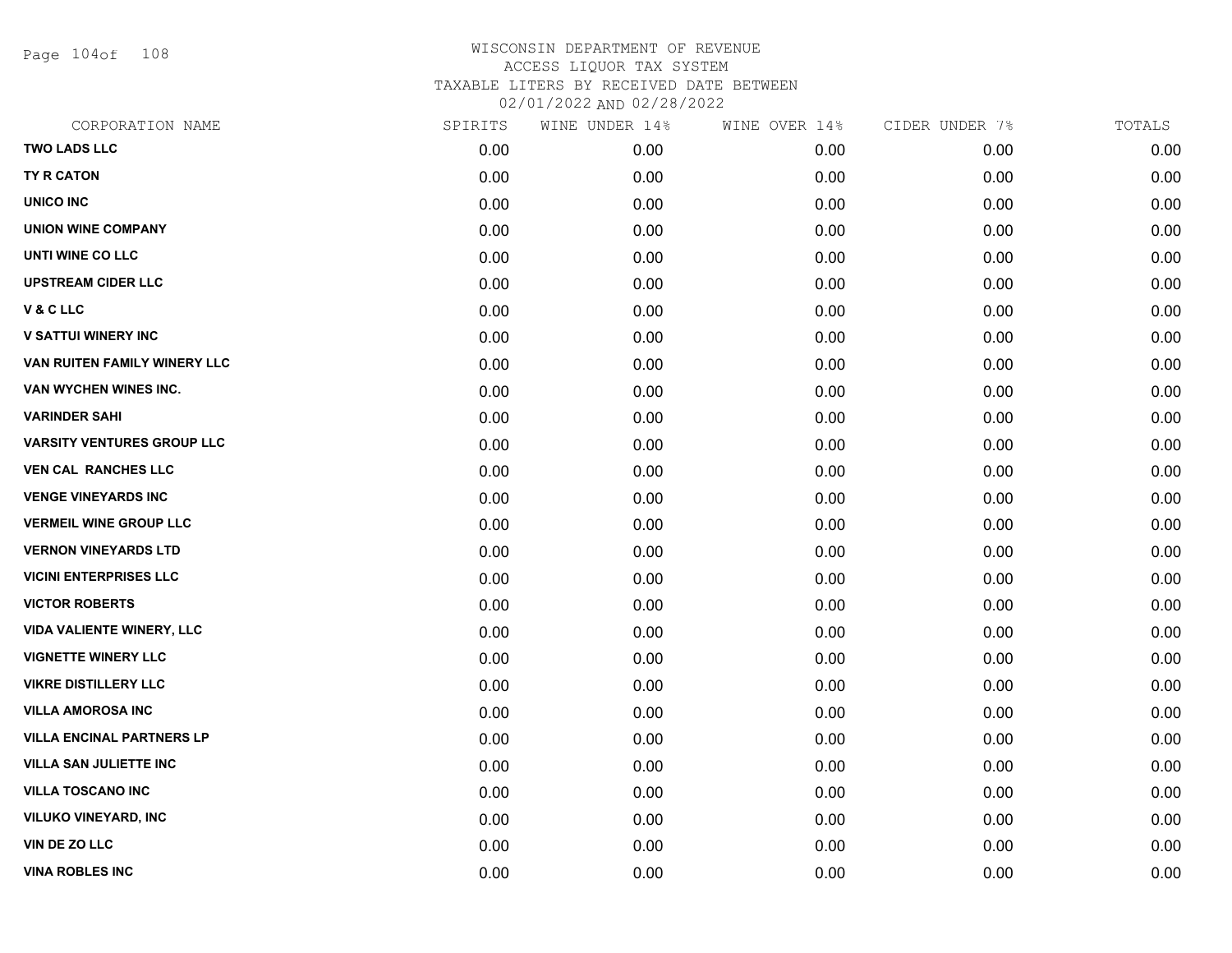Page 105of 108

| CORPORATION NAME                  | SPIRITS | WINE UNDER 14% | WINE OVER 14% | CIDER UNDER 7% | TOTALS |
|-----------------------------------|---------|----------------|---------------|----------------|--------|
| <b>VINCENT ARROYO WINERY INC</b>  | 0.00    | 0.00           | 0.00          | 0.00           | 0.00   |
| <b>VINE CLIFF WINERY INC</b>      | 0.00    | 0.00           | 0.00          | 0.00           | 0.00   |
| <b>VINEBOX INC.</b>               | 0.00    | 0.00           | 0.00          | 0.00           | 0.00   |
| <b>VINEBURG LLC</b>               | 0.00    | 0.00           | 0.00          | 0.00           | 0.00   |
| <b>VINELAB INC</b>                | 0.00    | 0.00           | 0.00          | 0.00           | 0.00   |
| <b>VINES TO CELLAR, INC.</b>      | 0.00    | 0.00           | 0.00          | 0.00           | 0.00   |
| <b>VINESSE LLC</b>                | 0.00    | 0.00           | 0.00          | 0.00           | 0.00   |
| <b>VINEYARD 29 LLC</b>            | 0.00    | 0.00           | 0.00          | 0.00           | 0.00   |
| VIN-GO, LLC                       | 0.00    | 0.00           | 0.00          | 0.00           | 0.00   |
| <b>VINO PHILO, LLC</b>            | 0.00    | 0.00           | 0.00          | 0.00           | 0.00   |
| <b>VINTAGE WINE ESTATES, INC.</b> | 0.00    | 0.00           | 0.00          | 0.00           | 0.00   |
| <b>VINTAGE WINE ESTATES, INC.</b> | 0.00    | 0.00           | 0.00          | 0.00           | 0.00   |
| <b>VINTAGE WINE ESTATES, INC.</b> | 0.00    | 0.00           | 0.00          | 0.00           | 0.00   |
| <b>VINTAGE WINE ESTATES, INC.</b> | 0.00    | 0.00           | 0.00          | 0.00           | 0.00   |
| <b>VINTAGE WINE ESTATES, INC.</b> | 0.00    | 0.00           | 0.00          | 0.00           | 0.00   |
| <b>VINTAGE WINE ESTATES, INC.</b> | 0.00    | 0.00           | 0.00          | 0.00           | 0.00   |
| <b>VINTAGE WINE ESTATES, INC.</b> | 0.00    | 0.00           | 0.00          | 0.00           | 0.00   |
| <b>VINTAGE WINE ESTATES, INC.</b> | 0.00    | 0.00           | 0.00          | 0.00           | 0.00   |
| <b>VINTAGE WINE ESTATES, INC.</b> | 0.00    | 0.00           | 0.00          | 0.00           | 0.00   |
| <b>VINTAGE WINE ESTATES, INC.</b> | 0.00    | 0.00           | 0.00          | 0.00           | 0.00   |
| <b>VINTAGE WINE ESTATES, INC.</b> | 0.00    | 0.00           | 0.00          | 0.00           | 0.00   |
| <b>VINUM CELLARS INC</b>          | 0.00    | 0.00           | 0.00          | 0.00           | 0.00   |
| <b>VITE GALLERON ASSETS CORP</b>  | 0.00    | 0.00           | 0.00          | 0.00           | 0.00   |
| <b>VON KLAUS WINERY LLC</b>       | 0.00    | 0.00           | 0.00          | 0.00           | 0.00   |
| VON STIEHL WINERY LTD.            | 0.00    | 0.00           | 0.00          | 0.00           | 0.00   |
| W G BEST WEINKELLEREI INC         | 0.00    | 0.00           | 0.00          | 0.00           | 0.00   |
| <b>W J DEUTSCH &amp; SONS LTD</b> | 0.00    | 0.00           | 0.00          | 0.00           | 0.00   |
| <b>W. HOGUE VINEYARDS</b>         | 0.00    | 0.00           | 0.00          | 0.00           | 0.00   |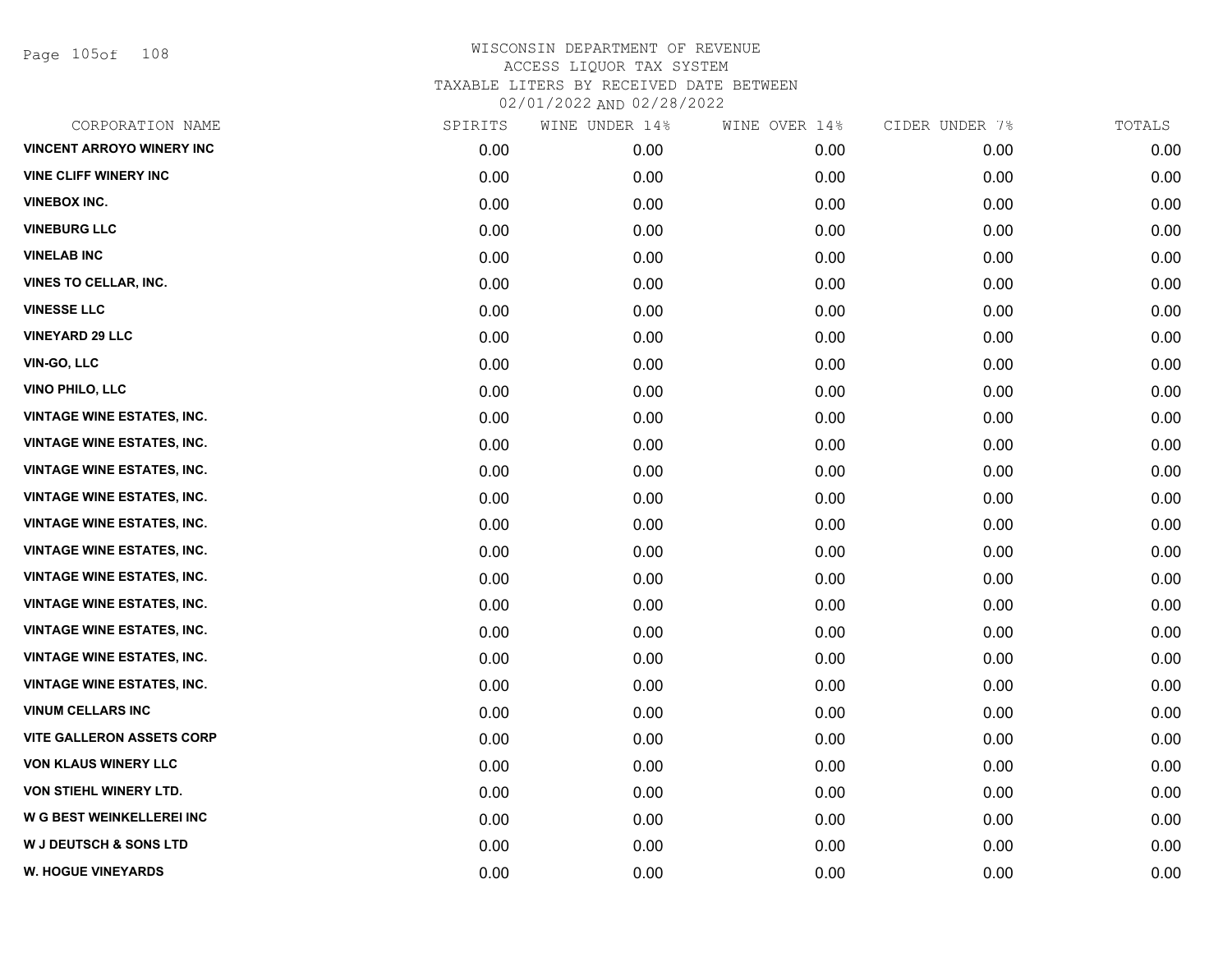Page 106of 108

| SPIRITS | WINE UNDER 14% | WINE OVER 14% | CIDER UNDER 7% | TOTALS |
|---------|----------------|---------------|----------------|--------|
| 0.00    | 0.00           | 0.00          | 0.00           | 0.00   |
| 0.00    | 0.00           | 0.00          | 0.00           | 0.00   |
| 0.00    | 0.00           | 0.00          | 0.00           | 0.00   |
| 0.00    | 0.00           | 0.00          | 0.00           | 0.00   |
| 0.00    | 0.00           | 0.00          | 0.00           | 0.00   |
| 0.00    | 0.00           | 0.00          | 0.00           | 0.00   |
| 0.00    | 0.00           | 0.00          | 0.00           | 0.00   |
| 0.00    | 0.00           | 0.00          | 0.00           | 0.00   |
| 0.00    | 0.00           | 0.00          | 0.00           | 0.00   |
| 0.00    | 0.00           | 0.00          | 0.00           | 0.00   |
| 0.00    | 0.00           | 0.00          | 0.00           | 0.00   |
| 0.00    | 0.00           | 0.00          | 0.00           | 0.00   |
| 0.00    | 0.00           | 0.00          | 0.00           | 0.00   |
| 0.00    | 0.00           | 0.00          | 0.00           | 0.00   |
| 0.00    | 0.00           | 0.00          | 0.00           | 0.00   |
| 0.00    | 0.00           | 0.00          | 0.00           | 0.00   |
| 0.00    | 0.00           | 0.00          | 0.00           | 0.00   |
| 0.00    | 0.00           | 0.00          | 0.00           | 0.00   |
| 0.00    | 0.00           | 0.00          | 0.00           | 0.00   |
| 0.00    | 0.00           | 0.00          | 0.00           | 0.00   |
| 0.00    | 0.00           | 0.00          | 0.00           | 0.00   |
| 0.00    | 0.00           | 0.00          | 0.00           | 0.00   |
| 0.00    | 0.00           | 0.00          | 0.00           | 0.00   |
| 0.00    | 0.00           | 0.00          | 0.00           | 0.00   |
| 0.00    | 0.00           | 0.00          | 0.00           | 0.00   |
| 0.00    | 0.00           | 0.00          | 0.00           | 0.00   |
| 0.00    | 0.00           | 0.00          | 0.00           | 0.00   |
| 0.00    | 0.00           | 0.00          | 0.00           | 0.00   |
|         |                |               |                |        |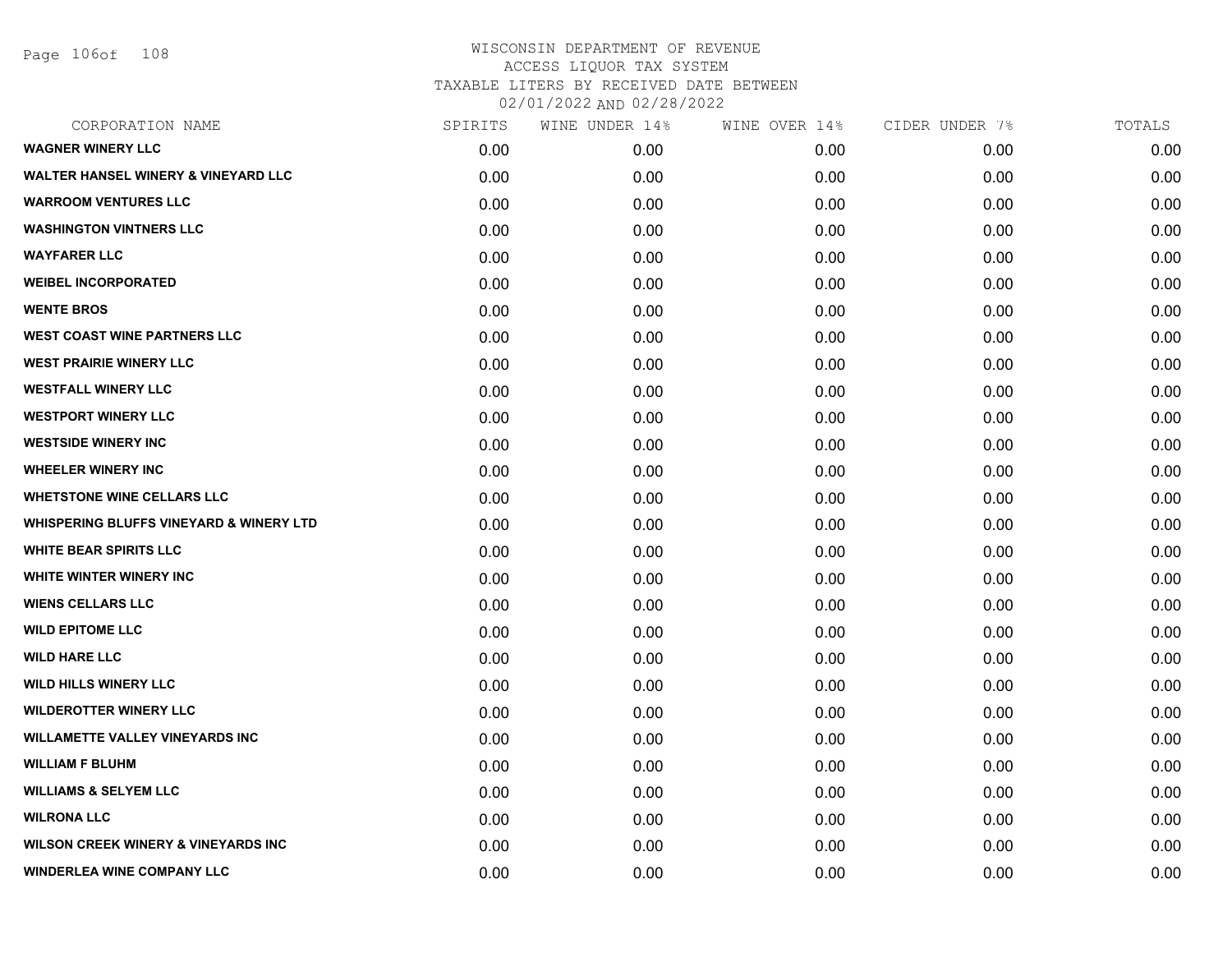Page 107of 108

| CORPORATION NAME                       | SPIRITS | WINE UNDER 14% | WINE OVER 14% | CIDER UNDER 7% | TOTALS    |
|----------------------------------------|---------|----------------|---------------|----------------|-----------|
| <b>WINDWARD VINEYARD LLC</b>           | 0.00    | 0.00           | 0.00          | 0.00           | 0.00      |
| <b>WINE BY JOE LLC</b>                 | 0.00    | 0.00           | 0.00          | 0.00           | 0.00      |
| WINE COUNTRY CONNECTION LLC            | 0.00    | 0.00           | 0.00          | 0.00           | 0.00      |
| <b>WINE EXPEDITE</b>                   | 0.00    | 0.00           | 0.00          | 0.00           | 0.00      |
| <b>WINE HOOLIGANS LLC</b>              | 0.00    | 0.00           | 0.00          | 0.00           | 0.00      |
| WINE OF THE MONTH CLUB, INC.           | 0.00    | 0.00           | 0.00          | 0.00           | 0.00      |
| <b>WINE ROAD VINTNERS LLC</b>          | 0.00    | 100.50         | 145.50        | 0.00           | 246.00    |
| <b>WINE.COM OF TEXAS LLC</b>           | 0.00    | 0.00           | 0.00          | 0.00           | 0.00      |
| WINERY AT BLACK STAR FARMS LLC         | 0.00    | 0.00           | 0.00          | 0.00           | 0.00      |
| <b>WINERY EXCHANGE, INC.</b>           | 0.00    | 0.00           | 0.00          | 0.00           | 0.00      |
| <b>WINERY FULFILLMENT SERVICES LLC</b> | 0.00    | 0.00           | 0.00          | 0.00           | 0.00      |
| <b>WINESELLERS DIRECT LLC</b>          | 0.00    | 0.00           | 0.00          | 0.00           | 0.00      |
| <b>WINESITTER BREWHOUSE LLC</b>        | 0.00    | 0.00           | 0.00          | 0.00           | 0.00      |
| <b>WINSIDE USA INC</b>                 | 0.00    | 0.00           | 0.00          | 0.00           | 0.00      |
| <b>WOLF INVESTMENTS, LLC</b>           | 0.00    | 0.00           | 0.00          | 0.00           | 0.00      |
| <b>WOLFF VINEYARD LLC</b>              | 0.00    | 0.00           | 0.00          | 0.00           | 0.00      |
| <b>WOLFFER ESTATE VINEYARDS INC</b>    | 0.00    | 0.00           | 0.00          | 0.00           | 0.00      |
| <b>WOLLERSHEIM WINERY, INC.</b>        | 0.00    | 0.00           | 0.00          | 0.00           | 0.00      |
| <b>WOLLERSHEIM WINERY, INC.</b>        | 0.00    | 0.00           | 0.00          | 0.00           | 0.00      |
| <b>WOODWARD CANYON WINERY INC</b>      | 0.00    | 0.00           | 0.00          | 0.00           | 0.00      |
| <b>WORLD OF WINE, LTD</b>              | 0.00    | 0.00           | 0.00          | 0.00           | 0.00      |
| <b>WYLIE-YOUNG, LLC</b>                | 0.00    | 0.00           | 0.00          | 0.00           | 0.00      |
| <b>YIANNIS CHOUTRIS</b>                | 0.00    | 0.00           | 0.00          | 0.00           | 0.00      |
| YORKVILLE CELLARS INC                  | 0.00    | 0.00           | 0.00          | 0.00           | 0.00      |
| <b>ZD WINES LLC</b>                    | 0.00    | 0.00           | 0.00          | 0.00           | 0.00      |
| <b>ZERO LINK MARKETS INC</b>           | 0.00    | 0.00           | 0.00          | 0.00           | 0.00      |
| TOTAL LITERS FOR 2/28/2022             | 0.00    | $-724.34$      | 350.74        | 0.00           | $-373.60$ |